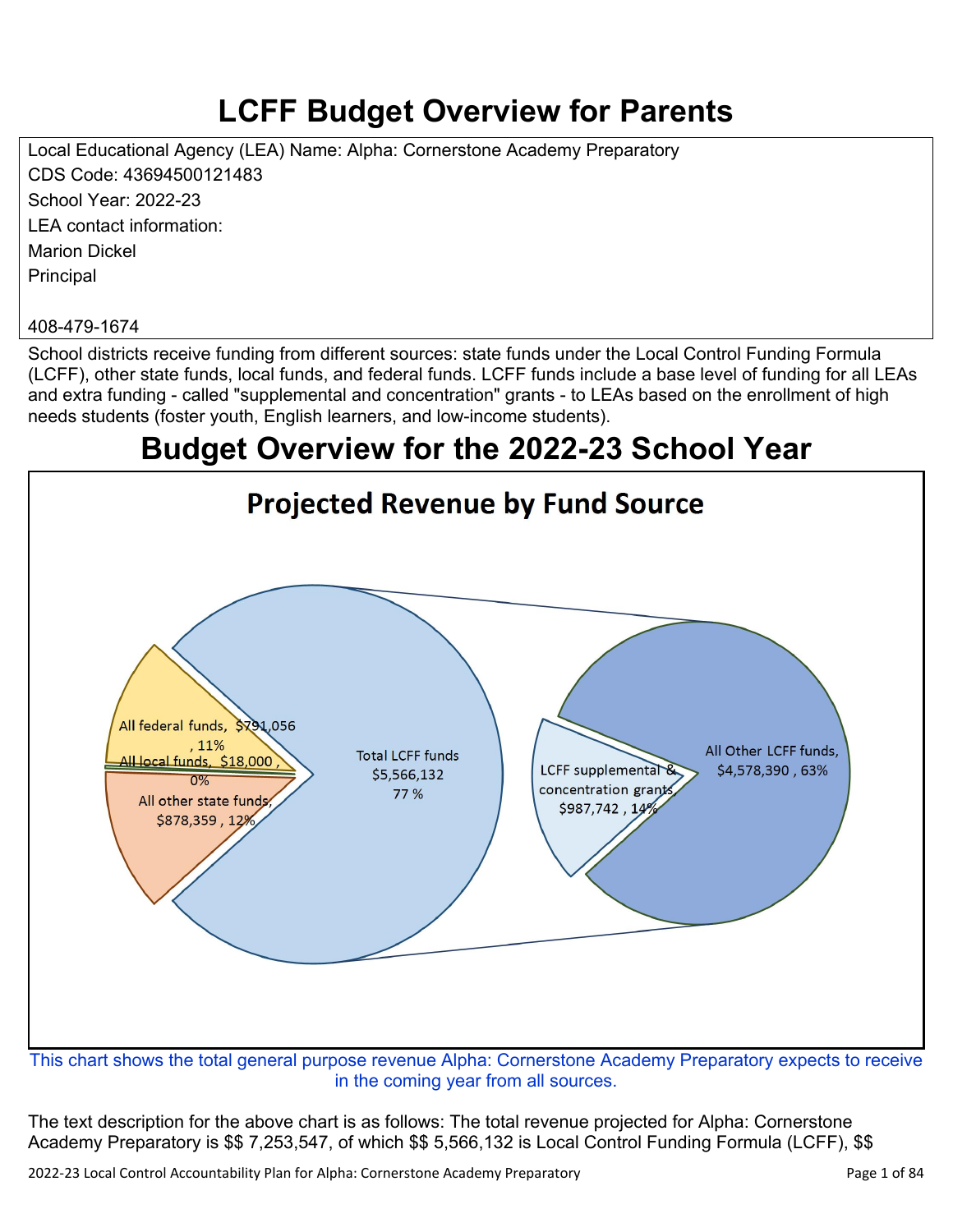878,359 is other state funds, \$\$ 18,000 is local funds, and \$\$ 791,056 is federal funds. Of the \$\$ 5,566,132 in LCFF Funds, \$\$ 987,742 is generated based on the enrollment of high needs students (foster youth, English learner, and low-income students).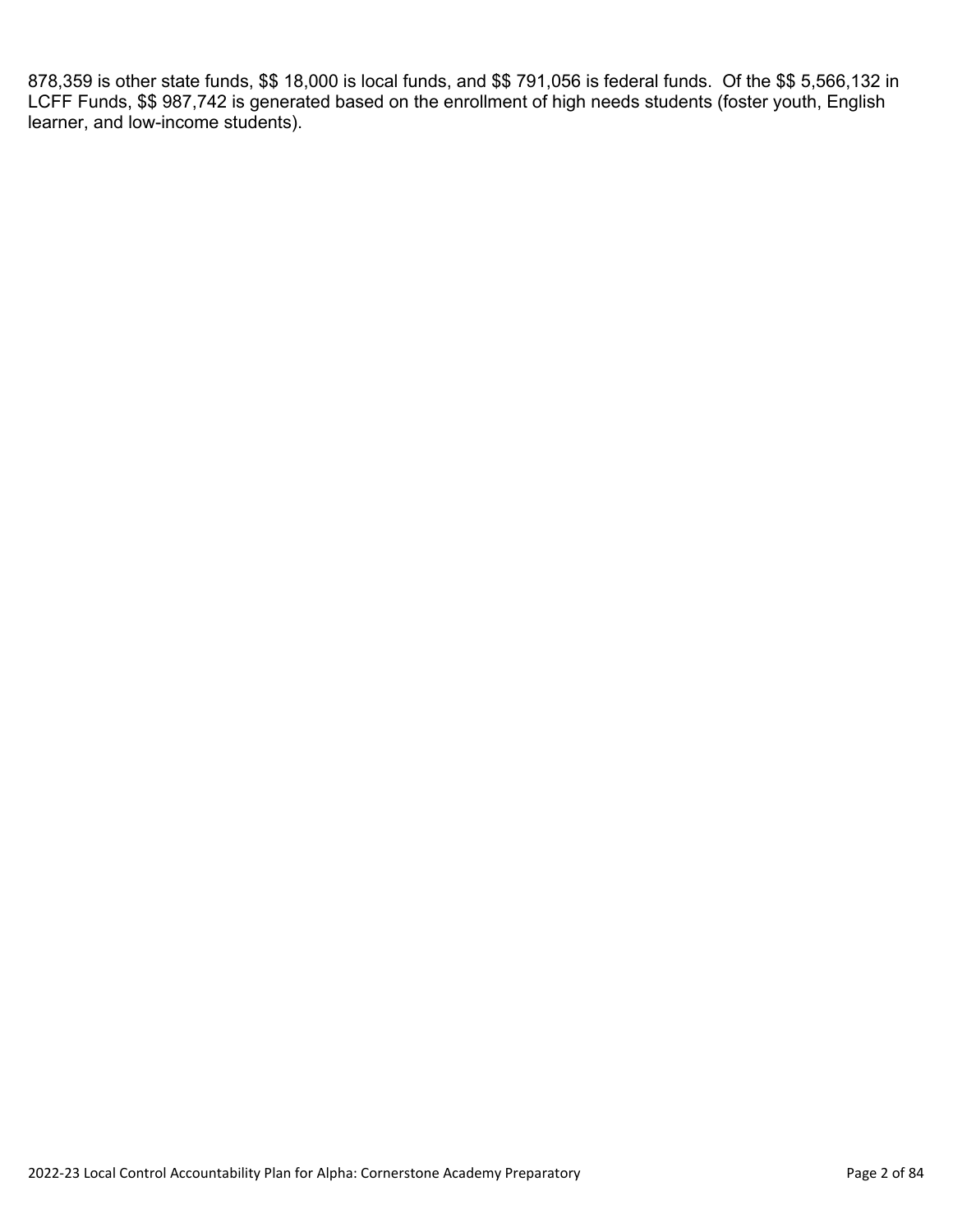## **LCFF Budget Overview for Parents**

The LCFF gives school districts more flexibility in deciding how to use state funds. In exchange, school districts must work with parents, educators, students, and the community to develop a Local Control and Accountability Plan (LCAP) that shows how they will use these funds to serve students.



This chart provides a quick summary of how much Alpha: Cornerstone Academy Preparatory plans to spend for 2022-23. It shows how much of the total is tied to planned actions and services in the LCAP.

The text description of the above chart is as follows: Alpha: Cornerstone Academy Preparatory plans to spend \$\$ 7,488,773 for the 2022-23 school year. Of that amount, \$\$ 3,915,660 is tied to actions/services in the LCAP and \$\$ 3,573,113 is not included in the LCAP. The budgeted expenditures that are not included in the LCAP will be used for the following:

Within the school's General Fund Budgeted Expenditures, there are some core services that are not included within the LCAP. This includes services such as Core Teachers and Administrators and operational expenses.

## **Increased or Improved Services for High Needs Students in the LCAP for the 2022-23 School Year**

In 2022-23, Alpha: Cornerstone Academy Preparatory is projecting it will receive \$\$ 987,742 based on the enrollment of foster youth, English learner, and low-income students. Alpha: Cornerstone Academy Preparatory must describe how it intends to increase or improve services for high needs students in the LCAP. Alpha: Cornerstone Academy Preparatory plans to spend \$\$ 1,010,889 towards meeting this requirement, as described in the LCAP.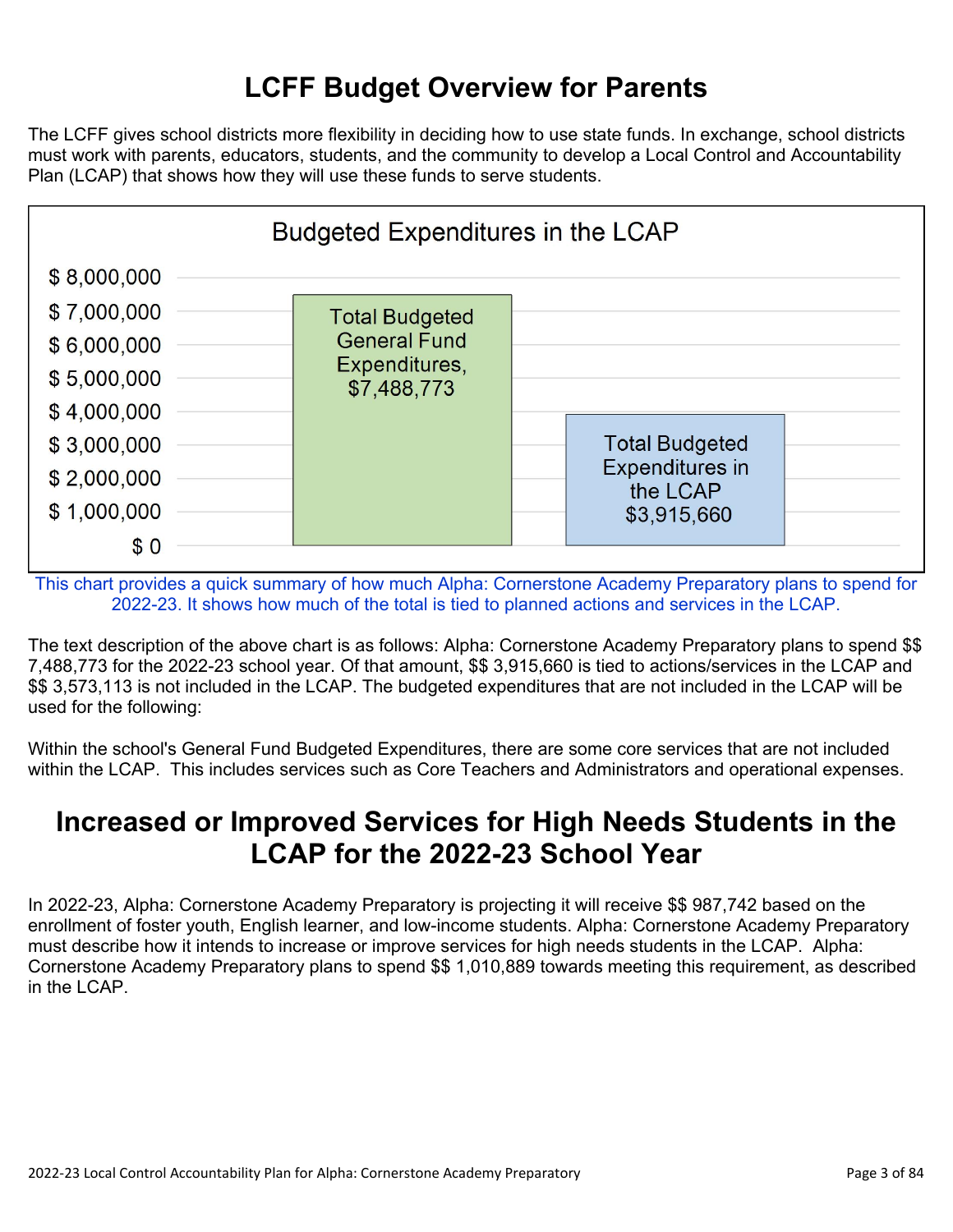## **LCFF Budget Overview for Parents**

## **Update on Increased or Improved Services for High Needs Students in 2021-22**



This chart compares what Alpha: Cornerstone Academy Preparatory budgeted last year in the LCAP for actions and services that contribute to increasing or improving services for high needs students with what Alpha: Cornerstone Academy Preparatory estimates it has spent on actions and services that contribute to increasing or improving services for high needs students in the current year.

The text description of the above chart is as follows: In 2021-22, Alpha: Cornerstone Academy Preparatory's LCAP budgeted \$\$ 523,486 for planned actions to increase or improve services for high needs students. Alpha: Cornerstone Academy Preparatory actually spent \$\$ 530,081 for actions to increase or improve services for high needs students in 2021-22.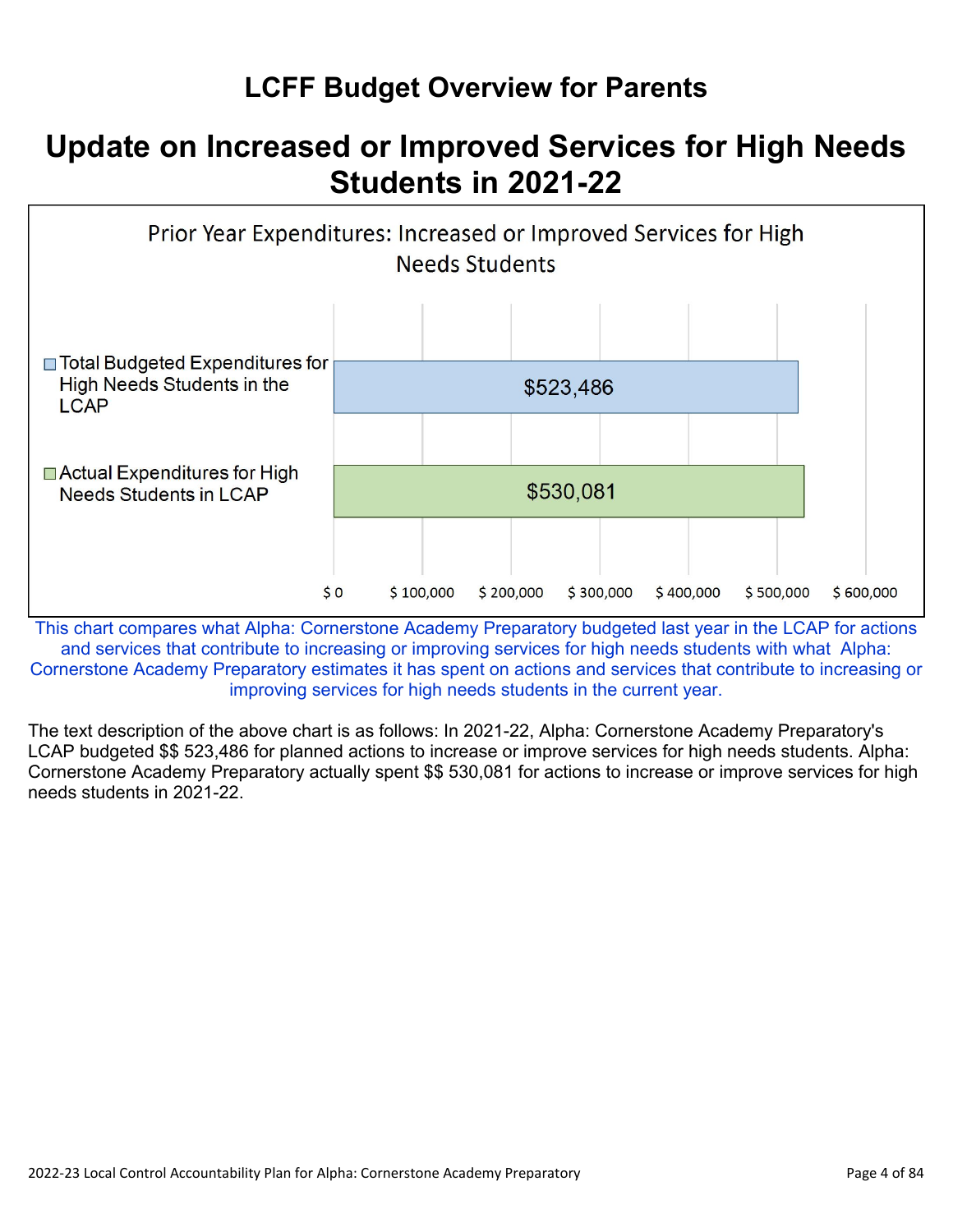# **Supplement to the Annual Update to the 2021–22 Local Control and Accountability Plan**

| Local Educational Agency (LEA) Name    | <b>Contact Name and Title</b> | <b>Email and Phone</b>         |
|----------------------------------------|-------------------------------|--------------------------------|
| Alpha: Cornerstone Academy Preparatory | <b>Marion Dickel</b>          | mdickel@alphapublicschools.org |
|                                        | Principal                     | 408-479-1674                   |

California's 2021–22 Budget Act, the federal American Rescue Plan Act of 2021, and other state and federal relief acts have provided local educational agencies (LEAs) with a significant increase in funding to support students, teachers, staff, and their communities in recovering from the COVID-19 pandemic and to address the impacts of distance learning on students. The following is a one-time mid-year report to the local governing board or body and educational partners related to engagement on, and implementation of, these Acts.

A description of how and when the LEA engaged, or plans to engage, its educational partners on the use of funds provided through the Budget Act of 2021 that were not included in the 2020–21 Local Control and Accountability Plan (LCAP).

Our 2021-22 LCAP identified important engagement structures, and established a framework for how we've continued to engage our educational partners given the changes in the Budget Act of 2021:

The school engaged a wide range of stakeholders in the LCAP creation process this year. The stakeholder groups included school leadership, Alpha network leadership, Alpha network staff, school staff (including teachers, support staff, and operations staff), students, families within school site council and English Language Advisory Committee, and the Alpha Board of Directors.

Input from school leadership, staff, and network leadership was collected through the overall annual initiative planning process, which took place between October 2020 and June 2021, during which the school followed the following process:

- · Review of student data (including achievement, growth, cultural measures)
- · Gap/SWOT Analysis with leadership team, Alpha Board, and SSC/ELAC;
- · Creation of first draft of priorities/LCAP goals by school teams;

· Input and Feedback process with school staff, SSC, and ELAC to refine first draft of priorities/LCAP goals; · Drafting of 2nd draft of priorities/LCAP goals and associated budget 1.0;

- · Creation of metrics, actions and strategies
- · Resource request process and procurement processes based on the draft priorities/LCAP goals;
- · Staffing plan for 2021-22 based on draft priorities/LCAP goals;
- · Input on budget, metrics, and actions/strategies through staff meetings and SSC and ELAC
- · Review by SELPA for additional input
- · Review and Approval of LCAP goals by SSC
- · Public hearing of proposed LCAP, Annual Update, Budget Overview for Parents on June 16;
- · Approval of local indicators, budget, Annual Update, Budget overview for parents, and LCAP by Alpha Board of Directors on June 24.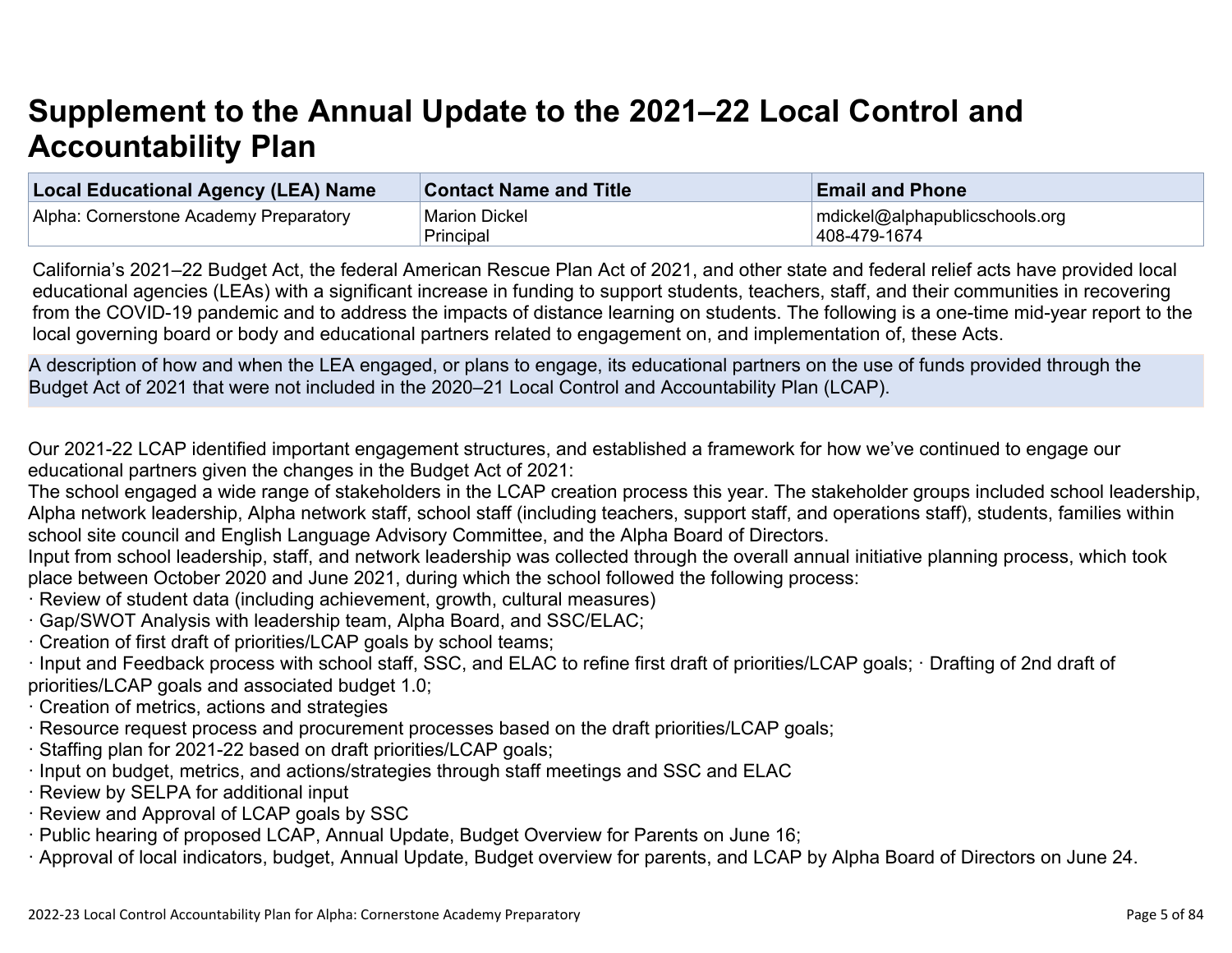In addition to the annual priority/goals-setting process above, there were two opportunities to get survey feedback on key performance from families. Overall and qualitative results fed into feedback that was incorporated in annual planning. Students and staff also participated in quarterly surveys throughout the year around related key measures.

Upon passage of the Budget Act of 2021, the school used these similar structures to engage its educational partners further. In reviewing the annual priorities identified in its 21-22 LCAP, the school was able to fund additional positions for instructional support. These additions included roles that have been able to bolster our staffing, in response to pandemic-related needs that have arisen during the 21-22 school year.

We continue to meet regularly with our educational partners through several venues to monitor our efforts and gather feedback. Additionally, an update regarding the development of this Supplement was brought to our School Site Council in January 2022.

A description of how the LEA used, or plans to use, the additional concentration grant add-on funding it received to increase the number of staff who provide direct services to students on school campuses with an enrollment of students who are low-income, English learners, and/or foster youth that is greater than 55 percent.

As named above, the school was able to leverage increases associated with additional concentration grant funding to support its LCAP priorities:

Goal 1: We will continue to implement our MTSS framework in order to provide effective academic and SEL strategies and interventions for all students, with a particular focus on subgroup performance for English Learners and Students with Disabilities.

Goal 2: We will develop and implement a Universal Behavior Support System to provide a safe, calm and predictable environment as a critical support that will help students overcome stress and be safe, motivated, and challenged so that they can self-regulate, focus, and learn. Goal 3: We will increase achievement for all students, as demonstrated by assessments and course grades, through a comprehensive academic program that will prepare students to succeed in college.

Goal 4: Engage parents through communication, learning opportunities, and collaboration to promote student success.

Goal 5: Create a welcoming learning environment where students will feel safe, motivated, and challenged.

Goal 6: Hire, develop, sustain, and value a high quality faculty & staff.

With the additional concentration funding projected to be approximately \$215,590, we were able to fund additional positions for instructional support. These additions included roles that have been able to bolster our staffing, in response to pandemic-related needs that have arisen during the 21-22 school year.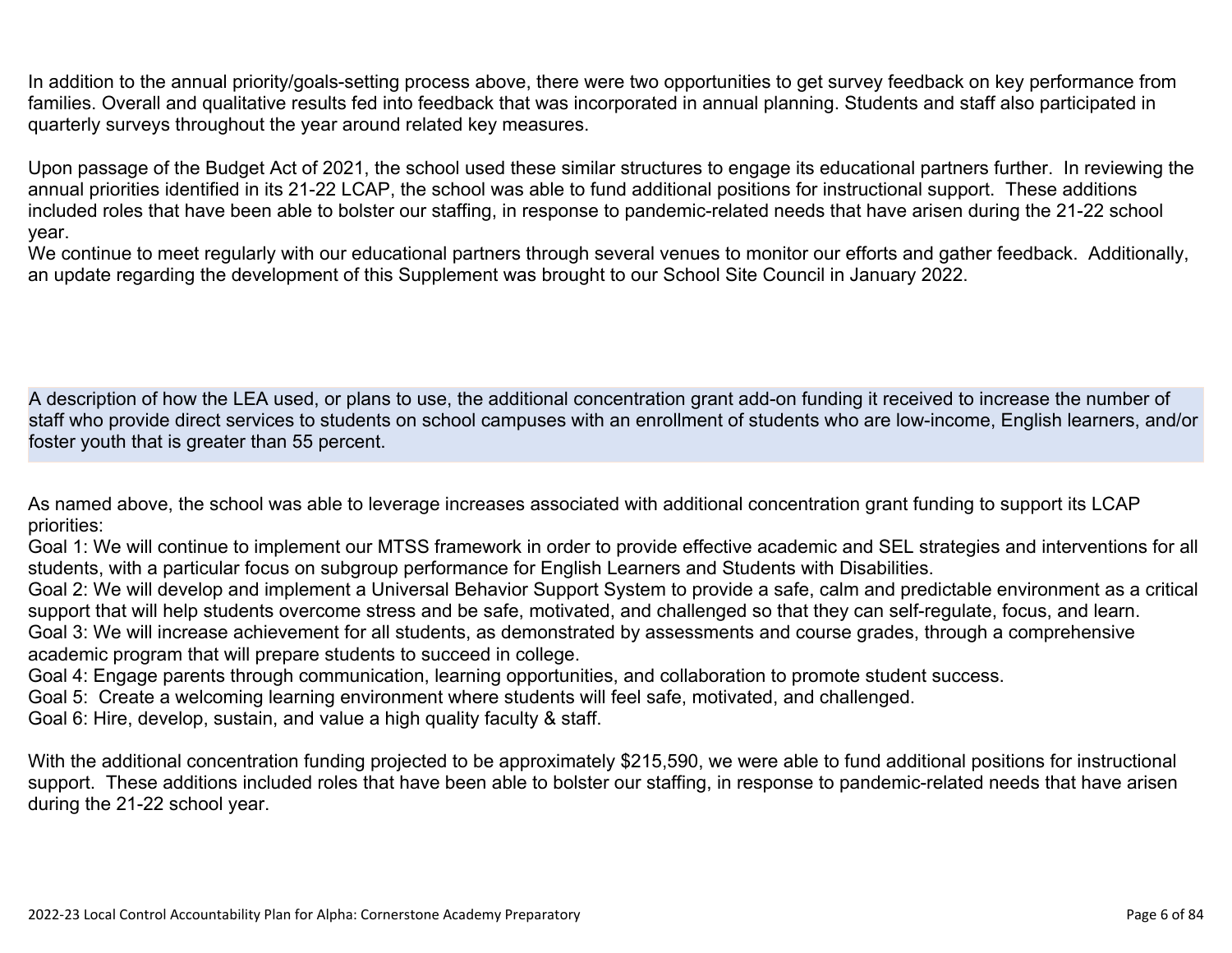A description of how and when the LEA engaged its educational partners on the use of one-time federal funds received that are intended to support recovery from the COVID-19 pandemic and the impacts of distance learning on pupils.

As described earlier, our school community engages our educational partners regularly. As part of those engagement opportunities, we have focused conversations on the safe return to in-person learning. As part of those engagement opportunities, feedback has focused on providing the resources for additional direct supports for our students. Specifically, this includes using one-time federal funds to increase the instructional support staff on our campus. Those additional roles include Mental Health counseling, academic intervention and Associate **Teachers** 

A description of how the LEA is implementing the federal American Rescue Plan Act and federal Elementary and Secondary School Emergency Relief expenditure plan, and the successes and challenges experienced during implementation.

During the 2020-21 school year, our school community was able to implement a quality distance learning program, leveraging funds made available through the American Rescue Plan Act and the Elementary and Secondary School Emergency Relief (ESSER) Program. This program focused on engaging students through robust synchronous opportunities and asynchronous learning to supplement. Our staff prioritized daily attendance and engagement, and implemented interventions for students experiencing attendance challenges. In spring 2021, we were able to provide opportunities to return to in-person instruction. This was done with safety as a top priority, and federal funds were utilized to usher in that return.

While the availability of this funding provided much needed support, we nevertheless experienced meaningful challenges. As has been publicized widely for all schools in California, staffing has been our primary challenge. Finding qualified personnel has been noticeably more difficult than pre-pandemic and individuals have remarked on their hesitancy to return to the in-person workforce. Furthermore, pandemicrelated absences have exacerbated the staffing needs on a day-to-day basis and accessing an adequate substitute pool is a noticeable challenge.

We have been able to mitigate these staffing concerns somewhat because of our deliberate use of federal funds on instructional support roles, providing a larger staff to withstand those challenges when possible.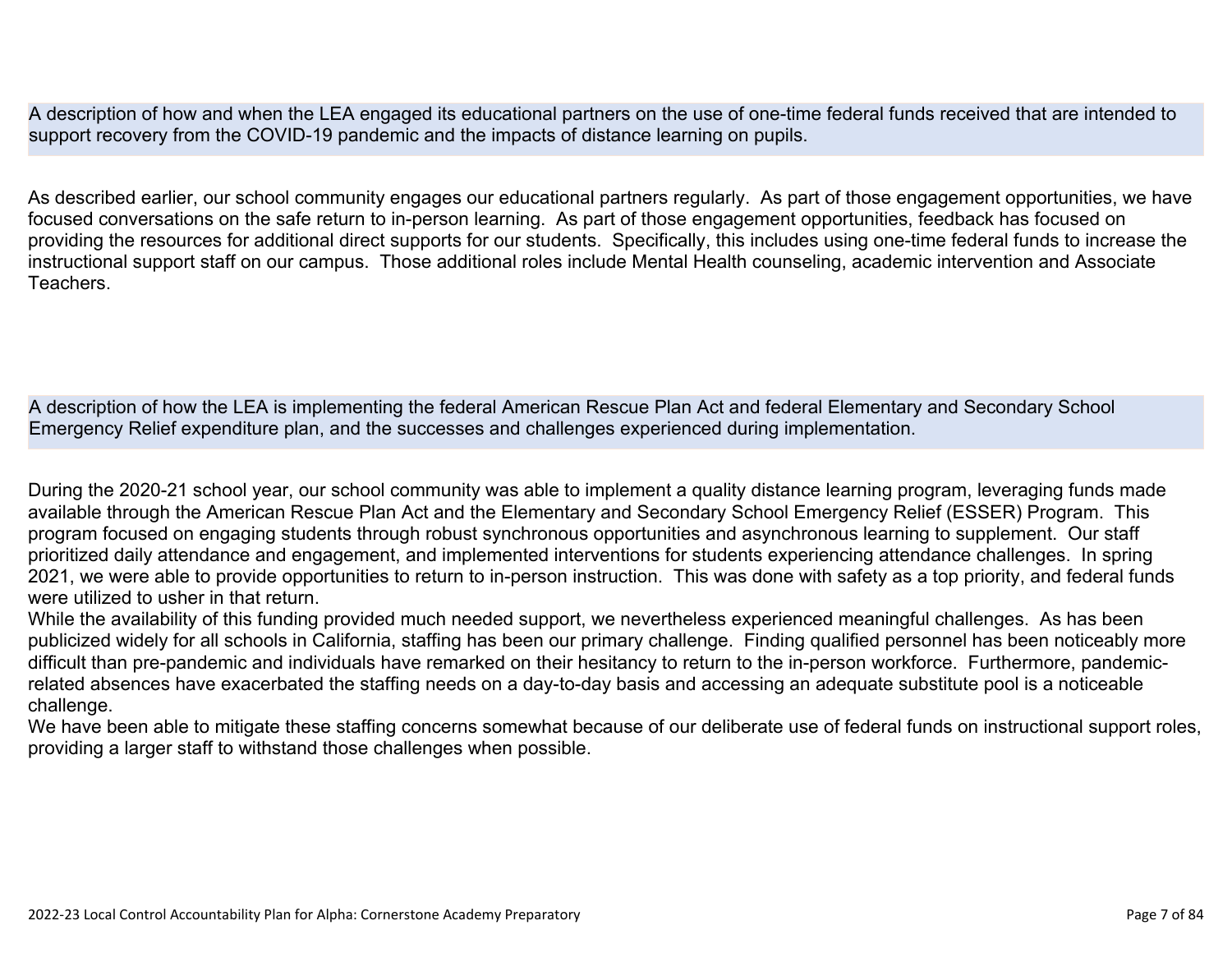A description of how the LEA is using its fiscal resources received for the 2021–22 school year in a manner that is consistent with the applicable plans and is aligned with the LEA's 2021–22 LCAP and Annual Update.

Despite some of the challenges noted in the prompt above, our school has largely been able to execute on the actions & priorities described in our collective plans, including:

1) 2021-22 LCAP

- 2) Safe Return to In-Person Instruction Plan
- 3) Learning continuity & Attendance Plan
- 4) ESSER Expenditure Plan

All of these plans can be found at:<https://www.alphapublicschools.org/school/cornerstone-academy/>

# **Instructions for the Supplement to the Annual Update for the 2021–22 Local Control and Accountability Plan Year**

*For additional questions or technical assistance related to the completion of the Supplement to the Annual Update to the 2021–22 Local Control and Accountability Plan (LCAP), please contact the local county office of education (COE), or the California Department of Education's (CDE's)* Local Agency Systems Support Office, by phone at 916-319-0809 or by email at *[lcff@cde.ca.gov](mailto:lcff@cde.ca.gov)*.

#### **Introduction**

California's 2021–22 Budget Act, the federal American Rescue Plan Act of 2021, and other state and federal relief acts have provided local educational agencies (LEAs) with a significant increase in funding to support students, teachers, staff, and their communities in recovering from the COVID-19 pandemic and to address the impacts of distance learning on students. Section 124(e) of Assembly Bill 130 requires LEAs to present an update on the Annual Update to the 2021–22 LCAP and Budget Overview for Parents on or before February 28, 2022, at a regularly scheduled meeting of the governing board or body of the LEA. At this meeting, the LEA must include all of the following:

- The Supplement to the Annual Update for the 2021–22 LCAP (2021–22 Supplement);
- All available mid-year outcome data related to metrics identified in the 2021–22 LCAP; and
- Mid-year expenditure and implementation data on all actions identified in the 2021–22 LCAP.

When reporting available mid-year outcome, expenditure, and implementation data, LEAs have flexibility to provide this information as best suits the local context, provided that it is succinct and contains a level of detail that is meaningful and accessible for the LEA's educational partners.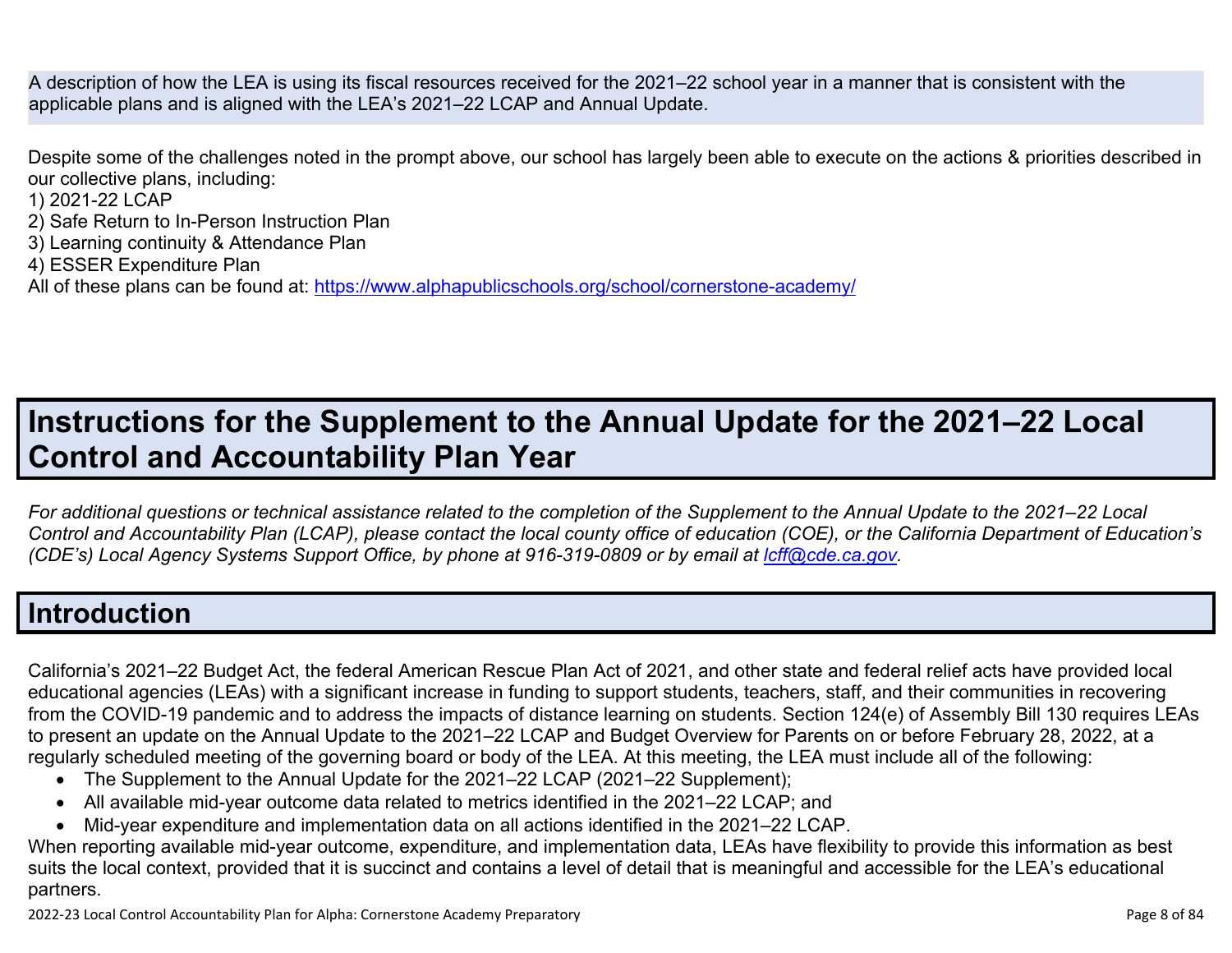The 2021–22 Supplement is considered part of the 2022–23 LCAP for the purposes of adoption, review, and approval, and must be included with the LCAP as follows:

- The 2022–23 Budget Overview for Parents
- The 2021–22 Supplement
- The 2022–23 LCAP
- The Action Tables for the 2022–23 LCAP
- The Instructions for the LCAP Template

As such, the 2021–22 Supplement will be submitted for review and approval as part of the LEA's 2022–23 LCAP.

#### **Instructions**

Respond to the following prompts, as required. In responding to these prompts, LEAs must, to the greatest extent practicable, provide succinct responses that contain a level of detail that will be meaningful and accessible for the LEA's educational partners and the broader public and must, to the greatest extent practicable, use language that is understandable and accessible to parents.

In responding to these prompts, the LEA has flexibility to reference information provided in other planning documents. An LEA that chooses to reference information provided in other planning documents must identify the plan(s) being referenced, where the plan(s) are located (such as a link to a web page), and where in the plan the information being referenced may be found.

**Prompt 1:** "*A description of how and when the LEA engaged, or plans to engage, its* educational partners *on the use of funds provided through the Budget Act of 2021 that were not included in the 2020–21 Local Control and Accountability Plan (LCAP).*"

In general, LEAs have flexibility in deciding what funds are included in the LCAP and to what extent those funds are included. If the LEA received funding through the Budget Act of 2021 that it would have typically included within its LCAP, identify the funds provided in the Budget Act of 2021 that were not included in the LCAP and provide a description of how the LEA has engaged its educational partners on the use of funds. If an LEA included the applicable funds in its adopted 2021–22 LCAP, provide this explanation.

**Prompt 2:** "*A description of how LEA used, or plans to use, the concentration grant add-on funding it received to increase the number of staff who provide direct services to students on school campuses with an enrollment of students who are low-income, English learners, and/or foster youth that is greater than 55 percent.*"

If LEA does not receive a concentration grant or the concentration grant add-on, provide this explanation.

Describe how the LEA is using, or plans to use, the concentration grant add-on funds received consistent with California *Education Code* Section 42238.02, as amended, to increase the number of certificated staff, classified staff, or both, including custodial staff, who provide direct services to students on school campuses with greater than 55 percent unduplicated pupil enrollment, as compared to schools with an enrollment of unduplicated students that is equal to or less than 55 percent.

2022-23 Local Control Accountability Plan for Alpha: Cornerstone Academy Preparatory Page 9 of 84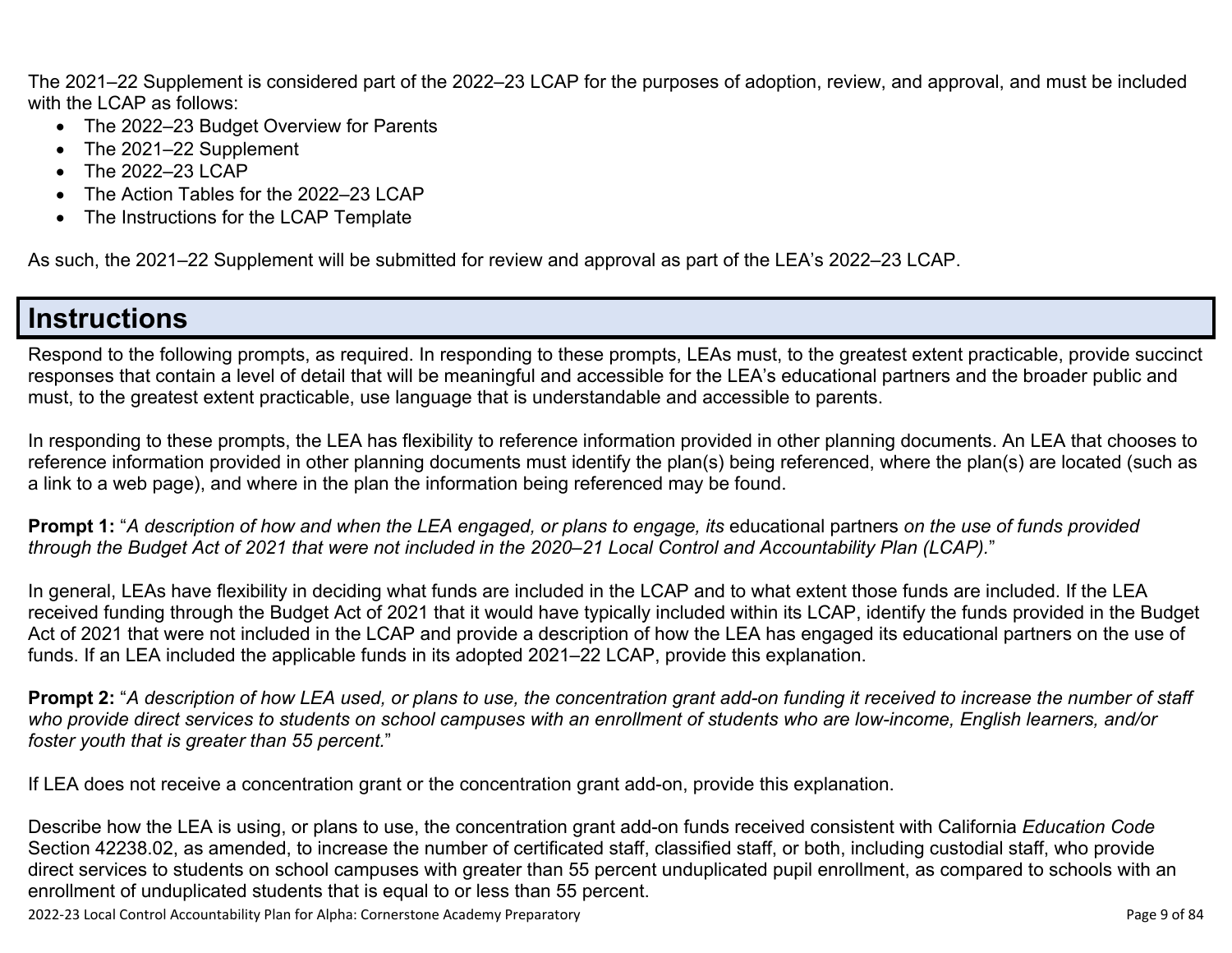In the event that the additional concentration grant add-on is not sufficient to increase the number of staff providing direct services to students at a school with an enrollment of unduplicated students that is greater than 55 percent, describe how the LEA is using the funds to retain staff providing direct services to students at a school with an enrollment of unduplicated students that is greater than 55 percent.

**Prompt 3:** "*A description of how and when the LEA engaged its educational partners on the use of one-time federal funds received that are intended to support recovery from the COVID-19 pandemic and the impacts of distance learning on pupils.*"

If the LEA did not receive one-time federal funding to support recovery from the COVID-19 pandemic and the impacts of distance learning on students, provide this explanation.

Describe how and when the LEA engaged its educational partners on the use of one-time federal funds it received that are intended to support recovery from the COVID-19 pandemic and the impacts of distance learning on students. See the COVID-19 Relief Funding Summary Sheet web page [\(https://www.cde.ca.gov/fg/cr/relieffunds.asp\)](https://www.cde.ca.gov/fg/cr/relieffunds.asp) for a listing of COVID-19 relief funding and the Federal Stimulus Funding web page (<https://www.cde.ca.gov/fg/cr/>) for additional information on these funds. The LEA is not required to describe engagement that has taken place related to state funds.

**Prompt 4:** "A description of how the LEA is implementing the federal American Rescue Plan Act and federal Elementary and Secondary School Emergency Relief expenditure plan, and the successes and challenges experienced during implementation."

If an LEA does not receive ESSER III funding, provide this explanation.

Describe the LEA's implementation of its efforts to maintain the health and safety of students, educators, and other staff and ensure the continuity of services, as required by the federal American Rescue Plan Act of 2021, and its implementation of the federal Elementary and Secondary School Emergency Relief (ESSER) expenditure plan to date, including successes and challenges.

**Prompt 5:** "A description of how the LEA is using its fiscal resources received for the 2021–22 school year in a manner that is consistent with the applicable plans and is aligned with the LEA's 2021–22 LCAP and Annual Update."

Summarize how the LEA is using its fiscal resources received for the 2021–22 school year to implement the requirements of applicable plans in a manner that is aligned with the LEA's 2021–22 LCAP. For purposes of responding to this prompt, "applicable plans" include the Safe Return to In-Person Instruction and Continuity of Services Plan and the ESSER III Expenditure Plan.

California Department of Education November 2021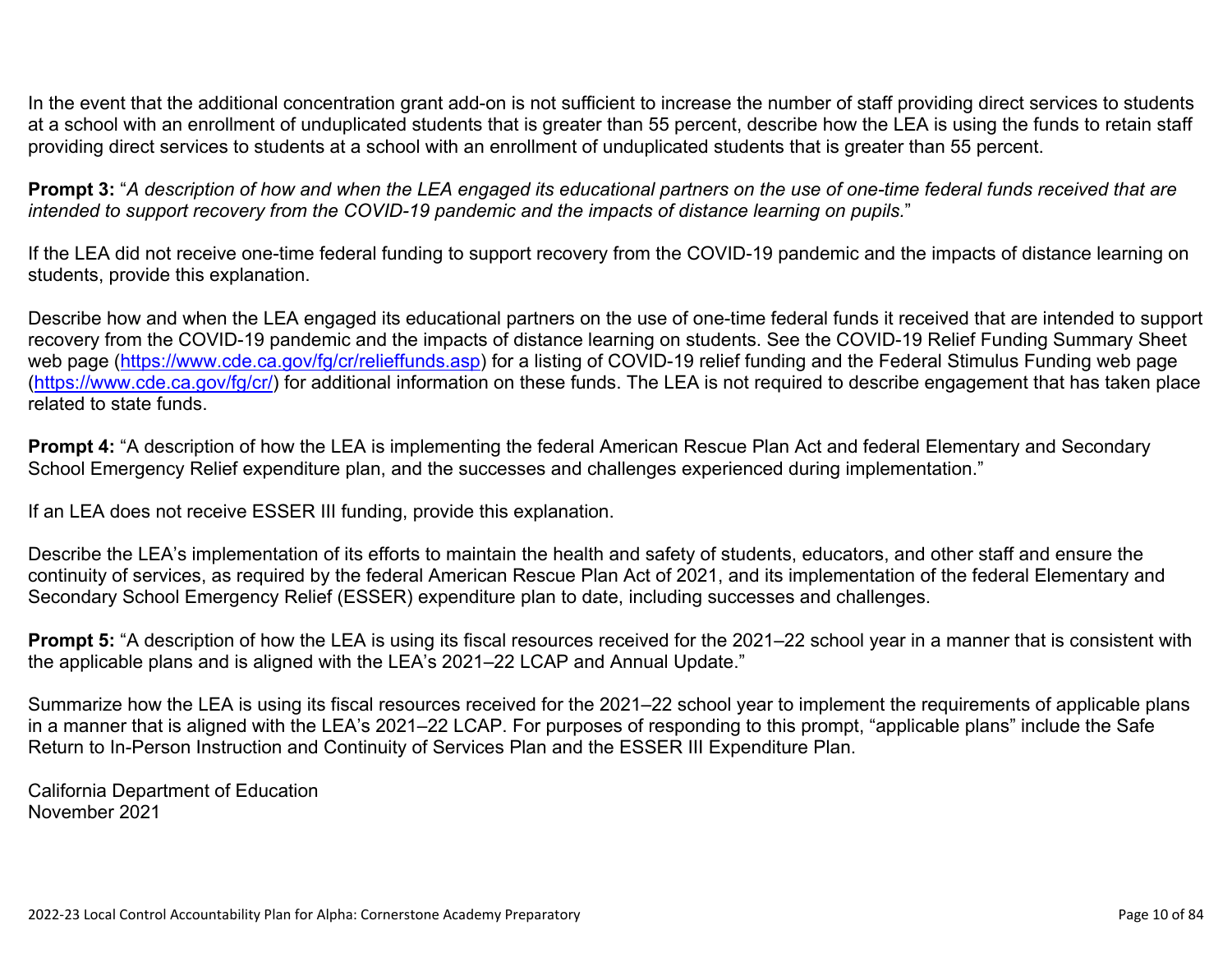# **Local Control Accountability Plan**

**The instructions for completing the Local Control and Accountability Plan (LCAP) follow the template.**

| <b>Local Educational Agency (LEA) Name</b> | <b>Contact Name and Title</b>     | <b>Email and Phone</b>                              |
|--------------------------------------------|-----------------------------------|-----------------------------------------------------|
| Alpha: Cornerstone Academy Preparatory     | <b>Marion Dickel</b><br>Principal | mariondickel@alphapublicschools.org<br>408-479-1674 |

# **[Plan Summary \[2022-23\]](http://www.doc-tracking.com/screenshots/22LCAP/Instructions/22LCAPInstructions.htm#PlanSummary)**

#### **[General Information](http://www.doc-tracking.com/screenshots/22LCAP/Instructions/22LCAPInstructions.htm#generalinformation)**

A description of the LEA, its schools, and its students in grades transitional kindergarten–12, as applicable to the LEA.

Alpha: Cornerstone Academy Preparatory School (CAPS) is part of the Alpha Public Schools network, whose mission is: We believe that all children have a fundamental right to an excellent education. Alpha Public Schools will ensure that all of our students develop the academic skills and leadership habits required to succeed in college and live with integrity.

CAPS is led by principal Fallon Housman and staffed by a talented and energetic staff. CAPS is a small, safe, and tuition-free public charter school that serves students in grades TK-8. The school is located in the Little Saigon community of San Jose and serves a large Vietnamese and Latino population. CAPS serves approximately 520 students, 59% of whom are low-income. The school's demographic profile is 55% Asian, 33% Latino, 6.5% Filipino, 2% Two or More Races, 2% White, 1% Black, and the remainder American Indian and Pacific islander. We serve a student body that is 31% English Learner and 6% Students with Special Needs. CAPS has a strong, active parent community that supports the school through volunteer work, fundraising for field trips, and hosting community events.

CAPS operates on two central guiding beliefs: (1) A college preparatory education begins in kindergarten and (2) literacy and mathematics are the cornerstones of a strong elementary education. Technology is integrated into the curriculum (1:1 in all grades) and students participate in various elective classes in addition to their core subject classes.

Cornerstone is located in the Franklin McKinley School District and is authorized by the Santa Clara County Office of Education (SCCOE)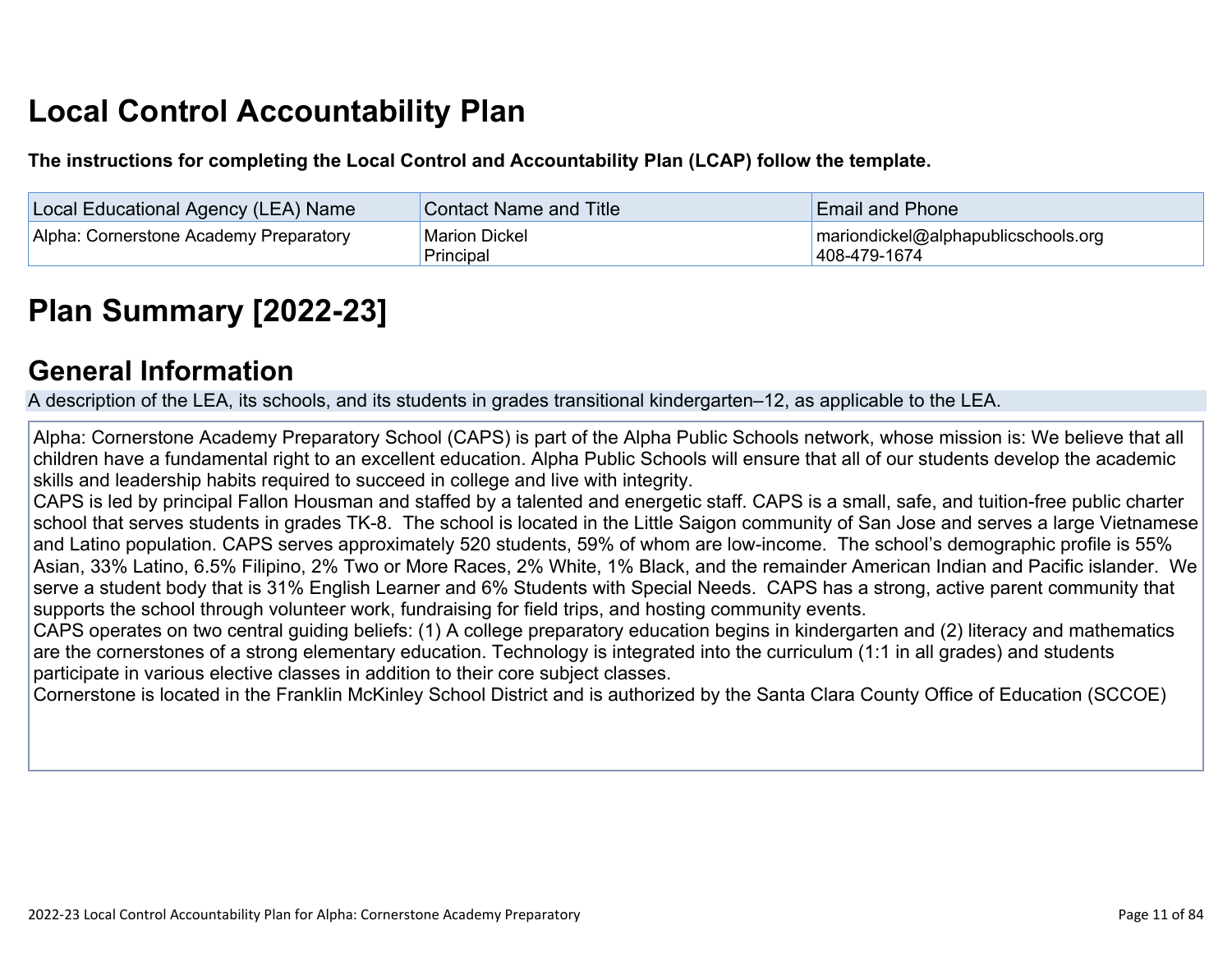## **[Reflections: Successes](http://www.doc-tracking.com/screenshots/22LCAP/Instructions/22LCAPInstructions.htm#ReflectionsSuccesses)**

A description of successes and/or progress based on a review of the California School Dashboard (Dashboard) and local data.

Our students returned to school this Fall with a broad range of both academic knowledge and social skills. The vast majority of our Kindergarten and First Graders had never done in person school in any manner. At all grade levels, some of our students thrived and grew during virtual learning, and others did not, so we knew that we would need to focus on differentiating instruction and on building or rebuilding social skills using our SEL curriculum. We began the year looking at the data that we had in order to prepare to meet our students' needs. We refocused on our workshop model in reading and completed school wide professional development on, and implemented, writing workshop. We also hired a Reading Specialist, and additional Paraprofessionals and Academic Interventionists to assist with differentiated instruction.

Due to the pandemic, we had approximately 200 students on short-term independent study throughout the school year, for time periods ranging from 5-14 days. Despite this, we had over 98% completion rates for all administrations of the NWEA MAP assessment (August, January, and May), which helped us to monitor our students' academic progress. We implemented and maintained a Multi-Tiered System of Support (MTSS) process to ensure that we are prioritizing the right levels of support for our students. Finally, we added both additional enrichment and support to our academic program by providing Algebra for the first time for qualifying 8th graders and creating an after school tutoring program for our English Learners.

At CAPS, we are proud of our community of students, staff, and families and our focus and dedication every day to ensure that all members of our community grow and thrive. This school year, while we have faced challenges and continued interruptions as a result of COVID-19, we have a lot to be proud of and celebrate. Here are some of our successes in meeting our LCAP goals:

Goal 1: MTSS Implementation: Our teaching staff participated in MTSS Tier I, II, and III meetings, setting interventions and tracking student progress using data to help our students grow.

Goal 2: Behavior Support: Our PBIS team participated in the first year of a three year SCCOE PBIS training program. We continued to implement tiered responses to behavior and restorative practices on campus this year and are planning for more in depth implementation in the upcoming school year.

Goal 3: Academic Achievement: We added Algebra to our curriculum this year. We hired Reading and Math Specialists and 3 Academic Interventionists to help differentiate instruction and meet the increased academic challenges of our students returning to on campus instruction.

Goal 4: Parent Engagement: We re-started our Parents Association and began to allow parent volunteers for field trips again. We presented to parents regarding our middle school program updates for next year (7th/8th Departmentalization). We held School Site Council and ELAC meetings to provide parents information about school programs and solicit parent input on school planning.

Goal 5: Learning Environment: We worked with students and parents to provide COVID-related independent study at home to more than 200 students to continue engagement and learning while they could not be on campus during the fall and the spike in COVID cases in January. Reclassification Data

During virtual learning, our K-2 English Learners had English-Language Development (ELD) lessons using the EL Achieve curriculum. Students in Grades 3-8 also received 90 minutes of ELD small group support weekly using the same curriculum. Because of this consistency, we were able to reclassify 20% of students despite the pandemic. This represents a 15% increase from the prior year.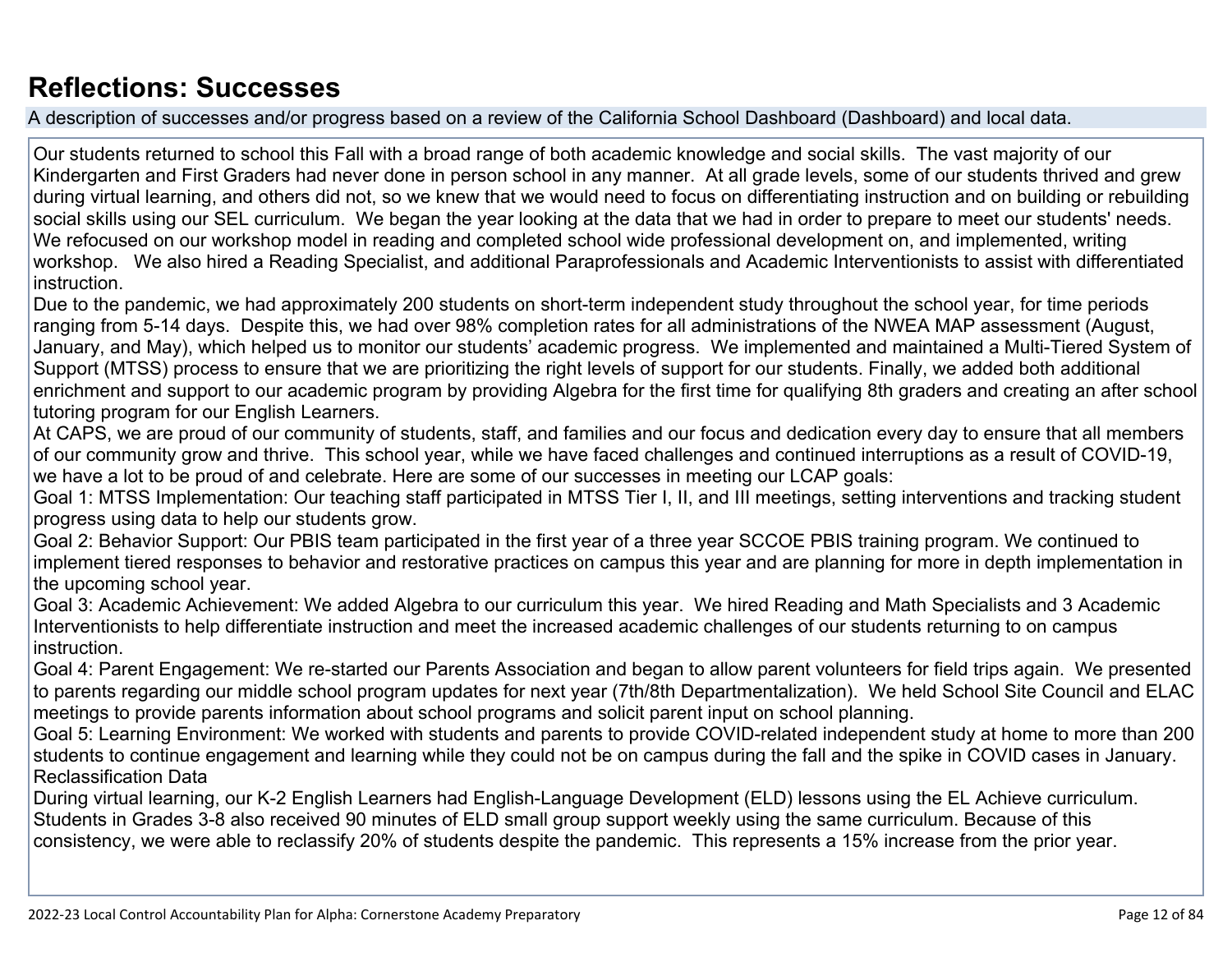## **[Reflections: Identified Need](http://www.doc-tracking.com/screenshots/22LCAP/Instructions/22LCAPInstructions.htm#ReflectionsIdentifiedNeed)**

A description of any areas that need significant improvement based on a review of Dashboard and local data, including any areas of low performance and significant performance gaps among student groups on Dashboard indicators, and any steps taken to address those areas.

As a result of the continued COVID-19 pandemic and its effect on schools across the state, we do not have CA School Dashboard data available. However, in analyzing our local data, we have identified the following areas of need that will require further attention in SY 22-23. Please see the LCAP Actions below for more detail about the strategies being incorporated for SY 22-23. School Overview

Our community is excited to have returned to in-person learning this year. We are proud that we have been able to remain open continuously and maintain our instructional schedule throughout the waves of the COVID-19 pandemic this year. The following academic data represents more than our students' academic progress as of February 2022. It represents our students' resilience, persistence, and commitment to their education and keeping our community safe.

Students began the year with significant unfinished learning in Reading, with 19% of students scoring in the first quartile on the NWEA Map assessment. Our data showed only slight improvements in grade level average scores from Fall to Winter. Student absences due to COVID-19 during the Omicron surge in December and January meant that many students did not receive in person instruction and consistent groups of students were not always present in a class. This led to the need for more reteaching and remediation and to the inconsistency in growth reflected in the chart below as students shifted between quartiles from Fall to Winter.

#### English Learners

Students who are learning English demonstrated a similar pattern from August to January. In Reading, the percentage of students in Quartile 1 remained approximately the same, while the percentage in Quartile 3 grew, with decreases in Quartiles 2 and 4. In Math, the percentage of students in Quartile 1 also remained approximately the same, while the percentage of students in Quartile 2 decreased and the percentage in Quartile 4 grew.

While we are proud of the growth we have seen since the pandemic started in early 2020, we understand that we may be seeing the effects that school disruption has played on our students' academic learning for quite some time.

In ELA, our students grew at comparable rates to our pre-pandemic (Winter 2020) scores. 51% of students met their Winter growth goal compared to 49% pre-pandemic. They are, however, scoring lower on overall achievement (average achievement = 66th percentile in Winter 2022 vs. 76th percentile in Winter 2020).

In Math, more students met their growth goals than pre-pandemic (Winter 2020) scores: 60% of students met their Winter growth goal compared to 49% pre-pandemic. They are, however, also scoring lower on overall achievement (average achievement = 63rd percentile in Winter 2022 vs. 78th percentile in Winter 2020.

In order to support our students in improving outcomes, we will continue to improve and implement the Actions listed below as we work towards meeting our LCAP goals.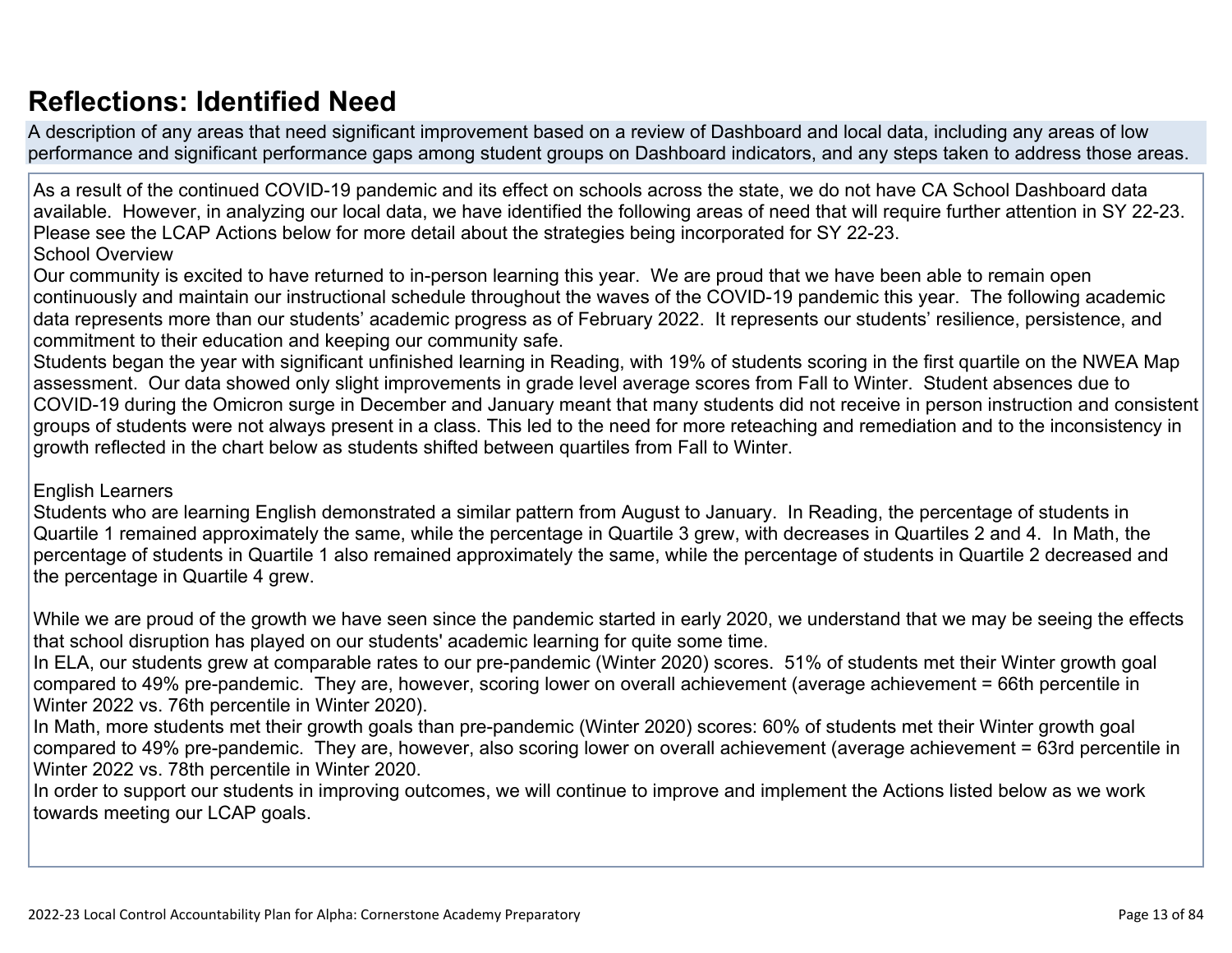## **[LCAP Highlights](http://www.doc-tracking.com/screenshots/22LCAP/Instructions/22LCAPInstructions.htm#LCAPHighlights)**

A brief overview of the LCAP, including any key features that should be emphasized.

While we are proud of the progress we've made toward achieving our LCAP goals, as described above, there are always opportunities for improvement. This year, we went through a rigorous LCAP planning process that involved engaging many school and community stakeholders. During the process we reflected on our current school year practices, Actions and Strategies, and LCAP Goals. Based on discussions with our school staff and input from families and students, we will continue with our current LCAP Goal focus areas. Key features and changes emphasized throughout this year's LCAP which will be a focus for our school next year consist of the following: Goal 1: MTSS Implementation: Continue to improve intervention tracking, data collection and inclusion of support staff. Work with new network Data Specialist (Action 1.6) to provide professional development to staff re use of data analysis tools such as Educlimber. Our Assistant Principals will work with Academic Interventionists to provide Tier II Support to students who need additional support (Action 1.2) Goal 2: Behavior Support: Continue to participate in SCCOE PBIS Training - next two years. Provide school wide PD this Spring, at summer staff PD, and throughout the school year on PBIS implementation.

Goal 3: Academic Achievement: Implement revised math curriculum in Grades K-8. Consider possible Science and Social Studies curriculum resources.

Goal 4: Parent Engagement: Continue to educate Cornerstone parents as to Parent Learning Center supports available. Enroll new families and any families not yet enrolled in Konstella. Expand community events and volunteer opportunities on campus.

Goal 5: Learning Environment: Refocus on attendance support to make sure all families are supported in getting students to school consistently and on time.

## **Comprehensive Support and Improvement**

An LEA with a school or schools eligible for comprehensive support and improvement must respond to the following prompts.

#### *[Schools Identified](http://www.doc-tracking.com/screenshots/22LCAP/Instructions/22LCAPInstructions.htm#SchoolsIdentified)*

A list of the schools in the LEA that are eligible for comprehensive support and improvement.

None

#### *[Support for Identified Schools](http://www.doc-tracking.com/screenshots/22LCAP/Instructions/22LCAPInstructions.htm#SupportforIdentifiedSchools)*

A description of how the LEA has or will support its eligible schools in developing comprehensive support and improvement plans.

None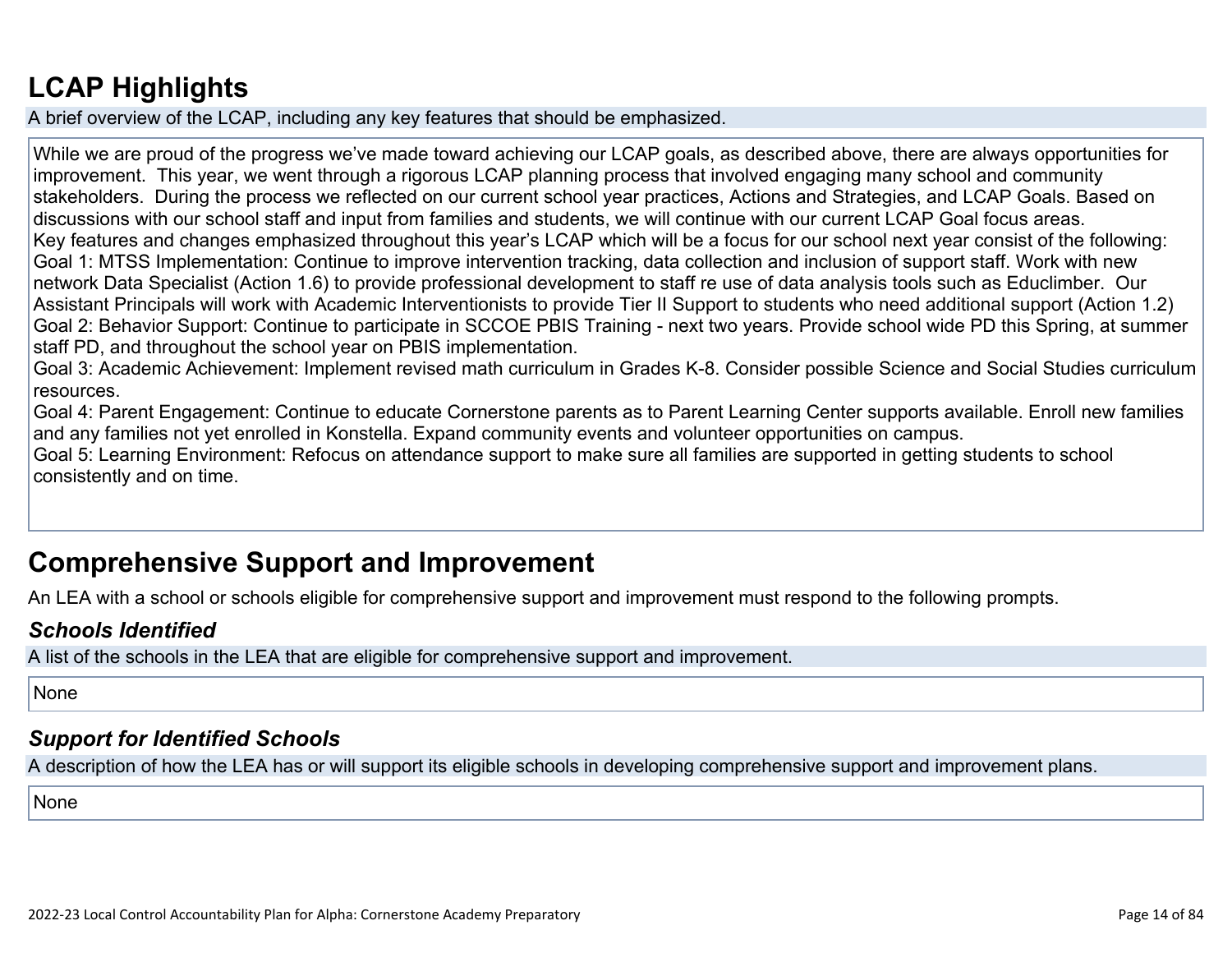#### *[Monitoring and Evaluating Effectiveness](http://www.doc-tracking.com/screenshots/22LCAP/Instructions/22LCAPInstructions.htm#MonitoringandEvaluatingEffectiveness)*

A description of how the LEA will monitor and evaluate the plan to support student and school improvement.

None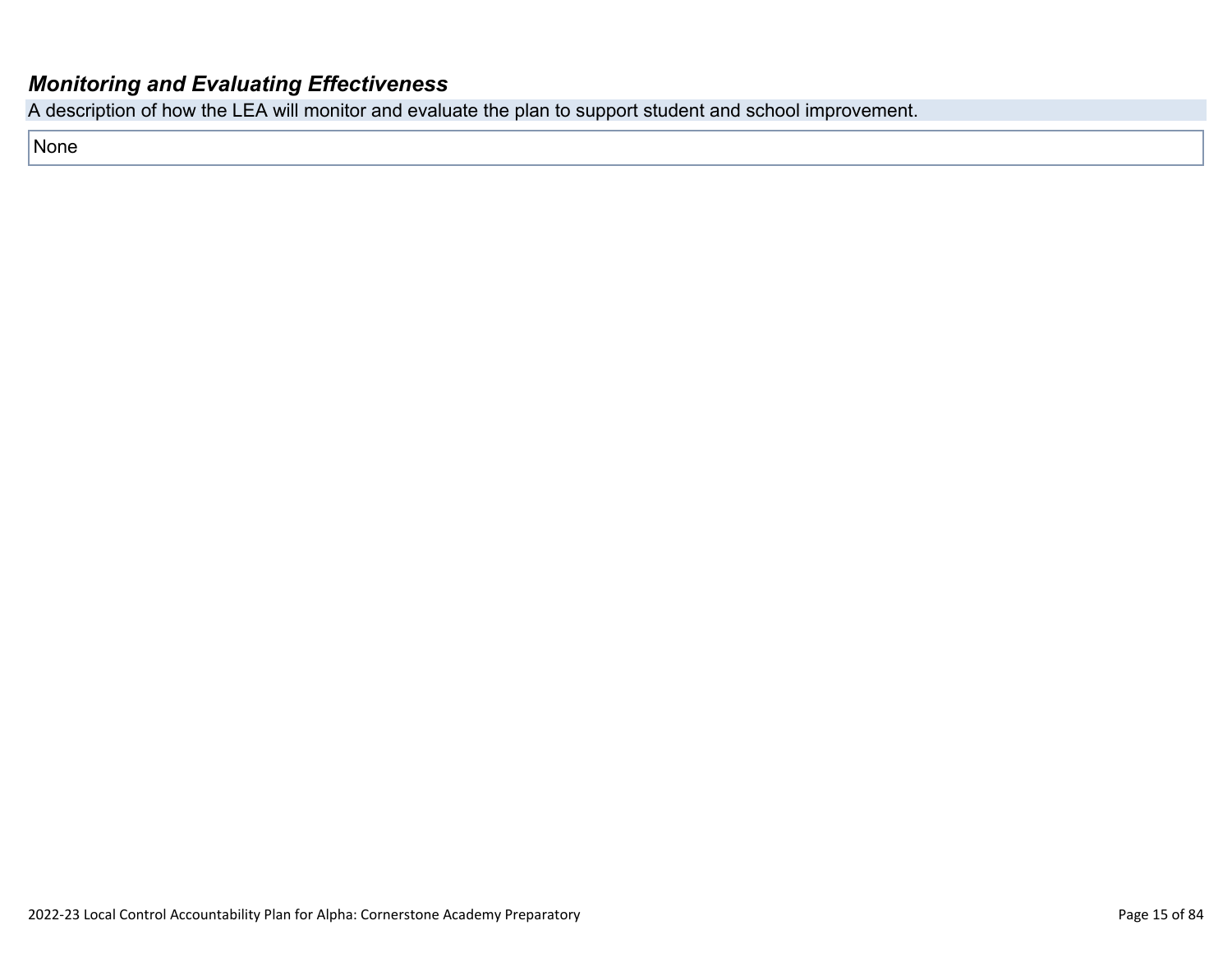# **Engaging Educational Partners**

A summary of the process used to engage educational partners and how this engagement was considered before finalizing the LCAP.

At Alpha: Cornerstone Academy, we believe that engagement from all educational partners is key to the successful implementation of our program. Throughout our LCAP development process, we consulted with the following educational partners: administrators, teachers, noninstructional staff members, students, School Site Council (SSC) members, English Learner Advisory Committee (ELAC) members, and other parents of our students. Please see below for the various ways in which stakeholders have been engaged:

- Annual Family Survey This survey was administered in April. The survey included statements for families to provide their input on the school's engagement efforts and their perspectives on student experience. Questions centered on school safety, belonging, efforts to include family voice in school decision making, and satisfaction with instruction and levels of preparedness for their students. In addition to the above focus areas, we also asked families to respond directly to our LCAP Actions giving them an opportunity to provide insight into the direction of our LCAP for SY 22-23.
- Annual Student Survey Student Culture Surveys were administered two times during the year. Questions centered on school safety, belonging, student voice, classroom preparation, and teacher evaluation questions. In addition to the above focus areas, we also surveyed students in April asking them to respond directly to our LCAP Actions giving them an opportunity to provide insight into the direction of our LCAP for SY 22-23.
- LCAP Staff Engagement Survey This survey was administered to all staff members in April and 93% of the staff completed it. The survey asked staff members to consider our current LCAP Goals and Actions and gave them an opportunity to provide insight into the direction of our LCAP for SY 22-23.
- SSC and ELAC meetings Our SSC and ELAC met quarterly this past year on Zoom and in person when applicable, and parents had the opportunity to discuss student growth, successes, and challenges. Parents shared what was and was not working about our program and Actions outlined in the LCAP and what supports their children needed. Our SSC serves as our LCAP Advisory Committee and spends additional meeting time providing LCAP input and reviewing draft and final LCAPs. Below are the dates that we conducted our SSC and ELAC meetings:

SSC: September 14, January 11, April 12, May 10

ELAC: September 28, February 8, May 3

- Parents Association Meetings These meetings took place quarterly this past year, providing families with the opportunity to give input on the work happening at the school and our LCAP goals for the coming year.
- Staff Meetings Staff meetings took place weekly, and staff members consistently analyzed data related to student academic success, attendance, and social-emotional supports and belonging.
- Lead Team Meetings—The leadership team met bi-monthly to plan for the leading of professional development for the entire staff, driving decisions around academic and social-emotional supports and needs.
- SELPA Our LCAP was sent to our SELPA for review and comment on 6/8/22
- Public Board Hearing we held a public hearing prior to the official approval of our LCAP to provide the public an opportunity to review and comment on our LCAP Draft on 6/15/22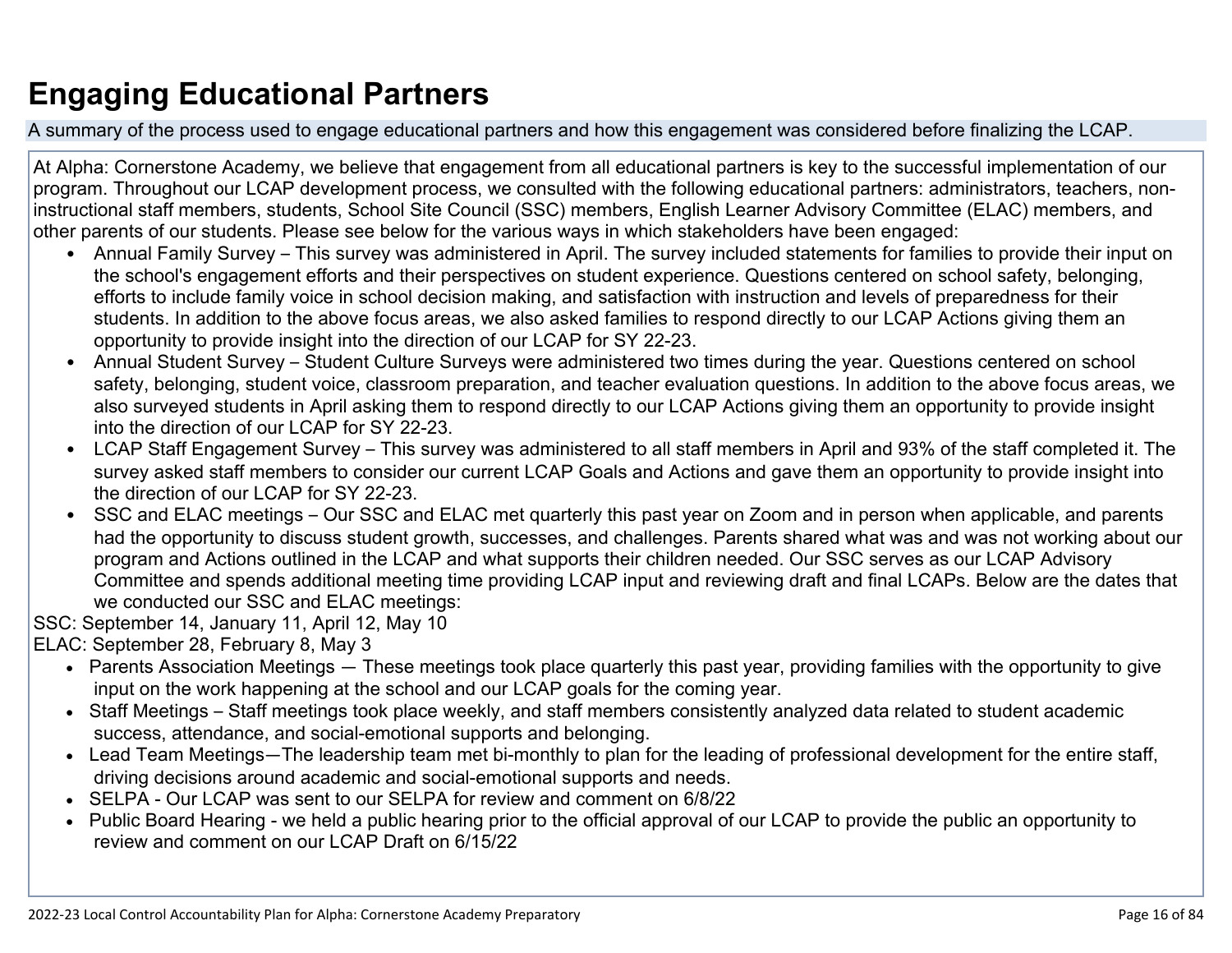A summary of the feedback provided by specific educational partners.

Throughout our engagement process, several themes emerged from the following educational partner groups:

Families:

An overwhelming majority of parents support continuing with our current LCAP Goals.

Continue to hold family community events and welcome new families.

Continue to support strong school-home communications, including translation as necessary.

Have after school programs available during minimum days.

Offer after school tutoring for more students (not just English Learners).

Create more clubs and competitions - sports, music, art, etc.

Staff:

An overwhelming majority of staff members support continuing with our current LCAP Goals.

Need more consistent opportunities to collect and review data, make plans, and track interventions.

Need Academic Interventionists to be consistently available for interventions.

Implement PBIS learning school wide through communication to staff and professional development.

Differentiate professional development by expertise/need.

Schedule sufficient planning time.

Support and train parents on communication tools (Konstella, and Infinite Campus).

Provide parent information/education on community programming and educational progression (elementary - middle school - HS)

Students:

Between 79 and 88 percent of students responded Strongly Agreed or Agreed to the these LCAP associated statements:

LCAP Goal I believe my school was successful in providing students with effective supports both academically and social and emotionally.

LCAP Goal 2: I believe my school provided a safe, calm and predictable environment so that I can self regulate, focus, and learn.

LCAP Goal 3: I believe I increased my academic achievements this school year.

LCAP Goal 4: I believe my school does a good job of communicating and engaging with families.

LCAP Goal 5: I feel safe, motivated, and challenged at school.

LCAP Goal 6: I believe I have high quality teachers at my school.

In survey comments, some trends were requests for more individual support, more activity/elective choices and clubs, and more breaks. Several students also commented on the need for more emotional support and help with self motivation.

A description of the aspects of the LCAP that were influenced by specific input from educational partners.

Based on the themes outlined above from our educational partners, the feedback was incorporated into our LCAP in the following ways: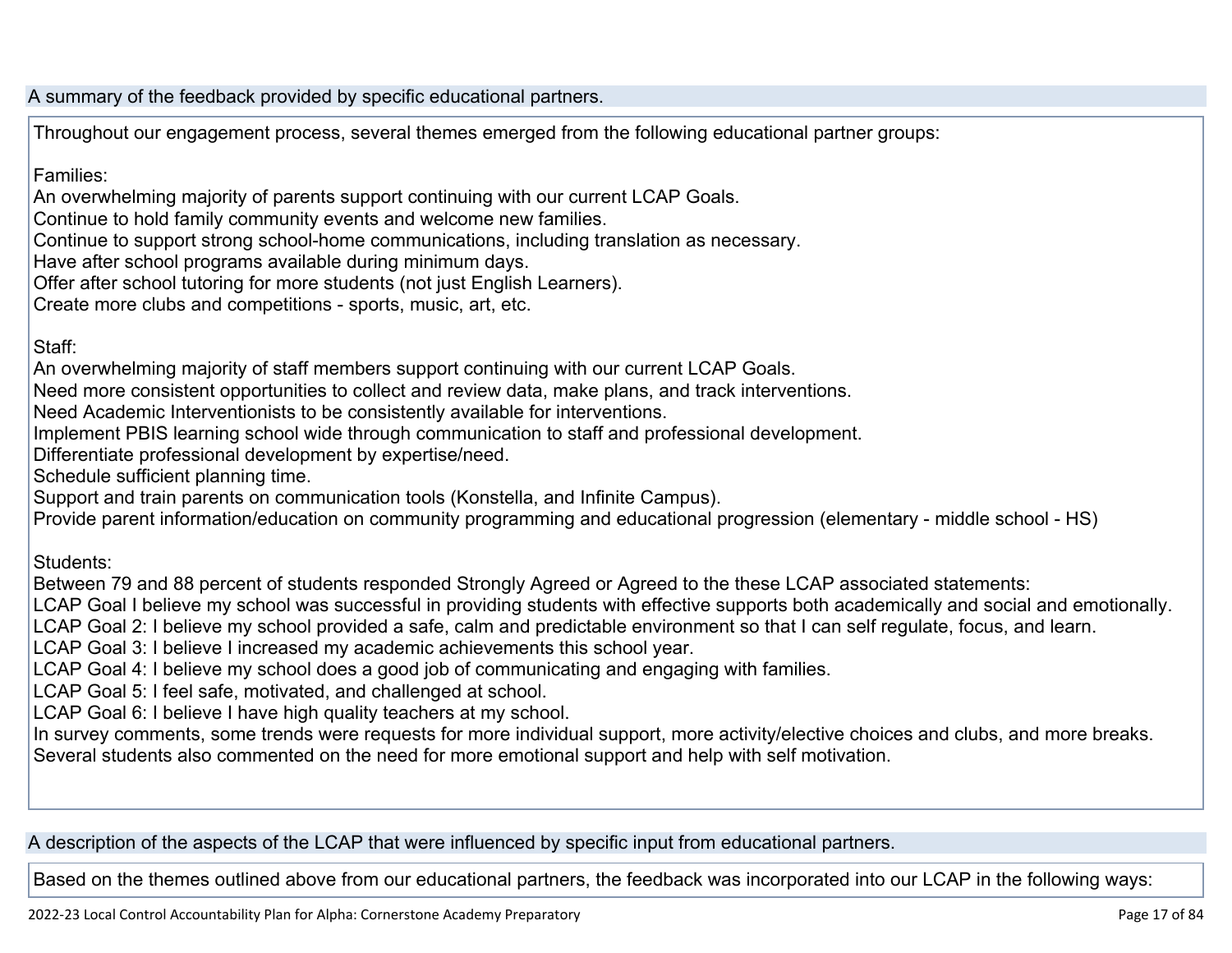In an effort to continue our focus on our current Goals, we will continue our current Actions and have added some additional Actions (see details below):

#### Theme

Support All Students: Continue to improve intervention tracking, data collection and inclusion of support staff. Work with new network Data Specialist (Action 1.6) to provide professional development to staff re use of data analysis tools such as Educlimber. Our Assistant Principals will work with Academic Interventionists to provide Tier II Support to students who need additional support (Action 1.2)

School Wide Behavior System: Continue to participate in SCCOE PBIS Training - next two years. Provide school wide PD this Spring, at summer staff PD, and throughout the year (Action 2.4).

Improve motivation and challenge: Implement revised math curriculum in Grades K-8. Consider possible Science and Social Studies curriculum resources.

Engage families: Continue to educate Cornerstone parents as to Parent Learning Center supports available. Enroll new families and any families not yet enrolled in Konstella. Expand community events and volunteer opportunities on campus.

Refocus on truancy support to make sure all families are supported in getting students to school consistently and on time. We will also be hiring a network-wide Senior Director of Advocacy and Community Engagement (Action 4.7) to form partnerships with external parties to bring additional services and resources to students and families, including our parent learning center. In addition, this role will help train parent leaders to develop skills in advocating for their students and fostering their leadership skills.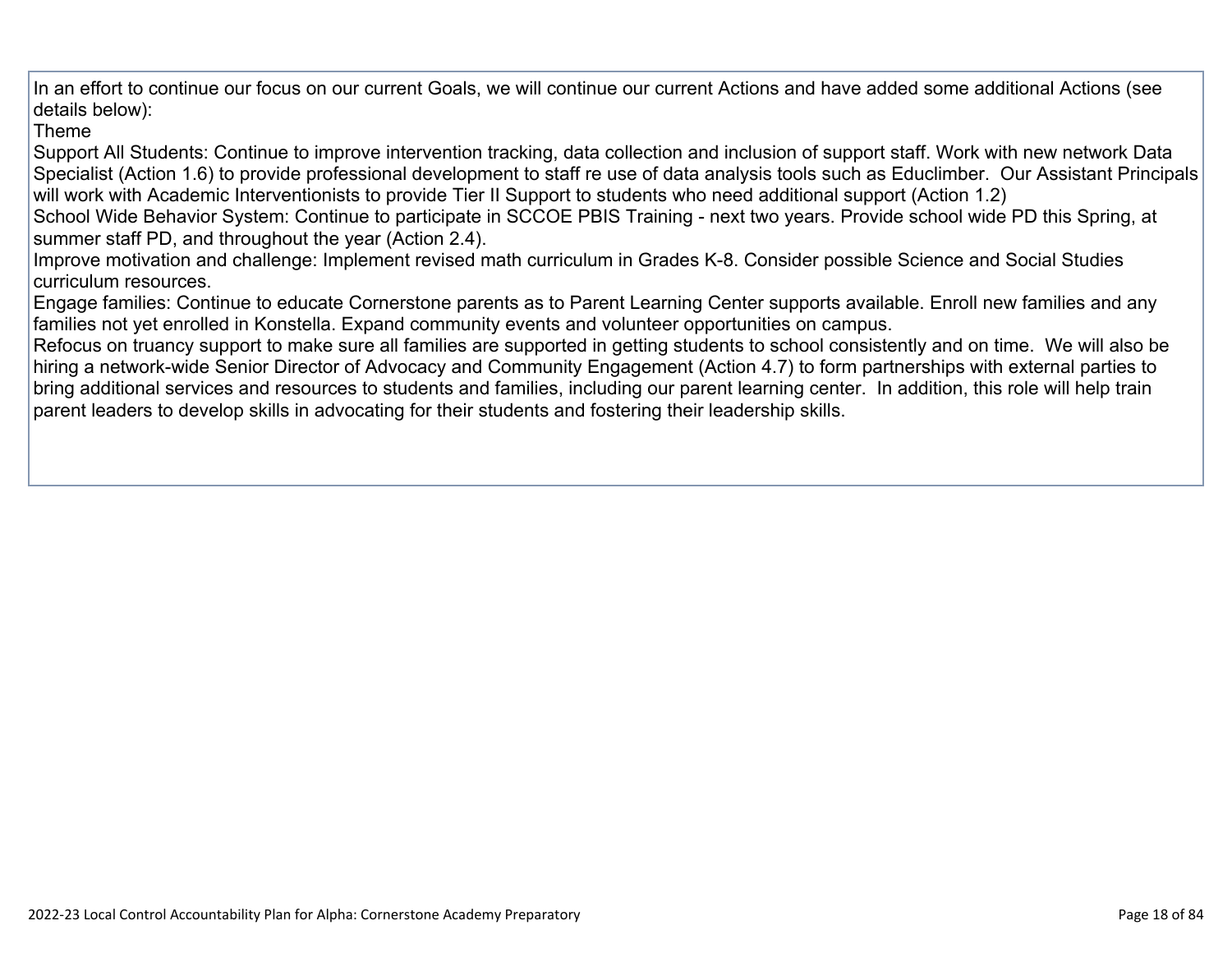# **[Goals and Actions](http://www.doc-tracking.com/screenshots/22LCAP/Instructions/22LCAPInstructions.htm#GoalsandActions)**

## **[Goal](http://www.doc-tracking.com/screenshots/22LCAP/Instructions/22LCAPInstructions.htm#goalDescription)**

| Goal # | <b>Description</b>                                                                                                                                                                                                                                        |
|--------|-----------------------------------------------------------------------------------------------------------------------------------------------------------------------------------------------------------------------------------------------------------|
|        | We will continue to implement our MTSS framework in order to provide effective academic and SEL strategies and<br>interventions for all students, with a particular focus on subgroup performance for English Learners and Students with<br>Disabilities. |

An explanation of why the LEA has developed this goal.

Historically, our English Learners and Students with Disabilities have been our subgroups that have underperformed in comparison with the All Students group on the CA Dashboard. 2019 CA Dashboard data showed increases for English Learners in both ELA and Math. It showed the following data for Students with Disabilities:

ELA: Students with Disabilities were in the Yellow category, 28.9 points below standard, and increased by 12.2 points (37 students). Math: Students with Disabilities were in the Orange category, 44.7 points below standard, and declined by 4.9 points (37 students). Given this data, we want to continue to improve on our English Learner success so far and to move towards standard and increase performance in BOTH Math and ELA for our Students with Disabilities. Continued implementation of our MTSS framework will help us to make sure that we are providing effective academic and SEL strategies and interventions for all students, including the students in these two subgroups, and will, we hope, help us succeed in this goal.

#### **[Measuring and Reporting Results](http://www.doc-tracking.com/screenshots/22LCAP/Instructions/22LCAPInstructions.htm#MeasuringandReportingResults)**

| <b>Metric</b>                                                                                                                                                                               | <b>Baseline</b> | Year 1 Outcome | Year 2 Outcome | Year 3 Outcome | Desired Outcome for<br>$2023 - 24$ |
|---------------------------------------------------------------------------------------------------------------------------------------------------------------------------------------------|-----------------|----------------|----------------|----------------|------------------------------------|
| 100% of teaching<br>staff, including support<br>staff (EL Specialist,<br>Ed Support, Reading<br>Specialist, etc.) will<br>understand and<br>participate effectively<br>in the MTSS process. | 50%             | SY 21-22: 60%  |                |                | 100%                               |
| 100% of classroom<br>teacher will complete<br>Tier 1 planning for                                                                                                                           | 50%             | SY 21-22: 50%  |                |                | 100%                               |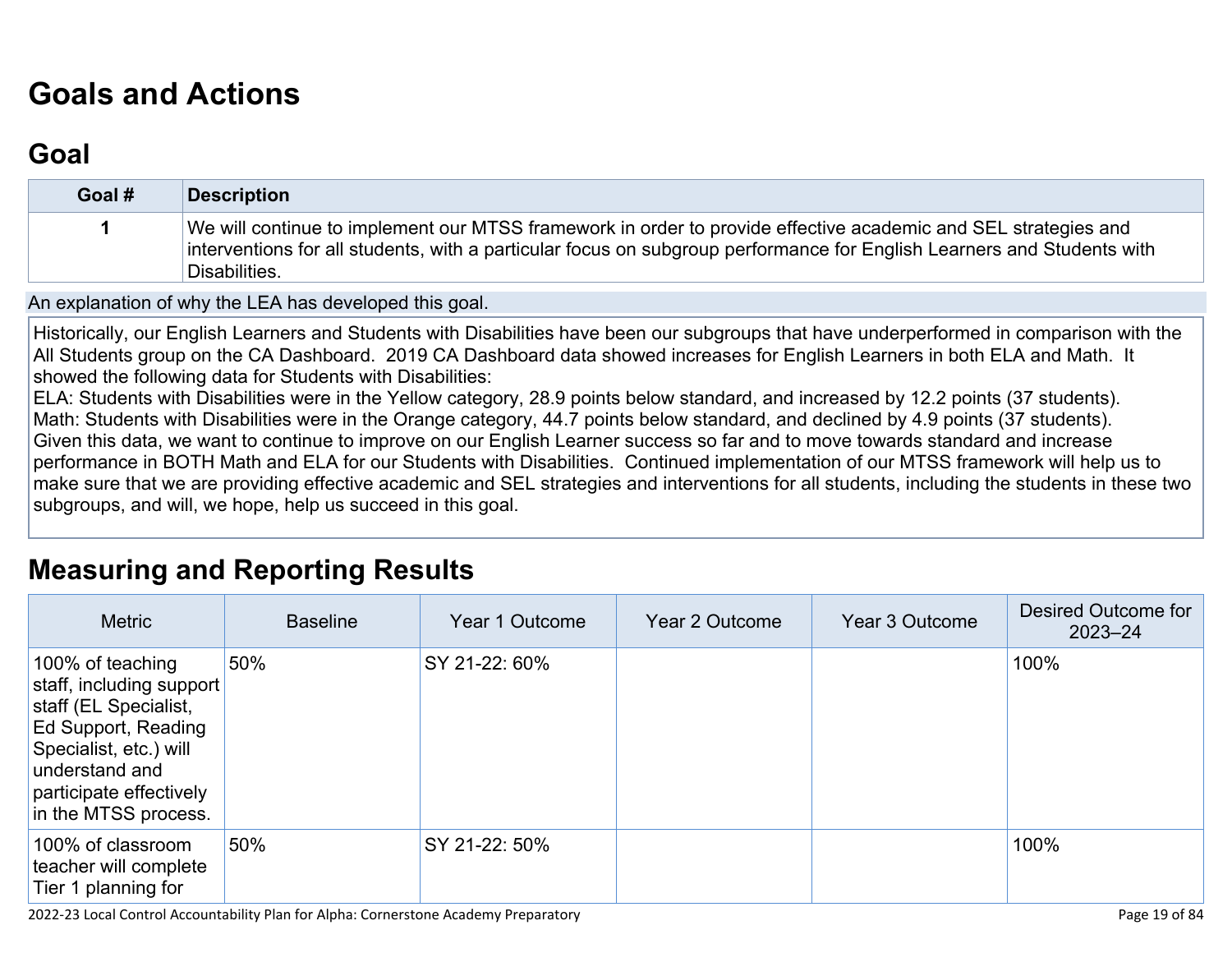| <b>Metric</b>                                                                                                                                                                                                              | <b>Baseline</b>                                                                             | Year 1 Outcome                                       | Year 2 Outcome | Year 3 Outcome | Desired Outcome for<br>$2023 - 24$                                                                                |
|----------------------------------------------------------------------------------------------------------------------------------------------------------------------------------------------------------------------------|---------------------------------------------------------------------------------------------|------------------------------------------------------|----------------|----------------|-------------------------------------------------------------------------------------------------------------------|
| their students in the<br>Fall of 2021 and<br>attend MTSS<br>meetings bi-monthly<br>to review student<br>progress and plan and<br>implement any<br>needed interventions<br>with fidelity.                                   |                                                                                             |                                                      |                |                |                                                                                                                   |
| Increase the<br>percentage of<br>teachers using<br>specific data collection<br>measures collect data<br>and and MTSS tiered<br>meetings to review<br>data and determine<br>the effectiveness of<br>specific interventions. | 25%                                                                                         | SY 21-22: 30%                                        |                |                | 100%                                                                                                              |
| % of students with<br>disabilities who will<br>meet their Typical<br>Growth and<br><b>Exceeding Typical</b><br>Growth goal for the<br>Spring NWEA MAP<br>assessment (ELA)                                                  | ELA: 30.77% met or<br>exceeded                                                              | Winter 2021: SPED:<br>14.3%                          |                |                | 45% met typical or<br>exceeding                                                                                   |
| % of EL students<br>making progress<br>toward proficiency<br>based on overall                                                                                                                                              | 20-21 Summative:<br>Level 1: 9.33%<br>Level 2: 35.33%<br>Level 3: 32.67%<br>Level 4: 22.67% | <b>Summative ELPAC</b><br>data coming summer<br>2022 |                |                | <b>ELPAC Summative:</b><br>All identified English<br>Learners will grow at<br>least one Level each<br>year on the |

2022-23 Local Control Accountability Plan for Alpha: Cornerstone Academy Preparatory **Page 20** of 84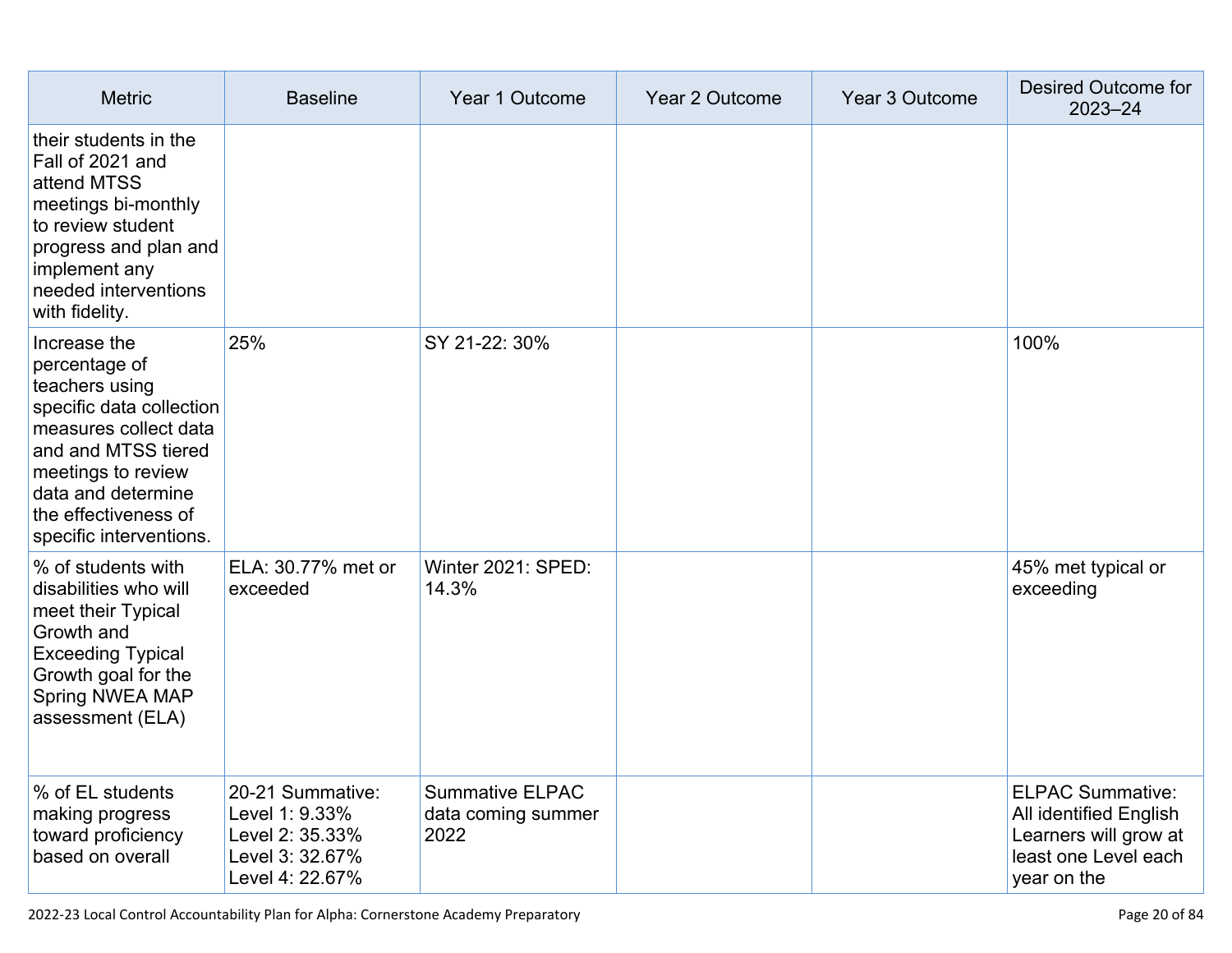| <b>Metric</b>                  | <b>Baseline</b> | Year 1 Outcome | Year 2 Outcome | Year 3 Outcome | Desired Outcome for<br>$2023 - 24$                                                                                                             |
|--------------------------------|-----------------|----------------|----------------|----------------|------------------------------------------------------------------------------------------------------------------------------------------------|
| summative ELPAC<br>assessments |                 |                |                |                | Summative<br>ELPAC.100% of<br>students beginning<br>with a Summative<br>ELPAC score of 3 or<br>higher will reclassify<br>within a school year. |

## **[Actions](http://www.doc-tracking.com/screenshots/22LCAP/Instructions/22LCAPInstructions.htm#actions)**

| Action # | <b>Title</b>                                           | <b>Description</b>                                                                                                                                                                                                                                                                                                                                                                                                                                                                                                                                                                                                | <b>Total Funds</b> | Contributing |
|----------|--------------------------------------------------------|-------------------------------------------------------------------------------------------------------------------------------------------------------------------------------------------------------------------------------------------------------------------------------------------------------------------------------------------------------------------------------------------------------------------------------------------------------------------------------------------------------------------------------------------------------------------------------------------------------------------|--------------------|--------------|
| 1.1      | <b>Expand MTSS</b><br>Structures and<br><b>Systems</b> | Enhance & Expand MTSS Structure and Systems, through<br>$\bullet$<br>actions such as:<br>Set bi-monthly MTSS meetings by grade level on the school<br>$\bullet$<br>calendar.<br>Committee will review MTSS reflections from Spring 2021 and<br>$\bullet$<br>revise meeting and intervention planning and data collection<br>procedures based on teacher feedback.<br>Committee will review MTSS data monthly to determine<br>additional process revisions, as needed.<br>Committee will create a process for collecting data on<br>success of Tier 2 interventions in order to set metrics to<br>measure success. | \$74,541.00        | Yes          |
| 1.2      | <b>Reading Specialist</b>                              | Continue to staff a reading specialist to provide support to teachers in<br>setting up reading groups and interventions for students, and to work<br>with Academic Interventionists to provide Tier 2 Support to students<br>who need additional support.                                                                                                                                                                                                                                                                                                                                                         | \$111,580.00       | <b>Yes</b>   |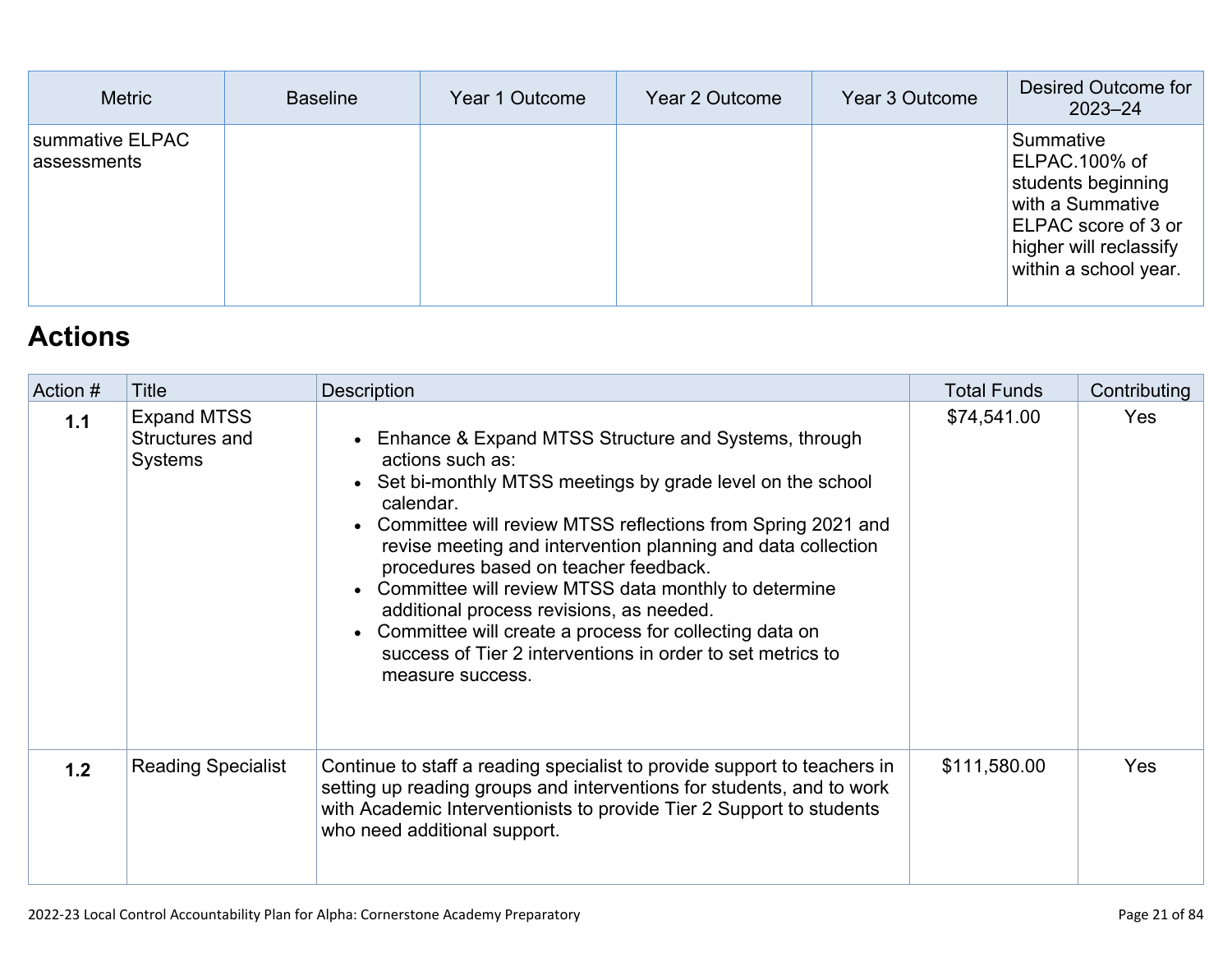| Action # | Title                                                          | Description                                                                                                                                                                                                                                                                                                         | <b>Total Funds</b> | Contributing |
|----------|----------------------------------------------------------------|---------------------------------------------------------------------------------------------------------------------------------------------------------------------------------------------------------------------------------------------------------------------------------------------------------------------|--------------------|--------------|
| 1.3      | Academic<br><b>Interventionists</b>                            | Continue to staff an Academic Interventionists to support instruction in<br>the classroom, and provide targeted support to small groups of<br>students and one to one support; in order to implement tier 2<br>interventions as needed.                                                                             | \$200,608.00       | Yes          |
| 1.4      | Enhance Data<br>Analysis & Progress<br><b>Monitoring Tools</b> | Use of data analysis tools, such as Educlimber/Achievement<br>Dashboard, in order to effectively progress monitor students and use<br>the data during individual coaching sessions, leadership team<br>meetings, and department meetings.                                                                           | \$264,998.00       | <b>No</b>    |
| 1.5      | <b>Focused Students</b><br>with Disabilities<br>Supports       | Supports for Students with Disabilities will include: More focused<br>reading intervention groups during rotational models, an increase in<br>education specialist FTE, and the addition of paraprofessional FTE                                                                                                    | \$590,247.00       | <b>No</b>    |
| 1.6      | Hire Data Specialist<br>Role                                   | Alpha network will hire a Data Specialist to support school sites with<br>data analysis and data cycles. This role will lead professional<br>development efforts to guide staff in facilitating academic and behavior<br>data talks/analysis with an emphasis on data broken down by<br>significant student groups. | \$29,416.00        | <b>No</b>    |

## **[Goal Analysis \[2021-22\]](http://www.doc-tracking.com/screenshots/22LCAP/Instructions/22LCAPInstructions.htm#GoalAnalysis)**

An analysis of how this goal was carried out in the previous year. A description of any substantive differences in planned actions and actual implementation of these actions.

While the majority of our Actions were implemented as we had intended, we were unable to fully implement our MTSS plans for data review and intervention given the many conflicting demands on our leadership and teaching staff due to returning to school after virtual learning. Planning, interventions, and tracking occurred more consistently in some of our classrooms than others. Creating specific interventions was made more difficult by the vast number of students needing support upon returning from virtual learning. Tier I-III MTSS meetings were held, but many support team members were pulled for COVID-related coverage, so often implementation of interventions and data tracking were inconsistent. This meant we needed to focus on class wide procedures, SEL, and differentiation through our workshop models and small group instruction and had less time to focus on individual students.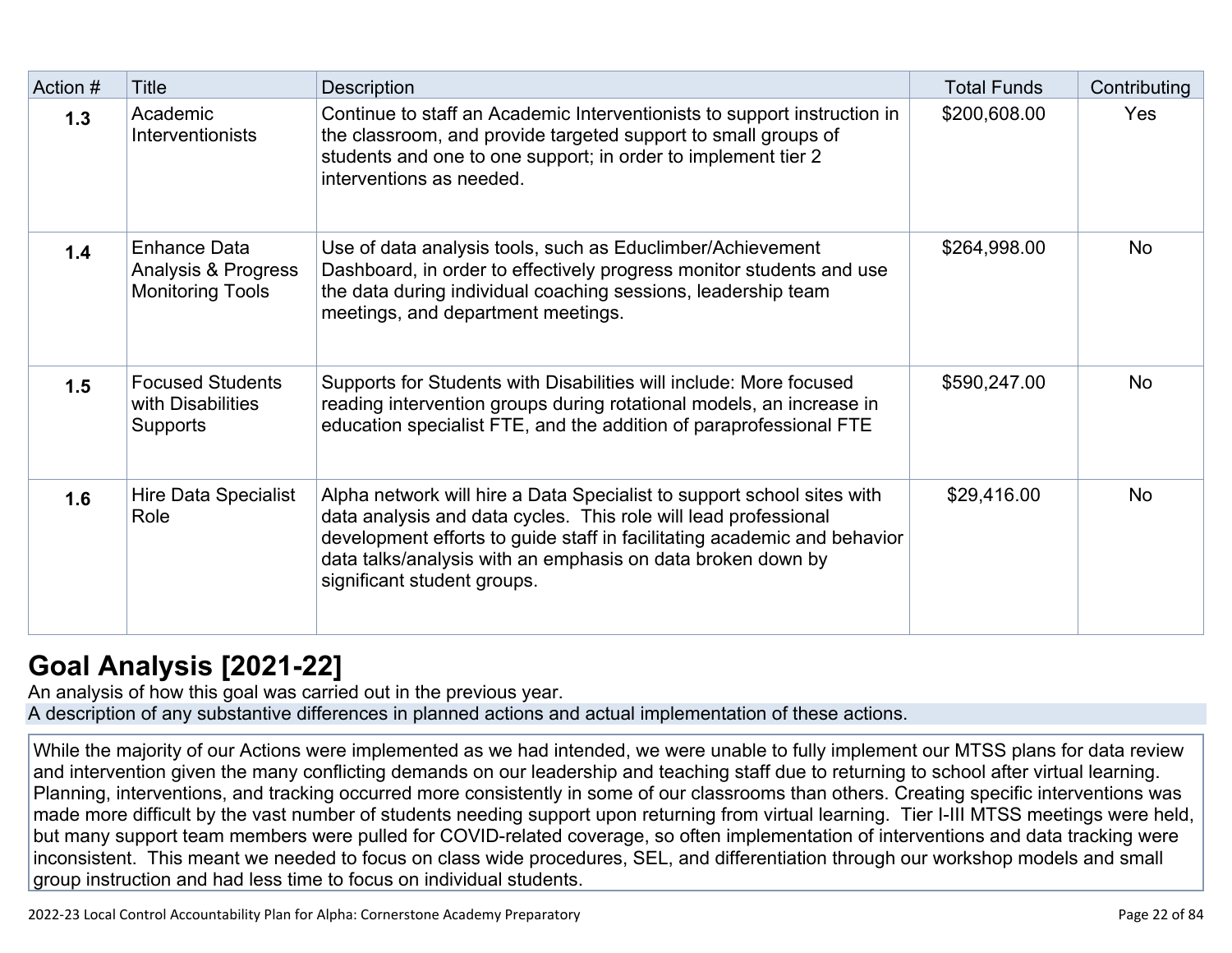While our planned actions differed slightly, we shifted our attention and resources to returning to school safely, establishing class and school wide procedures, social-emotional learning and class wide differentiation through workshop and small group instruction.

An explanation of material differences between Budgeted Expenditures and Estimated Actual Expenditures and/or Planned Percentages of Improved Services and Estimated Actual Percentages of Improved Services.

No material differences between budgeted expenditures and estimated actual expenditures

An explanation of how effective the specific actions were in making progress toward the goal.

Our Actions, as implemented during the SY 21-22 were effective in making progress toward our goal. This is demonstrated by our school culture data (95.4% ADA, 8.95% Chronic Absenteeism) and our staff, family and student surveys (97% of families feel welcomed and heard by the school, 86% of students believe the school was successful in providing students with effective supports both academically and social and emotionally) supporting continuing on our current path. While we are satisfied with our current progress given the challenges this year, we did not see the amount of progress in data collection and intervention tracking that we had hoped to see and will continue the majority of our Actions into SY 22-23 to increase and improve our intervention program implementation and data tracking.

A description of any changes made to the planned goal, metrics, desired outcomes, or actions for the coming year that resulted from reflections on prior practice.

During the 22-23 school year, we will continue with our present Goal and Action Steps. We will work with our new network Data Specialist (Action 1.6) to create better systems for collecting and tracking student data and to provide professional development to staff re use of data analysis tools such as Educlimber. We will also work with our Lead Team (Action 1.1) and/or MTSS Committee to continue to systematize our data collection and review. We've also updated our Action1.2 to allow for our Assistant Principals to lead the work of supporting teachers with reading groups and Tier II support.

**A report of the Total Estimated Actual Expenditures for last year's actions may be found in the Annual Update Table. A report of the Estimated Actual Percentages of Improved Services for last year's actions may be found in the Contributing Actions Annual Update Table.**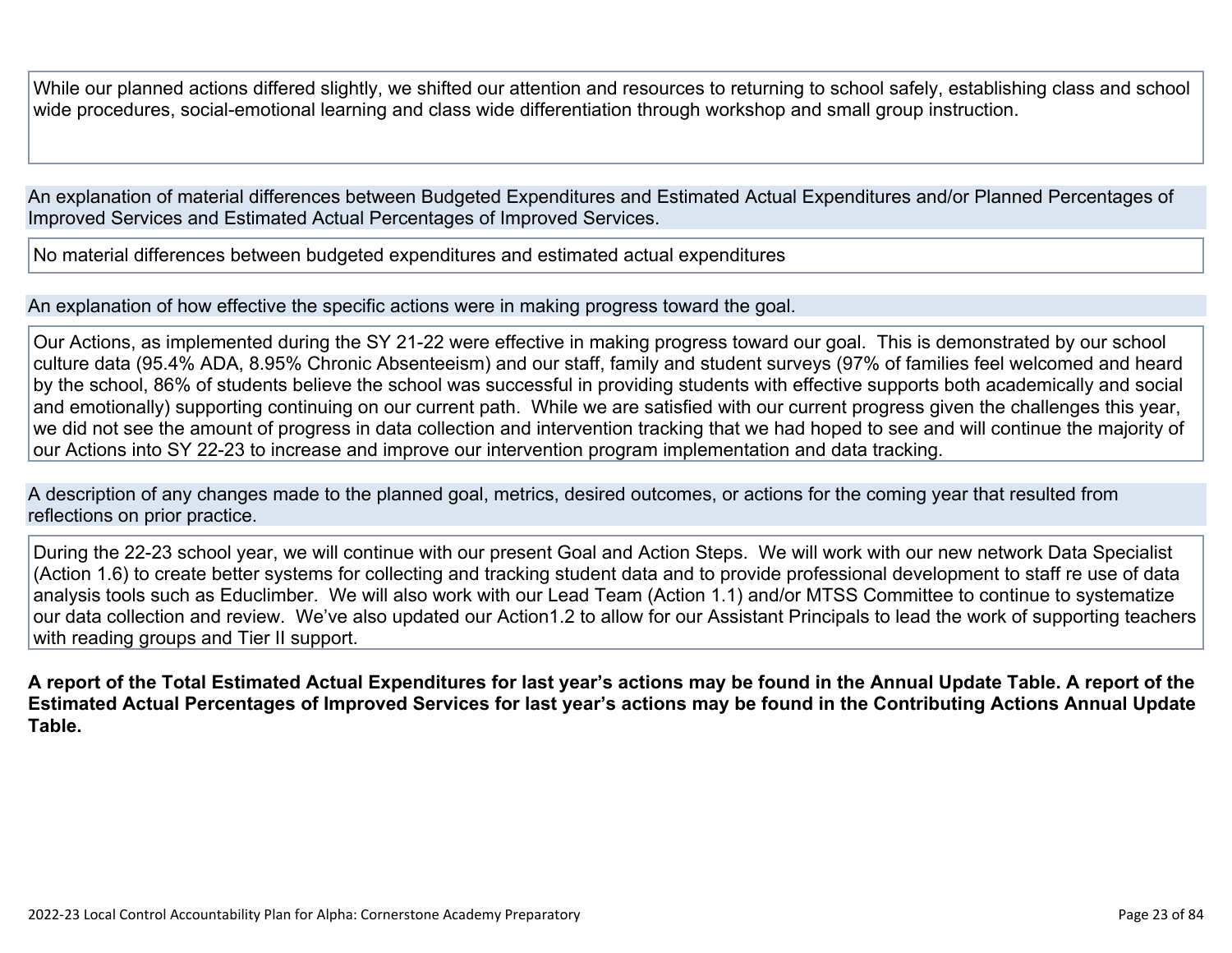# **[Goals and Actions](http://www.doc-tracking.com/screenshots/22LCAP/Instructions/22LCAPInstructions.htm#GoalsandActions)**

## **[Goal](http://www.doc-tracking.com/screenshots/22LCAP/Instructions/22LCAPInstructions.htm#goalDescription)**

| Goal # | <b>Description</b>                                                                                                                                                                                                                                                                  |
|--------|-------------------------------------------------------------------------------------------------------------------------------------------------------------------------------------------------------------------------------------------------------------------------------------|
|        | We will develop and implement a Universal Behavior Support System to provide a safe, calm and predictable environment<br>as a critical support that will help students overcome stress and be safe, motivated, and challenged so that they can self-<br>regulate, focus, and learn. |

An explanation of why the LEA has developed this goal.

Analysis of student survey data and student attendance and engagement data during this pandemic year has shown that many students have felt less connected to the school community, particularly among students who have had challenges consistently connecting online or who have not had consistent support at home to do so. Survey data from students, parents and teachers have also highlighted that there is a need related to school connectedness, as educational research data shows that these students are more likely to have poor attendance, increased behavior referrals, and low academic achievement.

The science of learning and development identifies developmental relationships and safe, calm and predictable environments as critical supports that help students overcome stress so that they can self-regulate, focus, and learn. Utilizing actions targeted to address these needs we will decrease the percentage of students who do not feel connected to the school community and increase academic success. This goals ties in with our Broad & Maintenance Goal listed below: ""Create a welcoming learning environment where students will feel safe, motivated, and challenged. (State Priorities 1,5,6)"" and the Actions/Strategies listed here will also help us meet the metrics listed below.

## **[Measuring and Reporting Results](http://www.doc-tracking.com/screenshots/22LCAP/Instructions/22LCAPInstructions.htm#MeasuringandReportingResults)**

| <b>Metric</b>                                                                                          | <b>Baseline</b> | Year 1 Outcome | Year 2 Outcome | Year 3 Outcome | Desired Outcome for<br>$2023 - 24$     |
|--------------------------------------------------------------------------------------------------------|-----------------|----------------|----------------|----------------|----------------------------------------|
| At least one teacher<br>from each grade span<br>$K-2$ , 3-4, 5-8 will be<br>added to the Lead<br>team. | No Data         | Complete       |                |                | Completed for each<br>year of the LCAP |
| The Lead Team will<br>meet a minimum of<br>once a month.                                               | No Data         | Complete       |                |                | Completed for each<br>year of the LCAP |

2022-23 Local Control Accountability Plan for Alpha: Cornerstone Academy Preparatory Page 24 of 84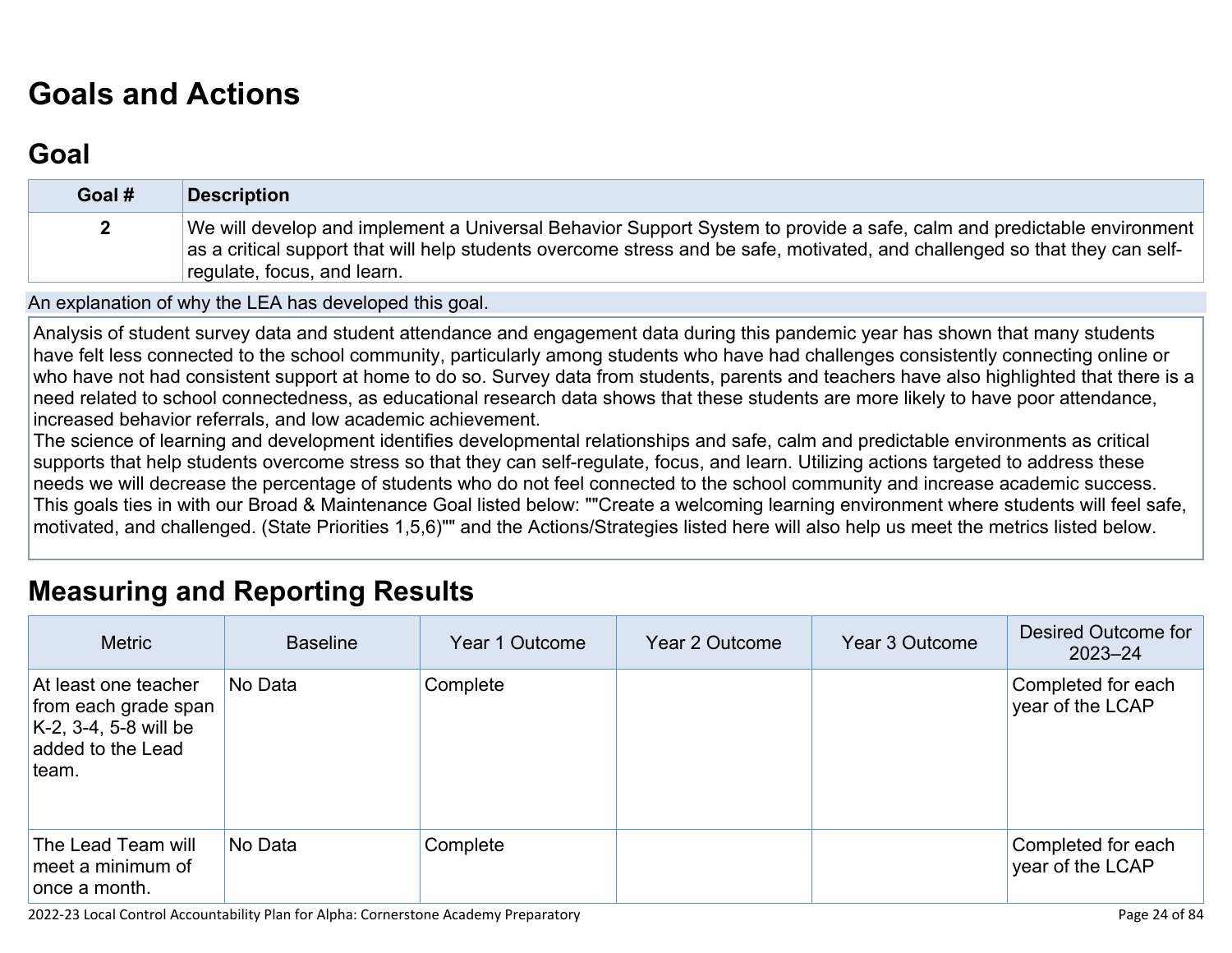| <b>Metric</b>                                                                                                                                                                                                           | <b>Baseline</b>                                          | Year 1 Outcome                                                                                   | Year 2 Outcome | Year 3 Outcome | Desired Outcome for<br>$2023 - 24$                       |
|-------------------------------------------------------------------------------------------------------------------------------------------------------------------------------------------------------------------------|----------------------------------------------------------|--------------------------------------------------------------------------------------------------|----------------|----------------|----------------------------------------------------------|
| 100% of teaching<br>staff, including support<br>staff will participate in<br>PD <sub>s</sub> re<br>implementation of<br><b>UBSS</b>                                                                                     | No Data                                                  | 100% - 3 PD sessions<br>for SY 21-22                                                             |                |                | 100%                                                     |
| # of Behavior<br><b>Referrals</b>                                                                                                                                                                                       | Establish Baseline in<br>2021-22                         | 44 Office Referrals                                                                              |                |                | 100 (TBD once<br>baseline established)                   |
| Average Student<br>Response to the<br>following question on<br>the student culture<br>survey: "I have at<br>least one adult at<br>school cares about<br>me as a person" on<br>the Student Culture<br>Survey. (out of 4) | K-2 average: 3.7<br>3-4 average: 3.6<br>5-8 average: 3.1 | $21 - 22$ :<br>K-2 average: $95.5\%$<br>Yes or sometimes<br>3-4 average: 3.5<br>5-8 average: 3.3 |                |                | K-2 average: 3.9<br>3-4 average: 3.8<br>5-8 average: 3.5 |

## **[Actions](http://www.doc-tracking.com/screenshots/22LCAP/Instructions/22LCAPInstructions.htm#actions)**

| Action # | Title                                    | <b>Description</b>                                                                                                                                         | <b>Total Funds</b> | Contributing |
|----------|------------------------------------------|------------------------------------------------------------------------------------------------------------------------------------------------------------|--------------------|--------------|
| 2.1      | Create Lead Team<br>for Creation of UBSS | Create lead team for creation of UBSS.                                                                                                                     | \$47,537.00        | No           |
| 2.2      | Led PBIS Trainings                       | Participate in SCCOE Lead team members will participate in SCCOE led PBIS trainings.                                                                       | \$47,117.00        | <b>No</b>    |
| 2.3      | Implementation of<br>School-Wide UBSS    | Based on trainings, the lead team will create and begin<br>implementation of a school-wide UBSS that will include outcome<br>metrics for student behavior. | \$64,337.00        | <b>No</b>    |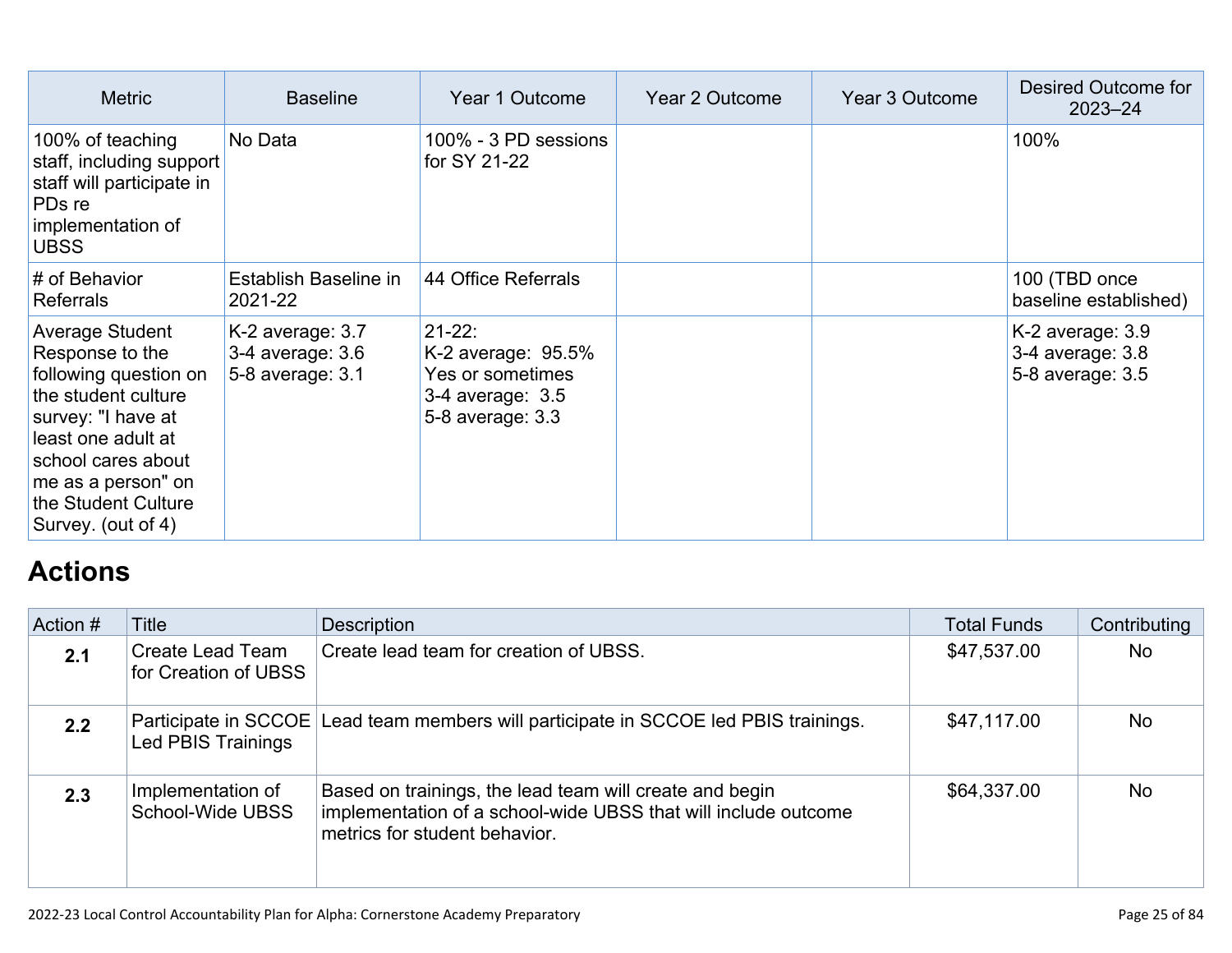| Action # | Title                                   | Description                                                                           | <b>Total Funds</b> | Contributing |
|----------|-----------------------------------------|---------------------------------------------------------------------------------------|--------------------|--------------|
| 2.4      | <b>PBIS Professional</b><br>Development | Provide school wide PD in the Spring, at summer staff PD, and<br>throughout the year. | \$48,436.00        | Yes          |
| 2.5      |                                         |                                                                                       |                    |              |

#### **[Goal Analysis \[2021-22\]](http://www.doc-tracking.com/screenshots/22LCAP/Instructions/22LCAPInstructions.htm#GoalAnalysis)**

An analysis of how this goal was carried out in the previous year.

A description of any substantive differences in planned actions and actual implementation of these actions.

While the majority of our Actions were implemented as we had intended, we were unable to fully implement a UBSS, as it is at least a three year process. We also realized that we want our PBIS Team to coordinate more with our Site Leadership Team and Lead Team in the roll out of our new system. We have modified our Actions slightly to integrate this process throughout our site.

An explanation of material differences between Budgeted Expenditures and Estimated Actual Expenditures and/or Planned Percentages of Improved Services and Estimated Actual Percentages of Improved Services.

No material differences between Budgeted Expenditures and Estimated Actual Expenditures

An explanation of how effective the specific actions were in making progress toward the goal.

Our Actions, as implemented during the SY 21-22 were effective first steps in making progress toward our Goal. We successfully introduced PBIS to our staff and our PBIS Team completed the first year of training. While we are satisfied with our current progress, we realized that we need to integrate this planning schoolwide and have modified our Actions to do this.

A description of any changes made to the planned goal, metrics, desired outcomes, or actions for the coming year that resulted from reflections on prior practice.

We updated our Actions to involve both our Lead Team and our School Leadership Team more in the planning process and to clarify that implementation is at least a three year process along with creating the specific Action 2.4 around spring and summer PD to all staff.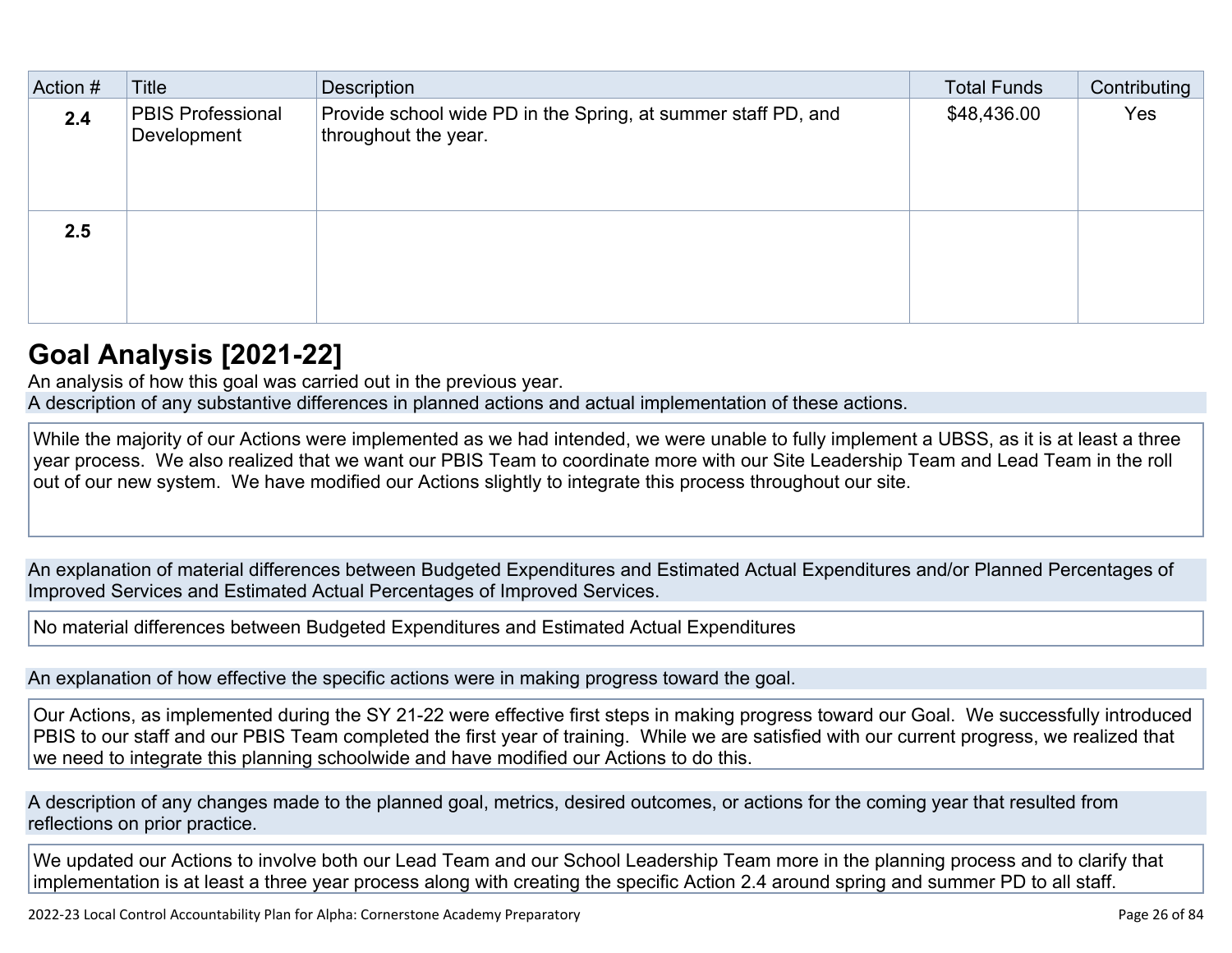**A report of the Total Estimated Actual Expenditures for last year's actions may be found in the Annual Update Table. A report of the Estimated Actual Percentages of Improved Services for last year's actions may be found in the Contributing Actions Annual Update Table.**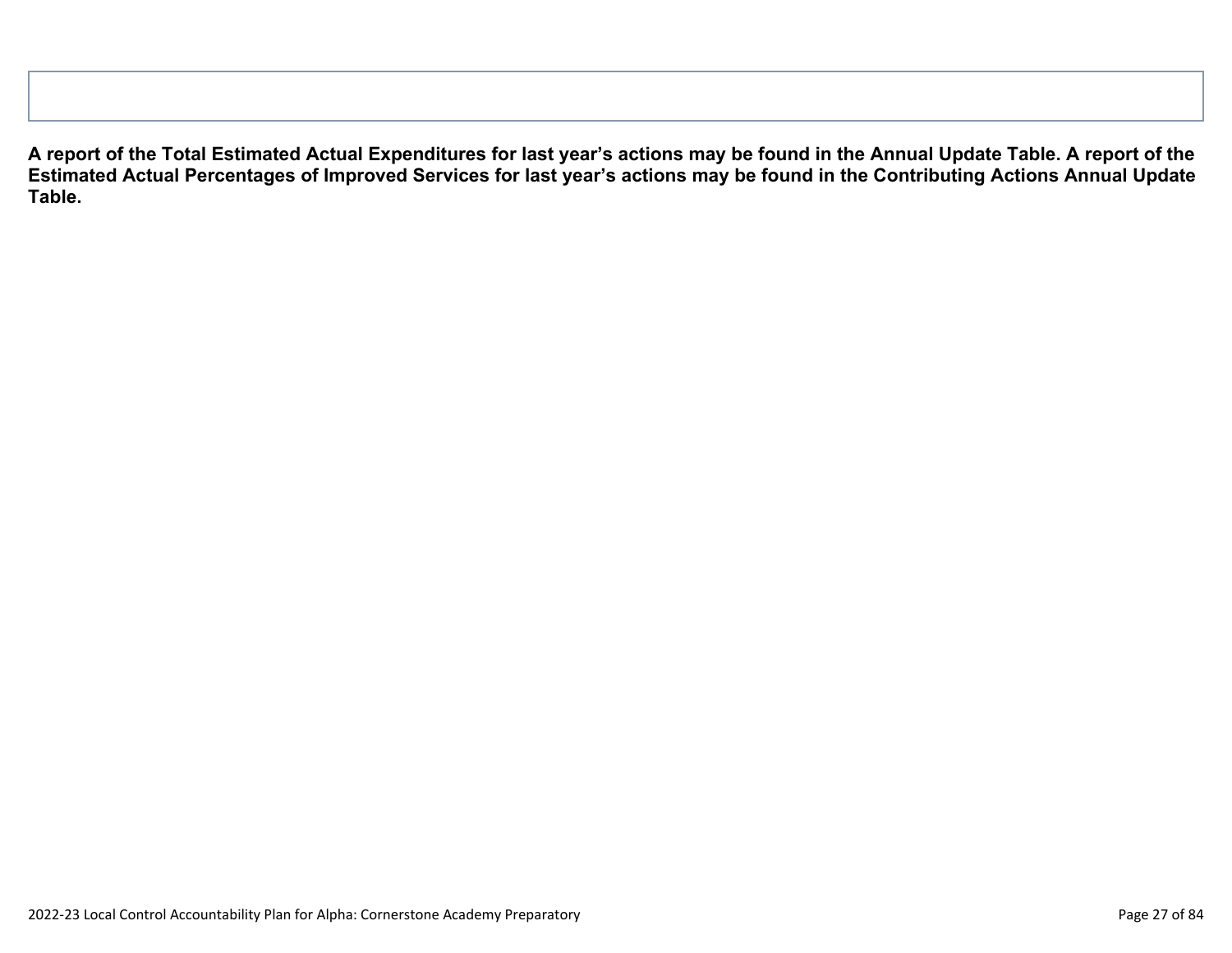# **[Goals and Actions](http://www.doc-tracking.com/screenshots/22LCAP/Instructions/22LCAPInstructions.htm#GoalsandActions)**

## **[Goal](http://www.doc-tracking.com/screenshots/22LCAP/Instructions/22LCAPInstructions.htm#goalDescription)**

| Goal # | <b>Description</b>                                                                                                                                                                                                                         |
|--------|--------------------------------------------------------------------------------------------------------------------------------------------------------------------------------------------------------------------------------------------|
|        | We will increase achievement for all students, as demonstrated by assessments and course grades, through a<br>comprehensive academic program that will prepare students to succeed in college.<br>$\sqrt{3}$ (State Priorities 2, 4, 7, 8) |

An explanation of why the LEA has developed this goal.

Cornerstone is committed to ensuring that as students return to full time learning, there is a heightened focus on students' academic achievement and learning outcomes this coming year.

In analysis of our most recent dashboard data, there were many areas of success we would like to leverage. These included a 59.8 point above standard for ELA and a 61.5 point above standard for Math. Our data showed that Students with Disabilities showed a distance from standard relative to other subgroups DFS, even while they improved from the previous years.

Input received from stakeholders through the LCAP/Site-Based Initiative setting process highlighted the need to continue to improve ELA and Math achievement for all students, particularly in response to the learning loss experienced over the pandemic. Goal 1 focuses on the ELA, English Language Development, and MTSS related initiative that will enhance student success. This goal will take a comprehensive approach to improving student learning for students and particular subgroups.

#### **[Measuring and Reporting Results](http://www.doc-tracking.com/screenshots/22LCAP/Instructions/22LCAPInstructions.htm#MeasuringandReportingResults)**

| <b>Metric</b>                                                                   | <b>Baseline</b> | Year 1 Outcome                                                 | Year 2 Outcome | Year 3 Outcome | Desired Outcome for<br>$2023 - 24$ |
|---------------------------------------------------------------------------------|-----------------|----------------------------------------------------------------|----------------|----------------|------------------------------------|
| <b>CA Dashboard Color</b><br>Tier for Math<br>Performance for "All<br>Students" | Blue (2019)     | <b>CA School Dashboard</b><br>not available due to<br>COVID-19 |                |                | <b>Blue</b>                        |
| <b>CA Dashboard Color</b><br>Tier for ELA                                       | Blue (2019)     | <b>CA School Dashboard</b><br>not available due to<br>COVID-19 |                |                | <b>Blue</b>                        |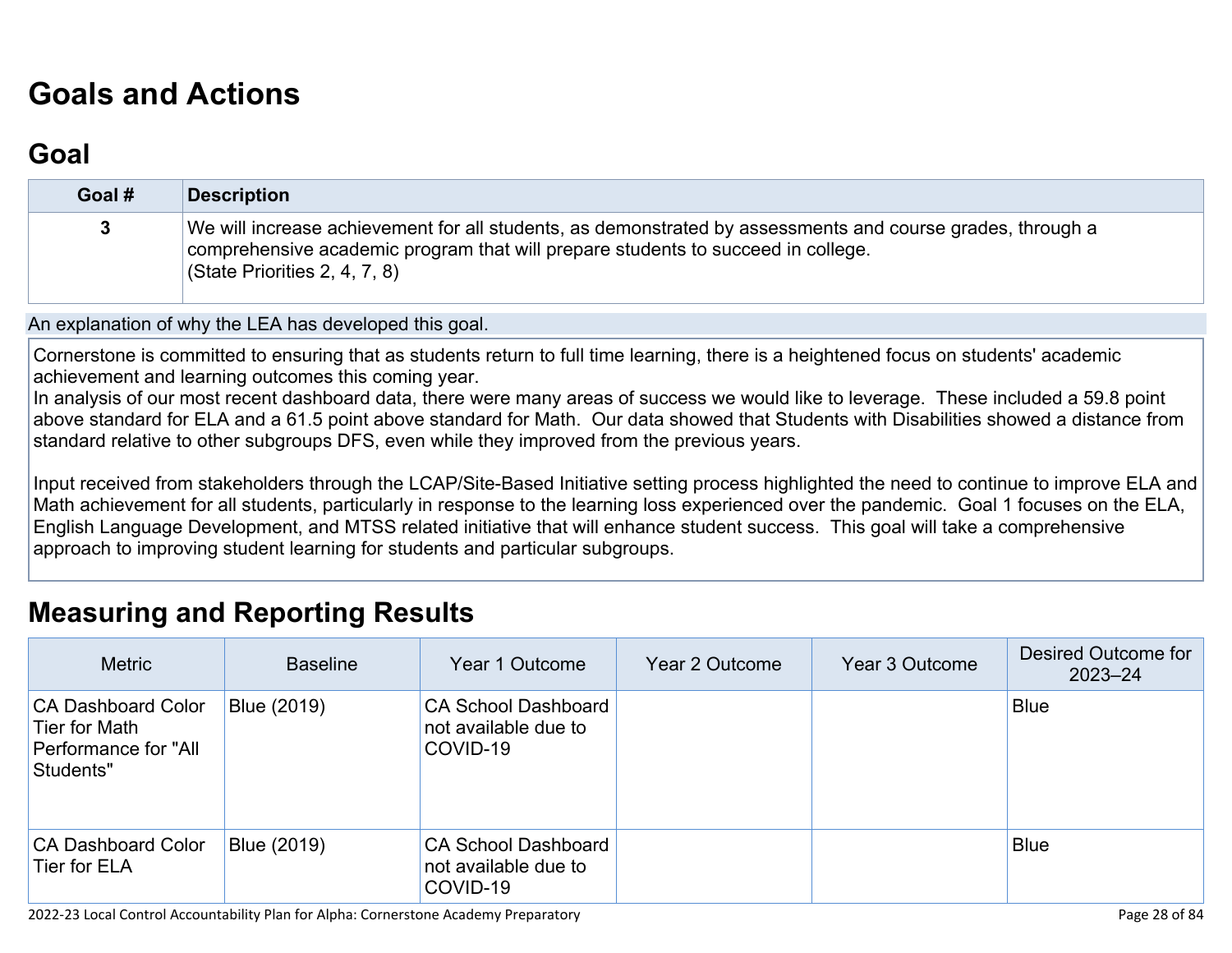| <b>Metric</b>                                                                                                                                                      | <b>Baseline</b>                                                  | Year 1 Outcome                                                                                                                                                       | Year 2 Outcome | Year 3 Outcome | <b>Desired Outcome for</b><br>$2023 - 24$ |
|--------------------------------------------------------------------------------------------------------------------------------------------------------------------|------------------------------------------------------------------|----------------------------------------------------------------------------------------------------------------------------------------------------------------------|----------------|----------------|-------------------------------------------|
| Performance for "All<br>Students"                                                                                                                                  |                                                                  |                                                                                                                                                                      |                |                |                                           |
| % of all students who<br>will meet their Typical<br>Growth and<br><b>Exceeding Typical</b><br>Growth goal for the<br>Spring NWEA MAP<br>assessment (ELA /<br>Math) | Math: 31.7% met or<br>exceeded<br>ELA: 36.26% met or<br>exceeded | ELA:<br>All: 42%<br>EL: 33%<br><b>SPED: 38%</b><br>Latino: 39%<br><b>Asian: 44%</b><br>Math:<br>All: 59%<br>EL: 42%<br><b>SPED: 43%</b><br>Latino: 54%<br>Asian: 61% |                |                | ELA: 60%<br>Math: 60%                     |
| % of Students who<br>have access to<br>standards-aligned<br>instructional materials<br>and internet and<br>devices, for use at<br>school and at home.              | 100%                                                             | SY 21-22: 100%                                                                                                                                                       |                |                | 100%                                      |
| Average Score on the $ 2.6 $<br>Implementation of<br><b>State Standards Self-</b><br><b>Reflection Tool</b>                                                        |                                                                  | 2.9                                                                                                                                                                  |                |                | 3.8                                       |
| % of Students<br>reclassified this year                                                                                                                            | 5%                                                               | SY 21-22: 20%                                                                                                                                                        |                |                | 15%                                       |

## **[Actions](http://www.doc-tracking.com/screenshots/22LCAP/Instructions/22LCAPInstructions.htm#actions)**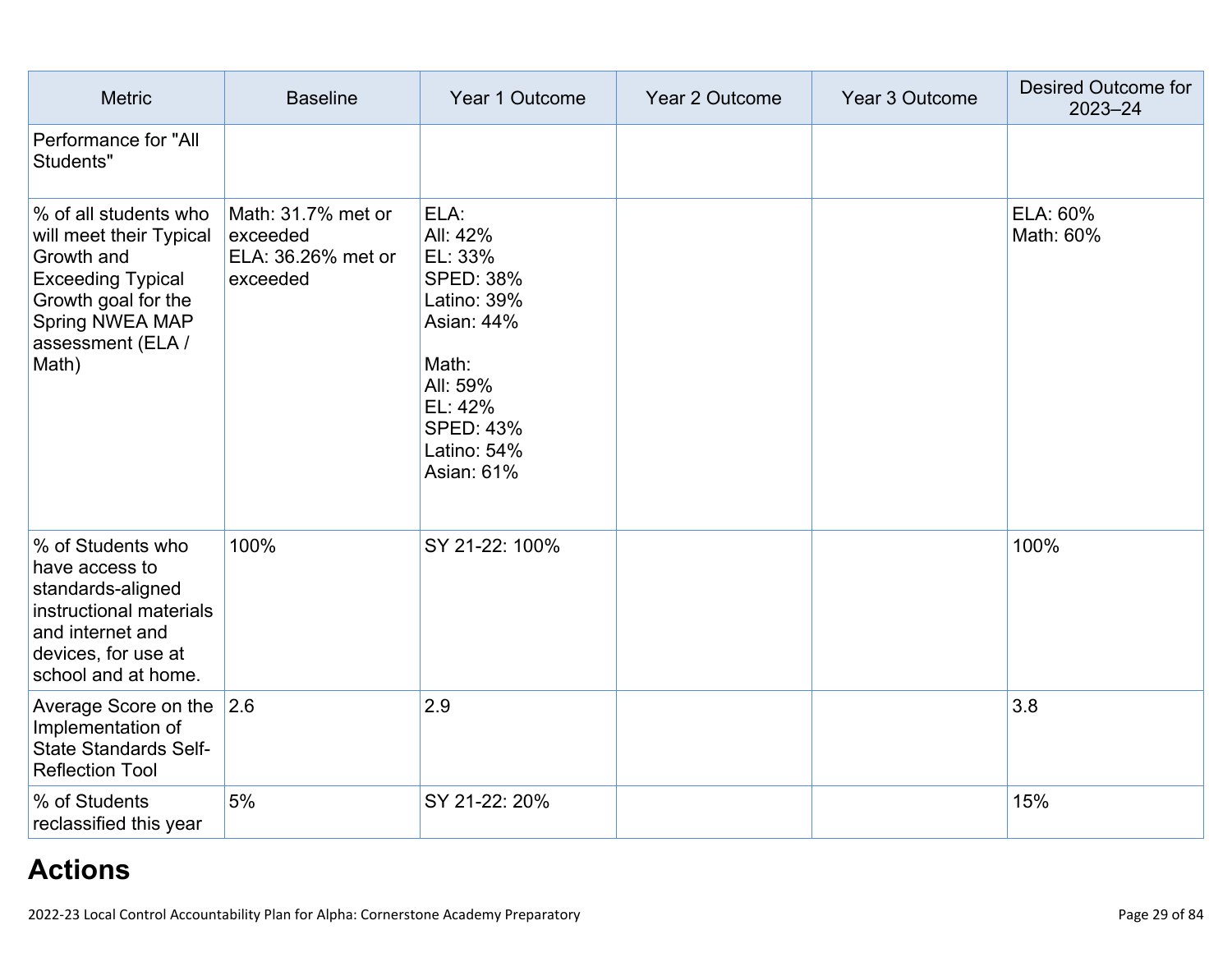| Action # | <b>Title</b>                                                                | Description                                                                                                                                                                                                                      | <b>Total Funds</b> | Contributing |
|----------|-----------------------------------------------------------------------------|----------------------------------------------------------------------------------------------------------------------------------------------------------------------------------------------------------------------------------|--------------------|--------------|
| 3.1      | School will purchase<br>high quality<br>curriculum                          | School will purchase and provide training for high quality curriculum,<br>such as EL Achieve (ELD), Fountas & Pinnell (ELA), Amplify<br>(Science), Studysync (ELA), and Eureka (Math).                                           | \$49,199.00        | Yes          |
| 3.2      | Staff an English<br>Language<br>Development<br>specialist                   | Continue to staff an English Language Development specialist at the<br>school to provide designated instruction and teacher support for<br>integrated ELD.                                                                       | \$94,234.00        | Yes          |
| 3.3      | <b>Differentiated</b><br>Professional<br>Development for<br><b>Teachers</b> | Teachers and staff will attend and engage in differentiated PD each<br>Wednesday, which may include lesson support, curriculum support,<br>cross-grade collaboration time, as well as a focus on implementing<br>ELD strategies. | \$368,469.00       | <b>No</b>    |
| 3.4      | Enhance<br>Standardized<br>Assessment<br><b>Structure</b>                   | Continue to execute on a standardized assessment structure for all<br>grades, which will help us identify, monitor, and adjust<br>supports/strategies to maximize student growth, including NWEA MAP<br>growth assessment.       | \$227,894.00       | <b>No</b>    |
| 3.5      | <b>Provide Blended</b><br>Programming &<br>Software for all<br>students     | School will provide a wide range of blended programming, accessible<br>to all students to scaffold class instruction and provide additional<br>learning and practice outside of class.                                           | \$7,028.00         | <b>No</b>    |
| 3.6      | Chromebooks &<br>Hotspots for All<br><b>Students</b>                        | School will provide chromebooks and hotspots in a 1:1 environment<br>for all students, in order to reinforce classroom instruction.                                                                                              | \$92,213.00        | <b>No</b>    |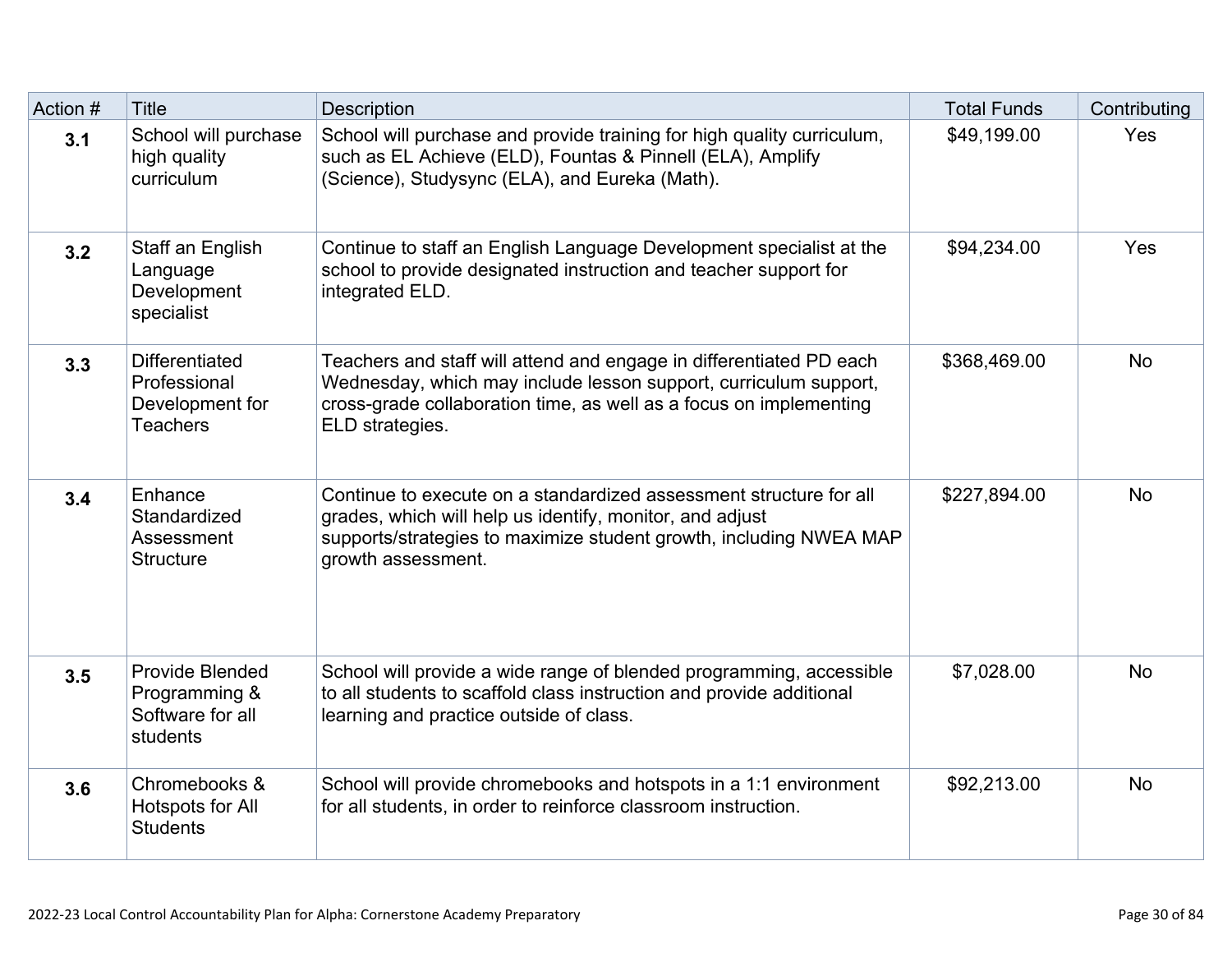| Action # | Title                                              | <b>Description</b>                                                                                                                                                 | <b>Total Funds</b> | Contributing |
|----------|----------------------------------------------------|--------------------------------------------------------------------------------------------------------------------------------------------------------------------|--------------------|--------------|
| 3.7      | <b>Weekly Teacher</b><br>Coaching                  | All teachers will have a weekly observation and coaching meeting with<br>a school leadership team member, to continuously improve their<br>instructional practice. | \$89,636.00        | <b>No</b>    |
| 3.8      | <b>Quarterly All-Staff</b><br><b>Stepback Days</b> | Quarterly All-Staff Stepback Days will be held to analyze and create<br>action/learning plans around NWEA, formative, and culture data<br>assessments.             | \$107,564.00       | <b>No</b>    |

#### **[Goal Analysis \[2021-22\]](http://www.doc-tracking.com/screenshots/22LCAP/Instructions/22LCAPInstructions.htm#GoalAnalysis)**

An analysis of how this goal was carried out in the previous year.

A description of any substantive differences in planned actions and actual implementation of these actions.

All Actions were implemented as intended with no substantive differences in planned actions and actual implementation of these actions.

An explanation of material differences between Budgeted Expenditures and Estimated Actual Expenditures and/or Planned Percentages of Improved Services and Estimated Actual Percentages of Improved Services.

No material differences between Budgeted Expenditures and Estimated Actual Expenditures

An explanation of how effective the specific actions were in making progress toward the goal.

Our Actions, as implemented during the SY 21-22, were effective in making progress toward our goal. We successfully offered, and supported our students in accessing, a rigorous, standards-based curriculum, both online and in person upon our return to campus. Our English Language Development Specialist has been incredibly effective in supporting our English learners and we saw an increase in our Reclassification rates this year to 20%.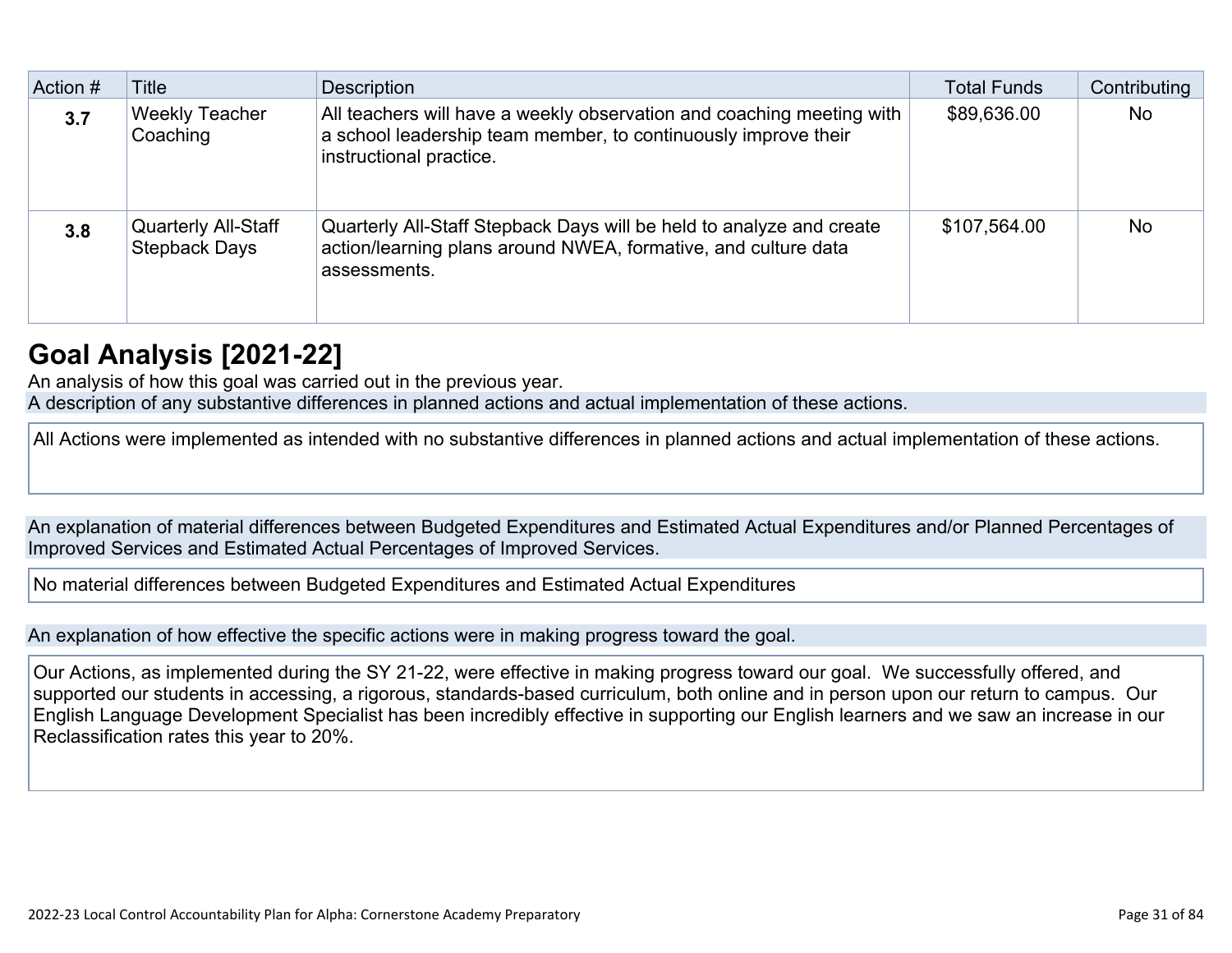A description of any changes made to the planned goal, metrics, desired outcomes, or actions for the coming year that resulted from reflections on prior practice.

We have seen positive results toward achieving our LCAP goal and based on input from families, staff, and students, we will continue with all current goal, metrics, desired outcomes and actions.

**A report of the Total Estimated Actual Expenditures for last year's actions may be found in the Annual Update Table. A report of the Estimated Actual Percentages of Improved Services for last year's actions may be found in the Contributing Actions Annual Update Table.**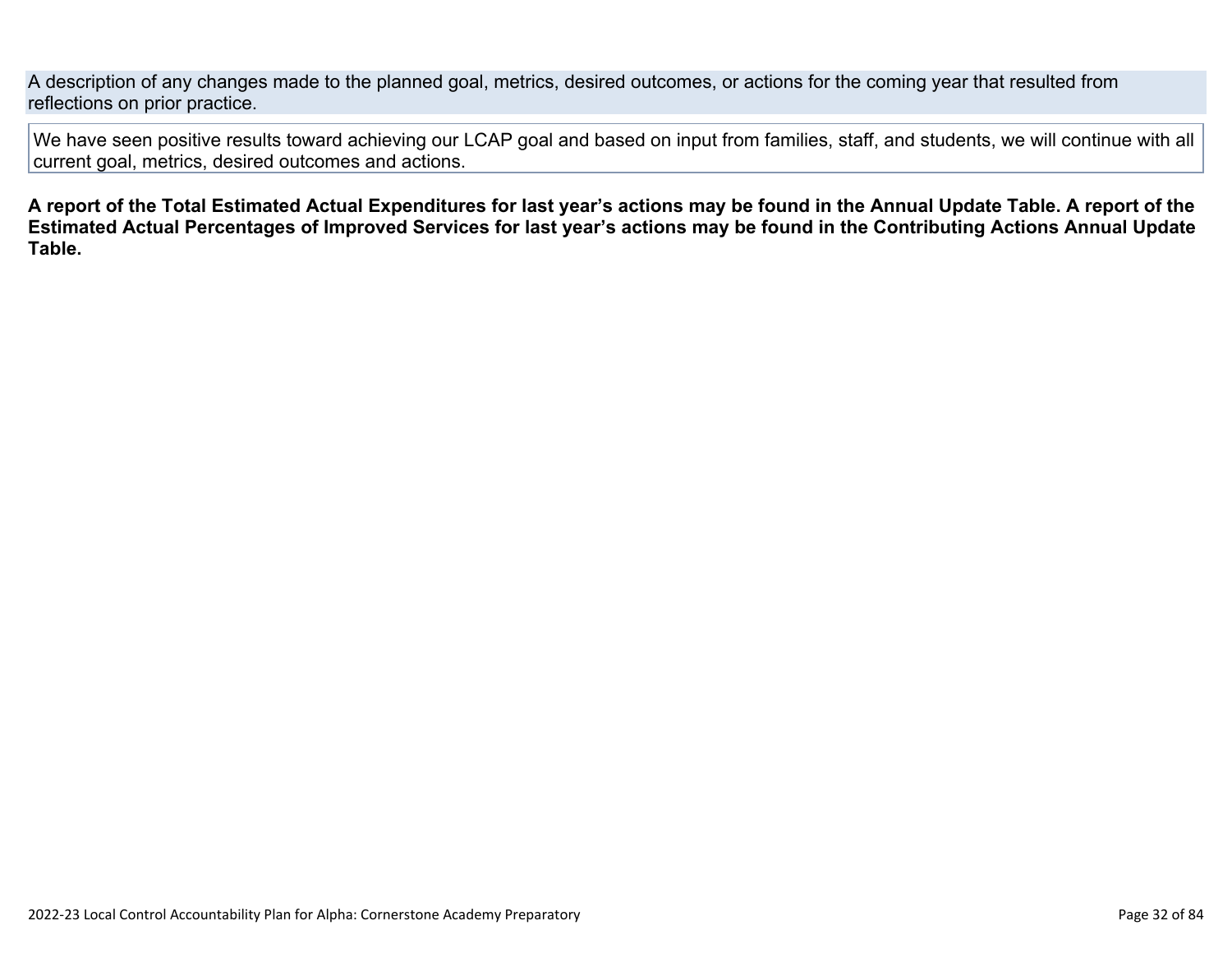# **[Goals and Actions](http://www.doc-tracking.com/screenshots/22LCAP/Instructions/22LCAPInstructions.htm#GoalsandActions)**

## **[Goal](http://www.doc-tracking.com/screenshots/22LCAP/Instructions/22LCAPInstructions.htm#goalDescription)**

| Goal # | Description                                                                                                                        |
|--------|------------------------------------------------------------------------------------------------------------------------------------|
|        | Engage parents through communication, learning opportunities, and collaboration to promote student success. (State<br>Priority #3) |

An explanation of why the LEA has developed this goal.

This past year has highlighted the importance of what we consider are the pillars of building an authentic community with families in support of student learning: communication & transparency, authentic engagement, and partnership in decision making. Our survey data shows that we have had successes we can continue to leverage this coming year:

- 99% of families feel welcome and heard by the school
- 100% of Families who feel the school does a good job of family engagement

Input received from stakeholders through the LCAP / Site-Based Initiative setting process highlighted the need to build upon the successes this year of:

- The consistency and quality of communication;
- Frequency and attendance of school events and workshops
- Partnership in decision making within structures, such as SSC and ELAC.

#### **[Measuring and Reporting Results](http://www.doc-tracking.com/screenshots/22LCAP/Instructions/22LCAPInstructions.htm#MeasuringandReportingResults)**

| <b>Metric</b>                                                                                           | <b>Baseline</b> | Year 1 Outcome                                                                                             | Year 2 Outcome | Year 3 Outcome | Desired Outcome for<br>$2023 - 24$ |
|---------------------------------------------------------------------------------------------------------|-----------------|------------------------------------------------------------------------------------------------------------|----------------|----------------|------------------------------------|
| % of Families who feel 99%<br>welcome and heard<br>by the school<br>(according to bi-<br>annual survey) |                 | SY 21-22: 97% The<br>school staff listen to<br>parents when they<br>have questions,<br>concerns, or ideas. |                |                | 99%                                |
| % of Families who feel<br>the school does a<br>good job of family<br>engagement                         | 100%            | SY 21-22: 88% I am<br>satisfied with the<br>amount of<br>opportunities provided<br>to families to          |                |                | 100%                               |

2022-23 Local Control Accountability Plan for Alpha: Cornerstone Academy Preparatory Page 33 of 84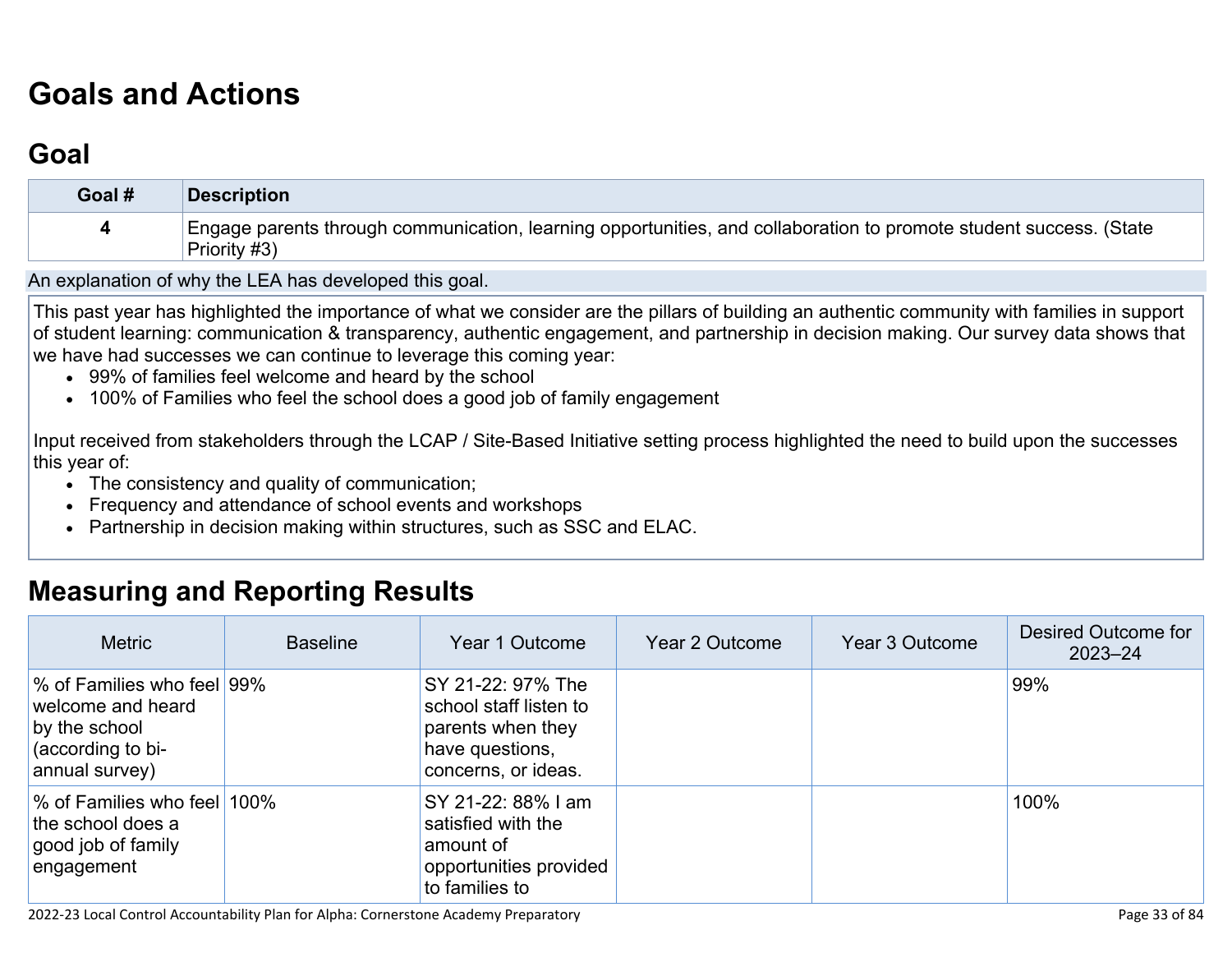| <b>Metric</b>                                                                                                                           | <b>Baseline</b> | Year 1 Outcome                                                                             | Year 2 Outcome | Year 3 Outcome | Desired Outcome for<br>$2023 - 24$ |
|-----------------------------------------------------------------------------------------------------------------------------------------|-----------------|--------------------------------------------------------------------------------------------|----------------|----------------|------------------------------------|
| (according to bi-<br>annual survey)                                                                                                     |                 | participate in school<br>activities and<br>programs                                        |                |                |                                    |
| % of Families who<br>agree that school<br>listens to family voice<br>in input and decision<br>making (according to<br>bi-annual survey) | No Data         | SY 21-22: 90% The<br>school listens to family<br>voice and input when<br>making decisions. |                |                | 90%                                |
| Average Score on<br><b>Family Engagement</b><br>Self-Reflection Tool                                                                    | 3.33            | 3.33                                                                                       |                |                | $3.5+$                             |

## **[Actions](http://www.doc-tracking.com/screenshots/22LCAP/Instructions/22LCAPInstructions.htm#actions)**

| Action # | Title                                          | <b>Description</b>                                                                                                                                                                                                                                                                                                                                                                                                                                                                                                        | <b>Total Funds</b> | Contributing |
|----------|------------------------------------------------|---------------------------------------------------------------------------------------------------------------------------------------------------------------------------------------------------------------------------------------------------------------------------------------------------------------------------------------------------------------------------------------------------------------------------------------------------------------------------------------------------------------------------|--------------------|--------------|
| 4.1      | Parent Learning<br><b>Center Supports</b>      | Maintain and improve services from Alpha Parent Learning Center &<br>Parent Learning Center Lead to provide resources and support for<br>Alpha families through education and connections to resources.                                                                                                                                                                                                                                                                                                                   | \$5,485.00         | No           |
| 4.2      | Improve Family /<br><b>Staff Communication</b> | Improve various ways to communicate with families and collect<br>authentic input and feedback, including:<br>• Increased informal touchpoints between staff and families<br>• Family surveys in Fall and Spring with follow up meetings<br>• Family conferences - 3 times per year<br>• Further development of School Site Council structure with<br>improved attendance<br>• Further development of English Language Advisory<br>Committee structure with improved attendance<br>• Development of Class Parent Structure | \$300.00           | <b>No</b>    |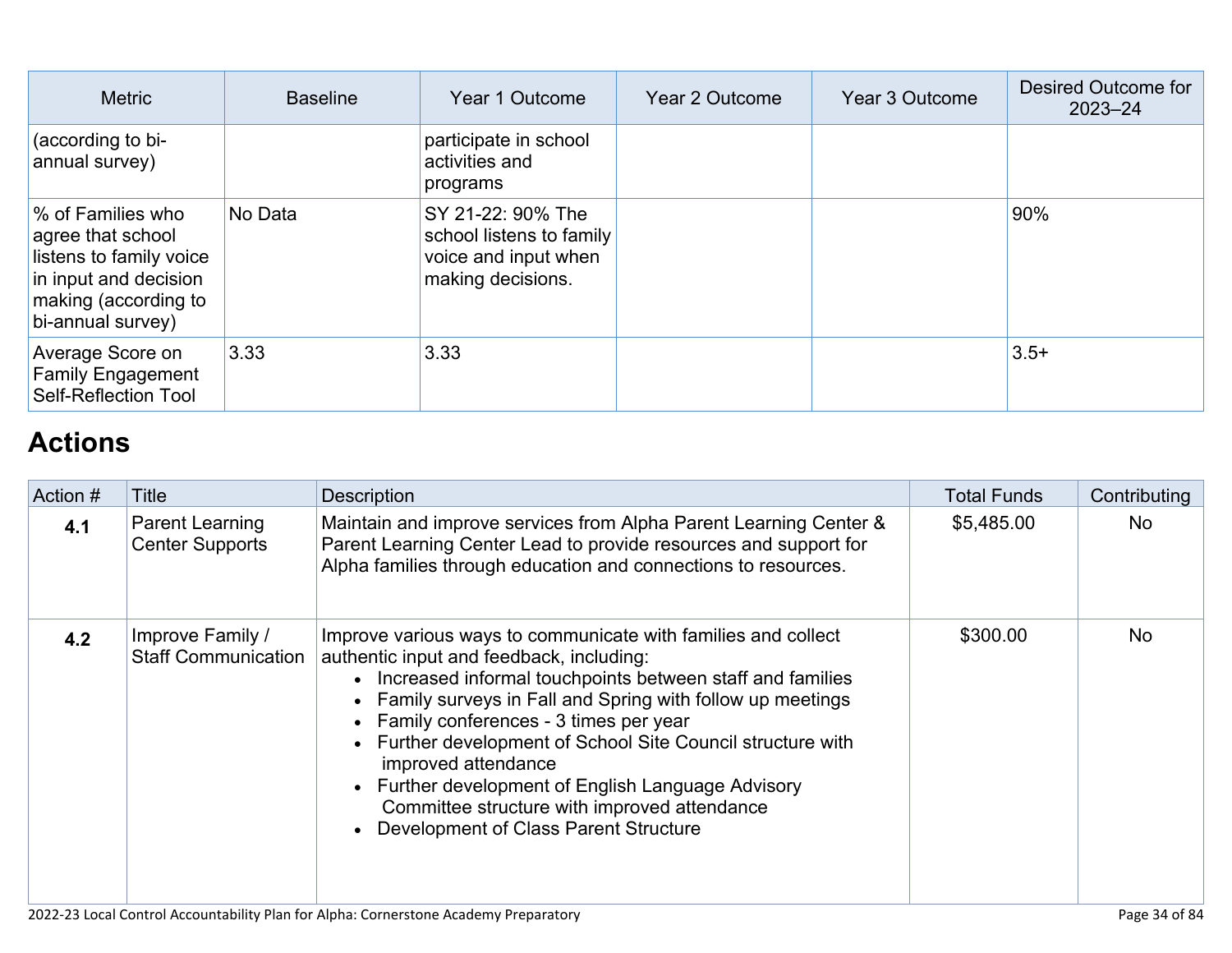| Action # | <b>Title</b>                                                                             | <b>Description</b>                                                                                                                                                                                                                                                                                                                           | <b>Total Funds</b> | Contributing |
|----------|------------------------------------------------------------------------------------------|----------------------------------------------------------------------------------------------------------------------------------------------------------------------------------------------------------------------------------------------------------------------------------------------------------------------------------------------|--------------------|--------------|
|          |                                                                                          |                                                                                                                                                                                                                                                                                                                                              |                    |              |
| 4.3      | Parent<br>Communication via<br>Konstella                                                 | Improved parent communication systems, particularly with the use of<br>Konstella to reach all families.                                                                                                                                                                                                                                      | \$599.00           | <b>No</b>    |
| 4.4      | Parent Leadership<br>Trainings                                                           | Maintain parent leadership training meetings to help families develop<br>the skills to advocate for their students.                                                                                                                                                                                                                          | \$7,348.00         | <b>No</b>    |
| 4.5      | <b>Robust Parent</b><br><b>Community Events</b>                                          | Create a community programming scope and sequence for the school<br>year, including workshops, family events, and Cafecito.                                                                                                                                                                                                                  | \$10,506.00        | <b>No</b>    |
| 4.6      | <b>Parent Volunteer</b><br><b>Systems</b>                                                | Re-establish the parent volunteer system and structure, including non-<br>mandatory parent volunteer hours, facilitator of system, development<br>of opportunities, and communication of volunteer opportunities in order<br>to have parents be a larger presence on campus.                                                                 | \$2,673.00         | <b>No</b>    |
| 4.7      | <b>Hire Senior Director</b><br>of Advocacy and<br>Community<br>Engagement (SD of<br>ACE) | We will hire a SD of ACE to form partnerships with external parties to<br>bring additional services and resources to students and families,<br>including our Parent Learning Center. In addition, this person will help<br>train parent leaders to develop skills in advocating for their students<br>and fostering their leadership skills. | \$42,700.00        | Yes          |

## **[Goal Analysis \[2021-22\]](http://www.doc-tracking.com/screenshots/22LCAP/Instructions/22LCAPInstructions.htm#GoalAnalysis)**

An analysis of how this goal was carried out in the previous year.

A description of any substantive differences in planned actions and actual implementation of these actions.

While the majority of our Actions were implemented as we had intended, we were still dealing with COVID restrictions on our ability to have community members on campus and therefore held fewer on campus events than pre-COVID.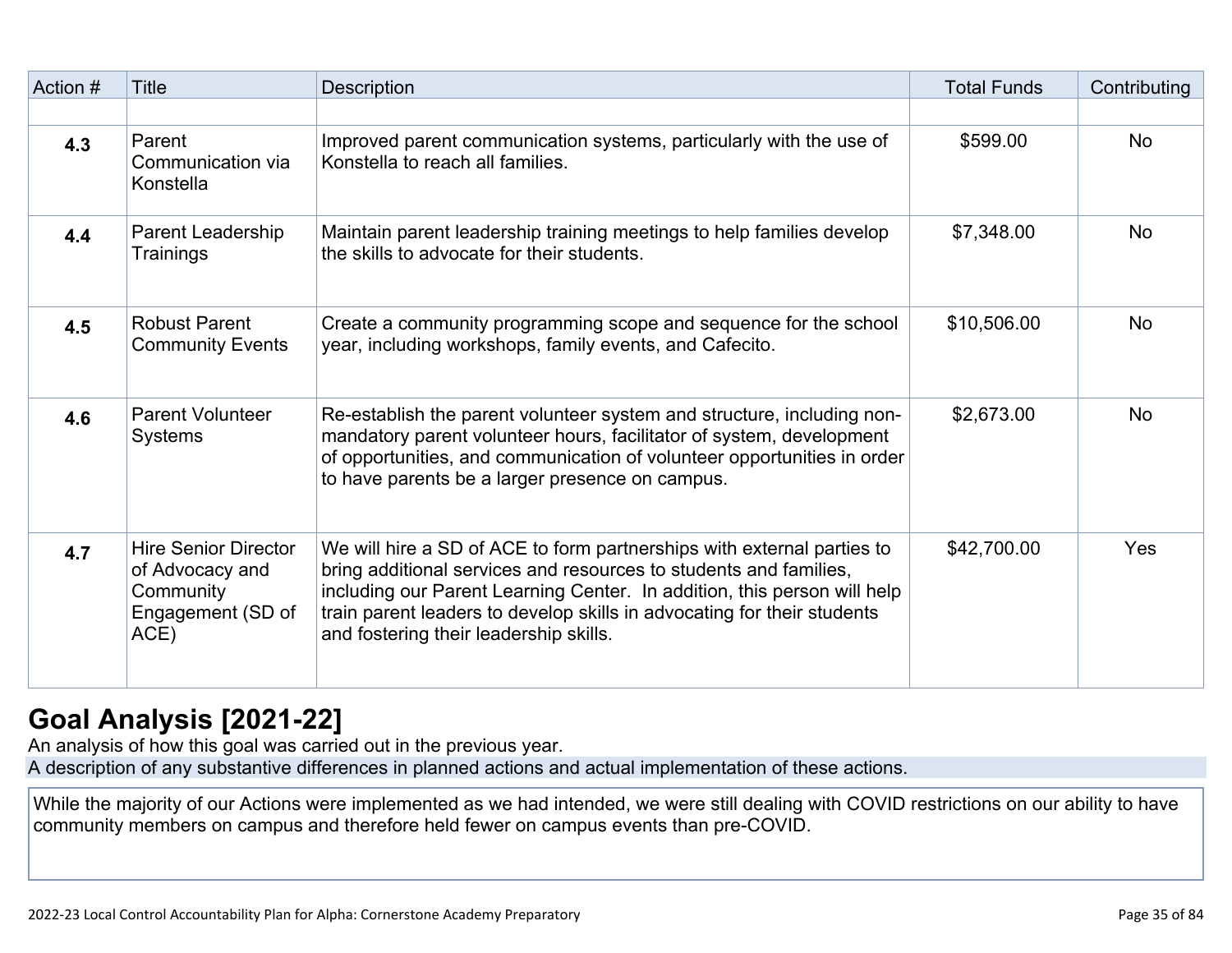An explanation of material differences between Budgeted Expenditures and Estimated Actual Expenditures and/or Planned Percentages of Improved Services and Estimated Actual Percentages of Improved Services.

No material differences between Budgeted Expenditures and Estimated Actual Expenditures

An explanation of how effective the specific actions were in making progress toward the goal.

Our Actions, as implemented during the SY 21-22, were effective in making progress toward our goal. We successfully restarted our Parents Association, held several events on campus (Winter Festival, Jog-a-thon, Spring Concerts, graduation ceremonies), and were able to have parent volunteers for our field trips.

Some evidence of the effectiveness toward achieving our goal includes increased attendance (95.4%) and family events and meetings, and family response on our survey: 97% agreed that The school staff listen to parents when they have questions, concerns, or ideas and 90% agreed that The school listens to family voice and input when making decisions.

In addition, we were able to roll-out a dedicated and committed parent leadership group. This parent leadership group is involved in reaching out to board members and other local officials to advocate for students and families ensuring all families continue to have a choice when selecting the best education possible for their students. While this year continued to see challenges brought by the ongoing pandemic, we were intentional about coming out of distance learning with a more robust and engaging school site council and cafecito (coffee chats) meeting schedule that gave families an opportunity to be involved with giving authentic input and being more deeply involved with school priority setting.

While we are satisfied with our progress here, we would like to improve on the number of regular parent volunteers and overall campus presence opportunities for our families. In addition, we see that we can have more opportunities for building community between parents and families. In order to support our efforts to increase opportunities for family presence on campus and continue to foster our relationships with the community and families, we will be adding a Senior Director of Advocacy and Community Engagement. This role will be vital in supporting the formation of external partnerships in support of Alpha students and families alongside strengthening existing relationships with families and community.

A description of any changes made to the planned goal, metrics, desired outcomes, or actions for the coming year that resulted from reflections on prior practice.

We will continue with all current goal, metrics, desired outcomes and actions. In particular, we will continue to educate Cornerstone parents as to Parent Learning Center supports available, enroll new families and any families not yet enrolled in Konstella, and expand community events and volunteer opportunities on campus. In addition, we have added Action 1.7 Hire Senior Director of Advocacy and Community Engagement (SD of ACE) and are hopeful that this new Action will add the resources, knowledge, and skills to help improve our engagement with families in service of our students.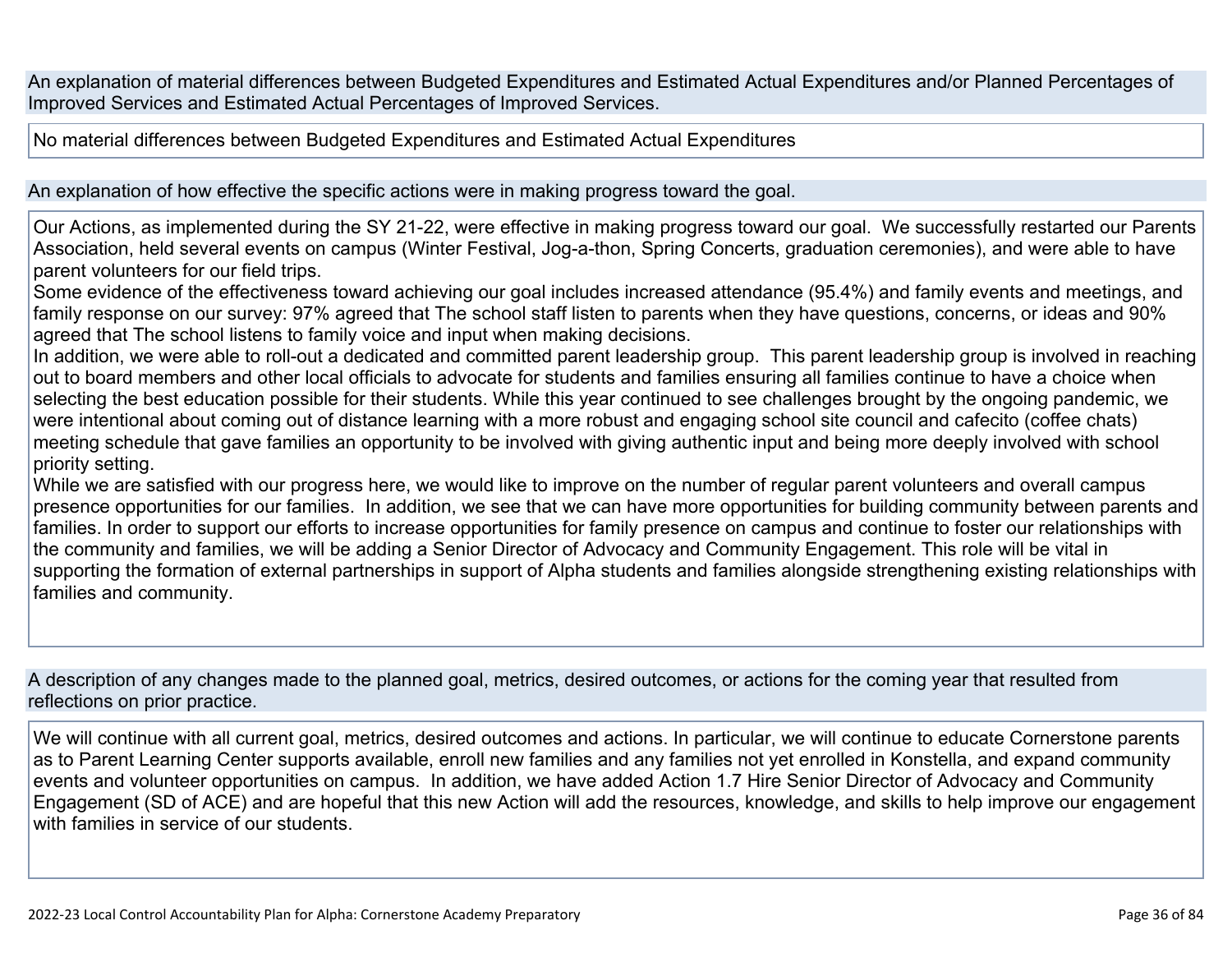**A report of the Total Estimated Actual Expenditures for last year's actions may be found in the Annual Update Table. A report of the Estimated Actual Percentages of Improved Services for last year's actions may be found in the Contributing Actions Annual Update Table.**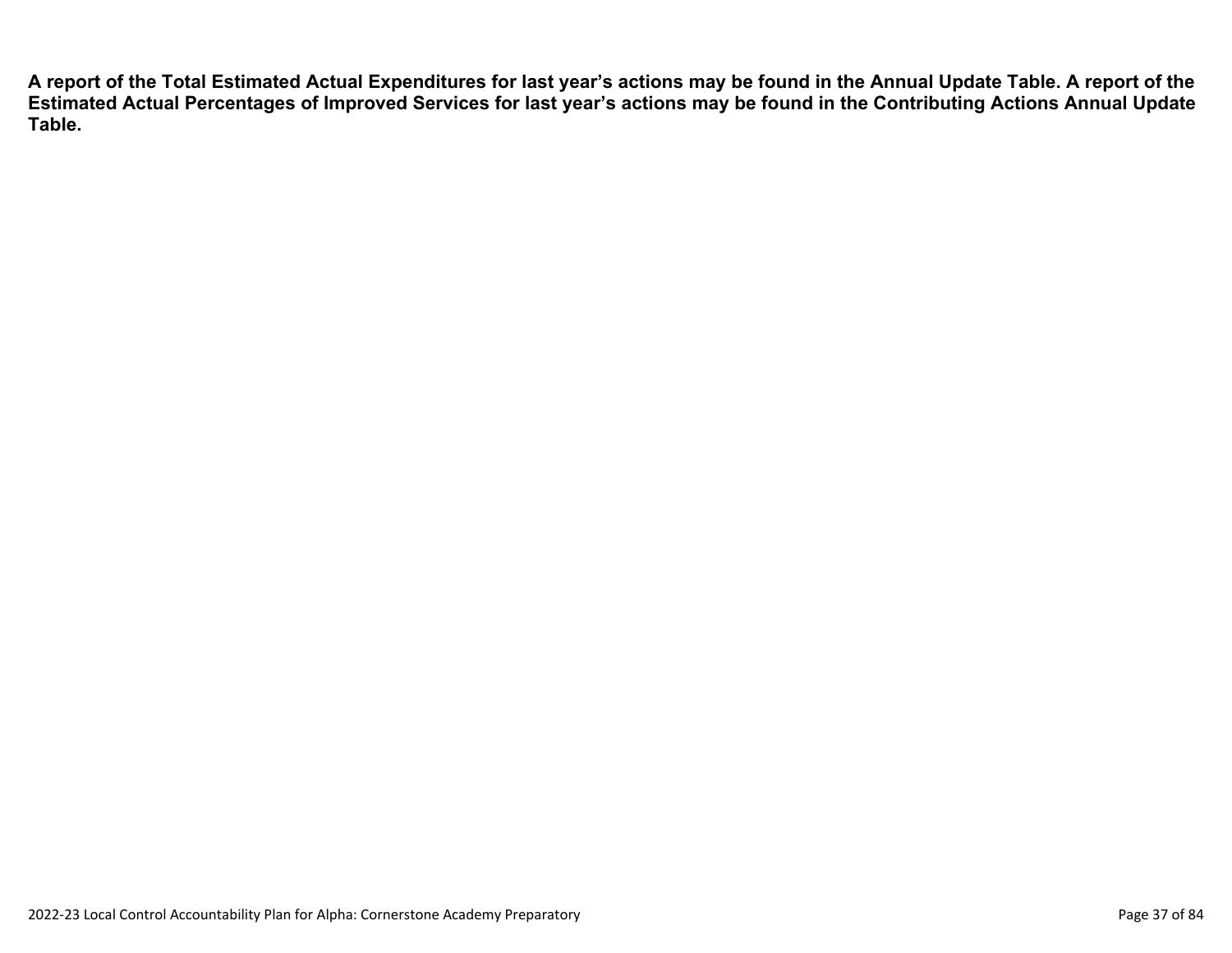# **[Goals and Actions](http://www.doc-tracking.com/screenshots/22LCAP/Instructions/22LCAPInstructions.htm#GoalsandActions)**

## **[Goal](http://www.doc-tracking.com/screenshots/22LCAP/Instructions/22LCAPInstructions.htm#goalDescription)**

| Goal # | <b>Description</b>                                                                                                         |
|--------|----------------------------------------------------------------------------------------------------------------------------|
|        | Create a welcoming learning environment where students will feel safe, motivated, and challenged. (State Priorities 1,5,6) |

An explanation of why the LEA has developed this goal.

CAPS is committed to fostering an environment that allows students to develop the leadership skills they will need to bring positivity and change to their communities. Our ability to foster this environment is dependent on creating classrooms where students feel safe, motivated, and challenged. Analysis of student attendance, engagement, suspension, and survey data show that students are engaged (98% attendance/engagement rate), and scored a 3.43 average (out of 4) on the student culture survey.

Based in stakeholder input through the LCAP / Initiative setting process, we hope to continue/maintain the positive and joyful school culture that we have been building, through supports such as the work of our Assistant Principals, PD for teachers, and a focus on student leadership.

## **[Measuring and Reporting Results](http://www.doc-tracking.com/screenshots/22LCAP/Instructions/22LCAPInstructions.htm#MeasuringandReportingResults)**

| <b>Metric</b>                                   | <b>Baseline</b>           | Year 1 Outcome                                                    | Year 2 Outcome | Year 3 Outcome | Desired Outcome for<br>$2023 - 24$ |
|-------------------------------------------------|---------------------------|-------------------------------------------------------------------|----------------|----------------|------------------------------------|
| <b>ADA</b>                                      | 98.1%                     | SY 21-22: 95.4%                                                   |                |                | 96%                                |
| <b>Annual Suspension</b><br>Rate                | 0.6%                      | All: .39%<br>EL: 1.41%<br>SPED: 2.44%<br>Latino: 1.9%<br>Asian: 0 |                |                | $<$ 3%                             |
| Average Student<br><b>Culture Score</b>         | 3.43                      | Data Coming Soon                                                  |                |                | $3.5+$                             |
| % of families that feel<br>a sense of belonging | Baseline: SY 21-22<br>90% | SY 21-22: 90%                                                     |                |                | 97%                                |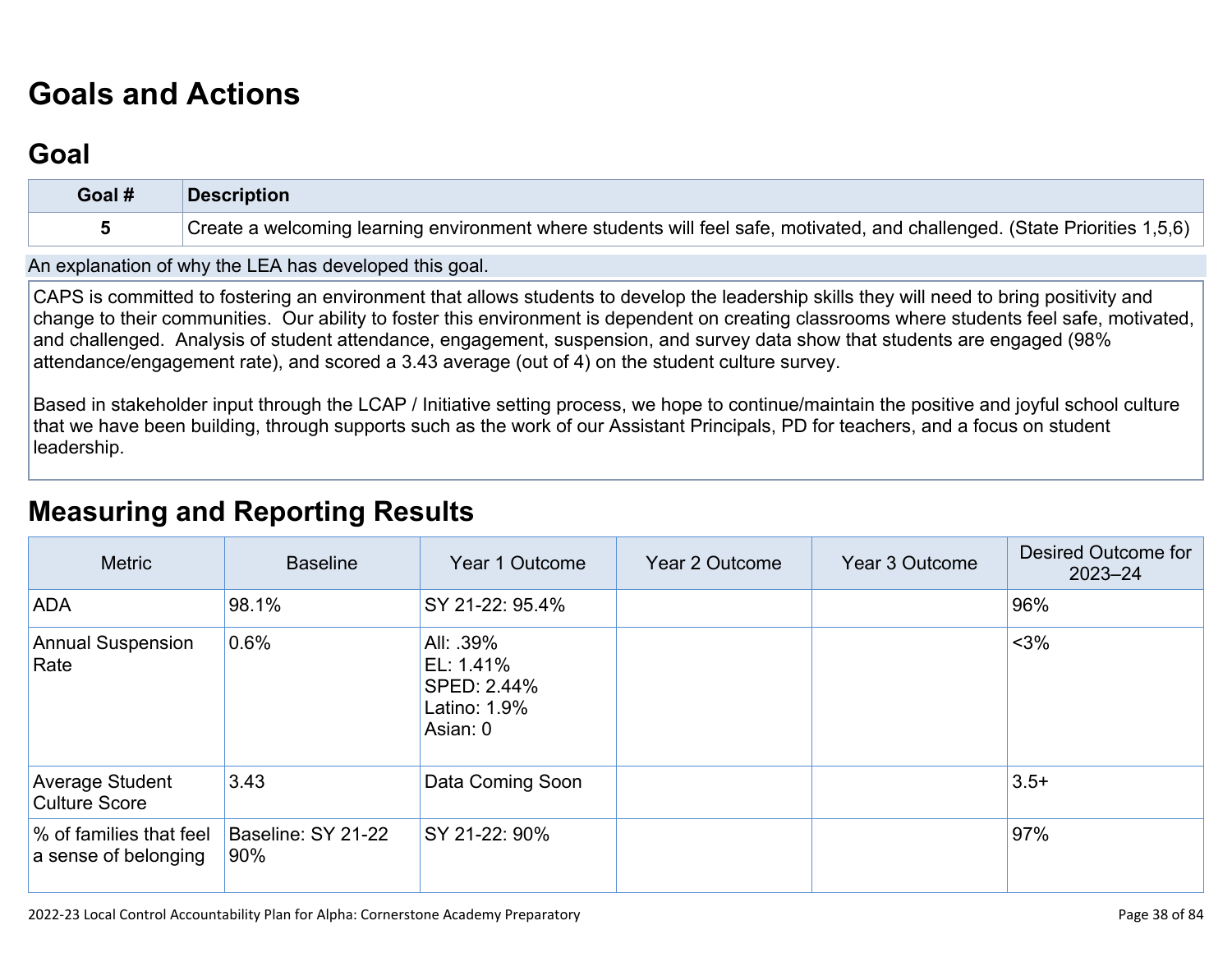| <b>Metric</b>                                                                          | <b>Baseline</b>                                                              | Year 1 Outcome                                                                                           | <b>Year 2 Outcome</b> | Year 3 Outcome | Desired Outcome for<br>$2023 - 24$                                                                              |
|----------------------------------------------------------------------------------------|------------------------------------------------------------------------------|----------------------------------------------------------------------------------------------------------|-----------------------|----------------|-----------------------------------------------------------------------------------------------------------------|
| and connectedness to<br>the school community.                                          |                                                                              |                                                                                                          |                       |                |                                                                                                                 |
| % of Families who<br>agree that the<br>school's facilities are<br>clean and welcoming. | 97%                                                                          | SY 21-22: 90%                                                                                            |                       |                | 97%                                                                                                             |
| <b>Expulsion Rate</b>                                                                  | 21-22:0%                                                                     | 21-22:0%                                                                                                 |                       |                | Maintain 0%                                                                                                     |
| <b>Chronic Absenteeism</b><br>Rates                                                    | SY 20-21<br>All: 3.8%<br>Latino: 8.8%<br>Asian: 7%<br>EL: 9.4%<br>SPED: 9.1% | SY 21-22 as of May<br>16:<br>All: 8.95%<br>EL: 21.36%<br>SPED: 23.26%<br>Latino: 19.11%<br>Asian: 3.94%" |                       |                | All:% Maintain below<br>4%<br>Latino: 5% or below<br>Asian: 4% or below<br>EL: 4% or below<br>SPED: 5% or below |
| <b>School Facilities in</b><br>good repair as<br>measured by the<br><b>SARC</b>        | 20-21 SARC: Good                                                             | 20-21 SARC: Good                                                                                         |                       |                | Maintain a status of<br>Good or better                                                                          |
| Middle School drop<br>out rate                                                         | 21-22 Baseline: 0%                                                           | 21-22:0%                                                                                                 |                       |                | $0\%$                                                                                                           |

# **[Actions](http://www.doc-tracking.com/screenshots/22LCAP/Instructions/22LCAPInstructions.htm#actions)**

| Action # | <b>Title</b>                                          | Description                                                                                                                                                                                      | <b>Total Funds</b> | Contributing |
|----------|-------------------------------------------------------|--------------------------------------------------------------------------------------------------------------------------------------------------------------------------------------------------|--------------------|--------------|
| 5.1      | Maintain Effective<br>Attendance<br><b>Procedures</b> | Support and maintain high attendance through systems and<br>procedures including communication procedures for absences and<br>tardies, supportive conferences with student and family to problem | \$125,364.00       | No           |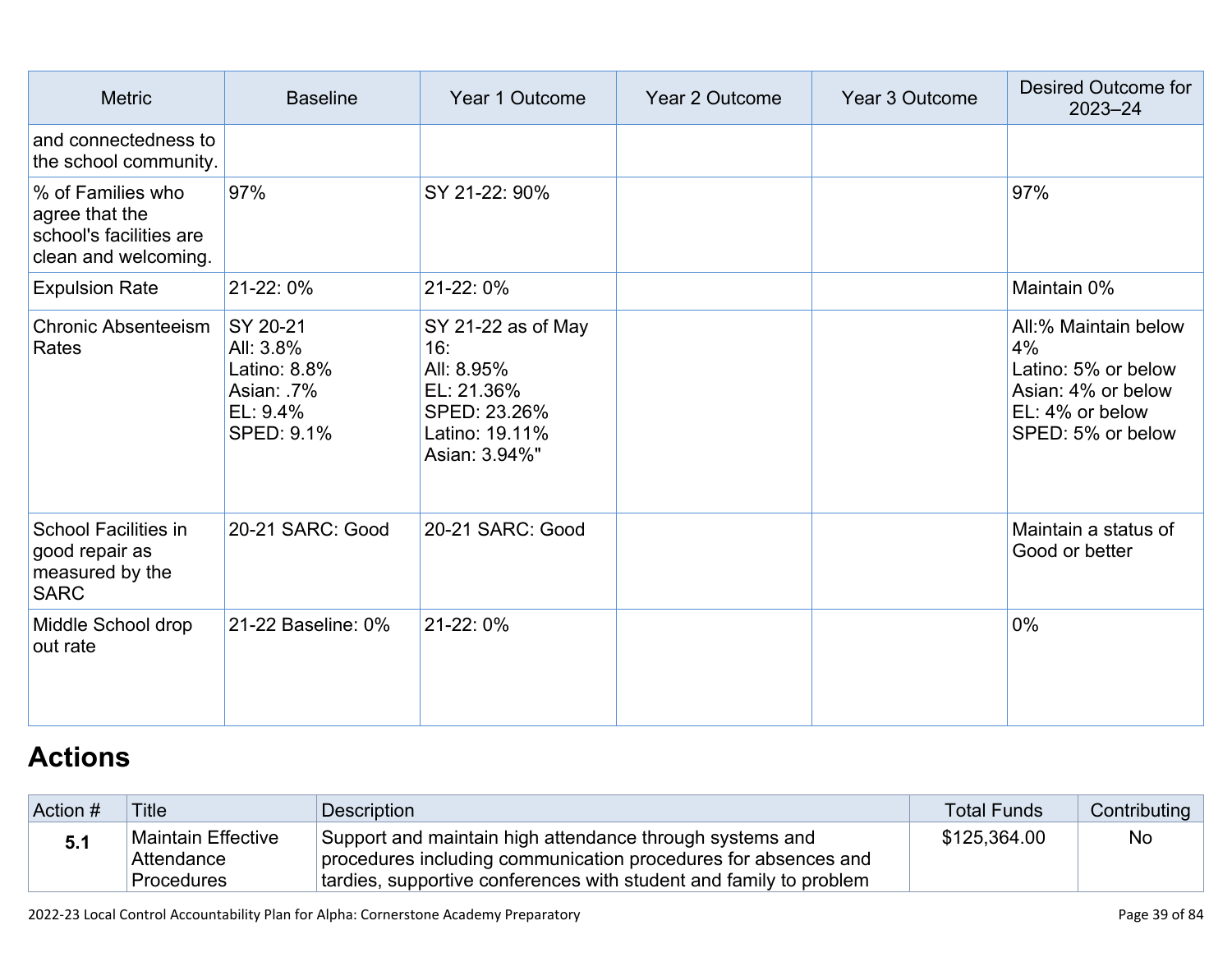| Action # | <b>Title</b>                                                            | Description                                                                                                                                                                                  | <b>Total Funds</b> | Contributing |
|----------|-------------------------------------------------------------------------|----------------------------------------------------------------------------------------------------------------------------------------------------------------------------------------------|--------------------|--------------|
|          |                                                                         | solve truancy, and school and classwide incentives for high<br>attendance.                                                                                                                   |                    |              |
| 5.2      | <b>Student Behavior</b><br>Data via Deanslist                           | Use Dean's List or other systems to effectively track student behavior<br>and culture data, which supports analysis, problem solving for<br>strategies, and communication to families.       | \$5,950.00         | <b>No</b>    |
| 5.3      | Partnership with<br><b>FACTR</b>                                        | Access to student and family mental health counseling through school-<br>based counselors and external providers (FACTR)                                                                     | \$105,752.00       | <b>No</b>    |
| 5.4      | Comprehensive<br><b>Student</b><br><b>Activities/Events</b><br>Calendar | Increase the resources we put towards enhancing non-academic<br>student experiences (student events, field trips, etc)                                                                       | \$58,950.00        | <b>No</b>    |
| 5.5      | Partnership with the<br><b>City Peace Project</b>                       | <b>DISCONTINUED</b>                                                                                                                                                                          |                    |              |
| 5.6      | <b>School Operations</b><br>Accountability                              | Maintain schools operations accountability measures, through the<br>continued development of the school based operations team, Ops<br>Team specific PD, and monthly facilities walkthroughs. | \$29,424.00        | <b>No</b>    |
| 5.7      | Facility<br>Improvements                                                | Roll out the use of shared project management software to manage<br>the operations compliance calendar.                                                                                      | \$43,393.00        | <b>No</b>    |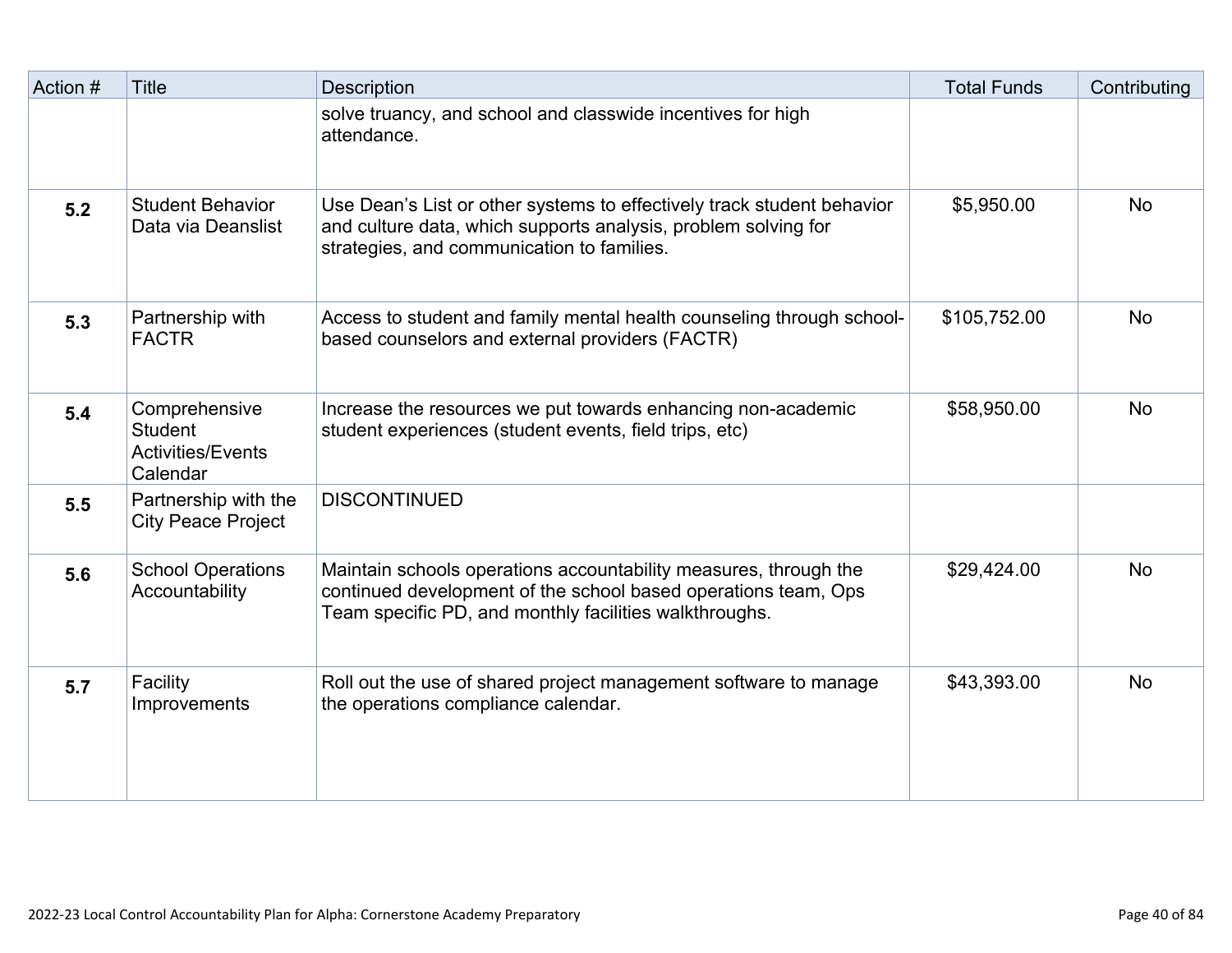## **[Goal Analysis \[2021-22\]](http://www.doc-tracking.com/screenshots/22LCAP/Instructions/22LCAPInstructions.htm#GoalAnalysis)**

An analysis of how this goal was carried out in the previous year.

A description of any substantive differences in planned actions and actual implementation of these actions.

While the majority of our Actions were implemented as we had intended, we did not partner with FACTR this year as they were not available to come to campus due to their COVID restrictions.

An explanation of material differences between Budgeted Expenditures and Estimated Actual Expenditures and/or Planned Percentages of Improved Services and Estimated Actual Percentages of Improved Services.

No material differences between Budgeted Expenditures and Estimated Actual Expenditures

An explanation of how effective the specific actions were in making progress toward the goal.

Our Actions, as implemented during the SY 21-22, were effective in making progress toward our goal. We successfully and safely brought all of our students back to campus. When faced with significant absences due to COVID, especially during the Omicron period in January, we set up attendance and independent study procedures and reached out to communicate with families to meet our students' needs. Over 200 students participated in independent study. We also safely brought events back to campus, including our Winter Festival, Jog-a-thon, Spring Concert, 8th Grade Graduation and Kinder Spring Promotion.

A description of any changes made to the planned goal, metrics, desired outcomes, or actions for the coming year that resulted from reflections on prior practice.

We will continue with our current goal, and most metrics, desired outcomes and actions. While we feel good about our operations and facilities and will be maintaining our operations actions for SY 22-23, we will be focusing on a new key improvement: Action 5.6: Rolling out the use of shared project management software to manage the operations compliance calendar. Based on the analysis process and engagement with our educational partners, we have also added 3 new metrics (chronic absenteeism, middle school drop out rate, and family sense of belonging) to be in alignment with California's 8 State Priorities along with monitoring the effectiveness of our LCAP Actions on student attendance and family belonging. We will not partner with the City Peace Project (Previously Action 5.5) next year, but we will have a FACTR intern on campus. We will also

refocus our attendance support to make sure all families are supported in getting students to school consistently and on time in order to decrease our current chronic absenteeism rates.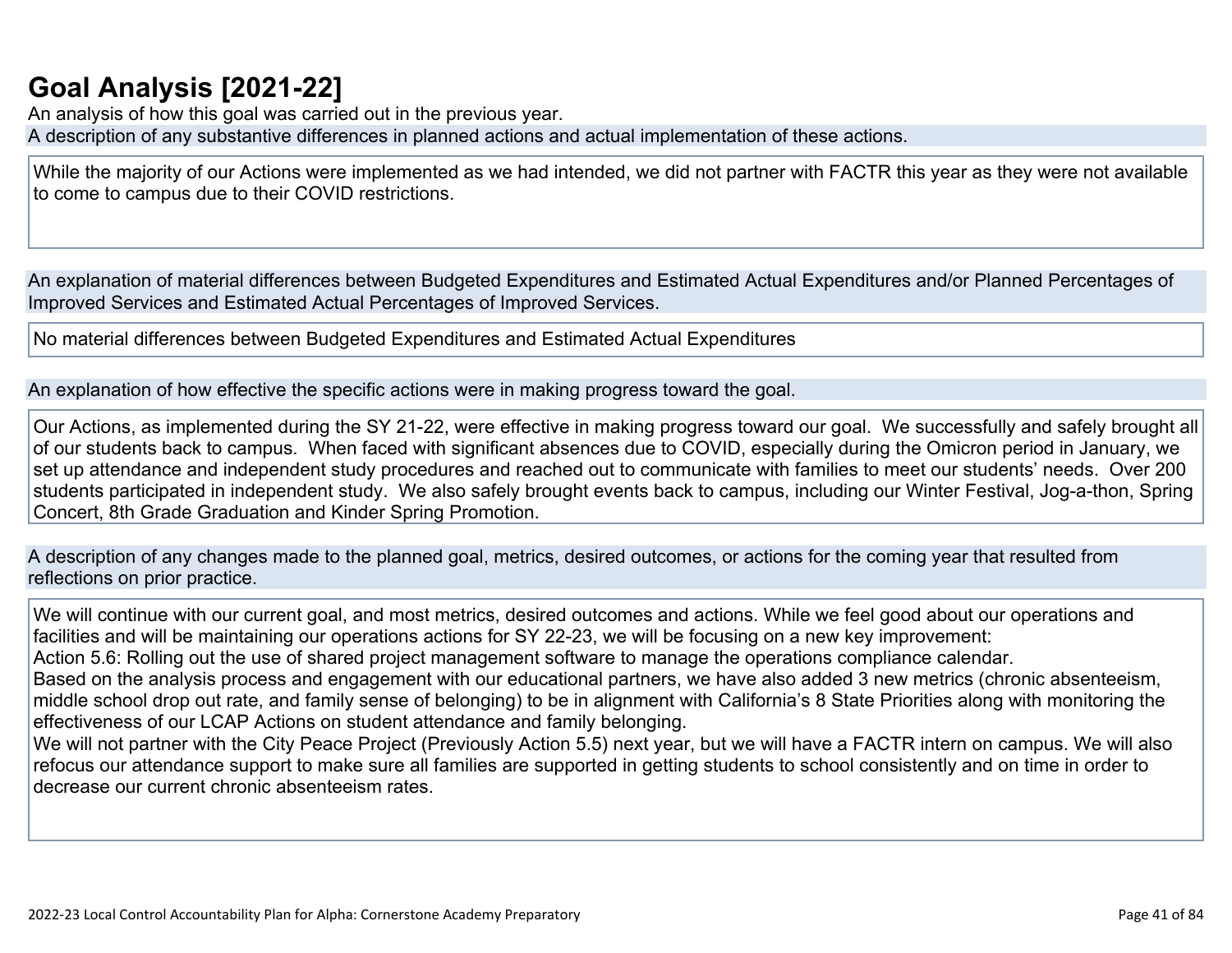**A report of the Total Estimated Actual Expenditures for last year's actions may be found in the Annual Update Table. A report of the Estimated Actual Percentages of Improved Services for last year's actions may be found in the Contributing Actions Annual Update Table.**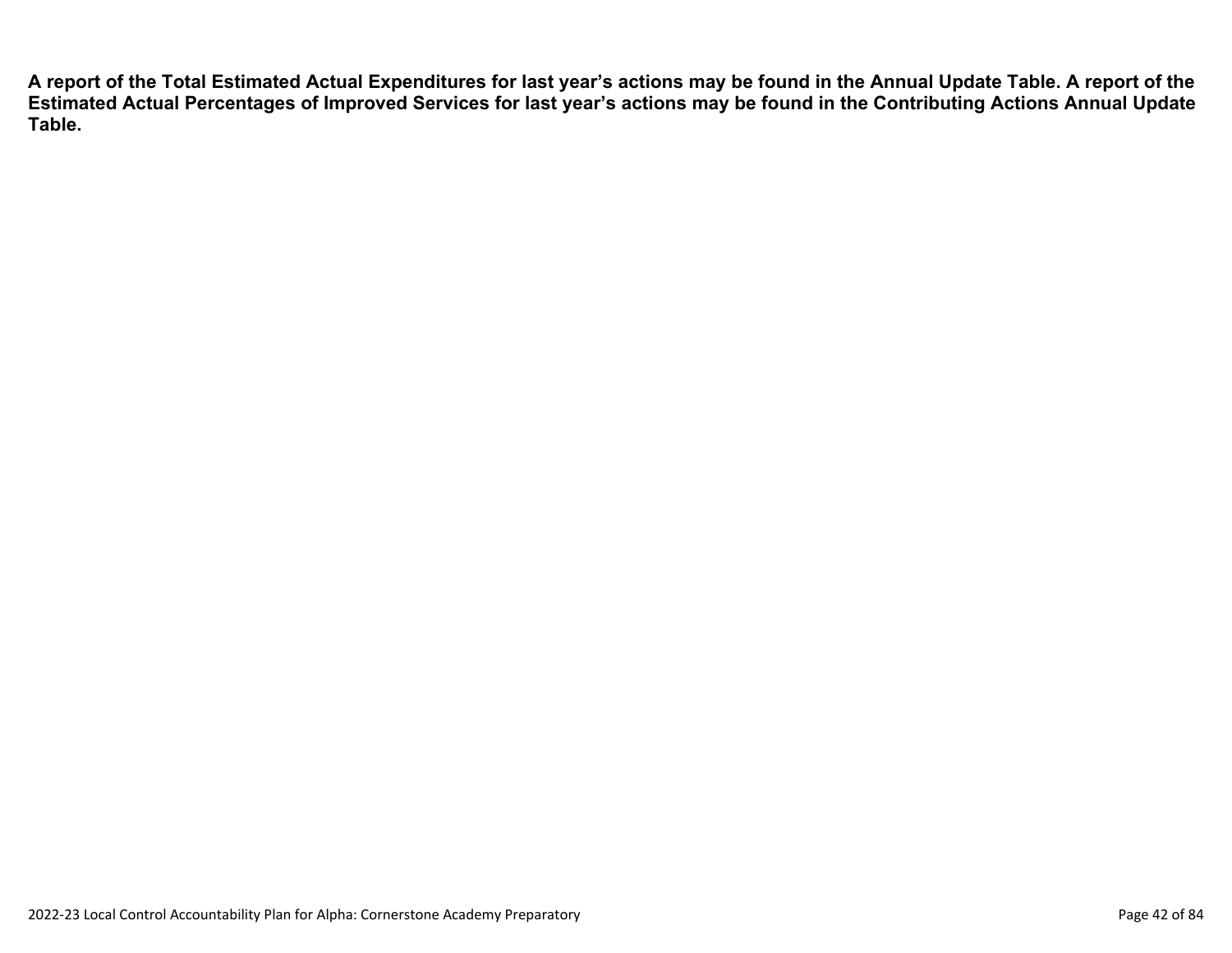# **[Goals and Actions](http://www.doc-tracking.com/screenshots/22LCAP/Instructions/22LCAPInstructions.htm#GoalsandActions)**

## **[Goal](http://www.doc-tracking.com/screenshots/22LCAP/Instructions/22LCAPInstructions.htm#goalDescription)**

| Goal # | <b>Description</b>                                                                   |
|--------|--------------------------------------------------------------------------------------|
|        | Hire, develop, sustain, and value a high quality faculty & staff (State Priority #1) |

An explanation of why the LEA has developed this goal.

More than ever, it is clear to us through our data that having fully credentialed, experienced, and talented teachers is a key enabler in our student success. Those teachers who have been with us the longest have shown to have higher success, both academically and in building strong, lasting relationships with students. This highlights the importance of investing greatly in ensuring the teachers we hire are highly and appropriately qualitifed, that there are many structures in place for development, and that our structures and compensation systems reflect this value to retain high quality teachers and staff.

All of stakeholder groups, through the LCAP / initiative setting process, have highlighted the importance of hiring, developing, and retaining high quality faculty and staff as a key enabler in our success in achieving all of our other goals.

## **[Measuring and Reporting Results](http://www.doc-tracking.com/screenshots/22LCAP/Instructions/22LCAPInstructions.htm#MeasuringandReportingResults)**

| <b>Metric</b>                                                                                                     | <b>Baseline</b> | Year 1 Outcome | Year 2 Outcome | Year 3 Outcome | Desired Outcome for<br>$2023 - 24$ |
|-------------------------------------------------------------------------------------------------------------------|-----------------|----------------|----------------|----------------|------------------------------------|
| % of core teachers<br>who have an<br>appropriate credential<br>or permit to teach.                                | 100%            | SY 21-22: 89%  |                |                | 100%                               |
| % of teachers who<br>receive regular,<br>weekly CCSS-aligned<br>professional<br>development,<br>including ELD PD. | 100%            | SY 21-22: 100% |                |                | 100%                               |
| Average learning<br>environment score on                                                                          | 6.3             | 5.2            |                |                | 6.5                                |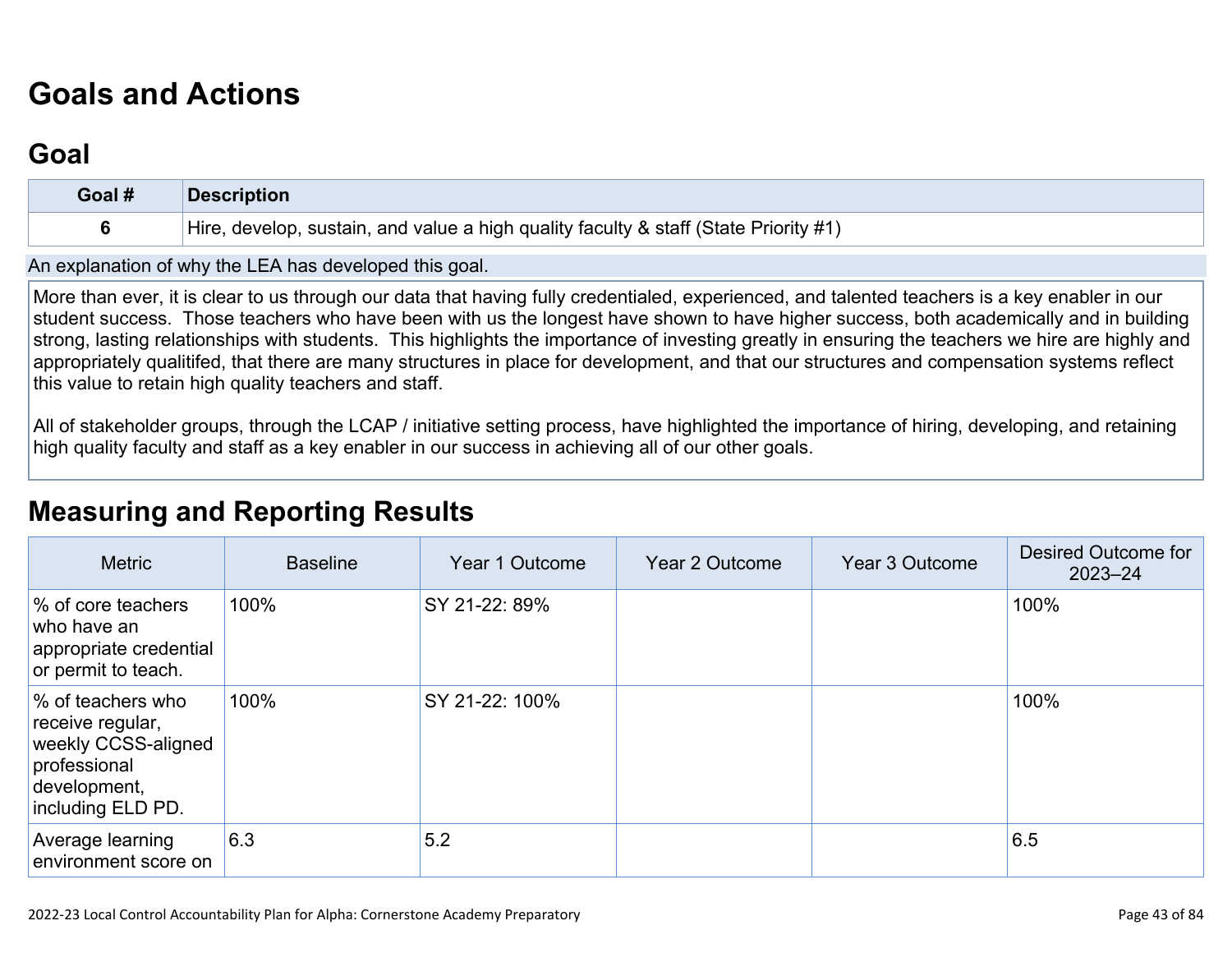| Metric                      | <b>Baseline</b> | Year 1 Outcome | Year 2 Outcome | Year 3 Outcome | Desired Outcome for<br>$2023 - 24$ |
|-----------------------------|-----------------|----------------|----------------|----------------|------------------------------------|
| the Staff Insight<br>Survey |                 |                |                |                |                                    |
| % Teacher Retention         | 78%             | SY 21-22: 81%  |                |                | 80%                                |
|                             |                 |                |                |                |                                    |

## **[Actions](http://www.doc-tracking.com/screenshots/22LCAP/Instructions/22LCAPInstructions.htm#actions)**

| Action # | Title                                                                                                                                                      | <b>Description</b>                                                                                                                                                                                                                                                                                                                                                                                                                                                                                   | <b>Total Funds</b> | Contributing |
|----------|------------------------------------------------------------------------------------------------------------------------------------------------------------|------------------------------------------------------------------------------------------------------------------------------------------------------------------------------------------------------------------------------------------------------------------------------------------------------------------------------------------------------------------------------------------------------------------------------------------------------------------------------------------------------|--------------------|--------------|
| 6.1      | School & Network will<br>use a variety of<br>strategies to hire a<br>diverse, highly-<br>qualified, and<br>appropriately<br>credentialed teaching<br>staff | School & Network will use a variety of strategies to hire a diverse,<br>highly-qualified, and appropriately credentialed teaching staff,<br>including:<br>• Network-based teacher recruitment team<br>• Partnership with Alder Graduate School to run an Alpha-<br>specific Teacher Residency program<br>• Family, staff, and student inclusion within interview/hiring<br>process for key roles<br>• Transparent teacher salary scale, with differentiated pay<br>depending on certification status | \$121,870.00       | <b>No</b>    |
| 6.2      | All teachers provided<br>with<br>certification/credential<br>support                                                                                       | All teachers will be provided with certification/credential support with a<br>bi-annual review around assignment and credential status.                                                                                                                                                                                                                                                                                                                                                              | \$10,506.00        | <b>No</b>    |
| 6.3      | Leadership Pathway<br>for Teachers                                                                                                                         | Providing teachers with leadership opportunities, including being<br>mentor to teacher residents and others and being a department or<br>teacher lead with additional responsibilities.                                                                                                                                                                                                                                                                                                              | \$44,389.00        | <b>No</b>    |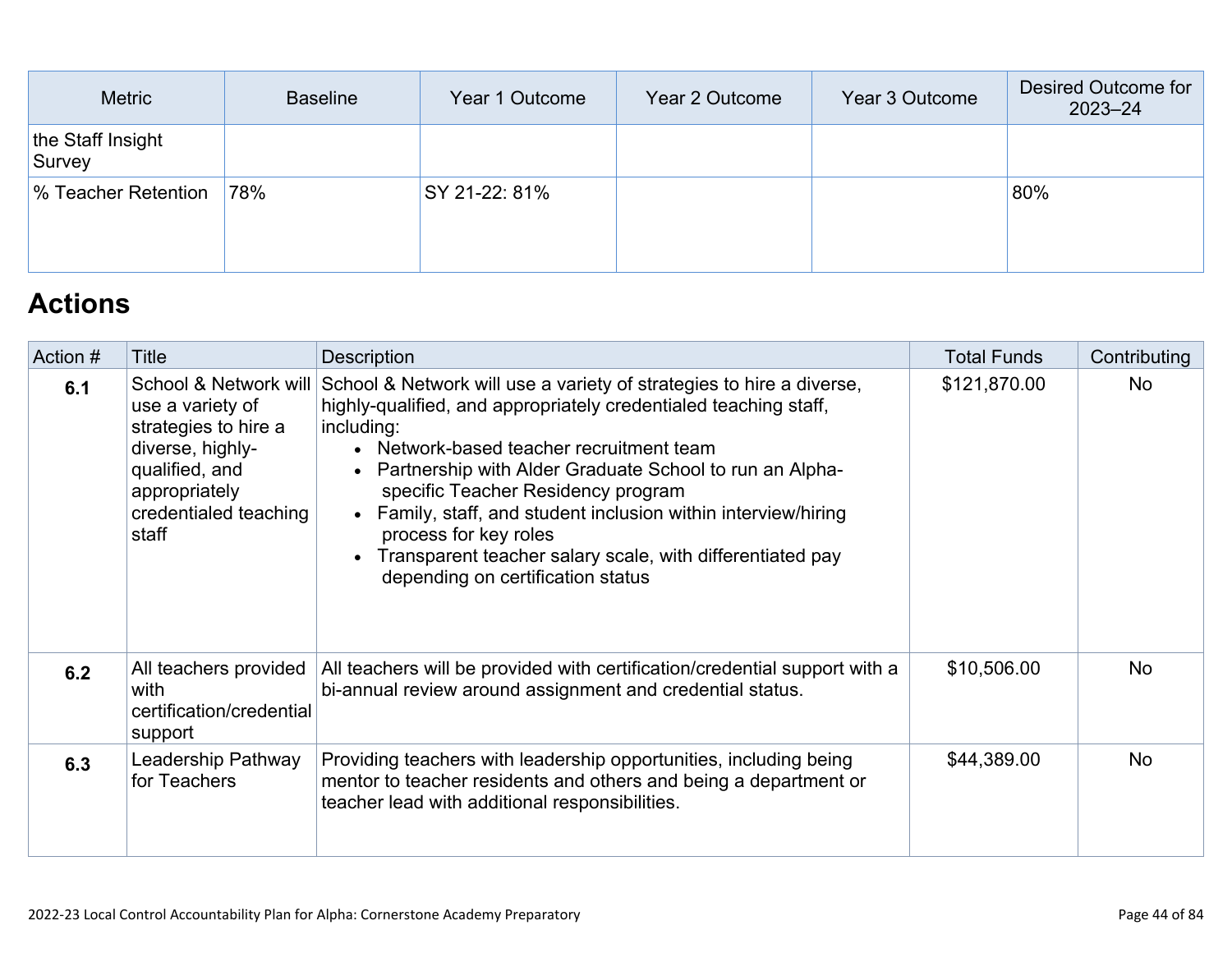| Action # | <b>Title</b>                                                                          | <b>Description</b>                                                                                                                                                                                                                                                                                                                                                                                                                                                                                                                           | <b>Total Funds</b> | Contributing |
|----------|---------------------------------------------------------------------------------------|----------------------------------------------------------------------------------------------------------------------------------------------------------------------------------------------------------------------------------------------------------------------------------------------------------------------------------------------------------------------------------------------------------------------------------------------------------------------------------------------------------------------------------------------|--------------------|--------------|
| 6.4      | Teacher access to<br>Professional<br>Development                                      | In addition to internal Professional Development, Teachers have the<br>resources to choose external Professional development according<br>their own development goals.                                                                                                                                                                                                                                                                                                                                                                       | \$118,644.00       |              |
| 6.5      | <b>Healthy Teacher</b><br>Compensation &<br><b>Benefits</b>                           | Implementing additional teacher salary and benefit compensation,<br>such as providing additional mental health and wellness days, and<br>regularly revaluating our teacher salary scale and other compensation<br>opportunities to ensure our teachers are compensated fairly relative to<br>similar opportunities.                                                                                                                                                                                                                          | \$112,456.00       | No           |
| 6.6      | Faculty and staff<br>retention and<br>sustainability                                  | This work includes aligning on a shared vision of leadership<br>development at Alpha, with pathways that enable effective teachers<br>and leaders to grow their careers at Alpha. Our approach will include<br>a focus on elevating staff voices to enhance sustainability and work<br>environment. We will also implement a range of strategies identified<br>by The New Teachers Project (TNTP) as effective teacher retention<br>strategies.                                                                                              | \$42,023.00        | <b>No</b>    |
| 6.7      | Introduce new<br>performance rubrics<br>for teachers and for<br>instructional coaches | Finalize, roll out, and refine (as needed) a teacher evaluation rubric<br>that is aligned with Alpha's Vision of Excellent Teaching. Finalize, roll<br>out, and refine (as needed) a coaching evaluation rubric that is aligned<br>with Alpha's Vision of Excellent Coaching. The coaching rubric will be<br>used to support the development of all those at Alpha who coach<br>teachers (primarily Assistant Principals, but also Principals, members<br>of the network Academic Team, and potentially teacher leaders such<br>as Mentors). | \$31,517.00        | <b>No</b>    |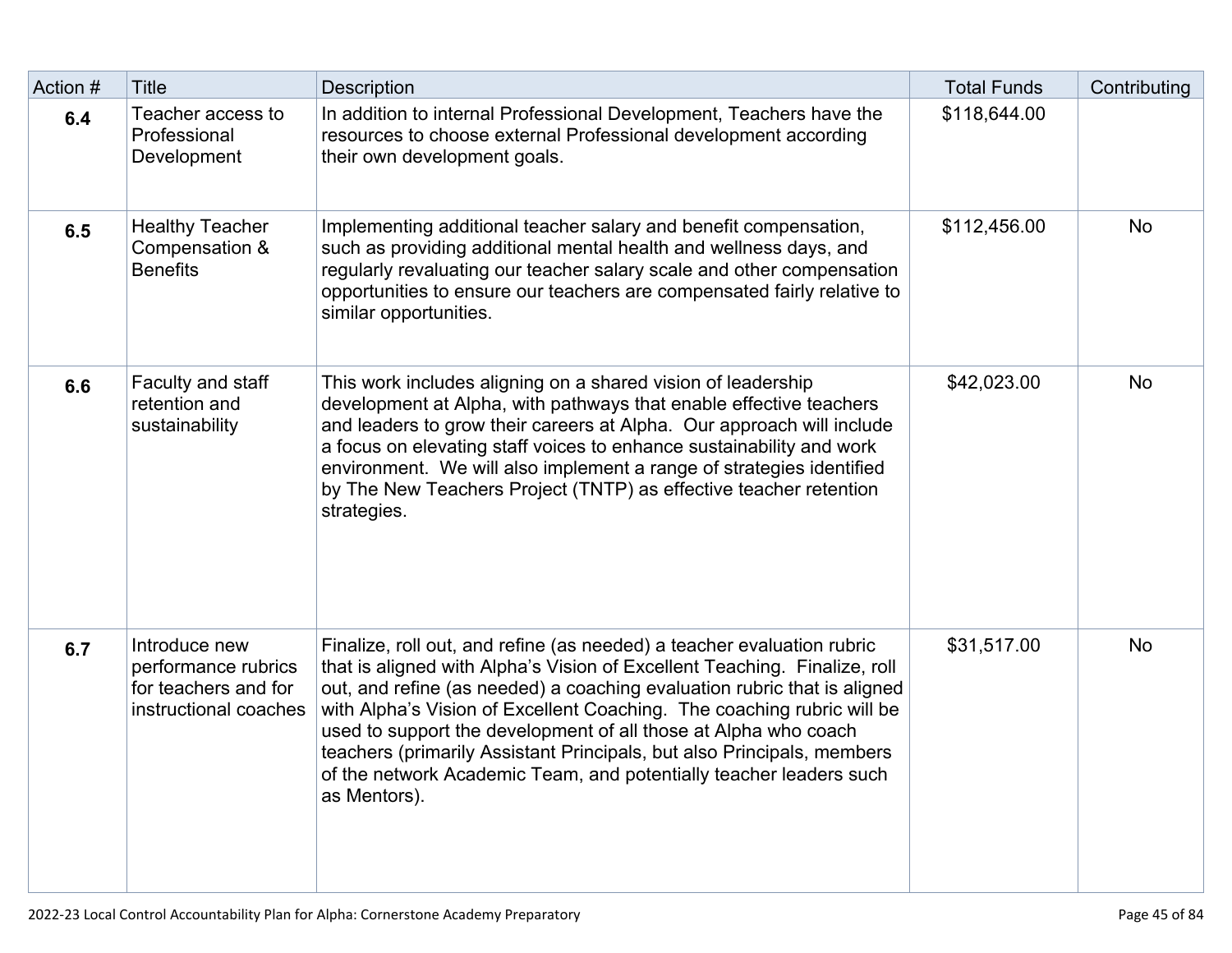| $\sim$<br>⊺Action # | <b>Title</b> | .<br>Description | -<br><b>Funds</b><br>otal | ributing<br>Contr |
|---------------------|--------------|------------------|---------------------------|-------------------|
|                     |              |                  |                           |                   |

### **[Goal Analysis \[2021-22\]](http://www.doc-tracking.com/screenshots/22LCAP/Instructions/22LCAPInstructions.htm#GoalAnalysis)**

An analysis of how this goal was carried out in the previous year. A description of any substantive differences in planned actions and actual implementation of these actions.

Most of our actions were implemented as planned. We experienced regular changes from California Commission on Teacher Credentialing (CTC), which created additional credential status questions and steps. Additional, and unexpected, time was needed to support credentialing efforts. Teachers choosing external PD was not implemented consistently as we had planned due to the large number of staff out as a result of COVID and navigating the difficulties of finding coverage for teachers that were out.

An explanation of material differences between Budgeted Expenditures and Estimated Actual Expenditures and/or Planned Percentages of Improved Services and Estimated Actual Percentages of Improved Services.

No material differences between Budgeted Expenditures and Estimated Actual Expenditures

An explanation of how effective the specific actions were in making progress toward the goal.

Our TNTP survey results demonstrate improved leadership opportunities and retention efforts along with the development of our lead team scope. We were very pleased with our retention numbers of 81% given the current climate for retaining teachers. While we achieved retention rates above our target, we are hoping to continue to improve these efforts in the years to come. Our career pathway initiatives have been successful as we've seen multiple teachers being transitioned into roles of Senior Leadership as well as Site Leadership Team members transitioning to the Network team and support staff transitioning to teachers of record.

A description of any changes made to the planned goal, metrics, desired outcomes, or actions for the coming year that resulted from reflections on prior practice.

We are hoping for less teacher and staff disruptions due to COVID-19 in the 22-23 school year and therefore will continue with our Actions outlined in Goal 6. As part of our engagement process with staff and families, we have modified Action 6.5 to ??implement additional benefits for retention efforts, such as reassessing school year calendar and time-off, tuition benefits, and other non-direct compensation benefits along with adding two new Actions in support of faculty and staff retention and sustainability efforts. Action 6.6, Faculty and Staff Retention and Sustainability, will focus on the implementation of a range of strategies identified by TNTP as effective teacher retention strategies.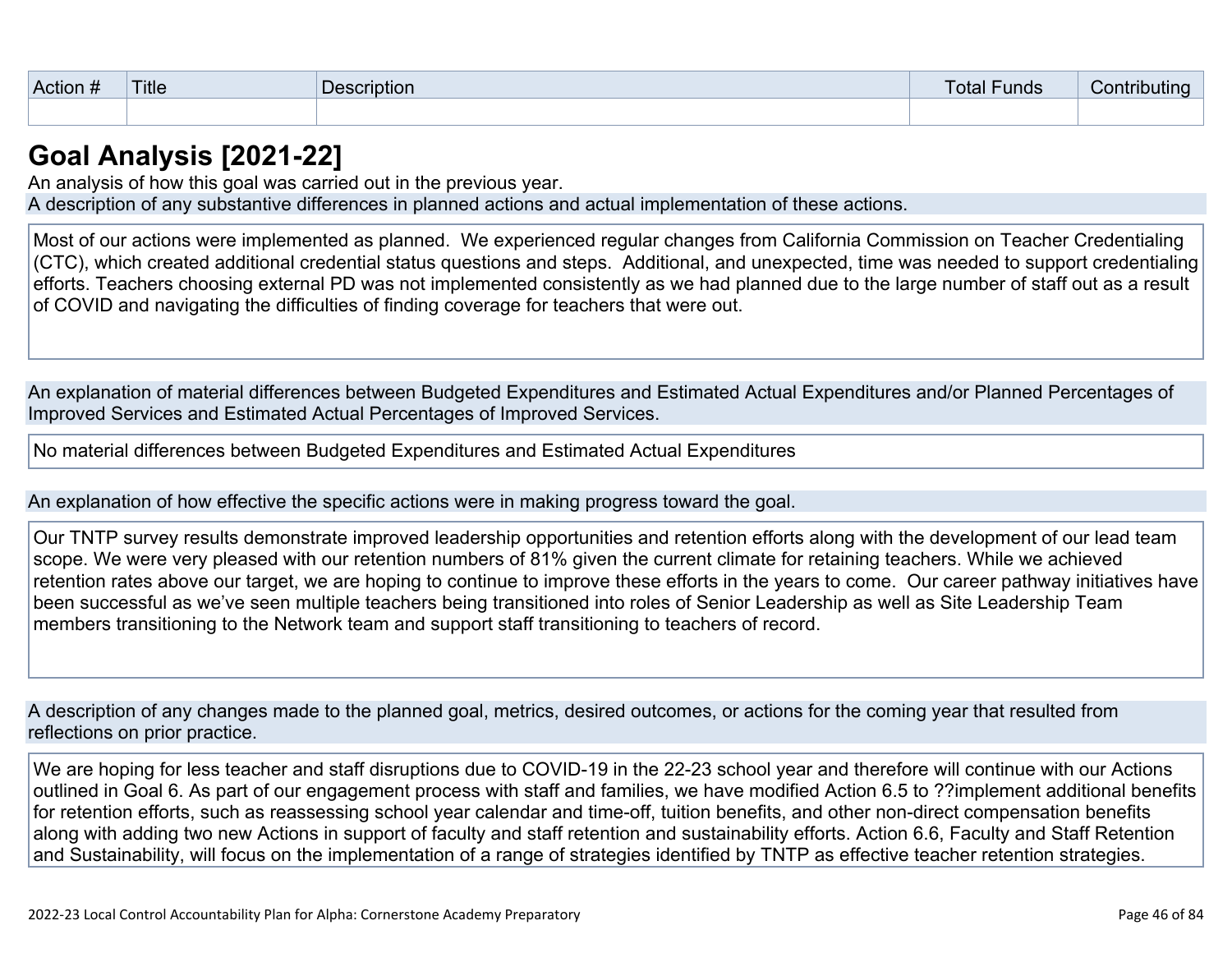Action 6.7, Introduce new performance rubrics for teachers and for instructional coaches, will be used to support the development of all those at Alpha who coach teachers.??

**A report of the Total Estimated Actual Expenditures for last year's actions may be found in the Annual Update Table. A report of the Estimated Actual Percentages of Improved Services for last year's actions may be found in the Contributing Actions Annual Update Table.**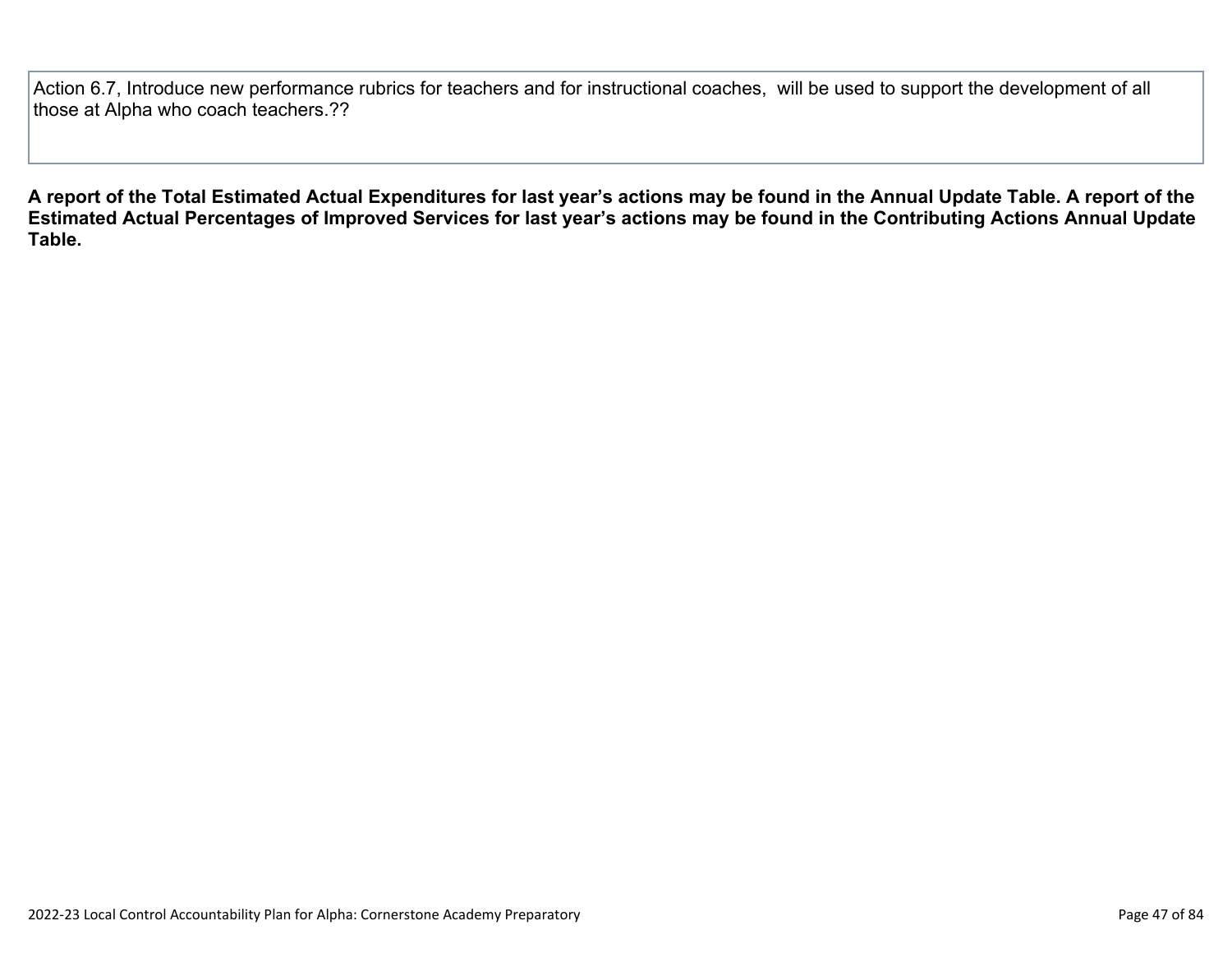# **[Increased or Improved Services for Foster Youth, English Learners, and Low-](http://www.doc-tracking.com/screenshots/22LCAP/Instructions/22LCAPInstructions.htm#IncreasedImprovedServices)[Income Students \[2022-23\]](http://www.doc-tracking.com/screenshots/22LCAP/Instructions/22LCAPInstructions.htm#IncreasedImprovedServices)**

| Projected LCFF Supplemental and/or Concentration Grants | Projected Additional LCFF Concentration Grant (15 percent) |
|---------------------------------------------------------|------------------------------------------------------------|
| \$987,742                                               | 85433                                                      |

#### **Required Percentage to Increase or Improve Services for the LCAP Year**

| Projected Percentage to Increase<br>or Improve Services for the<br>Coming School Year | <b>LCFF Carryover — Percentage</b> | <b>LCFF Carryover — Dollar</b> | Total Percentage to Increase or<br>Improve Services for the Coming<br>School Year |
|---------------------------------------------------------------------------------------|------------------------------------|--------------------------------|-----------------------------------------------------------------------------------|
| 21.57%                                                                                | $0.0\%$                            | \$81,150.00                    | 23.46%                                                                            |

**The Budgeted Expenditures for Actions identified as Contributing may be found in the Contributing Actions Table.**

## **[Required Descriptions](http://www.doc-tracking.com/screenshots/22LCAP/Instructions/22LCAPInstructions.htm#RequiredDescriptions)**

For each action being provided to an entire school, or across the entire school district or county office of education (COE), an explanation of (1) how the needs of foster youth, English learners, and low-income students were considered first, and (2) how these actions are effective in meeting the goals for these students.

When reviewing our data, and based on input and feedback from our teachers, staff, and students, we identified that through an instructional lens, we found that the performance of our unduplicated students was relatively strong relative to the rest of our student population. All of these subgroups (low income, english learner), performed in the blue color tier as measured by the CA School Dashboard. Still, we know that we are committed to ensuring our unduplicated students continue to maintain their high performance and push even further. In order to continue to do so, we have chosen to primarily focus on a number of actions and strategies around building aspects of our MTSS framework and literacy supports (ELA and English Language Development), that we believe will be especially effective for these unduplicated students. The actions and strategies are:

- Academic Interventionists to support instruction in the classroom, and provide targeted support to small groups of students and one to one support, including executing on ELA intervention strategies during the REACH block.
- Reading specialist to provide support to teachers in setting up reading groups and interventions for students, and to work with Academic Interventionists to provide Tier 2 Support to students who need additional support.
- School will continue to staff an English Language Development specialist to provide designated instruction and teacher support for integrated ELD. This strategy will support our English Learners through direct support and through the work that the ELD specialist does through PD and coaching of teachers.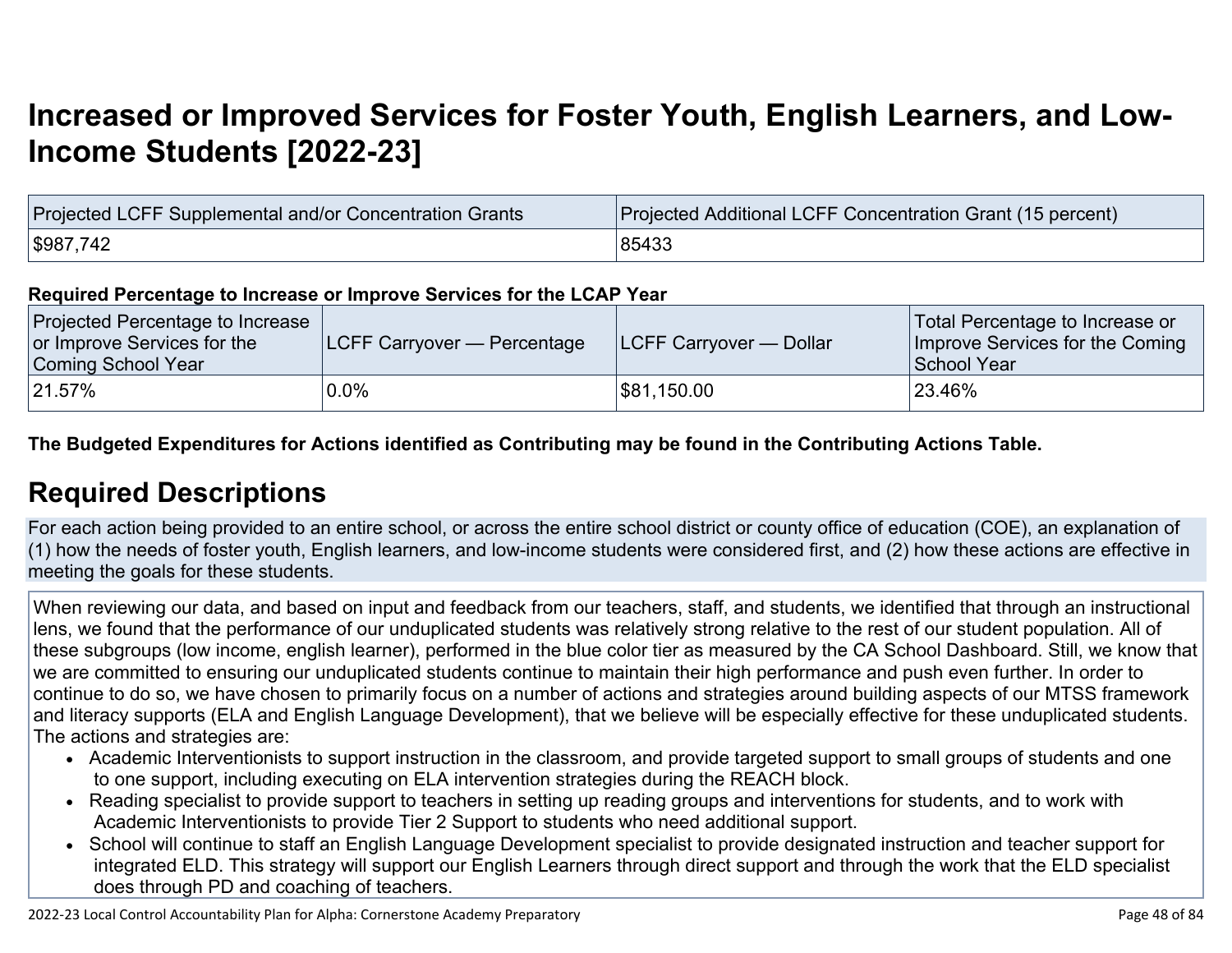- Teachers and staff will attend and engage in differentiated PD each Wednesday, which may include lesson support, curriculum support, cross-grade collaboration time, as well as a focus on implementing ELD strategies.
- Provide school wide PD in the Spring, at summer staff PD, and throughout the year.
- Enhance & Expand MTSS Structure and Systems, including:
- Set bi-monthly MTSS meetings by grade level on the school calendar.
- Committee will review MTSS reflections from Spring 2022 and revise meeting and intervention planning and data collection procedures based on teacher feedback.
- Committee will review MTSS data monthly to determine additional process revisions, as needed.
- Committee will create a process for collecting data on success of Tier 2 interventions in order to set metrics to measure success.

These actions and strategies above are provided on a school-wide basis, and we expect that our more effective MTSS framework and related strategies will benefit all students at our school. Still, based on the data and our stakeholder input, we know these strategies will more significantly directed towards and will impact our low income and english learner students.

From a student culture perspective, while many of our behavior/culture data was positive, the all of our suspensions were given to our unduplicated low income students. In addition, our leaders, staff, and families highlighted the importance of a well rounded, positive, and targeted response to behaviors.

In order to address this growth area related to our support of low-income students, we have chosen to primarily focus on strategies around behavior and positive student culture supports. The actions and strategies are:

• Assistant Principals will work directly with students, and will also support teachers and other staff to equip them with strategies that will help students feel safe, motivated, and challenged in classrooms and around campus.

Each of these actions and strategies will provide additional human resources that will enhance our MTSS and overall student culture strategies by providing direct support to students, PD support for teachers, as well as culture data analysis (culture surveys, attendance, referrals) that will more quickly identify trends, needed interventions, and action plans based on these data. These actions and strategies will be provided on a school-wide basis, and we expect that this will benefit all students at our school, with a more significant impact on our lowincome students.

A description of how services for foster youth, English learners, and low-income students are being increased or improved by the percentage required.

As share above, we have identified actions and strategies that address our primary goals around enhancing our MTSS framework, ELA/ELD programming, and positive student culture. These actions and strategies were developed with our low-income and english learner students in mind, as they are meant to increase and/or improve services towards these groups. Below is a description of how we will do so: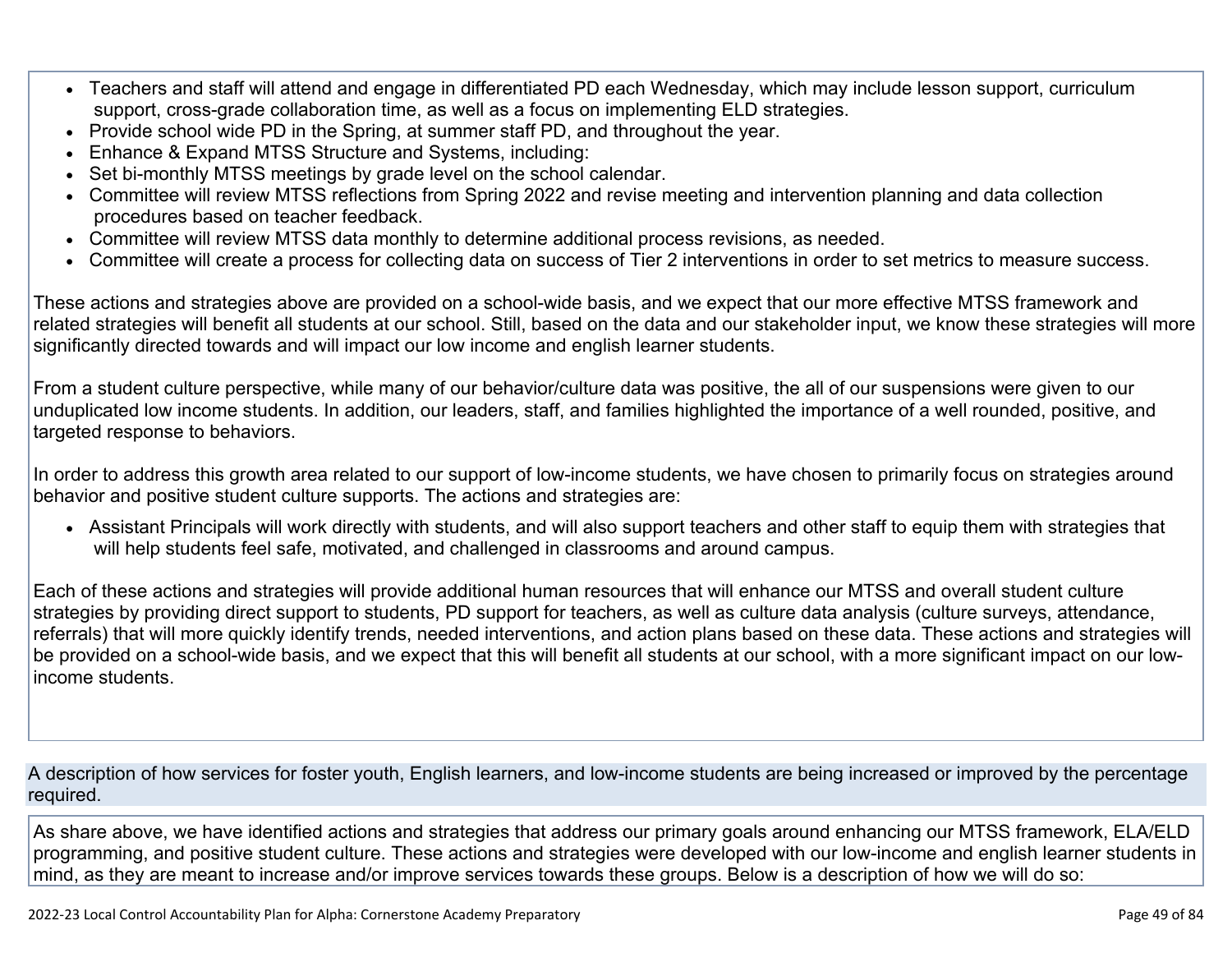- Enhance & Expand MTSS Structure and Systems (various sub-actions and strategies). The focus on building out our MTSS framework will improve our services to our unduplicated students, through the identification and implementation of interventions for these student groups.
- Hiring Academic Interventionists to support instruction in the classroom, and provide targeted support to small groups of students and one to one support, including executing on ELA intervention strategies during the REACH block. These are additional FTE relative to previous years in order to support the execution of our MTSS framework, and their work with low income and english learners will be prioritized. In addition, the amount of time spent in direct support and the strategies used that will be targeted towards individual students, will improve and increase services.
- Hiring a reading specialist to provide support to teachers in setting up reading groups and interventions for students, and to work with Academic Interventionists to provide Tier 2 Support to students who need additional support.
- School will continue to staff an English Language Development specialist to provide designated instruction and teacher support for integrated ELD. This strategy will support our English Learners through direct support and through the work that the ELD specialist does through PD and coaching of teachers.
- Teachers and staff will attend and engage in differentiated PD each Wednesday, which may include lesson support, curriculum support, cross-grade collaboration time, as well as a focus on implementing ELD strategies. this focus on ELD strategies is meant to support building instructional skills for all of our teachers to support english learners and those RFEP who have transitioned recently. This is an added focus relative to previous years.
- Assistant Principals work directly with students, and will also support teachers and other staff to equip them with strategies that will help students feel safe, motivated, and challenged in classrooms and around campus. This action will more efficiently direct the time and strategies used by these roles within the context of an MTSS framework (team, shared interventions, action plan). Our low income students will be a primary focus given the data that shows higher suspension and referral rates.

A description of the plan for how the additional concentration grant add-on funding identified above will be used to increase the number of staff providing direct services to students at schools that have a high concentration (above 55 percent) of foster youth, English learners, and lowincome students, as applicable.

As named above, the school was able to leverage increases associated with additional concentration grant funding to support its LCAP priorities:

Goal 1: We will continue to implement our MTSS framework in order to provide effective academic and SEL strategies and interventions for all students, with a particular focus on subgroup performance for English Learners and Students with Disabilities.

Goal 2: We will develop and implement a Universal Behavior Support System to provide a safe, calm and predictable environment as a critical support that will help students overcome stress and be safe, motivated, and challenged so that they can self-regulate, focus, and learn.

Goal 3: We will increase achievement for all students, as demonstrated by assessments and course grades, through a comprehensive academic program that will prepare students to succeed in college.

Goal 4: Engage parents through communication, learning opportunities, and collaboration to promote student success.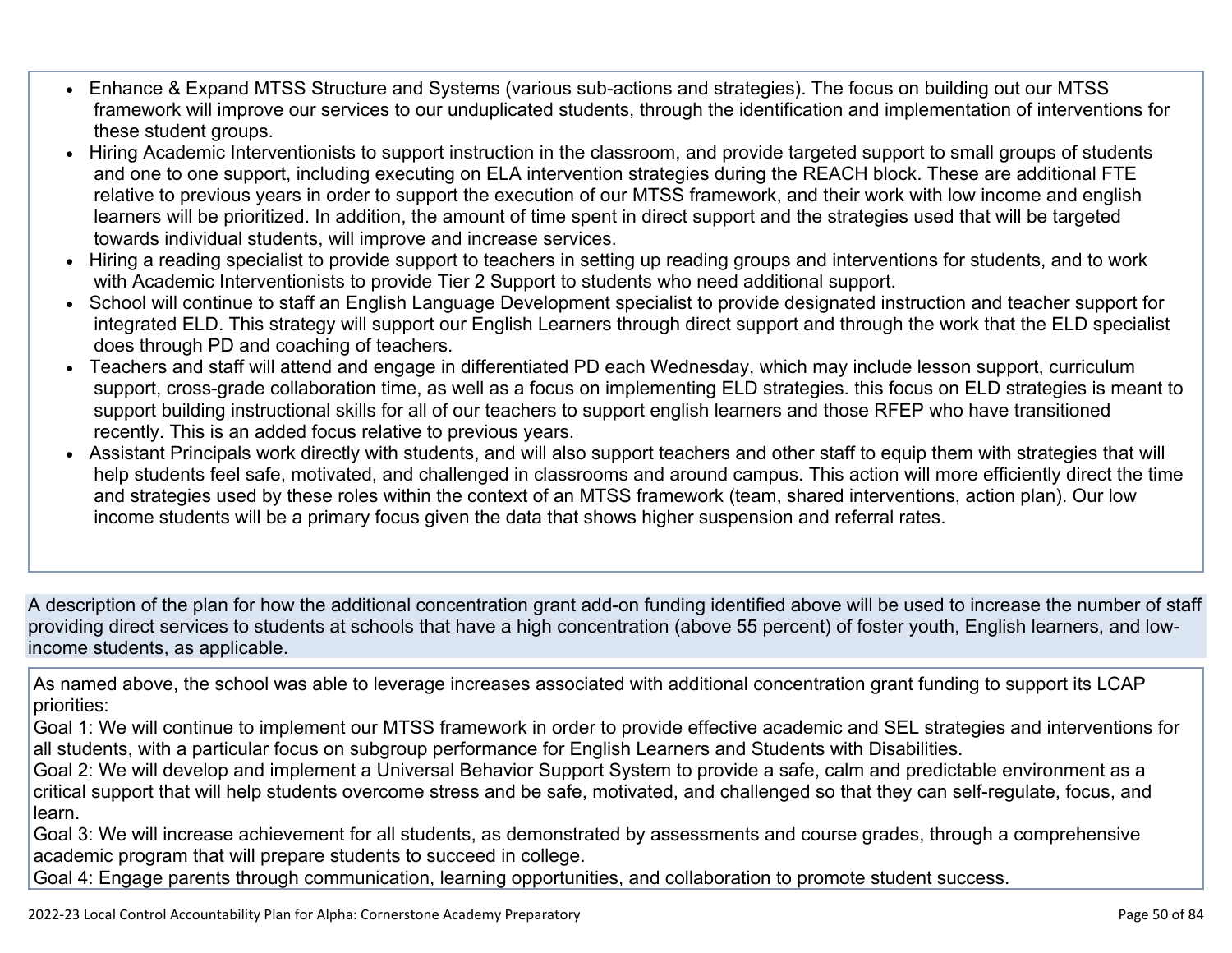Goal 5: Create a welcoming learning environment where students will feel safe, motivated, and challenged. Goal 6: Hire, develop, sustain, and value a high quality faculty & staff.

With the additional concentration funding projected to be approximately \$215,590, we were able to fund additional positions for instructional support. These additions included roles that have been able to bolster our staffing, in response to pandemic-related needs that have arisen during the 21-22 school year.

| <b>Staff-to-student ratios by</b><br>type of school and<br>concentration of<br>unduplicated students | Schools with a student concentration of 55 percent or<br>lless | Schools with a student concentration of greater than 55<br>percent |
|------------------------------------------------------------------------------------------------------|----------------------------------------------------------------|--------------------------------------------------------------------|
| Staff-to-student ratio of                                                                            | NA Alpha Cornerstone Academy is a Single school                | NA Alpha Cornerstone Academy is a Single school                    |
| classified staff providing                                                                           | LEA and is not required to complete the table for              | LEA and is not required to complete the table for                  |
| direct services to students                                                                          | Prompt 3 because we do not have comparison schools.            | Prompt 3 because we do not have comparison schools.                |
| Staff-to-student ratio of                                                                            | NA Alpha Cornerstone Academy is a Single school                | NA Alpha Cornerstone Academy is a Single school                    |
| certificated staff providing                                                                         | LEA and is not required to complete the table for              | LEA and is not required to complete the table for                  |
| direct services to students                                                                          | Prompt 3 because we do not have comparison schools.            | Prompt 3 because we do not have comparison schools.                |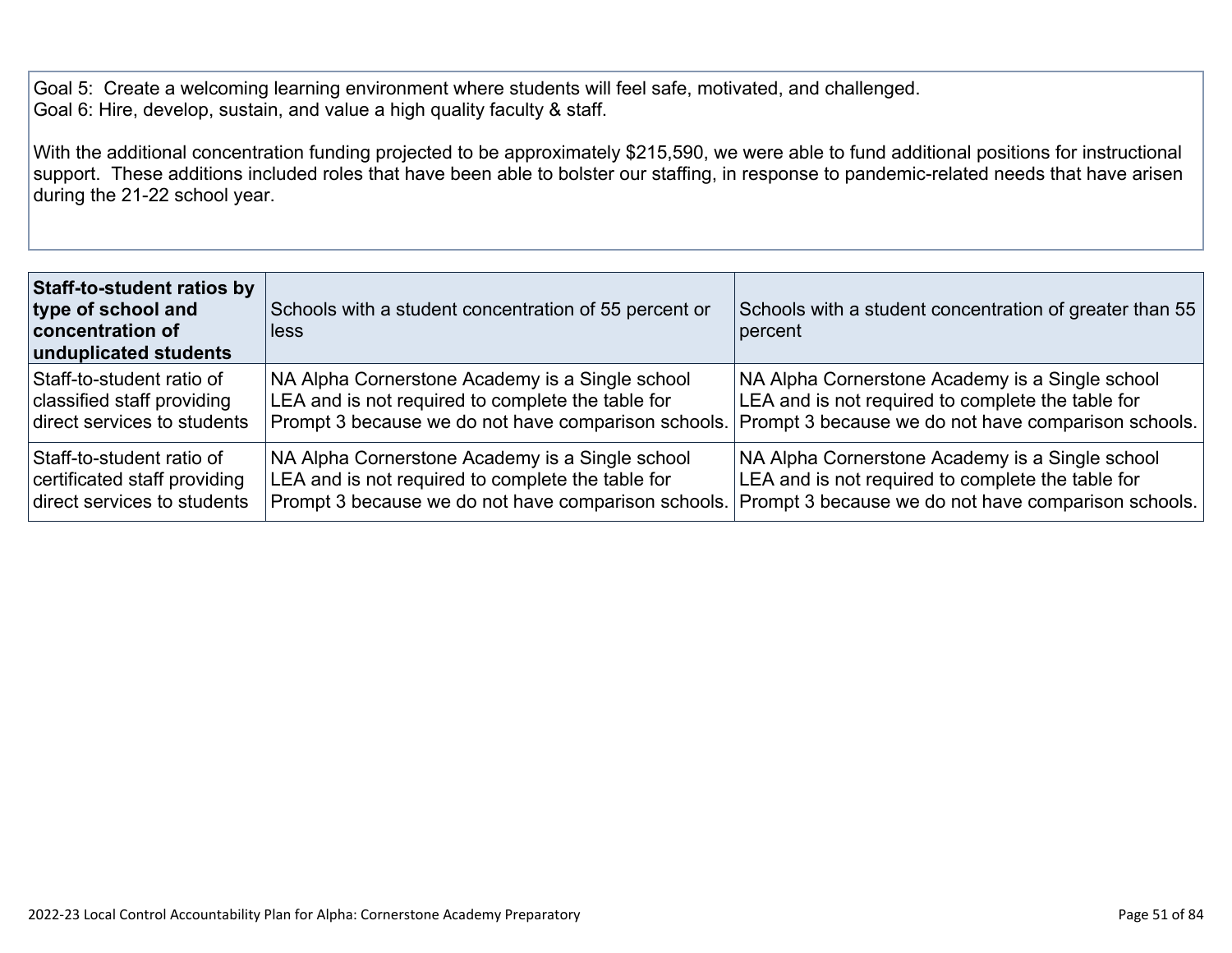#### **2022-23 Total Expenditures Table**

| <b>Totals</b>  |                | <b>LCFF Funds</b>                                                     | <b>Other State</b><br><b>Funds</b> | <b>Local Funds</b>                    | <b>Federal Funds</b> | <b>Total Funds</b>       | <b>Total Personnel</b> | <b>Total Non-</b><br>personnel |                    |
|----------------|----------------|-----------------------------------------------------------------------|------------------------------------|---------------------------------------|----------------------|--------------------------|------------------------|--------------------------------|--------------------|
| <b>Totals</b>  |                | \$3,434,903.00                                                        |                                    |                                       |                      | \$3,434,903.00           | \$2,958,074.00         | \$476,829.00                   |                    |
| Goal           | <b>Action#</b> | <b>Action Title</b>                                                   |                                    | <b>Student Group(s)</b>               | <b>LCFF Funds</b>    | <b>Other State Funds</b> | <b>Local Funds</b>     | <b>Federal Funds</b>           | <b>Total Funds</b> |
| $\mathbf{1}$   | $1.1$          | <b>Expand MTSS</b><br>Structures and<br>Systems                       |                                    | <b>English Learners</b><br>Low Income | \$74,541.00          |                          |                        |                                | \$74,541.00        |
| $\mathbf 1$    | $1.2$          | <b>Reading Specialist</b>                                             |                                    | <b>English Learners</b><br>Low Income | \$111,580.00         |                          |                        |                                | \$111,580.00       |
| $\mathbf 1$    | $1.3$          | Academic<br>Interventionists                                          |                                    | <b>English Learners</b><br>Low Income | \$200,608.00         |                          |                        |                                | \$200,608.00       |
| $\mathbf 1$    | $1.4$          | <b>Enhance Data</b><br>Analysis & Progress<br><b>Monitoring Tools</b> | All                                |                                       | \$264,998.00         |                          |                        |                                | \$264,998.00       |
| $\mathbf{1}$   | 1.5            | <b>Focused Students</b><br>with Disabilities<br><b>Supports</b>       | <b>Disabilities</b>                | Students with                         | \$590,247.00         |                          |                        |                                | \$590,247.00       |
| $\mathbf{1}$   | 1.6            | <b>Hire Data Specialist</b><br>Role                                   | All                                |                                       | \$29,416.00          |                          |                        |                                | \$29,416.00        |
| $\overline{2}$ | 2.1            | Create Lead Team for<br><b>Creation of UBSS</b>                       | All                                |                                       | \$47,537.00          |                          |                        |                                | \$47,537.00        |
| $\overline{2}$ | 2.2            | Participate in SCCOE<br>Led PBIS Trainings                            | All                                |                                       | \$47,117.00          |                          |                        |                                | \$47,117.00        |
| 2 <sup>2</sup> | 2.3            | Implementation of<br>School-Wide UBSS                                 | All                                |                                       | \$64,337.00          |                          |                        |                                | \$64,337.00        |
| $\overline{2}$ | 2.4            | PBIS Professional<br>Development                                      |                                    | <b>English Learners</b><br>Low Income | \$48,436.00          |                          |                        |                                | \$48,436.00        |
| 3 <sup>5</sup> | 3.1            | School will purchase<br>high quality<br>curriculum                    |                                    | <b>English Learners</b><br>Low Income | \$49,199.00          |                          |                        |                                | \$49,199.00        |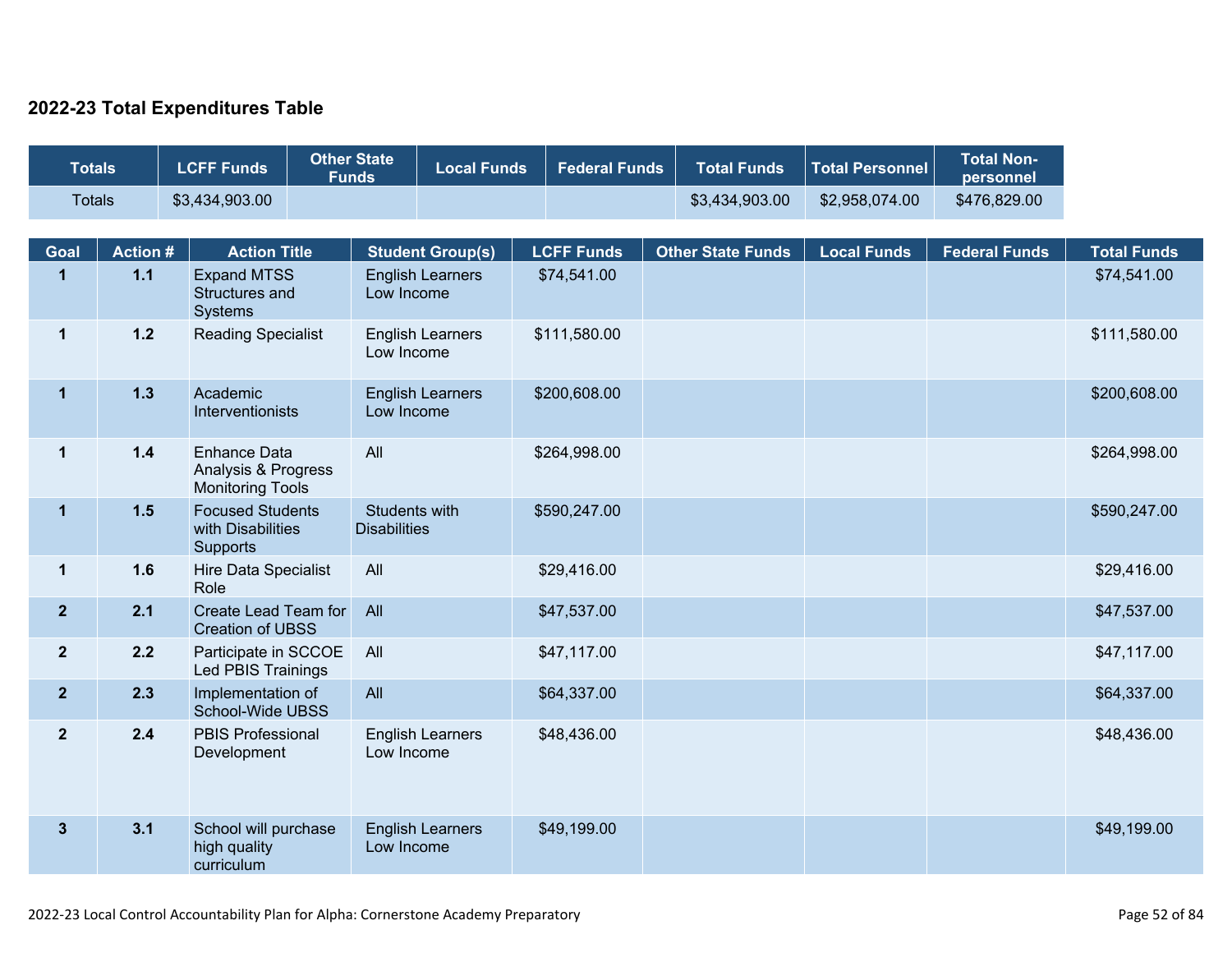| Goal                    | <b>Action #</b> | <b>Action Title</b>                                                                      | <b>Student Group(s)</b>               | <b>LCFF Funds</b> | <b>Other State Funds</b> | <b>Local Funds</b> | <b>Federal Funds</b> | <b>Total Funds</b> |
|-------------------------|-----------------|------------------------------------------------------------------------------------------|---------------------------------------|-------------------|--------------------------|--------------------|----------------------|--------------------|
| $\mathbf{3}$            | 3.2             | Staff an English<br>Language<br>Development<br>specialist                                | <b>English Learners</b>               | \$94,234.00       |                          |                    |                      | \$94,234.00        |
| $\mathbf{3}$            | 3.3             | <b>Differentiated</b><br>Professional<br>Development for<br><b>Teachers</b>              | All                                   | \$368,469.00      |                          |                    |                      | \$368,469.00       |
| $\mathbf{3}$            | 3.4             | Enhance<br>Standardized<br><b>Assessment Structure</b>                                   | All                                   | \$227,894.00      |                          |                    |                      | \$227,894.00       |
| $\mathbf{3}$            | 3.5             | Provide Blended<br>Programming &<br>Software for all<br>students                         | All                                   | \$7,028.00        |                          |                    |                      | \$7,028.00         |
| $3\phantom{a}$          | 3.6             | Chromebooks &<br>Hotspots for All<br><b>Students</b>                                     | All                                   | \$92,213.00       |                          |                    |                      | \$92,213.00        |
| $3\phantom{a}$          | 3.7             | <b>Weekly Teacher</b><br>Coaching                                                        | All                                   | \$89,636.00       |                          |                    |                      | \$89,636.00        |
| $\mathbf{3}$            | 3.8             | Quarterly All-Staff<br><b>Stepback Days</b>                                              | All                                   | \$107,564.00      |                          |                    |                      | \$107,564.00       |
| $\overline{\mathbf{4}}$ | 4.1             | <b>Parent Learning</b><br><b>Center Supports</b>                                         | All                                   | \$5,485.00        |                          |                    |                      | \$5,485.00         |
| $\overline{\mathbf{4}}$ | 4.2             | Improve Family / Staff<br>Communication                                                  | All                                   | \$300.00          |                          |                    |                      | \$300.00           |
| $\overline{\mathbf{4}}$ | 4.3             | Parent<br>Communication via<br>Konstella                                                 | All                                   | \$599.00          |                          |                    |                      | \$599.00           |
| 4                       | 4.4             | Parent Leadership<br>Trainings                                                           | All                                   | \$7,348.00        |                          |                    |                      | \$7,348.00         |
| 4                       | 4.5             | <b>Robust Parent</b><br><b>Community Events</b>                                          | All                                   | \$10,506.00       |                          |                    |                      | \$10,506.00        |
| 4                       | 4.6             | Parent Volunteer<br>Systems                                                              | All                                   | \$2,673.00        |                          |                    |                      | \$2,673.00         |
| 4                       | 4.7             | <b>Hire Senior Director</b><br>of Advocacy and<br>Community<br>Engagement (SD of<br>ACE) | <b>English Learners</b><br>Low Income | \$42,700.00       |                          |                    |                      | \$42,700.00        |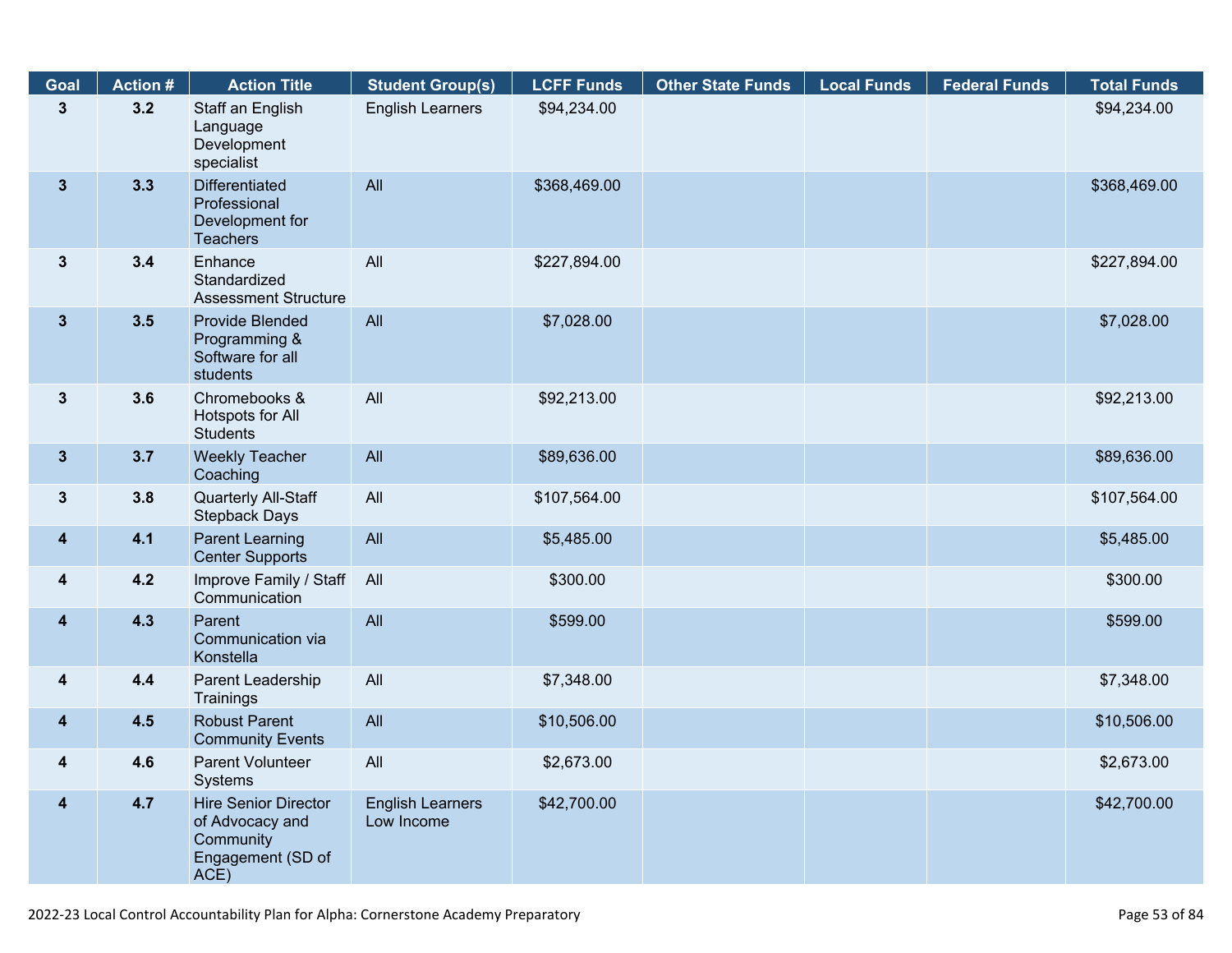| Goal             | <b>Action #</b> | <b>Action Title</b>                                                                                                                                        | <b>Student Group(s)</b> | <b>LCFF Funds</b> | <b>Other State Funds</b> | <b>Local Funds</b> | <b>Federal Funds</b> | <b>Total Funds</b> |
|------------------|-----------------|------------------------------------------------------------------------------------------------------------------------------------------------------------|-------------------------|-------------------|--------------------------|--------------------|----------------------|--------------------|
| $\sqrt{5}$       | 5.1             | <b>Maintain Effective</b><br>Attendance<br>Procedures                                                                                                      | All                     | \$125,364.00      |                          |                    |                      | \$125,364.00       |
| 5                | 5.2             | <b>Student Behavior</b><br>Data via Deanslist                                                                                                              | All                     | \$5,950.00        |                          |                    |                      | \$5,950.00         |
| 5 <sup>5</sup>   | 5.3             | Partnership with<br><b>FACTR</b>                                                                                                                           | All                     | \$105,752.00      |                          |                    |                      | \$105,752.00       |
| $5\phantom{.0}$  | 5.4             | Comprehensive<br>Student<br><b>Activities/Events</b><br>Calendar                                                                                           | All                     | \$58,950.00       |                          |                    |                      | \$58,950.00        |
| $5\phantom{.0}$  | 5.5             | Partnership with the<br><b>City Peace Project</b>                                                                                                          |                         |                   |                          |                    |                      |                    |
| 5                | 5.6             | <b>School Operations</b><br>Accountability                                                                                                                 | All                     | \$29,424.00       |                          |                    |                      | \$29,424.00        |
| $5\phantom{.0}$  | 5.7             | <b>Facility Improvements</b>                                                                                                                               | All                     | \$43,393.00       |                          |                    |                      | \$43,393.00        |
| 6                | 6.1             | School & Network will<br>use a variety of<br>strategies to hire a<br>diverse, highly-<br>qualified, and<br>appropriately<br>credentialed teaching<br>staff | All                     | \$121,870.00      |                          |                    |                      | \$121,870.00       |
| $6\phantom{1}6$  | 6.2             | All teachers provided<br>with<br>certification/credential<br>support                                                                                       | <b>All</b>              | \$10,506.00       |                          |                    |                      | \$10,506.00        |
| $\boldsymbol{6}$ | 6.3             | Leadership Pathway<br>for Teachers                                                                                                                         | All                     | \$44,389.00       |                          |                    |                      | \$44,389.00        |
| $6\phantom{1}$   | 6.4             | Teacher access to<br>Professional<br>Development                                                                                                           |                         | \$118,644.00      |                          |                    |                      | \$118,644.00       |
| $6\phantom{1}$   | 6.5             | <b>Healthy Teacher</b><br>Compensation &<br><b>Benefits</b>                                                                                                | All                     | \$112,456.00      |                          |                    |                      | \$112,456.00       |
| $6\phantom{1}$   | 6.6             | Faculty and staff<br>retention and<br>sustainability                                                                                                       | <b>All</b>              | \$42,023.00       |                          |                    |                      | \$42,023.00        |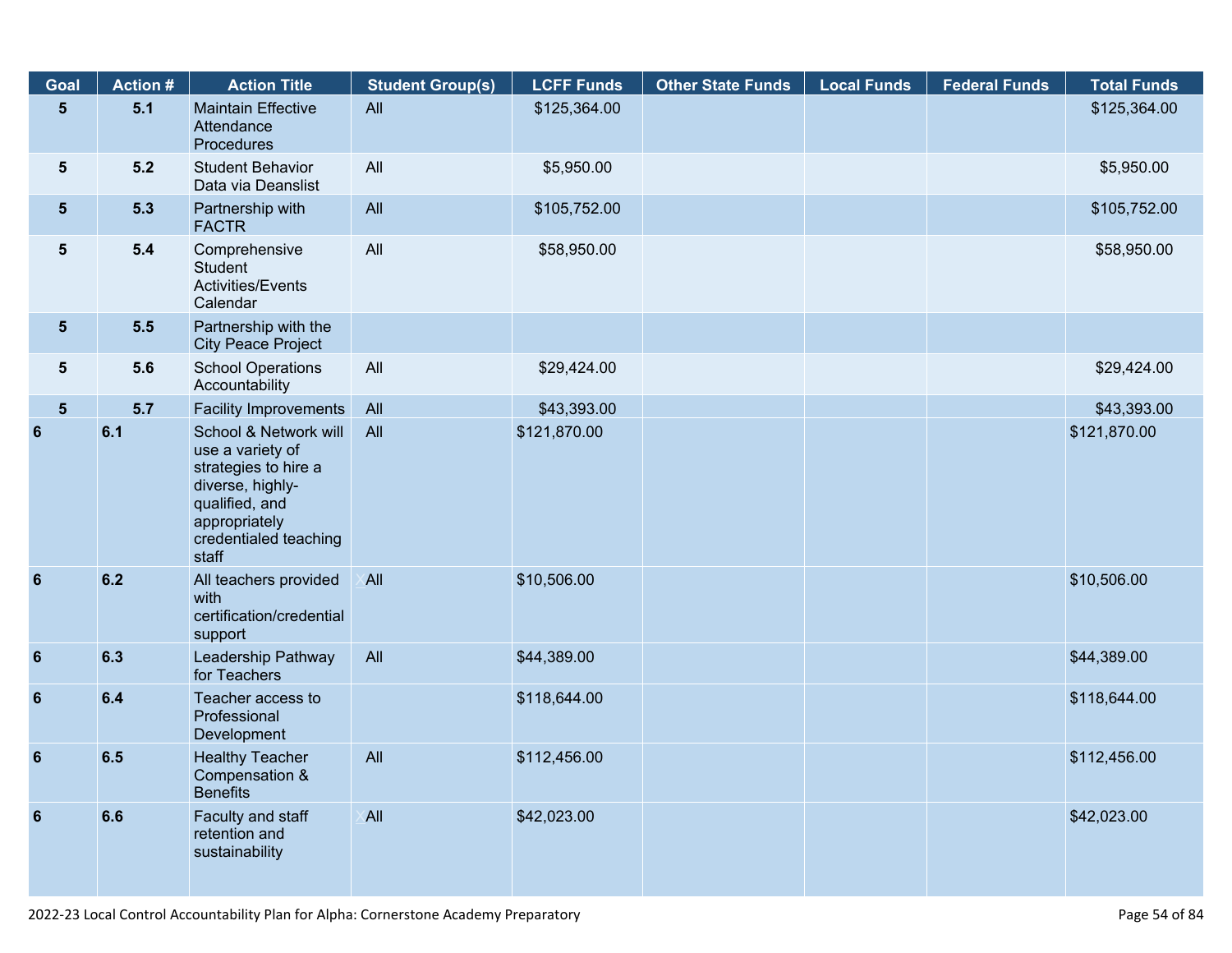| <b>Goal</b>     | <b>Action #</b> | <b>Action Title</b>                                                                   | <b>Student Group(s)</b> | <b>LCFF Funds</b> | <b>Other State Funds</b> | Local Funds | <b>Federal Funds</b> | <b>Total Funds</b> |
|-----------------|-----------------|---------------------------------------------------------------------------------------|-------------------------|-------------------|--------------------------|-------------|----------------------|--------------------|
|                 |                 |                                                                                       |                         |                   |                          |             |                      |                    |
| $6\phantom{1}6$ | 6.7             | Introduce new<br>performance rubrics<br>for teachers and for<br>instructional coaches | All                     | \$31,517.00       |                          |             |                      | \$31,517.00        |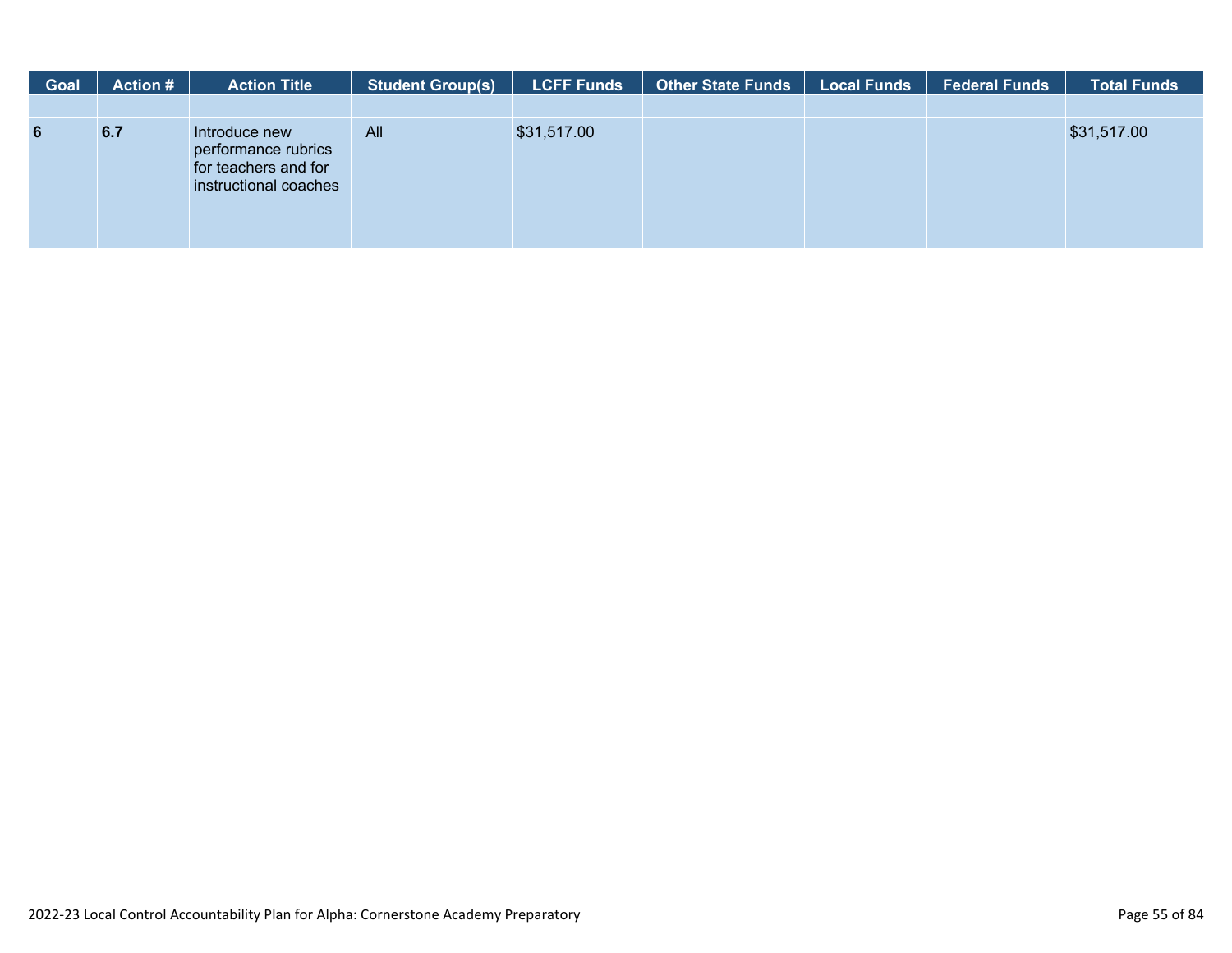### **2022-23 Contributing Actions Table**

| 1. Projected<br><b>LCFF Base</b><br>Grant | 2. Projected<br><b>LCFF</b><br><b>Supplemental</b><br>and/or<br><b>Concentration</b><br><b>Grants</b> | 3. Projected<br><b>Percentage to</b><br>Increase or<br>Improve<br><b>Services for</b><br>the Coming<br><b>School Year</b><br>(2 divided by | <b>LCFF</b><br>Carryover -<br><b>Percentage</b><br>(Percentage<br>from Prior<br>Year) | <b>Total</b><br><b>Percentage to</b><br>Increase or<br><b>Improve</b><br><b>Services for</b><br>the Coming<br><b>School Year</b><br>$(3 +$ Carryover<br>$\frac{9}{6}$ | 4. Total<br><b>Planned</b><br><b>Contributing</b><br><b>Expenditures</b><br>(LCFF Funds) | 5. Total<br><b>Planned</b><br>Percentage of<br><b>Improved</b><br><b>Services</b><br>(%) | <b>Planned</b><br><b>Percentage to</b><br>Increase or<br><b>Improve</b><br><b>Services for</b><br>the Coming<br><b>School Year</b><br>(4 divided by<br>$1$ , plus $5$ ) | <b>Totals by</b><br><b>Type</b> | <b>Total LCFF</b><br><b>Funds</b> |
|-------------------------------------------|-------------------------------------------------------------------------------------------------------|--------------------------------------------------------------------------------------------------------------------------------------------|---------------------------------------------------------------------------------------|-----------------------------------------------------------------------------------------------------------------------------------------------------------------------|------------------------------------------------------------------------------------------|------------------------------------------------------------------------------------------|-------------------------------------------------------------------------------------------------------------------------------------------------------------------------|---------------------------------|-----------------------------------|
| \$4,578,390                               | \$987,742                                                                                             | 21.57%                                                                                                                                     | $0.0\%$                                                                               | 23.46%                                                                                                                                                                | \$621,298.00                                                                             | 0.00%                                                                                    | 13.57 %                                                                                                                                                                 | Total:                          | \$621,298.00                      |
|                                           |                                                                                                       |                                                                                                                                            |                                                                                       |                                                                                                                                                                       |                                                                                          |                                                                                          |                                                                                                                                                                         | <b>LEA-wide</b><br>Total:       | \$140,335.00                      |
|                                           |                                                                                                       |                                                                                                                                            |                                                                                       |                                                                                                                                                                       |                                                                                          |                                                                                          |                                                                                                                                                                         | <b>Limited Total:</b>           | \$94,234.00                       |
|                                           |                                                                                                       |                                                                                                                                            |                                                                                       |                                                                                                                                                                       |                                                                                          |                                                                                          |                                                                                                                                                                         | <b>Schoolwide</b><br>Total:     | \$386,729.00                      |

| <b>Goal</b>             | <b>Action #</b> | <b>Action Title</b>                                                                | <b>Contributing to</b><br>Increased or<br><b>Improved</b><br>Services? | <b>Scope</b>                                   | <b>Unduplicated</b><br><b>Student Group(s)</b> | <b>Location</b>    | <b>Planned</b><br><b>Expenditures for</b><br><b>Contributing</b><br><b>Actions (LCFF</b><br>Funds) | <b>Planned</b><br>Percentage of<br><b>Improved</b><br>Services (%) |
|-------------------------|-----------------|------------------------------------------------------------------------------------|------------------------------------------------------------------------|------------------------------------------------|------------------------------------------------|--------------------|----------------------------------------------------------------------------------------------------|--------------------------------------------------------------------|
| 1                       | 1.1             | <b>Expand MTSS Structures</b><br>and Systems                                       | <b>Yes</b>                                                             | Schoolwide                                     | <b>English Learners</b><br>Low Income          | <b>All Schools</b> | \$74,541.00                                                                                        |                                                                    |
| $\mathbf 1$             | 1.2             | <b>Reading Specialist</b>                                                          | Yes                                                                    | Schoolwide                                     | <b>English Learners</b><br>Low Income          | All Schools        | \$111,580.00                                                                                       |                                                                    |
| 1                       | 1.3             | Academic Interventionists                                                          | <b>Yes</b>                                                             | Schoolwide                                     | <b>English Learners</b><br>Low Income          | <b>All Schools</b> | \$200,608.00                                                                                       |                                                                    |
| $\mathbf{2}$            | 2.4             | <b>PBIS Professional</b><br>Development                                            | Yes                                                                    | LEA-wide                                       | <b>English Learners</b><br>Low Income          | All Schools        | \$48,436.00                                                                                        |                                                                    |
| $\mathbf{3}$            | 3.1             | School will purchase high<br>quality curriculum                                    | <b>Yes</b>                                                             | LEA-wide                                       | <b>English Learners</b><br>Low Income          | <b>All Schools</b> | \$49,199.00                                                                                        |                                                                    |
| $\mathbf{3}$            | 3.2             | Staff an English Language<br>Development specialist                                | Yes                                                                    | Limited to<br>Unduplicated<br>Student Group(s) | <b>English Learners</b>                        | All Schools        | \$94,234.00                                                                                        |                                                                    |
| $\overline{\mathbf{4}}$ | 4.7             | Hire Senior Director of<br><b>Advocacy and Community</b><br>Engagement (SD of ACE) | Yes                                                                    | LEA-wide                                       | <b>English Learners</b><br>Low Income          | <b>All Schools</b> | \$42,700.00                                                                                        |                                                                    |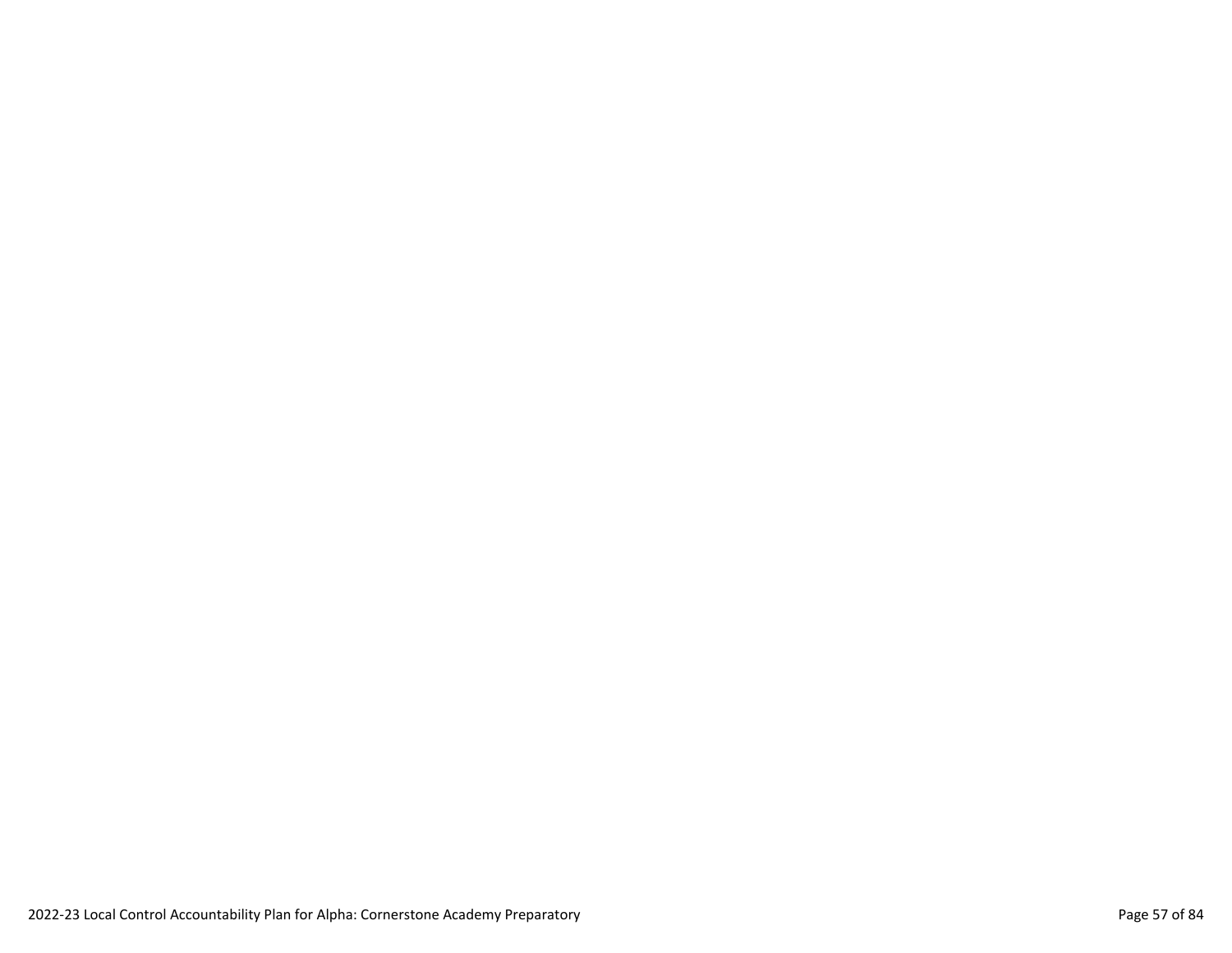### **2021-22 Annual Update Table**

| <b>Totals</b> | <b>Last Year's</b><br><b>Total Planned</b><br><b>Expenditures</b><br>(Total Funds) | Total Estimated<br><b>Expenditures</b><br>(Total Funds) |
|---------------|------------------------------------------------------------------------------------|---------------------------------------------------------|
| <b>Totals</b> | \$2,917,500.00                                                                     | \$2,901,518.10                                          |

| <b>Last Year's</b><br>Goal # | <b>Last Year's Action</b><br># | <b>Prior Action/Service Title</b>                           | <b>Contributed to Increased</b><br>or Improved Services? | <b>Last Year's Planned</b><br><b>Expenditures</b><br>(Total Funds) | <b>Estimated Actual</b><br><b>Expenditures</b><br>(Input Total Funds) |
|------------------------------|--------------------------------|-------------------------------------------------------------|----------------------------------------------------------|--------------------------------------------------------------------|-----------------------------------------------------------------------|
| $\overline{1}$               | $1.1$                          | Expand MTSS Structures and<br>Systems                       | Yes                                                      | \$74,842.00                                                        | \$74,842.00                                                           |
| $\mathbf{1}$                 | $1.2$                          | <b>Hire Reading Specialist</b>                              | Yes                                                      | \$111,078.00                                                       | \$111,078.00                                                          |
| $\mathbf{1}$                 | $1.3$                          | Hire Academic Interventionists                              | Yes                                                      | \$193,111.00                                                       | \$199,706.00                                                          |
| $\mathbf{1}$                 | $1.4$                          | Enhance Data Analysis & Progress<br><b>Monitoring Tools</b> | <b>No</b>                                                | \$240,938.00                                                       | \$240,938.00                                                          |
| $\overline{1}$               | $1.5$                          | <b>Focused Students with Disabilities</b><br>Supports       | <b>No</b>                                                | \$481,272.00                                                       | \$481,271.00                                                          |
| $\overline{2}$               | 2.1                            | Create Lead Team for Creation of<br><b>UBSS</b>             | <b>No</b>                                                | \$22,467.00                                                        | \$22,467.00                                                           |
| $\overline{2}$               | 2.2                            | Participate in SCCOE Led PBIS<br>Trainings                  | <b>No</b>                                                | \$5,000.00                                                         |                                                                       |
| $\overline{2}$               | 2.3                            | Implementation of School-Wide<br><b>UBSS</b>                | <b>No</b>                                                | \$47,651.00                                                        | \$47,651.00                                                           |
| $\mathbf{3}$                 | 3.1                            | School will purchase high quality<br>curriculum             | <b>No</b>                                                | \$43,942.00                                                        | \$43,942.00                                                           |
| $\mathbf{3}$                 | 3.2                            | Staff an English Language<br>Development specialist         | Yes                                                      | \$96,113.00                                                        | \$96,113.00                                                           |

2022-23 Local Control Accountability Plan for Alpha: Cornerstone Academy Preparatory **Page 198 of 84** Page 58 of 84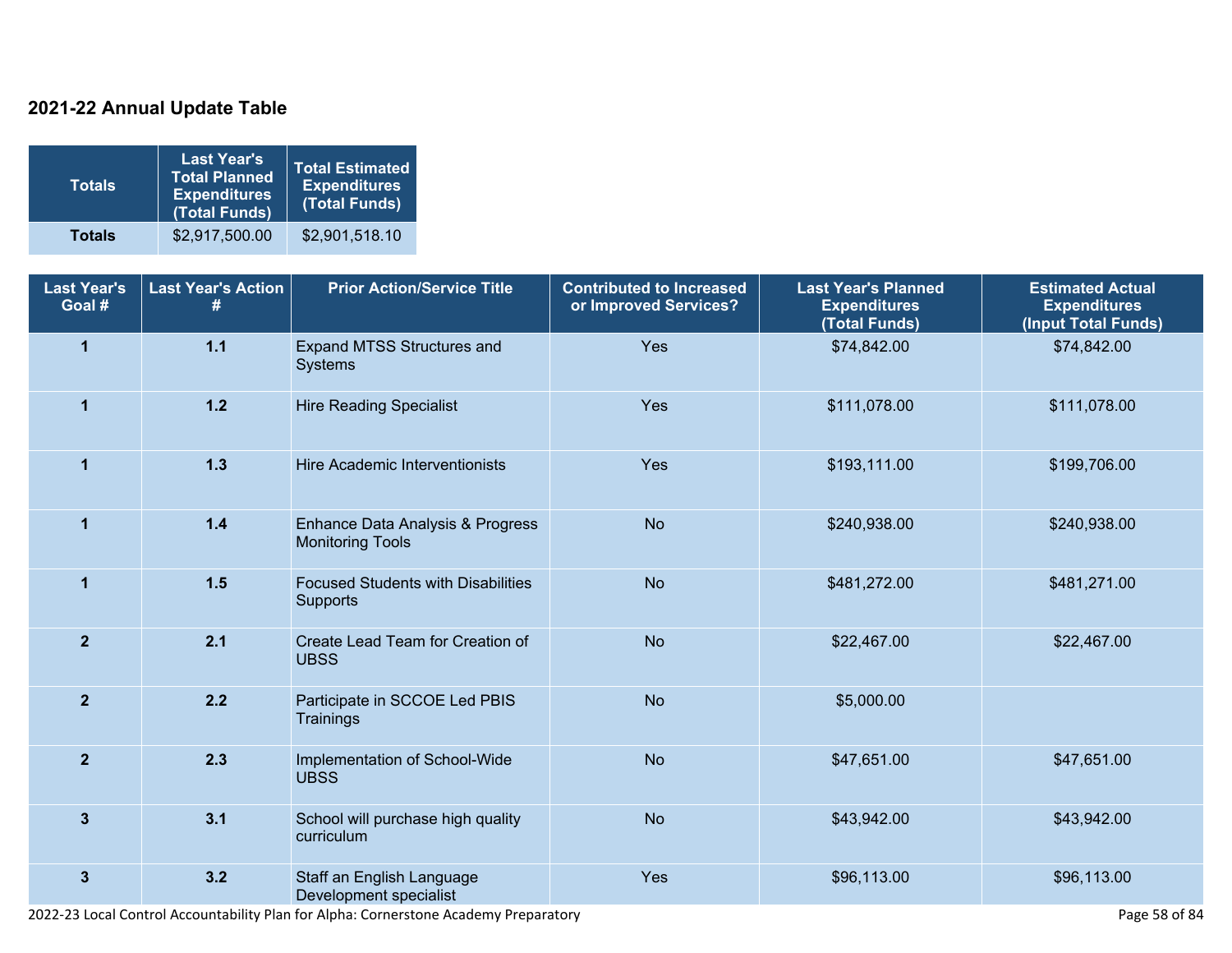| <b>Last Year's</b><br>Goal # | <b>Last Year's Action</b><br># | <b>Prior Action/Service Title</b>                          | <b>Contributed to Increased</b><br>or Improved Services? | <b>Last Year's Planned</b><br><b>Expenditures</b><br>(Total Funds) | <b>Estimated Actual</b><br><b>Expenditures</b><br>(Input Total Funds) |
|------------------------------|--------------------------------|------------------------------------------------------------|----------------------------------------------------------|--------------------------------------------------------------------|-----------------------------------------------------------------------|
|                              |                                |                                                            |                                                          |                                                                    |                                                                       |
| $\mathbf{3}$                 | 3.3                            | Differentiated Professional<br>Development for Teachers    | Yes                                                      | \$363,610.00                                                       | \$369,028.00                                                          |
| $\mathbf{3}$                 | 3.4                            | <b>Enhance Standardized Assessment</b><br><b>Structure</b> | <b>No</b>                                                | \$210,612.00                                                       | \$210,612.00                                                          |
| $\mathbf{3}$                 | 3.5                            | Provide Blended Programming &<br>Software for all students | <b>No</b>                                                | \$10,985.00                                                        | \$11,511.56                                                           |
| $\mathbf{3}$                 | 3.6                            | Chromebooks & Hotspots for All<br><b>Students</b>          | <b>No</b>                                                | \$72,724.00                                                        | \$72,724.00                                                           |
| $\mathbf{3}$                 | 3.7                            | <b>Weekly Teacher Coaching</b>                             | <b>No</b>                                                | \$83,225.00                                                        | \$85,699.00                                                           |
| $\mathbf{3}$                 | 3.8                            | Quarterly All-Staff Stepback Days                          | <b>No</b>                                                | \$99,869.00                                                        | \$102,839.00                                                          |
| $\boldsymbol{4}$             | 4.1                            | <b>Parent Learning Center Supports</b>                     | <b>No</b>                                                | \$34,363.00                                                        | \$17,424.39                                                           |
| $\overline{4}$               | 4.2                            | Improve Family / Staff<br>Communication                    | <b>No</b>                                                | \$300.00                                                           | \$300.00                                                              |
| $\overline{\mathbf{4}}$      | 4.3                            | Parent Communication via<br>Konstella                      | <b>No</b>                                                | \$600.00                                                           | \$599.00                                                              |
| $\boldsymbol{4}$             | 4.4                            | Parent Leadership Trainings                                | <b>No</b>                                                | \$4,418.00                                                         | \$7,848.00                                                            |
| $\overline{4}$               | 4.5                            | <b>Robust Parent Community Events</b>                      | <b>No</b>                                                | \$7,848.00                                                         | \$0.00                                                                |
| $\overline{\mathbf{4}}$      | 4.6                            | Parent Volunteer Systems                                   | <b>No</b>                                                |                                                                    | \$0.00                                                                |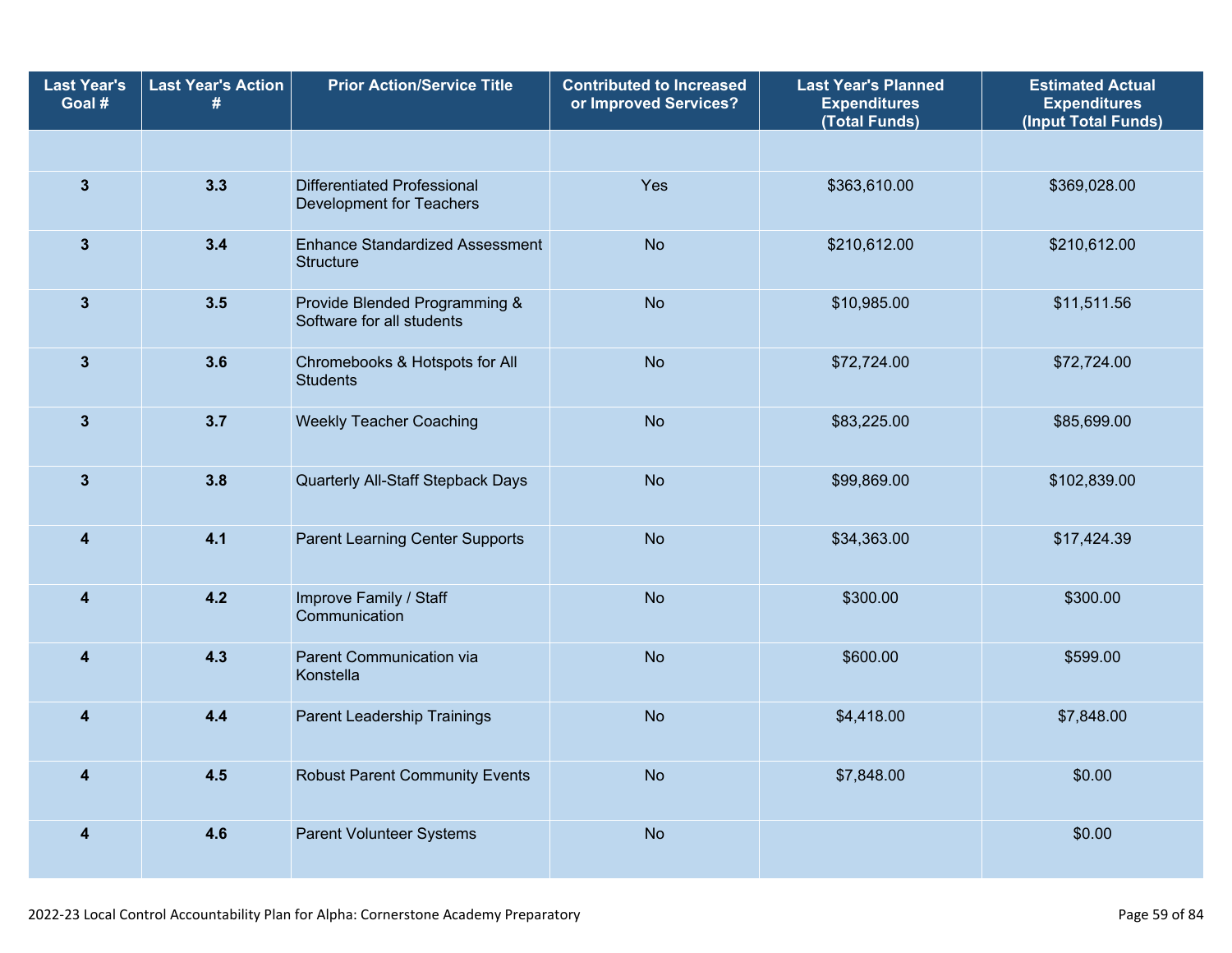| <b>Last Year's</b><br>Goal # | <b>Last Year's Action</b><br># | <b>Prior Action/Service Title</b>                                                                                                             | <b>Contributed to Increased</b><br>or Improved Services? | <b>Last Year's Planned</b><br><b>Expenditures</b><br>(Total Funds) | <b>Estimated Actual</b><br><b>Expenditures</b><br>(Input Total Funds) |
|------------------------------|--------------------------------|-----------------------------------------------------------------------------------------------------------------------------------------------|----------------------------------------------------------|--------------------------------------------------------------------|-----------------------------------------------------------------------|
| $5\phantom{1}$               | 5.1                            | <b>Maintain Effective Attendance</b><br>Procedures                                                                                            | <b>No</b>                                                | \$220,192.00                                                       | \$220,193.00                                                          |
| 5                            | 5.2                            | Student Behavior Data via Deanslist                                                                                                           | <b>No</b>                                                |                                                                    | \$5,950.00                                                            |
| $5\phantom{1}$               | 5.3                            | Partnership with FACTR                                                                                                                        | <b>No</b>                                                | \$107,727.00                                                       | \$107,727.00                                                          |
| $5\phantom{1}$               | 5.4                            | <b>Comprehensive Student</b><br>Activities/Events Calendar                                                                                    | <b>No</b>                                                | \$56,979.00                                                        | \$57,159.00                                                           |
| $5\phantom{1}$               | 5.5                            | Partnership with the City Peace<br>Project                                                                                                    | Yes                                                      | \$4,400.00                                                         | \$4,400.00                                                            |
| $5\phantom{1}$               | 5.6                            | <b>School Operations Accountability</b>                                                                                                       | <b>No</b>                                                | \$52,256.00                                                        | \$35,032.00                                                           |
| 6                            | 6.1                            | School & Network will use a variety<br>of strategies to hire a diverse,<br>highly-qualified, and appropriately<br>credentialed teaching staff | <b>No</b>                                                | \$67,304.00                                                        | \$67,304.00                                                           |
| 6                            | 6.2                            | All teachers provided with<br>certification/credential support                                                                                | <b>No</b>                                                | \$9,615.00                                                         | \$13,101.15                                                           |
| 6                            | 6.3                            | Leadership Pathway for Teachers                                                                                                               | <b>No</b>                                                | \$39,318.00                                                        | \$39,318.00                                                           |
| $6\phantom{1}6$              | 6.4                            | Teacher access to Professional<br>Development                                                                                                 |                                                          | \$130,704.00                                                       | \$130,704.00                                                          |
| $6\phantom{1}6$              | 6.5                            | Healthy Teacher Compensation &<br><b>Benefits</b>                                                                                             |                                                          | \$24,037.00                                                        | \$24,037.00                                                           |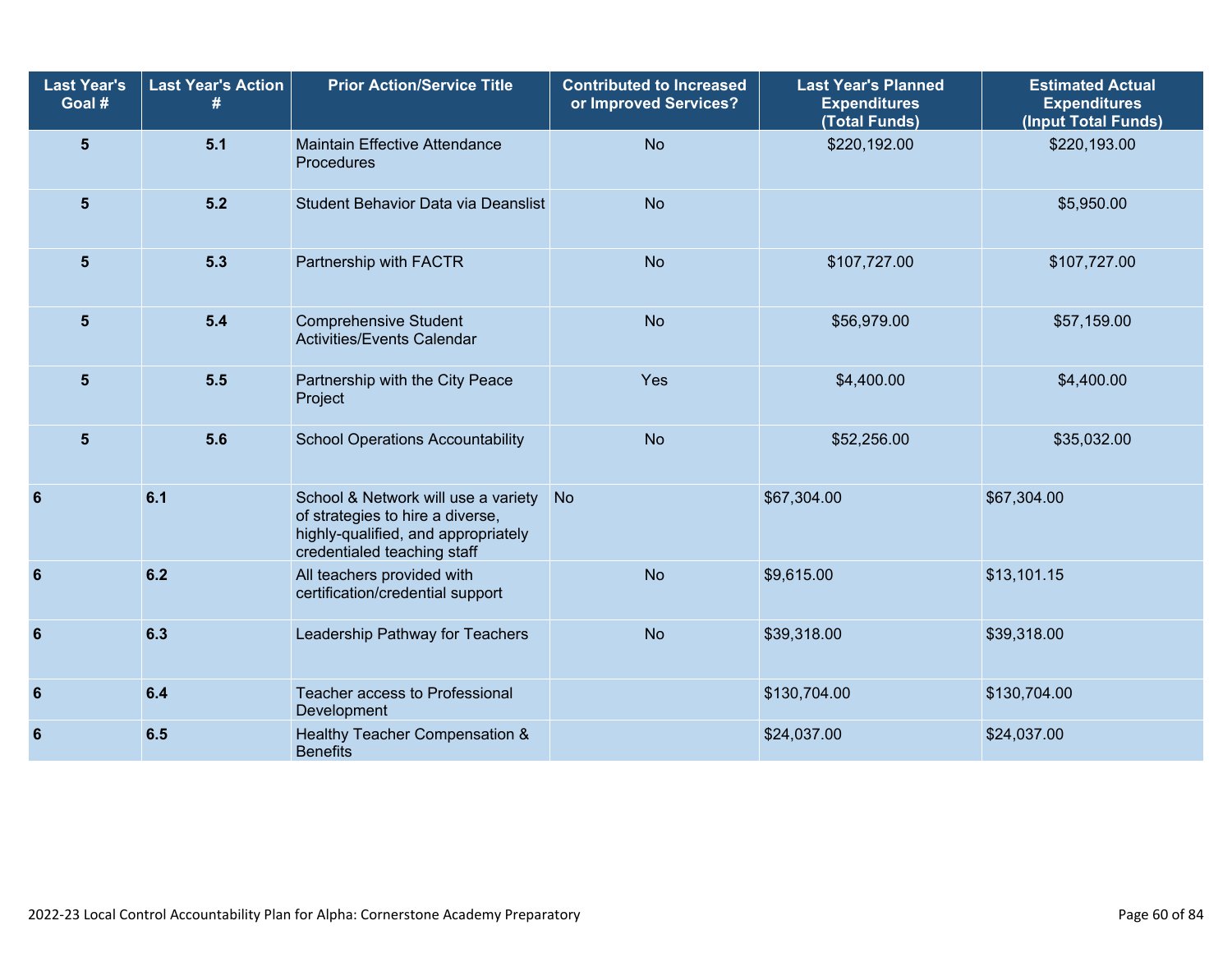#### **2021-22 Contributing Actions Annual Update Table**

| 6. Estimated<br><b>LCFF</b><br><b>Supplemental</b><br>and/or<br><b>Concentration</b><br><b>Grants</b><br>(Input Dollar<br>Amount) |                                   | 7. Total Estimated<br><b>Expenditures for</b><br>4. Total Planned<br><b>Contributing</b><br><b>Contributing</b><br><b>Actions</b><br>(LCFF Funds)<br><b>Expenditures</b><br>(LCFF Funds) |              | <b>Difference</b><br><b>Between Planned</b><br>and Estimated<br><b>Expenditures for</b><br><b>Contributing</b><br><b>Actions</b><br>(Subtract 7 from<br>$\left( \frac{4}{2} \right)$ |                                                                            |              | <b>5. Total Planned</b><br><b>Percentage of</b><br><b>Improved</b><br>Services (%)                             |  | 8. Total Estimated<br>Percentage of<br><b>Improved</b><br><b>Services</b><br>(%)                                  | <b>Difference</b><br><b>Between Planned</b><br>and Estimated<br><b>Percentage of</b><br><b>Improved</b><br><b>Services</b><br><b>Subtract 5 from</b><br>8) |                                                                                            |
|-----------------------------------------------------------------------------------------------------------------------------------|-----------------------------------|------------------------------------------------------------------------------------------------------------------------------------------------------------------------------------------|--------------|--------------------------------------------------------------------------------------------------------------------------------------------------------------------------------------|----------------------------------------------------------------------------|--------------|----------------------------------------------------------------------------------------------------------------|--|-------------------------------------------------------------------------------------------------------------------|------------------------------------------------------------------------------------------------------------------------------------------------------------|--------------------------------------------------------------------------------------------|
|                                                                                                                                   | 936,317                           | \$843,154.00                                                                                                                                                                             | \$855,167.00 |                                                                                                                                                                                      | (\$12,013.00)                                                              |              | 0.00%                                                                                                          |  | $0.00\%$                                                                                                          | 0.00%                                                                                                                                                      |                                                                                            |
| Last<br>Year's<br>Goal #                                                                                                          | Last<br>Year's<br><b>Action #</b> | <b>Prior Action/Service Title</b>                                                                                                                                                        |              |                                                                                                                                                                                      | <b>Contributing to</b><br><b>Increased or</b><br><b>Improved Services?</b> |              | <b>Last Year's Planned</b><br><b>Expenditures for</b><br><b>Contributing</b><br><b>Actions (LCFF</b><br>Funds) |  | <b>Estimated Actual</b><br><b>Expenditures for</b><br><b>Contributing</b><br><b>Actions</b><br>(Input LCFF Funds) | <b>Planned Percentage</b><br>of Improved<br><b>Services</b>                                                                                                | <b>Estimated Actual</b><br>Percentage of<br><b>Improved Services</b><br>(Input Percentage) |
| 1                                                                                                                                 | $1.1$                             | Expand MTSS Structures and<br>Systems                                                                                                                                                    |              |                                                                                                                                                                                      | <b>Yes</b>                                                                 |              | \$74,842.00                                                                                                    |  | \$74,842.00                                                                                                       |                                                                                                                                                            |                                                                                            |
| 1                                                                                                                                 | 1.2                               | <b>Hire Reading Specialist</b>                                                                                                                                                           |              | <b>Yes</b>                                                                                                                                                                           |                                                                            | \$111,078.00 |                                                                                                                |  | \$111,078.00                                                                                                      |                                                                                                                                                            |                                                                                            |
| $\mathbf 1$                                                                                                                       | 1.3                               | Hire Academic Interventionists                                                                                                                                                           |              |                                                                                                                                                                                      | <b>Yes</b>                                                                 |              | \$193,111.00                                                                                                   |  | \$199,706.00                                                                                                      |                                                                                                                                                            |                                                                                            |
| $\overline{\mathbf{3}}$                                                                                                           | 3.2                               | Staff an English Language<br>Development specialist                                                                                                                                      |              | <b>Yes</b>                                                                                                                                                                           |                                                                            | \$96,113.00  |                                                                                                                |  | \$96,113.00                                                                                                       |                                                                                                                                                            |                                                                                            |
| $\overline{\mathbf{3}}$                                                                                                           | 3.3                               | Differentiated Professional<br>Development for Teachers                                                                                                                                  |              |                                                                                                                                                                                      | <b>Yes</b>                                                                 |              | \$363,610.00                                                                                                   |  | \$369,028.00                                                                                                      |                                                                                                                                                            |                                                                                            |
| 5 <sup>5</sup>                                                                                                                    | 5.5                               | Partnership with the City<br>Peace Project                                                                                                                                               |              |                                                                                                                                                                                      | <b>Yes</b>                                                                 |              | \$4,400.00                                                                                                     |  | \$4,400.00                                                                                                        |                                                                                                                                                            |                                                                                            |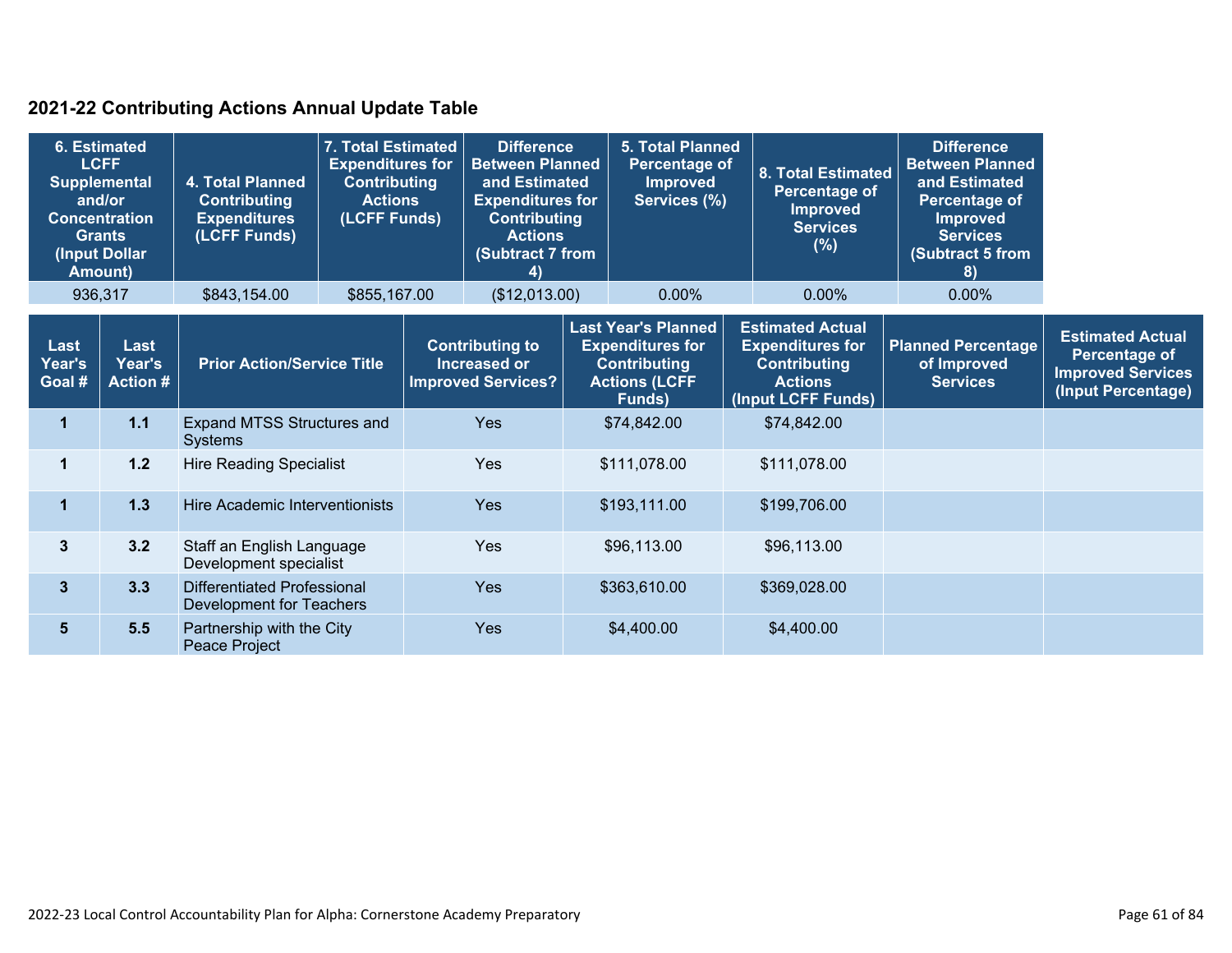### **2021-22 LCFF Carryover Table**

| 9. Estimated<br><b>Actual LCFF</b><br><b>Base Grant</b><br>(Input Dollar<br>Amount) | 6. Estimated<br><b>Actual LCFF</b><br><b>Supplemental</b><br>and/or<br><b>Concentration</b><br><b>Grants</b> | <b>LCFF</b><br>Carryover —<br>Percentage<br>(Percentage<br>from Prior<br>Year) | 10. Total<br><b>Percentage to</b><br>Increase or<br><b>Improve</b><br><b>Services for</b><br>the Current<br><b>School Year</b><br>(6 divided by $9$ $ $<br>+ Carryover<br>% | 7. Total<br><b>Estimated</b><br><b>Actual</b><br><b>Expenditures</b><br>for<br><b>Contributing</b><br><b>Actions</b><br>(LCFF Funds) | 8. Total<br><b>Estimated</b><br><b>Actual</b><br>Percentage of<br><b>Improved</b><br><b>Services</b><br>$(\%)$ | 11. Estimated<br><b>Actual</b><br>Percentage of<br>Increased or<br><b>Improved</b><br><b>Services</b><br>(7 divided by<br><b>9, plus 8)</b> | <b>12. LCFF</b><br>Carryover -<br>Dollar Amount<br>(Subtract 11<br>from 10 and<br>multiply by 9) | <b>13. LCFF</b><br>Carryover -<br><b>Percentage</b><br>(12 divided by<br>9) |
|-------------------------------------------------------------------------------------|--------------------------------------------------------------------------------------------------------------|--------------------------------------------------------------------------------|-----------------------------------------------------------------------------------------------------------------------------------------------------------------------------|--------------------------------------------------------------------------------------------------------------------------------------|----------------------------------------------------------------------------------------------------------------|---------------------------------------------------------------------------------------------------------------------------------------------|--------------------------------------------------------------------------------------------------|-----------------------------------------------------------------------------|
| 4,292,668                                                                           | 936,317                                                                                                      | $0.0\%$                                                                        | 21.81%                                                                                                                                                                      | \$855,167.00                                                                                                                         | $0.00\%$                                                                                                       | 19.92%                                                                                                                                      | \$81,150.00                                                                                      | 1.89%                                                                       |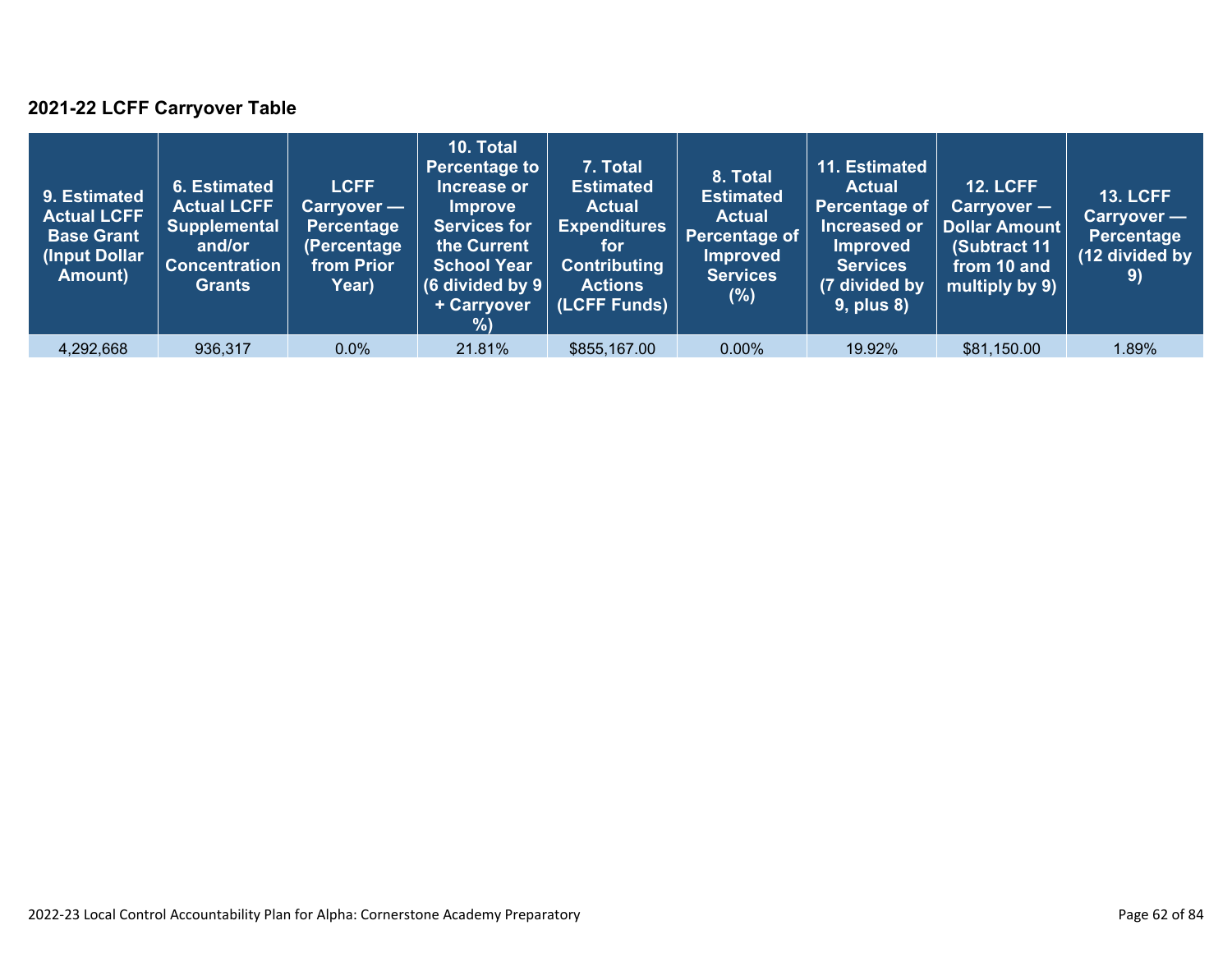# **Instructions**

Plan Summary

Engaging Educational Partners

Goals and Actions

Increased or Improved Services for Foster Youth, English Learners, and Low-Income Students

*For additional questions or technical assistance related to the completion of the Local Control and Accountability Plan (LCAP) template, please contact the local county office of education (COE), or the California Department of Education's (CDE's) Local Agency Systems Support Office, by phone at 916-319-0809 or by email at [lcff@cde.ca.gov](mailto:lcff@cde.ca.gov).*

# **Introduction and Instructions**

The Local Control Funding Formula (LCFF) requires local educational agencies (LEAs) to engage their local educational partners in an annual planning process to evaluate their progress within eight state priority areas encompassing all statutory metrics (COEs have 10 state priorities). LEAs document the results of this planning process in the LCAP using the template adopted by the State Board of Education.

The LCAP development process serves three distinct, but related functions:

- **Comprehensive Strategic Planning:** The process of developing and annually updating the LCAP supports comprehensive strategic planning (California *Education Code* [*EC*] Section 52064[e][1]). Strategic planning that is comprehensive connects budgetary decisions to teaching and learning performance data. LEAs should continually evaluate the hard choices they make about the use of limited resources to meet student and community needs to ensure opportunities and outcomes are improved for all students.
- **Meaningful Engagement of Educational Partners:** The LCAP development process should result in an LCAP that reflects decisions made through meaningful engagement (*EC* Section 52064[e][1]). Local educational partners possess valuable perspectives and insights about an LEA's programs and services. Effective strategic planning will incorporate these perspectives and insights in order to identify potential goals and actions to be included in the LCAP.
- **Accountability and Compliance:** The LCAP serves an important accountability function because aspects of the LCAP template require LEAs to show that they have complied with various requirements specified in the LCFF statutes and regulations, most notably:
	- o Demonstrating that LEAs are increasing or improving services for foster youth, English learners, and low-income students in proportion to the amount of additional funding those students generate under LCFF (*EC* Section 52064[b][4-6]).
	- o Establishing goals, supported by actions and related expenditures, that address the statutory priority areas and statutory metrics (*EC* sections 52064[b][1] and [2]).
	- o Annually reviewing and updating the LCAP to reflect progress toward the goals (*EC* Section 52064[b][7]).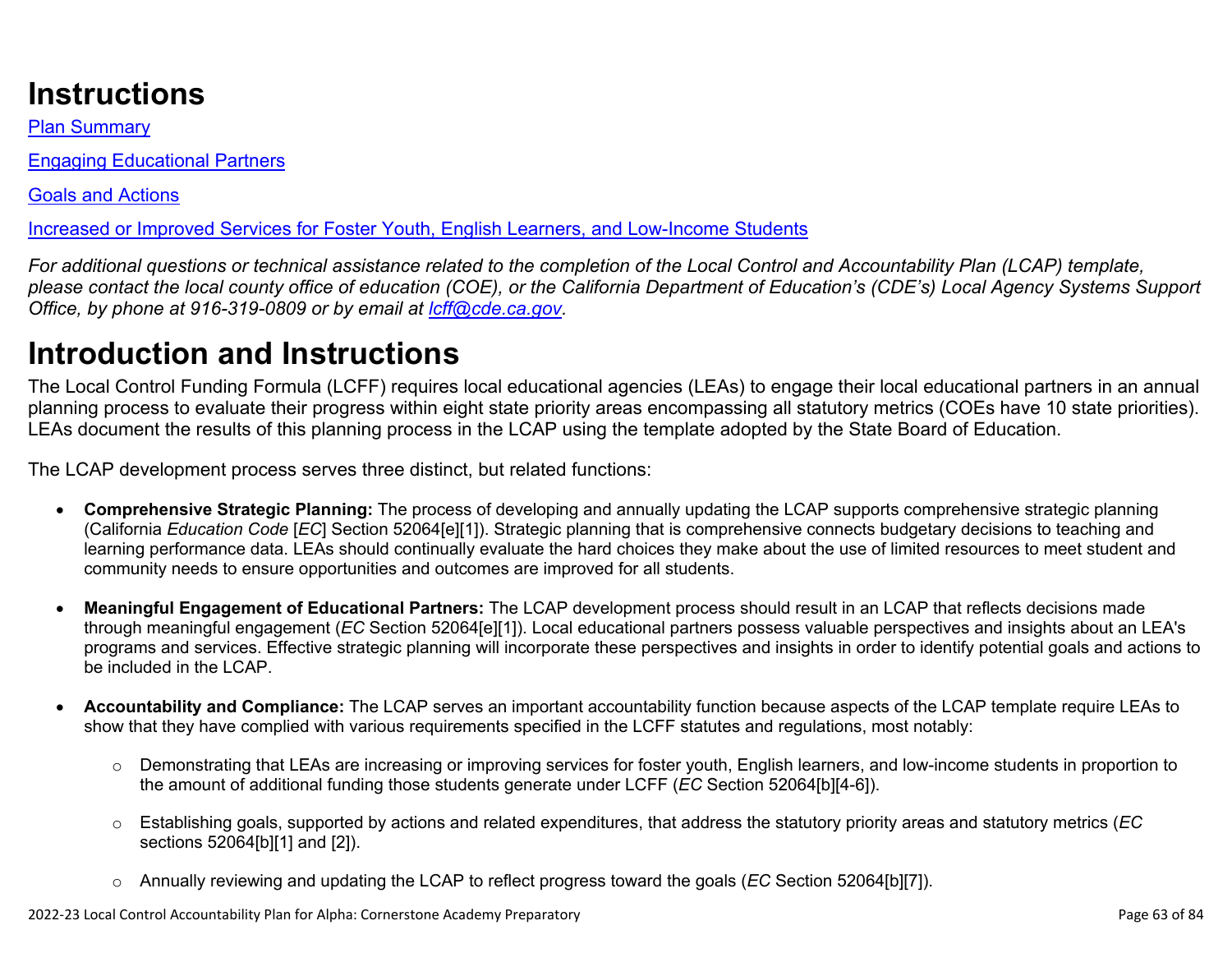The LCAP template, like each LEA's final adopted LCAP, is a document, not a process. LEAs must use the template to memorialize the outcome of their LCAP development process, which should: (a) reflect comprehensive strategic planning (b) through meaningful engagement with educational partners that (c) meets legal requirements, as reflected in the final adopted LCAP. The sections included within the LCAP template do not and cannot reflect the full development process, just as the LCAP template itself is not intended as a tool for engaging educational partners.

If a county superintendent of schools has jurisdiction over a single school district, the county board of education and the governing board of the school district may adopt and file for review and approval a single LCAP consistent with the requirements in *EC* sections 52060, 52062, 52066, 52068, and 52070. The LCAP must clearly articulate to which entity's budget (school district or county superintendent of schools) all budgeted and actual expenditures are aligned.

The revised LCAP template for the 2021–22, 2022–23, and 2023–24 school years reflects statutory changes made through Assembly Bill 1840 (Committee on Budget), Chapter 243, Statutes of 2018. These statutory changes enhance transparency regarding expenditures on actions included in the LCAP, including actions that contribute to meeting the requirement to increase or improve services for foster youth, English learners, and low-income students, and to streamline the information presented within the LCAP to make adopted LCAPs more accessible for educational partners and the public.

At its most basic, the adopted LCAP should attempt to distill not just what the LEA is doing for students in transitional kindergarten through grade twelve (TK–12), but also allow educational partners to understand why, and whether those strategies are leading to improved opportunities and outcomes for students. LEAs are strongly encouraged to use language and a level of detail in their adopted LCAPs intended to be meaningful and accessible for the LEA's diverse educational partners and the broader public.

In developing and finalizing the LCAP for adoption, LEAs are encouraged to keep the following overarching frame at the forefront of the strategic planning and educational partner engagement functions:

Given present performance across the state priorities and on indicators in the California School Dashboard (Dashboard), how is the LEA using its budgetary resources to respond to TK–12 student and community needs, and address any performance gaps, including by meeting its obligation to increase or improve services for foster youth, English learners, and low-income students?

LEAs are encouraged to focus on a set of metrics and actions that the LEA believes, based on input gathered from educational partners, research, and experience, will have the biggest impact on behalf of its TK–12 students.

These instructions address the requirements for each section of the LCAP, but may include information about effective practices when developing the LCAP and completing the LCAP itself. Additionally, information is included at the beginning of each section emphasizing the purpose that each section serves.

# **Plan Summary Purpose**

2022-23 Local Control Accountability Plan for Alpha: Cornerstone Academy Preparatory Page 64 of 84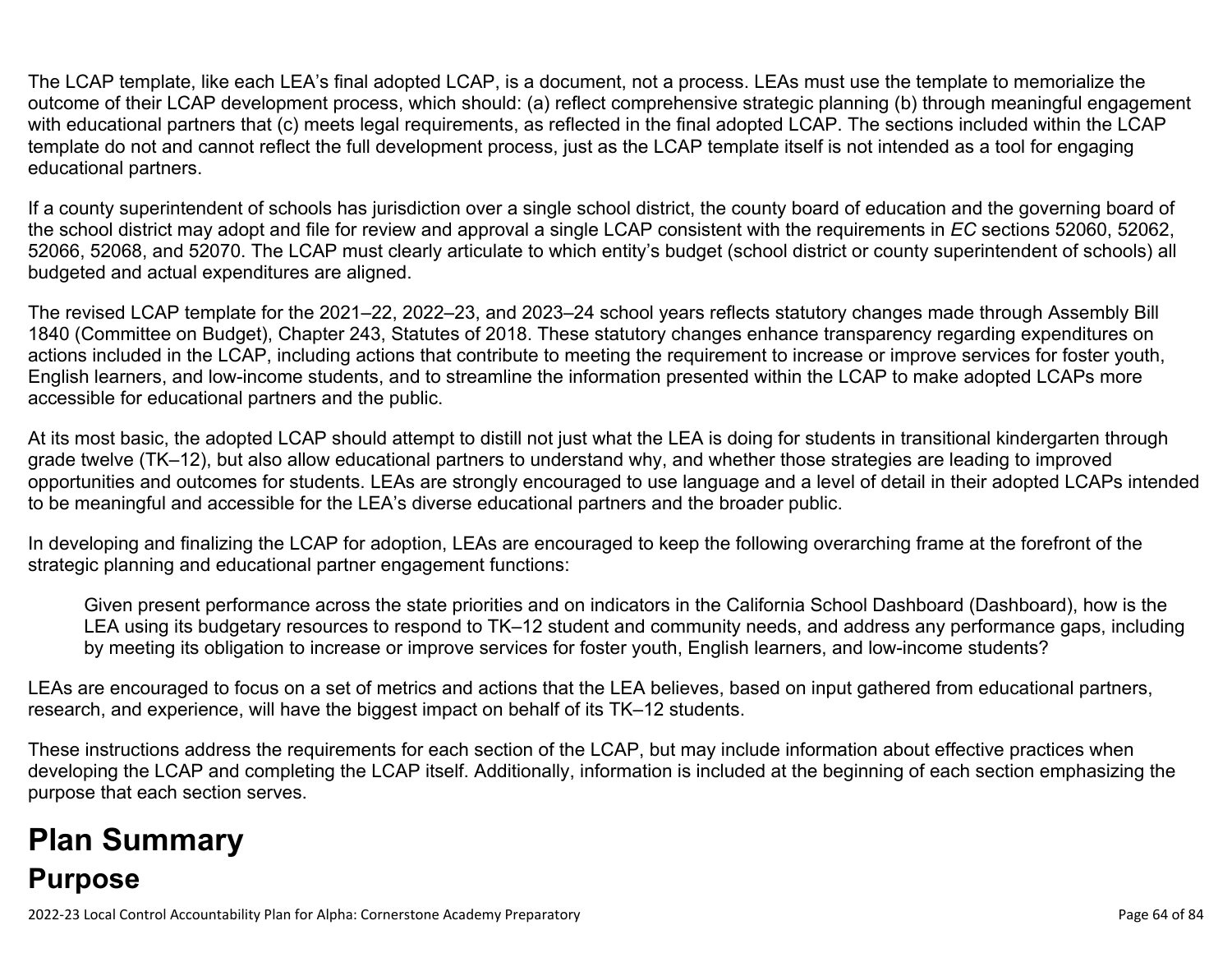A well-developed Plan Summary section provides a meaningful context for the LCAP. This section provides information about an LEA's community as well as relevant information about student needs and performance. In order to provide a meaningful context for the rest of the LCAP, the content of this section should be clearly and meaningfully related to the content included in the subsequent sections of the LCAP.

## **Requirements and Instructions**

*General Information* – Briefly describe the LEA, its schools, and its students in grades TK–12, as applicable to the LEA. For example, information about an LEA in terms of geography, enrollment, or employment, the number and size of specific schools, recent community challenges, and other such information as an LEA wishes to include can enable a reader to more fully understand an LEA's LCAP.

*Reflections: Successes* – Based on a review of performance on the state indicators and local performance indicators included in the Dashboard, progress toward LCAP goals, local self-assessment tools, input from educational partners, and any other information, what progress is the LEA most proud of and how does the LEA plan to maintain or build upon that success? This may include identifying specific examples of how past increases or improvements in services for foster youth, English learners, and low-income students have led to improved performance for these students.

*Reflections: Identified Need* – Referring to the Dashboard, identify: (a) any state indicator for which overall performance was in the "Red" or "Orange" performance category or any local indicator where the LEA received a "Not Met" or "Not Met for Two or More Years" rating AND (b) any state indicator for which performance for any student group was two or more performance levels below the "all student*"* performance. What steps is the LEA planning to take to address these areas of low performance and performance gaps? An LEA that is required to include a goal to address one or more consistently low-performing student groups or low-performing schools must identify that it is required to include this goal and must also identify the applicable student group(s) and/or school(s). Other needs may be identified using locally collected data including data collected to inform the self-reflection tools and reporting local indicators on the Dashboard.

*LCAP Highlights* – Identify and briefly summarize the key features of this year's LCAP.

*Comprehensive Support and Improvement* – An LEA with a school or schools identified for comprehensive support and improvement (CSI) under the Every Student Succeeds Act must respond to the following prompts:

- **Schools Identified**: Identify the schools within the LEA that have been identified for CSI.
- **Support for Identified Schools**: Describe how the LEA has or will support the identified schools in developing CSI plans that included a school-level needs assessment, evidence-based interventions, and the identification of any resource inequities to be addressed through the implementation of the CSI plan.
- **Monitoring and Evaluating Effectiveness**: Describe how the LEA will monitor and evaluate the implementation and effectiveness of the CSI plan to support student and school improvement.

# **Engaging Educational Partners**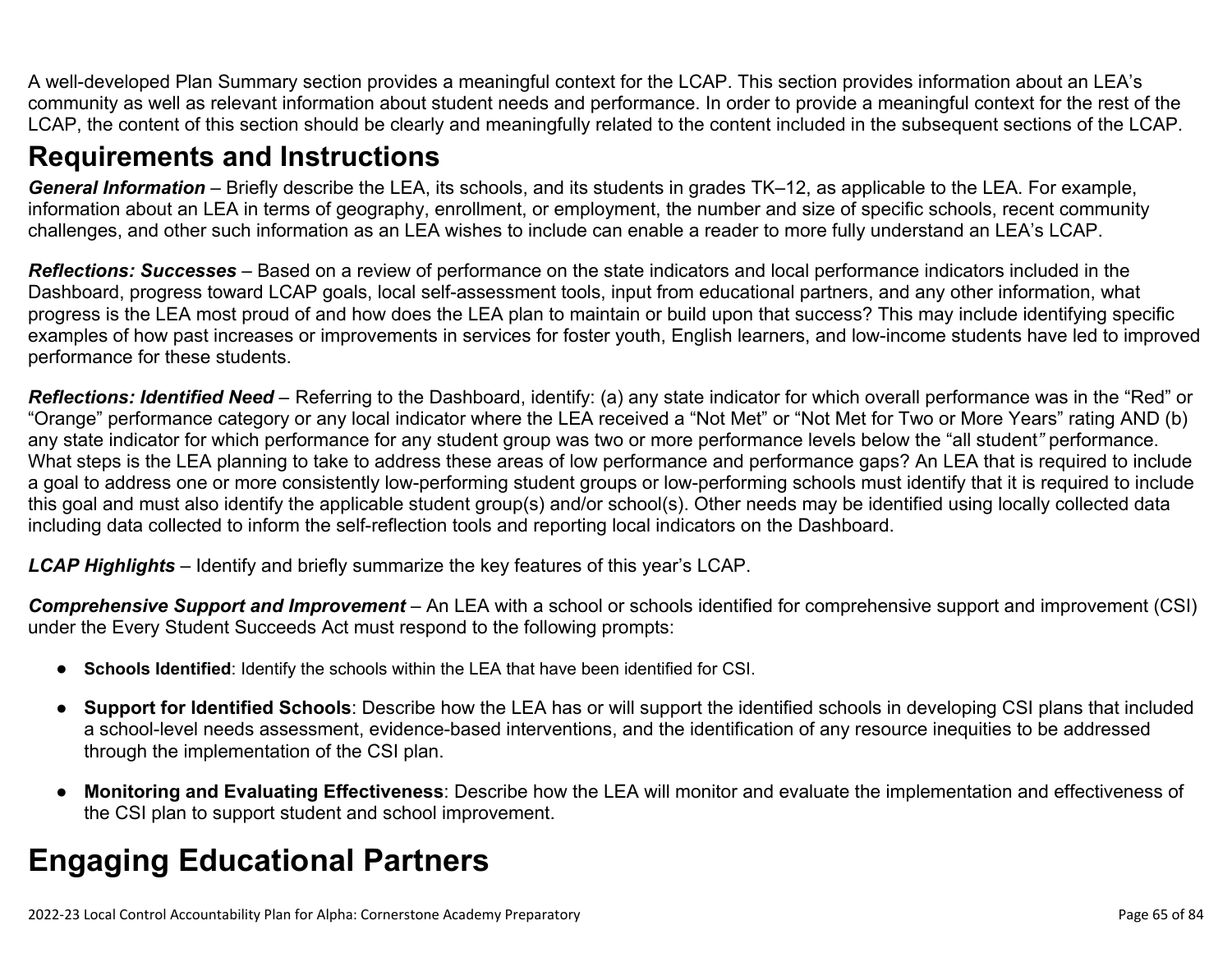## **Purpose**

Significant and purposeful engagement of parents, students, educators, and other educational partners, including those representing the student groups identified by LCFF, is critical to the development of the LCAP and the budget process. Consistent with statute, such engagement should support comprehensive strategic planning, accountability, and improvement across the state priorities and locally identified priorities (*EC* Section 52064[e][1]). Engagement of educational partners is an ongoing, annual process.

This section is designed to reflect how the engagement of educational partners influenced the decisions reflected in the adopted LCAP. The goal is to allow educational partners that participated in the LCAP development process and the broader public understand how the LEA engaged educational partners and the impact of that engagement. LEAs are encouraged to keep this goal in the forefront when completing this section.

Statute and regulations specify the educational partners that school districts and COEs must consult when developing the LCAP: teachers, principals, administrators, other school personnel, local bargaining units of the LEA, parents, and students. Before adopting the LCAP, school districts and COEs must share it with the Parent Advisory Committee and, if applicable, to its English Learner Parent Advisory Committee. The superintendent is required by statute to respond in writing to the comments received from these committees. School districts and COEs must also consult with the special education local plan area administrator(s) when developing the LCAP.

Statute requires charter schools to consult with teachers, principals, administrators, other school personnel, parents, and students in developing the LCAP. The LCAP should also be shared with, and LEAs should request input from, schoolsite-level advisory groups, as applicable (e.g., schoolsite councils, English Learner Advisory Councils, student advisory groups, etc.), to facilitate alignment between schoolsite and district-level goals and actions.

Information and resources that support effective engagement, define student consultation, and provide the requirements for advisory group composition, can be found under Resources on the following web page of the CDE's website: <https://www.cde.ca.gov/re/lc/>.

### **Requirements and Instructions**

Below is an excerpt from the 2018–19 *Guide for Annual Audits of K–12 Local Education Agencies and State Compliance Reporting*, which is provided to highlight the legal requirements for engagement of educational partners in the LCAP development process:

#### **Local Control and Accountability Plan:**

For county offices of education and school districts only, verify the LEA:

- a) Presented the local control and accountability plan to the parent advisory committee in accordance with Education Code section 52062(a)(1) or 52068(a)(1), as appropriate.
- b) If applicable, presented the local control and accountability plan to the English learner parent advisory committee, in accordance with Education Code section 52062(a)(2) or 52068(a)(2), as appropriate.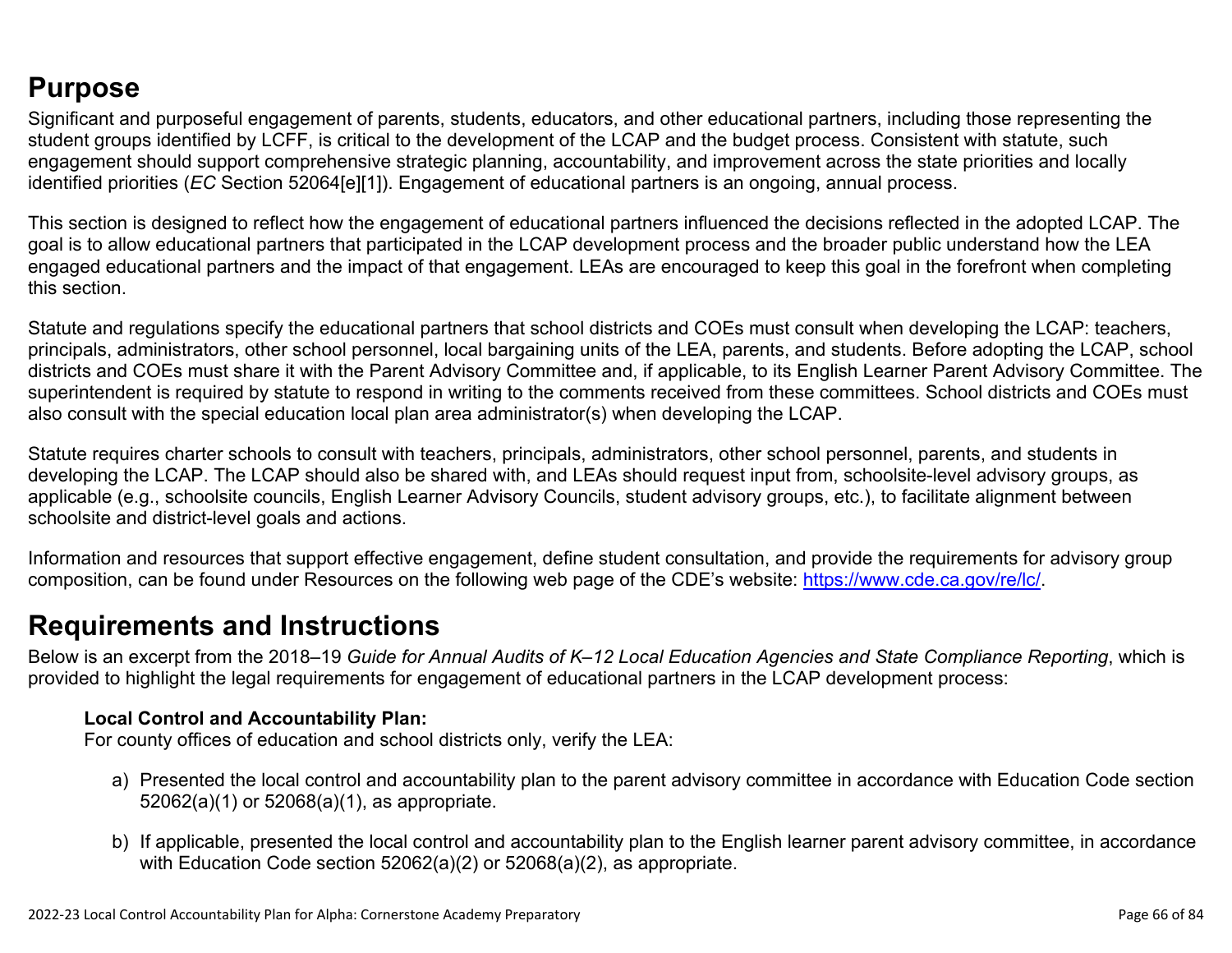- c) Notified members of the public of the opportunity to submit comments regarding specific actions and expenditures proposed to be included in the local control and accountability plan in accordance with Education Code section 52062(a)(3) or 52068(a)(3), as appropriate.
- d) Held at least one public hearing in accordance with Education Code section 52062(b)(1) or 52068(b)(1), as appropriate.
- e) Adopted the local control and accountability plan in a public meeting in accordance with Education Code section 52062(b)(2) or 52068(b)(2), as appropriate.

**Prompt 1**: "A summary of the process used to engage educational partners and how this engagement was considered before finalizing the LCAP."

Describe the engagement process used by the LEA to involve educational partners in the development of the LCAP, including, at a minimum, describing how the LEA met its obligation to consult with all statutorily required educational partners as applicable to the type of LEA. A sufficient response to this prompt must include general information about the timeline of the process and meetings or other engagement strategies with educational partners. A response may also include information about an LEA's philosophical approach to engaging its educational partners.

**Prompt 2:** "A summary of the feedback provided by specific educational partners."

Describe and summarize the feedback provided by specific educational partners. A sufficient response to this prompt will indicate ideas, trends, or inputs that emerged from an analysis of the feedback received from educational partners.

**Prompt 3**: "A description of the aspects of the LCAP that were influenced by specific input from educational partners."

A sufficient response to this prompt will provide educational partners and the public with clear, specific information about how the engagement process influenced the development of the LCAP. The response must describe aspects of the LCAP that were influenced by or developed in response to the educational partner feedback described in response to Prompt 2. This may include a description of how the LEA prioritized requests of educational partners within the context of the budgetary resources available or otherwise prioritized areas of focus within the LCAP. For the purposes of this prompt, "aspects" of an LCAP that may have been influenced by educational partner input can include, but are not necessarily limited to:

- Inclusion of a goal or decision to pursue a Focus Goal (as described below)
- Inclusion of metrics other than the statutorily required metrics
- Determination of the desired outcome on one or more metrics
- Inclusion of performance by one or more student groups in the Measuring and Reporting Results subsection
- Inclusion of action(s) or a group of actions
- Elimination of action(s) or group of actions
- Changes to the level of proposed expenditures for one or more actions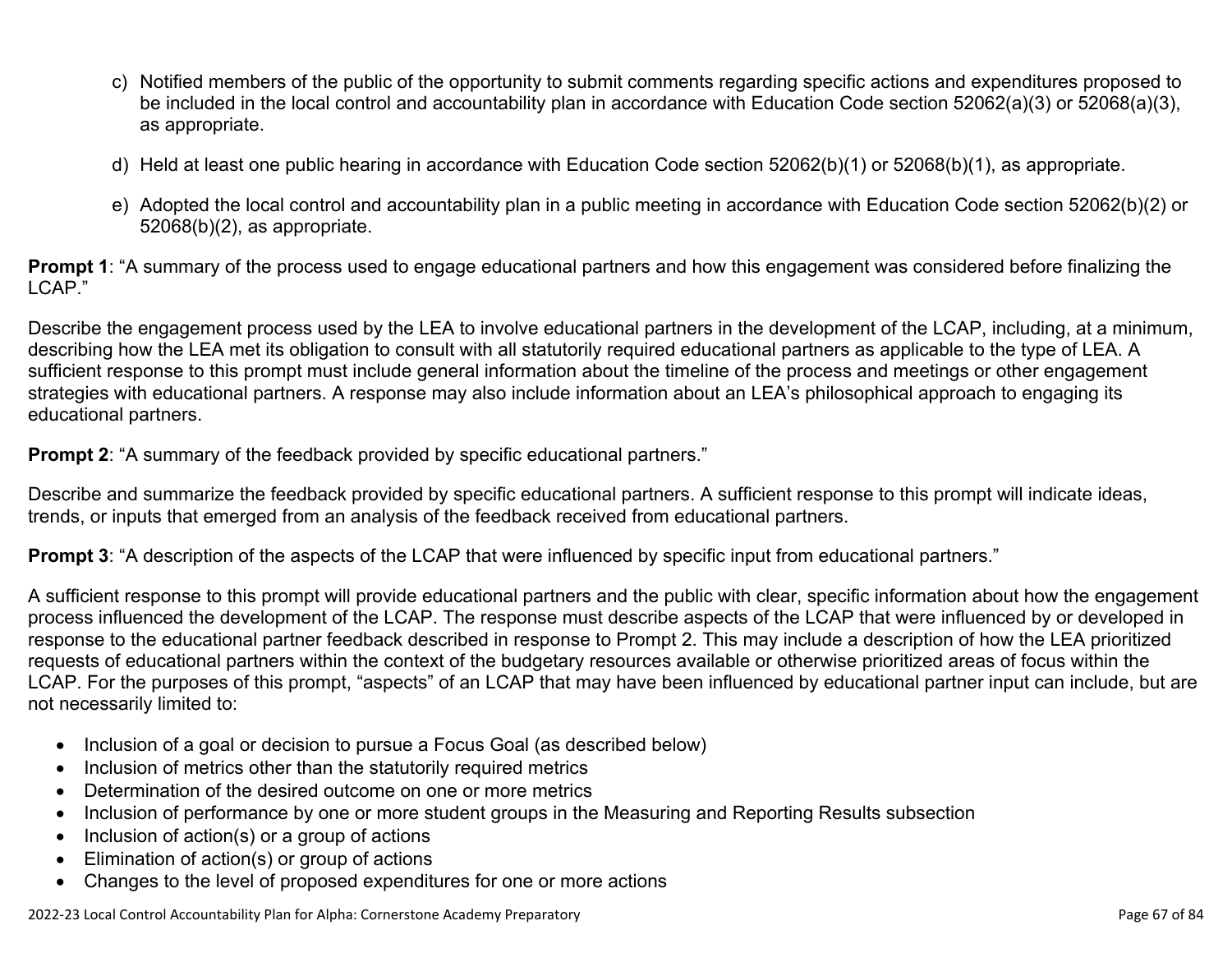- Inclusion of action(s) as contributing to increased or improved services for unduplicated services
- Determination of effectiveness of the specific actions to achieve the goal
- Determination of material differences in expenditures
- Determination of changes made to a goal for the ensuing LCAP year based on the annual update process
- Determination of challenges or successes in the implementation of actions

# **Goals and Actions**

## **Purpose**

Well-developed goals will clearly communicate to educational partners what the LEA plans to accomplish, what the LEA plans to do in order to accomplish the goal, and how the LEA will know when it has accomplished the goal. A goal statement, associated metrics and expected outcomes, and the actions included in the goal should be in alignment. The explanation for why the LEA included a goal is an opportunity for LEAs to clearly communicate to educational partners and the public why, among the various strengths and areas for improvement highlighted by performance data and strategies and actions that could be pursued, the LEA decided to pursue this goal, and the related metrics, expected outcomes, actions, and expenditures.

A well-developed goal can be focused on the performance relative to a metric or metrics for all students, a specific student group(s), narrowing performance gaps, or implementing programs or strategies expected to impact outcomes. LEAs should assess the performance of their student groups when developing goals and the related actions to achieve such goals.

## **Requirements and Instructions**

LEAs should prioritize the goals, specific actions, and related expenditures included within the LCAP within one or more state priorities. LEAs should consider performance on the state and local indicators, including their locally collected and reported data for the local indicators that are included in the Dashboard in determining whether and how to prioritize its goals within the LCAP.

In order to support prioritization of goals, the LCAP template provides LEAs with the option of developing three different kinds of goals:

- Focus Goal: A Focus Goal is relatively more concentrated in scope and may focus on a fewer number of metrics to measure improvement. A Focus Goal statement will be time bound and make clear how the goal is to be measured.
- Broad Goal: A Broad Goal is relatively less concentrated in its scope and may focus on improving performance across a wide range of metrics.
- Maintenance of Progress Goal: A Maintenance of Progress Goal includes actions that may be ongoing without significant changes and allows an LEA to track performance on any metrics not addressed in the other goals of the LCAP.

At a minimum, the LCAP must address all LCFF priorities and associated metrics.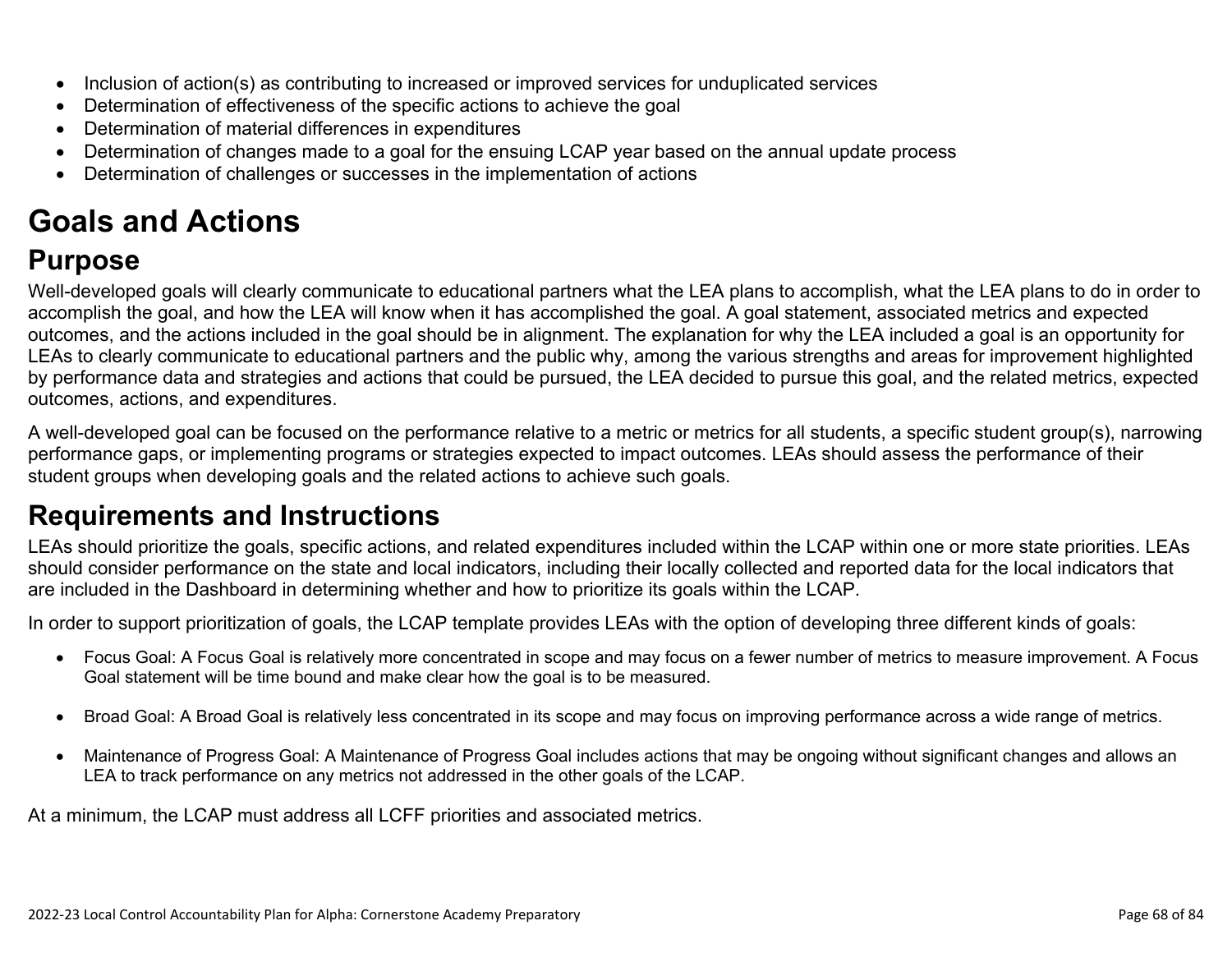#### **Focus Goal(s)**

**Goal Description:** The description provided for a Focus Goal must be specific, measurable, and time bound. An LEA develops a Focus Goal to address areas of need that may require or benefit from a more specific and data intensive approach. The Focus Goal can explicitly reference the metric(s) by which achievement of the goal will be measured and the time frame according to which the LEA expects to achieve the goal.

**Explanation of why the LEA has developed this goal:** Explain why the LEA has chosen to prioritize this goal. An explanation must be based on Dashboard data or other locally collected data. LEAs must describe how the LEA identified this goal for focused attention, including relevant consultation with educational partners. LEAs are encouraged to promote transparency and understanding around the decision to pursue a focus goal.

#### **Broad Goal**

Goal Description: Describe what the LEA plans to achieve through the actions included in the goal. The description of a broad goal will be clearly aligned with the expected measurable outcomes included for the goal. The goal description organizes the actions and expected outcomes in a cohesive and consistent manner. A goal description is specific enough to be measurable in either quantitative or qualitative terms. A broad goal is not as specific as a focus goal. While it is specific enough to be measurable, there are many different metrics for measuring progress toward the goal.

**Explanation of why the LEA has developed this goal:** Explain why the LEA developed this goal and how the actions and metrics grouped together will help achieve the goal.

#### **Maintenance of Progress Goal**

**Goal Description:** Describe how the LEA intends to maintain the progress made in the LCFF State Priorities not addressed by the other goals in the LCAP. Use this type of goal to address the state priorities and applicable metrics not addressed within the other goals in the LCAP. The state priorities and metrics to be addressed in this section are those for which the LEA, in consultation with educational partners, has determined to maintain actions and monitor progress while focusing implementation efforts on the actions covered by other goals in the LCAP.

**Explanation of why the LEA has developed this goal**: Explain how the actions will sustain the progress exemplified by the related metrics.

#### **Required Goals**

In general, LEAs have flexibility in determining what goals to include in the LCAP and what those goals will address; however, beginning with the development of the 2022–23 LCAP, LEAs that meet certain criteria are required to include a specific goal in their LCAP.

**Consistently low-performing student group(s) criteria:** An LEA is eligible for Differentiated Assistance for three or more consecutive years based on the performance of the same student group or groups in the Dashboard. A list of the LEAs required to include a goal in the LCAP based on student group performance, and the student group(s) that lead to identification, may be found on the CDE's Local Control Funding Formula web page at [https://www.cde.ca.gov/fg/aa/lc/.](https://www.cde.ca.gov/fg/aa/lc/)

2022-23 Local Control Accountability Plan for Alpha: Cornerstone Academy Preparatory Page 69 of 84 • **Consistently low-performing student group(s) goal requirement:** An LEA meeting the consistently low-performing student group(s) criteria must include a goal in its LCAP focused on improving the performance of the student group or groups that led to the LEA's eligibility for Differentiated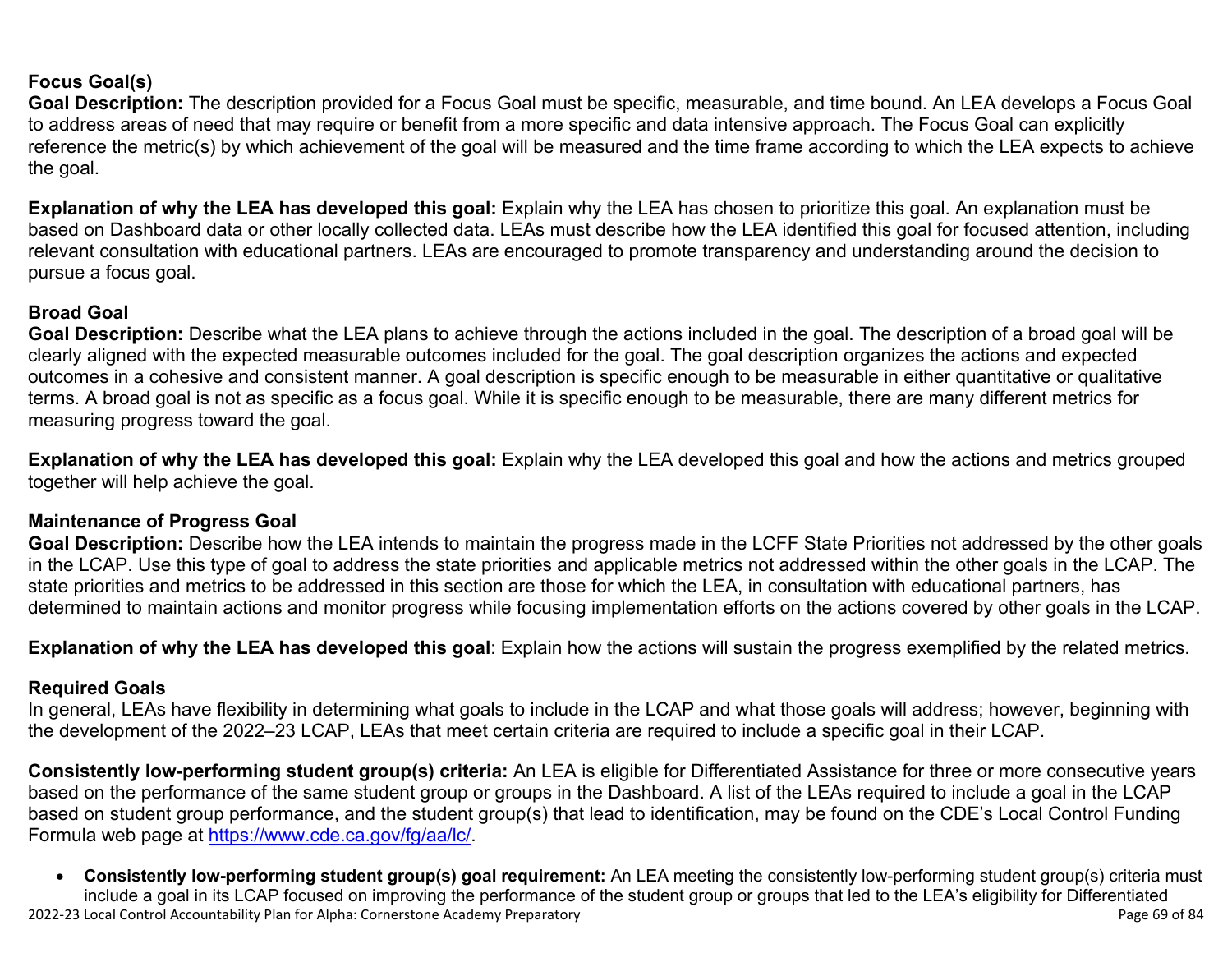Assistance. This goal must include metrics, outcomes, actions, and expenditures specific to addressing the needs of, and improving outcomes for, this student group or groups. An LEA required to address multiple student groups is not required to have a goal to address each student group; however, each student group must be specifically addressed in the goal. This requirement may not be met by combining this required goal with another goal.

- **Goal Description:** Describe the outcomes the LEA plans to achieve to address the needs of, and improve outcomes for, the student group or groups that led to the LEA's eligibility for Differentiated Assistance.
- **Explanation of why the LEA has developed this goal**: Explain why the LEA is required to develop this goal, including identifying the student group(s) that lead to the LEA being required to develop this goal, how the actions and associated metrics included in this goal differ from previous efforts to improve outcomes for the student group(s), and why the LEA believes the actions, metrics, and expenditures included in this goal will help achieve the outcomes identified in the goal description.

**Low-performing school(s) criteria:** The following criteria only applies to a school district or COE with two or more schools; it does not apply to a single-school district. A school district or COE has one or more schools that, for two consecutive years, received the two lowest performance levels on all but one of the state indicators for which the school(s) receive performance levels in the Dashboard and the performance of the "All Students" student group for the LEA is at least one performance level higher in all of those indicators. A list of the LEAs required to include a goal in the LCAP based on school performance, and the school(s) that lead to identification, may be found on the CDE's Local Control Funding Formula web page at [https://www.cde.ca.gov/fg/aa/lc/.](https://www.cde.ca.gov/fg/aa/lc/)

- **Low-performing school(s) goal requirement:** A school district or COE meeting the low-performing school(s) criteria must include a goal in its LCAP focusing on addressing the disparities in performance between the school(s) and the LEA as a whole. This goal must include metrics, outcomes, actions, and expenditures specific to addressing the needs of, and improving outcomes for, the students enrolled at the low-performing school or schools. An LEA required to address multiple schools is not required to have a goal to address each school; however, each school must be specifically addressed in the goal. This requirement may not be met by combining this goal with another goal.
- **Goal Description:** Describe what outcomes the LEA plans to achieve to address the disparities in performance between the students enrolled at the low-performing school(s) and the students enrolled at the LEA as a whole.
- **Explanation of why the LEA has developed this goal**: Explain why the LEA is required to develop this goal, including identifying the schools(s) that lead to the LEA being required to develop this goal; how the actions and associated metrics included in this goal differ from previous efforts to improve outcomes for the school(s); and why the LEA believes the actions, metrics, and expenditures included in this goal will help achieve the outcomes for students enrolled at the low-performing school or schools identified in the goal description.

#### **Measuring and Reporting Results:**

For each LCAP year, identify the metric(s) that the LEA will use to track progress toward the expected outcomes. LEAs are encouraged to identify metrics for specific student groups, as appropriate, including expected outcomes that would reflect narrowing of any existing performance gaps.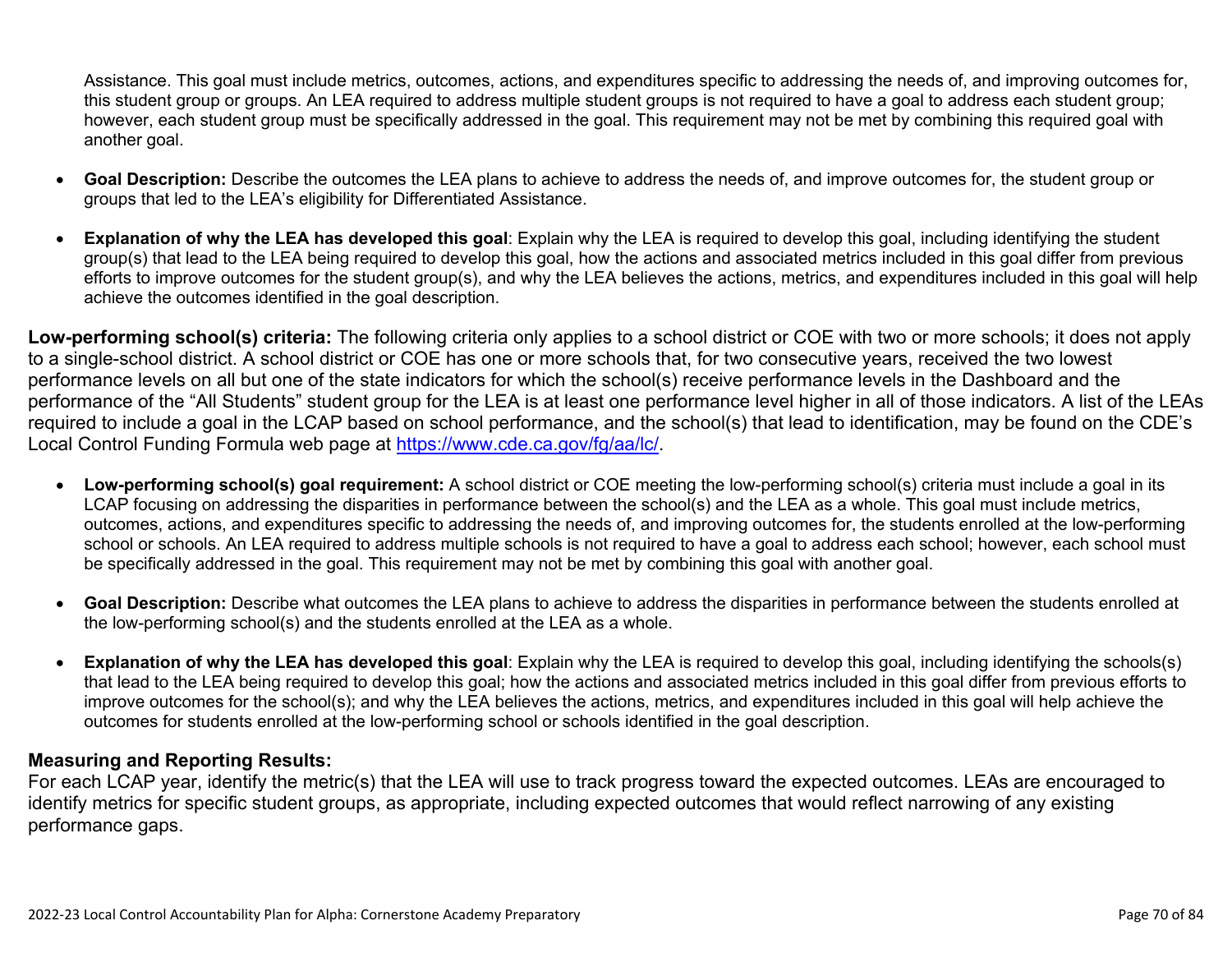Include in the baseline column the most recent data associated with this metric available at the time of adoption of the LCAP for the first year of the three-year plan. LEAs may use data as reported on the 2019 Dashboard for the baseline of a metric only if that data represents the most recent available (e.g., high school graduation rate).

Using the most recent data available may involve reviewing data the LEA is preparing for submission to the California Longitudinal Pupil Achievement Data System (CALPADS) or data that the LEA has recently submitted to CALPADS. Because final 2020–21 outcomes on some metrics may not be computable at the time the 2021–24 LCAP is adopted (e.g., graduation rate, suspension rate), the most recent data available may include a point in time calculation taken each year on the same date for comparability purposes.

The baseline data shall remain unchanged throughout the three-year LCAP.

Complete the table as follows:

- **Metric**: Indicate how progress is being measured using a metric.
- **Baseline**: Enter the baseline when completing the LCAP for 2021–22. As described above, the baseline is the most recent data associated with a metric. Indicate the school year to which the data applies, consistent with the instructions above.
- **Year 1 Outcome**: When completing the LCAP for 2022–23, enter the most recent data available. Indicate the school year to which the data applies, consistent with the instructions above.
- **Year 2 Outcome**: When completing the LCAP for 2023–24, enter the most recent data available. Indicate the school year to which the data applies, consistent with the instructions above.
- **Year 3 Outcome**: When completing the LCAP for 2024–25, enter the most recent data available. Indicate the school year to which the data applies, consistent with the instructions above. The 2024–25 LCAP will be the first year in the next three-year cycle. Completing this column will be part of the Annual Update for that year.
- **Desired Outcome for 2023**–**24**: When completing the first year of the LCAP, enter the desired outcome for the relevant metric the LEA expects to achieve by the end of the 2023–24 LCAP year.

Timeline for completing the "**Measuring and Reporting Results**" part of the Goal.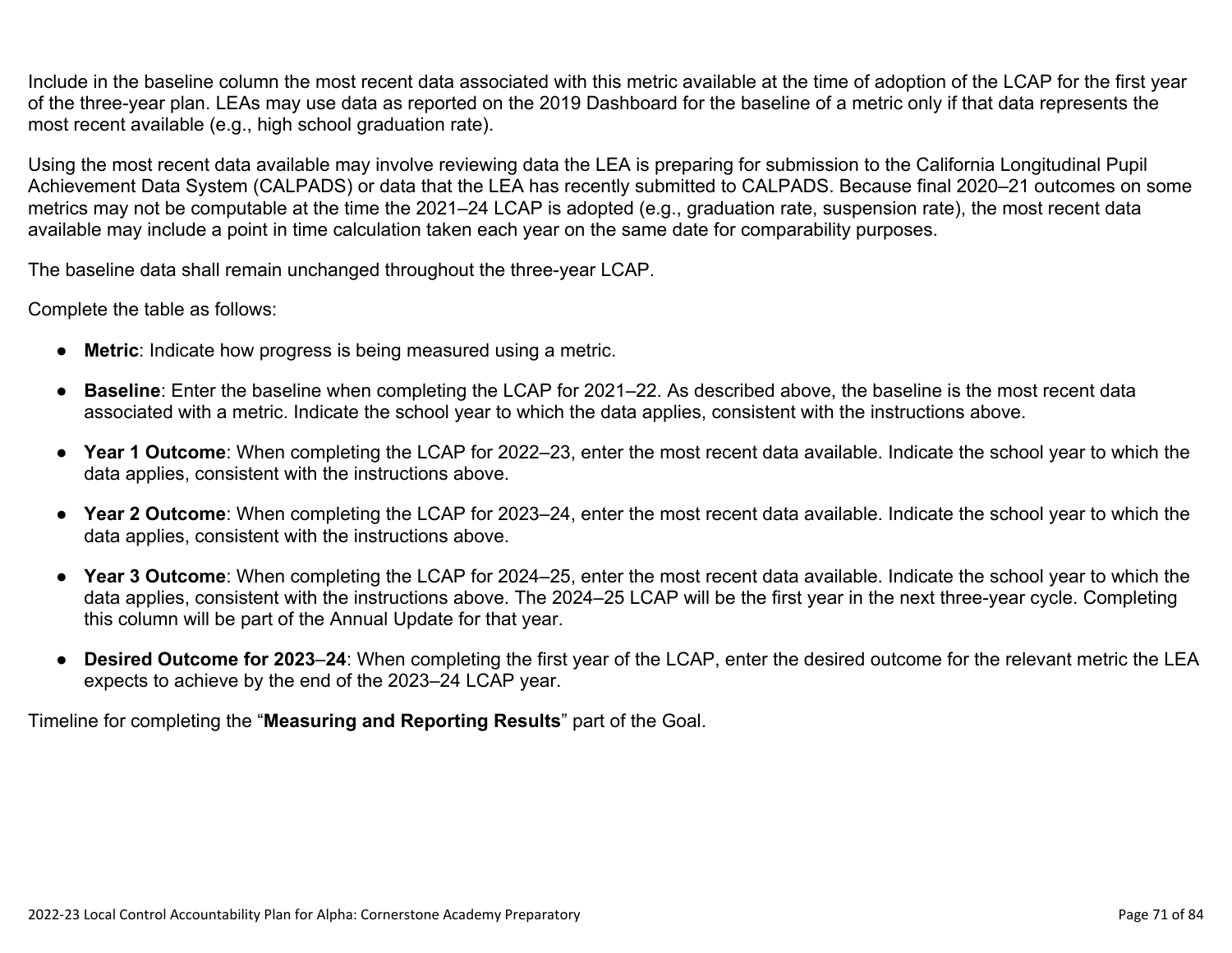| <b>Metric</b>                                                                    | <b>Baseline</b>                                                                  | Year 1 Outcome                                                                                              | Year 2 Outcome                                                                                              | Year 3 Outcome                                                                                              | <b>Desired Outcome</b><br>for Year 3<br>$(2023 - 24)$                                                              |
|----------------------------------------------------------------------------------|----------------------------------------------------------------------------------|-------------------------------------------------------------------------------------------------------------|-------------------------------------------------------------------------------------------------------------|-------------------------------------------------------------------------------------------------------------|--------------------------------------------------------------------------------------------------------------------|
| Enter information<br>in this box when<br>completing the<br>LCAP for 2021-<br>22. | Enter information<br>in this box when<br>completing the<br>LCAP for 2021-<br>22. | Enter information<br>in this box when<br>completing the<br>LCAP for 2022-<br>23. Leave blank<br>until then. | Enter information<br>in this box when<br>completing the<br>LCAP for 2023-<br>24. Leave blank<br>until then. | Enter information<br>in this box when<br>completing the<br>LCAP for 2024-<br>25. Leave blank<br>until then. | Enter information<br>in this box when<br>completing the<br>LCAP for 2021-<br>22 or when<br>adding a new<br>metric. |

The metrics may be quantitative or qualitative; but at minimum, an LEA's LCAP must include goals that are measured using all of the applicable metrics for the related state priorities, in each LCAP year as applicable to the type of LEA. To the extent a state priority does not specify one or more metrics (e.g., implementation of state academic content and performance standards), the LEA must identify a metric to use within the LCAP. For these state priorities, LEAs are encouraged to use metrics based on or reported through the relevant self-reflection tool for local indicators within the Dashboard.

*Actions*: Enter the action number. Provide a short title for the action. This title will also appear in the action tables. Provide a description of the action. Enter the total amount of expenditures associated with this action. Budgeted expenditures from specific fund sources will be provided in the summary tables. Indicate whether the action contributes to meeting the increase or improved services requirement as described in the Increased or Improved Services section using a "Y" for Yes or an "N" for No. (**Note:** for each such action offered on an LEA-wide or schoolwide basis, the LEA will need to provide additional information in the Increased or Improved Summary Section to address the requirements in *California Code of Regulations*, Title 5 [5 *CCR*] Section 15496(b) in the Increased or Improved Services Section of the LCAP).

*Actions for English Learners:* School districts, COEs, and charter schools that have a numerically significant English learner student subgroup must include specific actions in the LCAP related to, at a minimum, the language acquisition programs, as defined in *EC* Section 306, provided to students and professional development activities specific to English learners.

*Actions for Foster Youth*: School districts, COEs, and charter schools that have a numerically significant Foster Youth student subgroup are encouraged to include specific actions in the LCAP designed to meet needs specific to Foster Youth students.

#### **Goal Analysis:**

Enter the LCAP Year.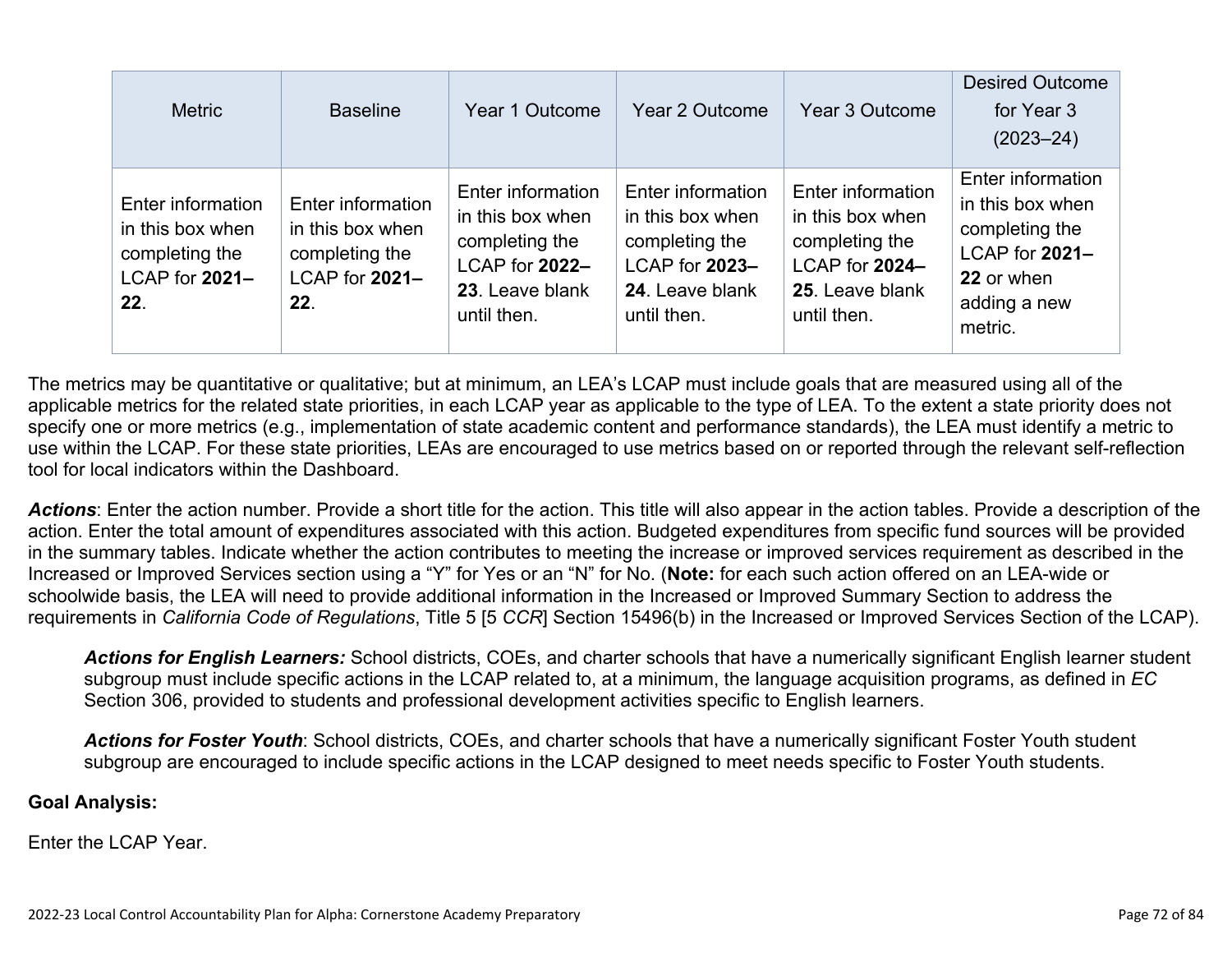Using actual annual measurable outcome data, including data from the Dashboard, analyze whether the planned actions were effective in achieving the goal. Respond to the prompts as instructed.

- Describe the overall implementation of the actions to achieve the articulated goal. Include a discussion of relevant challenges and successes experienced with the implementation process. This must include any instance where the LEA did not implement a planned action or implemented a planned action in a manner that differs substantively from how it was described in the adopted LCAP.
- Explain material differences between Budgeted Expenditures and Estimated Actual Expenditures and between the Planned Percentages of Improved Services and Estimated Actual Percentages of Improved Services, as applicable. Minor variances in expenditures or percentages do not need to be addressed, and a dollar-for-dollar accounting is not required.
- Describe the effectiveness of the specific actions to achieve the articulated goal as measured by the LEA. In some cases, not all actions in a goal will be intended to improve performance on all of the metrics associated with the goal. When responding to this prompt, LEAs may assess the effectiveness of a single action or group of actions within the goal in the context of performance on a single metric or group of specific metrics within the goal that are applicable to the action(s). Grouping actions with metrics will allow for more robust analysis of whether the strategy the LEA is using to impact a specified set of metrics is working and increase transparency for educational partners. LEAs are encouraged to use such an approach when goals include multiple actions and metrics that are not closely associated.
- Describe any changes made to this goal, expected outcomes, metrics, or actions to achieve this goal as a result of this analysis and analysis of the data provided in the Dashboard or other local data, as applicable.

# **Increased or Improved Services for Foster Youth, English Learners, and Low-Income Students**

### **Purpose**

A well-written Increased or Improved Services section provides educational partners with a comprehensive description, within a single dedicated section, of how an LEA plans to increase or improve services for its unduplicated students in grades TK–12 as compared to all students in grades TK–12, as applicable, and how LEA-wide or schoolwide actions identified for this purpose meet regulatory requirements. Descriptions provided should include sufficient detail yet be sufficiently succinct to promote a broader understanding of educational partners to facilitate their ability to provide input. An LEA's description in this section must align with the actions included in the Goals and Actions section as contributing.

### **Requirements and Instructions**

*Projected LCFF Supplemental and/or Concentration Grants*: Specify the amount of LCFF supplemental and concentration grant funds the LEA estimates it will receive in the coming year based on the number and concentration of low income, foster youth, and English learner students.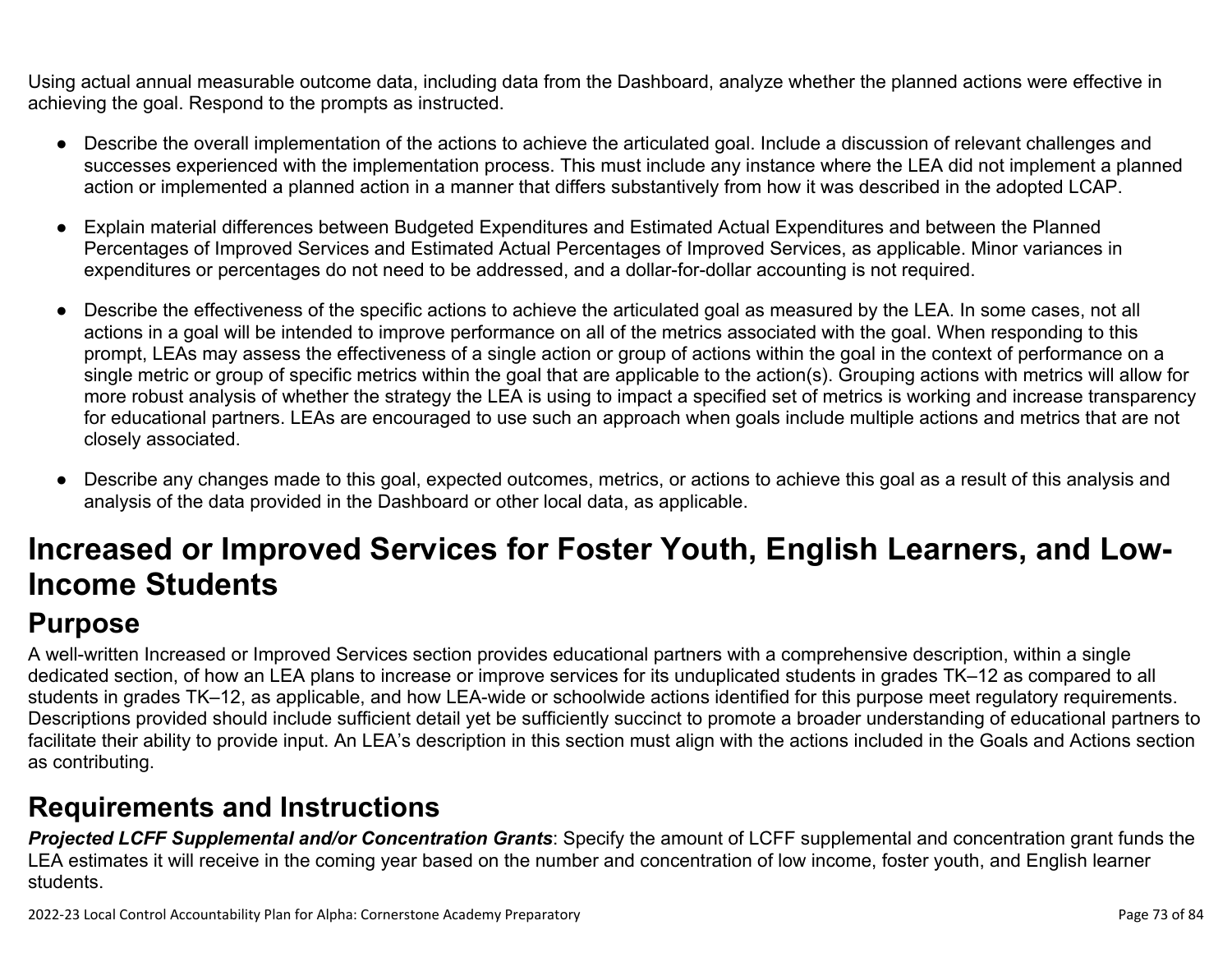**Projected Additional LCFF Concentration Grant (15 percent):** Specify the amount of additional LCFF concentration grant add-on funding, as described in *EC* Section 42238.02, that the LEA estimates it will receive in the coming year.

*Projected Percentage to Increase or Improve Services for the Coming School Year***:** Specify the estimated percentage by which services for unduplicated pupils must be increased or improved as compared to the services provided to all students in the LCAP year as calculated pursuant to 5 *CCR* Section 15496(a)(7).

*LCFF Carryover — Percentage:* Specify the LCFF Carryover — Percentage identified in the LCFF Carryover Table. If a carryover percentage is not identified in the LCFF Carryover Table, specify a percentage of zero (0.00%).

*LCFF Carryover — Dollar:* Specify the LCFF Carryover — Dollar amount identified in the LCFF Carryover Table. If a carryover amount is not identified in the LCFF Carryover Table, specify an amount of zero (\$0).

**Total Percentage to Increase or Improve Services for the Coming School Year:** Add the Projected Percentage to Increase or Improve Services for the Coming School Year and the Proportional LCFF Required Carryover Percentage and specify the percentage. This is the LEAs percentage by which services for unduplicated pupils must be increased or improved as compared to the services provided to all students in the LCAP year, as calculated pursuant to 5 *CCR* Section 15496(a)(7).

#### *Required Descriptions:*

**For each action being provided to an entire school, or across the entire school district or COE, an explanation of (1) how the needs of foster youth, English learners, and low-income students were considered first, and (2) how these actions are effective in meeting the goals for these students.**

For each action included in the Goals and Actions section as contributing to the increased or improved services requirement for unduplicated pupils and provided on an LEA-wide or schoolwide basis, the LEA must include an explanation consistent with 5 *CCR* Section 15496(b). For any such actions continued into the 2021–24 LCAP from the 2017–2020 LCAP, the LEA must determine whether or not the action was effective as expected, and this determination must reflect evidence of outcome data or actual implementation to date.

**Principally Directed and Effective:** An LEA demonstrates how an action is principally directed towards and effective in meeting the LEA's goals for unduplicated students when the LEA explains how:

- It considers the needs, conditions, or circumstances of its unduplicated pupils;
- The action, or aspect(s) of the action (including, for example, its design, content, methods, or location), is based on these considerations; and
- The action is intended to help achieve an expected measurable outcome of the associated goal.

As such, the response provided in this section may rely on a needs assessment of unduplicated students.

2022-23 Local Control Accountability Plan for Alpha: Cornerstone Academy Preparatory **Page 74 of 84** Page 74 of 84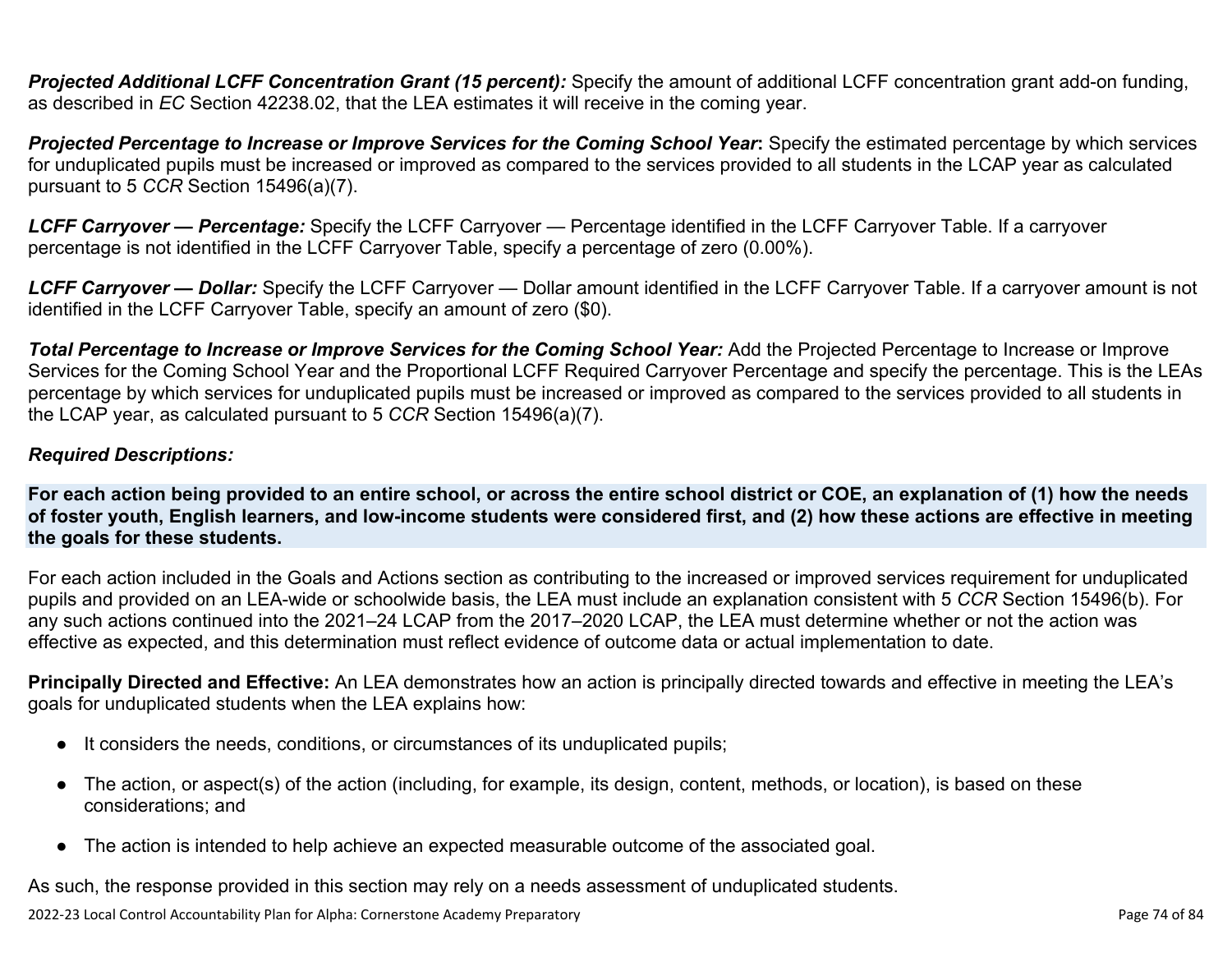Conclusory statements that a service will help achieve an expected outcome for the goal, without an explicit connection or further explanation as to how, are not sufficient. Further, simply stating that an LEA has a high enrollment percentage of a specific student group or groups does not meet the increase or improve services standard because enrolling students is not the same as serving students.

For example, if an LEA determines that low-income students have a significantly lower attendance rate than the attendance rate for all students, it might justify LEA-wide or schoolwide actions to address this area of need in the following way:

After assessing the needs, conditions, and circumstances of our low-income students, we learned that the attendance rate of our lowincome students is 7 percent lower than the attendance rate for all students. (Needs, Conditions, Circumstances [Principally Directed])

In order to address this condition of our low-income students, we will develop and implement a new attendance program that is designed to address some of the major causes of absenteeism, including lack of reliable transportation and food, as well as a school climate that does not emphasize the importance of attendance. Goal N, Actions X, Y, and Z provide additional transportation and nutritional resources as well as a districtwide educational campaign on the benefits of high attendance rates. (Contributing Action[s])

These actions are being provided on an LEA-wide basis and we expect/hope that all students with less than a 100 percent attendance rate will benefit. However, because of the significantly lower attendance rate of low-income students, and because the actions meet needs most associated with the chronic stresses and experiences of a socio-economically disadvantaged status, we expect that the attendance rate for our low-income students will increase significantly more than the average attendance rate of all other students. (Measurable Outcomes [Effective In])

**COEs and Charter Schools**: Describe how actions included as contributing to meeting the increased or improved services requirement on an LEA-wide basis are principally directed to and effective in meeting its goals for unduplicated pupils in the state and any local priorities as described above. In the case of COEs and charter schools, schoolwide and LEA-wide are considered to be synonymous.

#### **For School Districts Only:**

#### **Actions Provided on an LEA-Wide Basis:**

*Unduplicated Percentage > 55 percent:* For school districts with an unduplicated pupil percentage of 55 percent or more, describe how these actions are principally directed to and effective in meeting its goals for unduplicated pupils in the state and any local priorities as described above.

*Unduplicated Percentage < 55 percent:* For school districts with an unduplicated pupil percentage of less than 55 percent, describe how these actions are principally directed to and effective in meeting its goals for unduplicated pupils in the state and any local priorities. Also describe how the actions **are the most effective use of the funds** to meet these goals for its unduplicated pupils. Provide the basis for this determination, including any alternatives considered, supporting research, experience, or educational theory.

#### **Actions Provided on a Schoolwide Basis:**

2022-23 Local Control Accountability Plan for Alpha: Cornerstone Academy Preparatory Page 75 of 84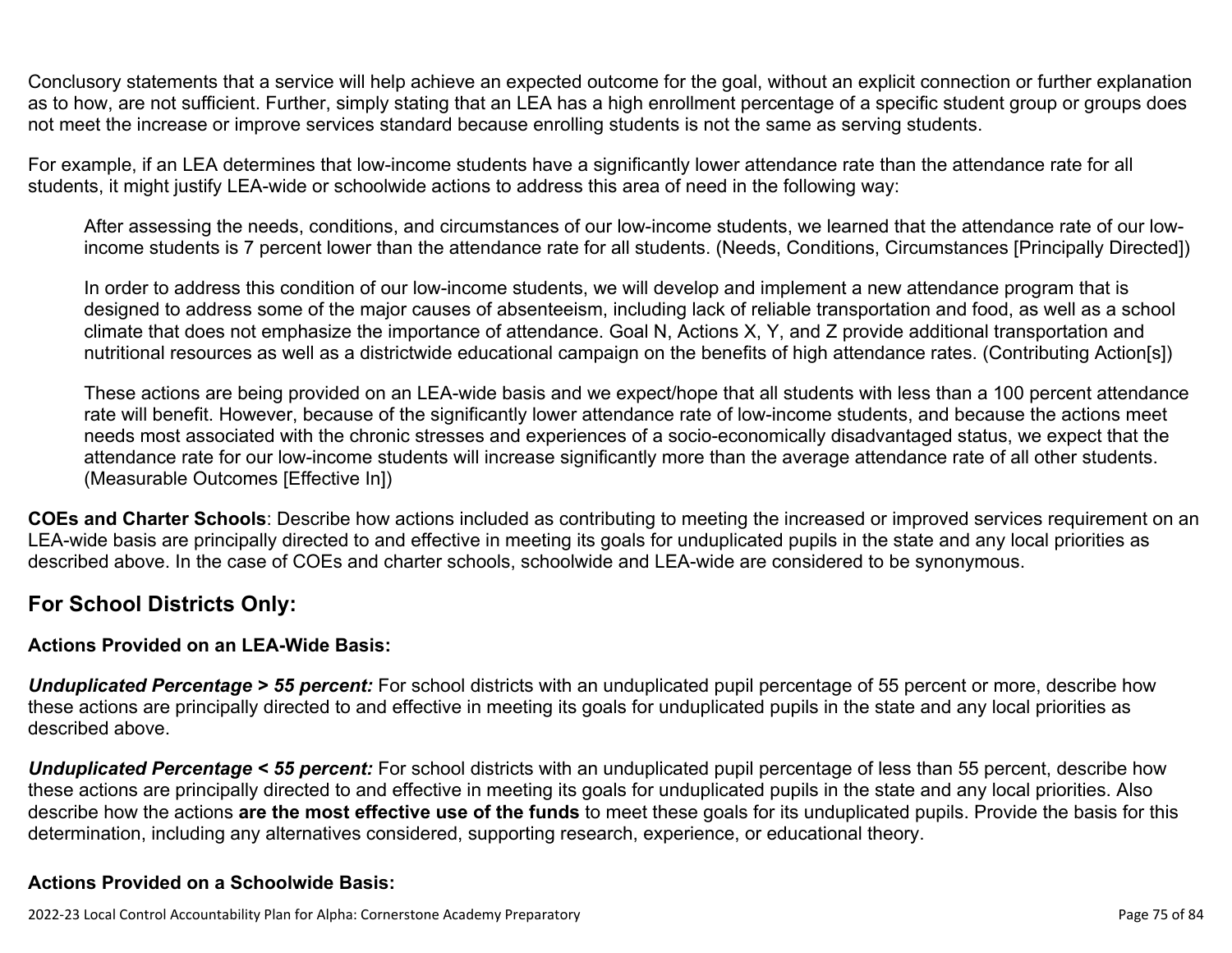School Districts must identify in the description those actions being funded and provided on a schoolwide basis, and include the required description supporting the use of the funds on a schoolwide basis.

**For schools with 40 percent or more enrollment of unduplicated pupils:** Describe how these actions are principally directed to and effective in meeting its goals for its unduplicated pupils in the state and any local priorities.

**For school districts expending funds on a schoolwide basis at a school with less than 40 percent enrollment of unduplicated pupils:** Describe how these actions are principally directed to and how the actions are the most effective use of the funds to meet its goals for foster youth, English learners, and low-income students in the state and any local priorities.

#### **A description of how services for foster youth, English learners, and low-income students are being increased or improved by the percentage required.**

Consistent with the requirements of 5 *CCR* Section 15496, describe how services provided for unduplicated pupils are increased or improved by at least the percentage calculated as compared to the services provided for all students in the LCAP year. To improve services means to grow services in quality and to increase services means to grow services in quantity. Services are increased or improved by those actions in the LCAP that are included in the Goals and Actions section as contributing to the increased or improved services requirement, whether they are provided on an LEA-wide or schoolwide basis or provided on a limited basis to unduplicated students. A limited action is an action that only serves foster youth, English learners, and/or low-income students. This description must address how these action(s) are expected to result in the required proportional increase or improvement in services for unduplicated pupils as compared to the services the LEA provides to all students for the relevant LCAP year.

For any action contributing to meeting the increased or improved services requirement that is associated with a Planned Percentage of Improved Services in the Contributing Summary Table rather than an expenditure of LCFF funds, describe the methodology that was used to determine the contribution of the action towards the proportional percentage. See the instructions for determining the Planned Percentage of Improved Services for information on calculating the Percentage of Improved Services.

#### **A description of the plan for how the additional concentration grant add-on funding identified above will be used to increase the number of staff providing direct services to students at schools that have a high concentration (above 55 percent) of foster youth, English learners, and low-income students, as applicable.**

An LEA that receives the additional concentration grant add-on described in *EC* Section 42238.02 is required to demonstrate how it is using these funds to increase the number of staff who provide direct services to students at schools with an enrollment of unduplicated students that is greater than 55 percent as compared to the number of staff who provide direct services to students at schools with an enrollment of unduplicated students that is equal to or less than 55 percent. The staff who provide direct services to students must be certificated staff and/or classified staff employed by the LEA; classified staff includes custodial staff.

Provide the following descriptions, as applicable to the LEA: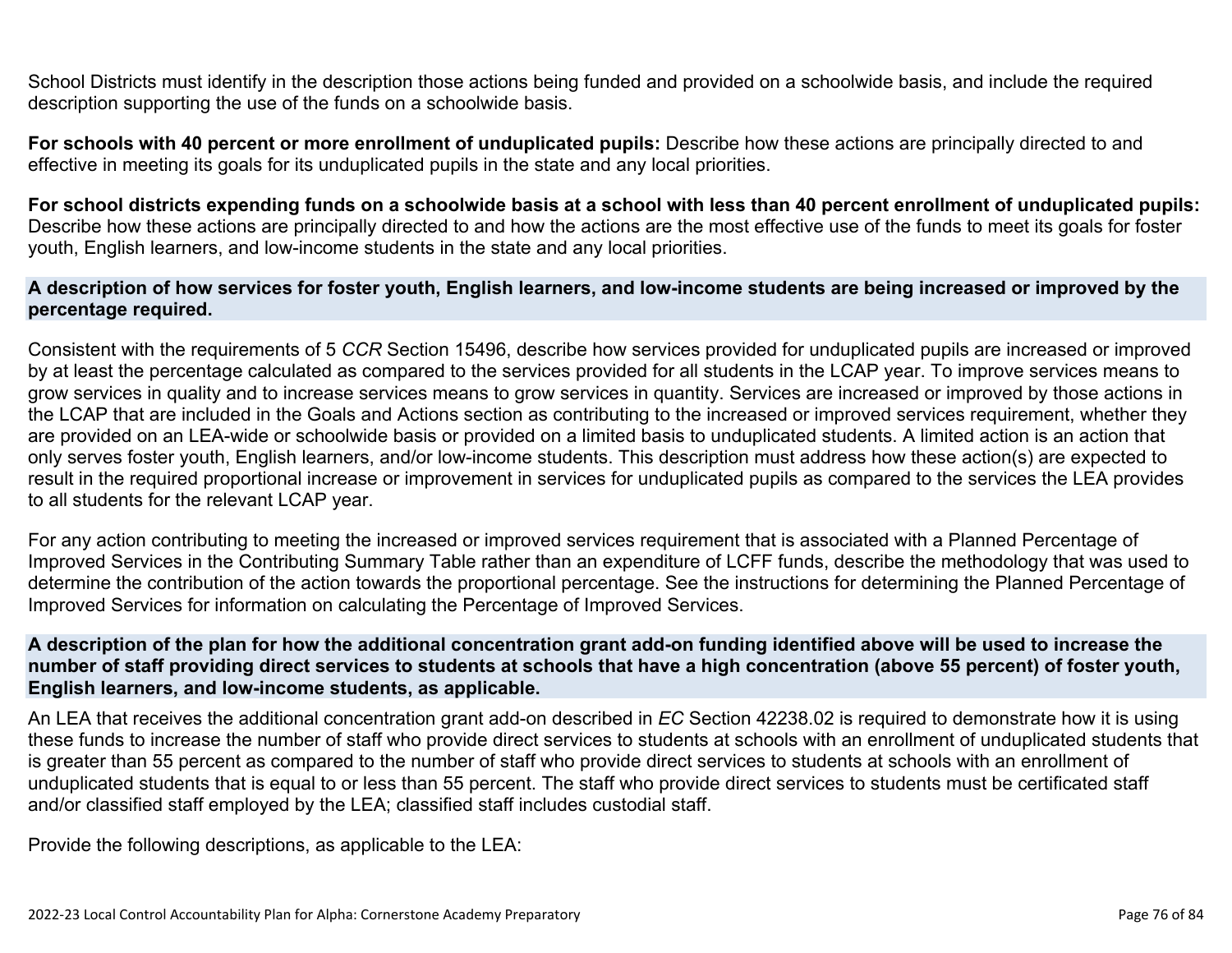An LEA that does not receive a concentration grant or the concentration grant add-on must indicate that a response to this prompt is not applicable.

Identify the goal and action numbers of the actions in the LCAP that the LEA is implementing to meet the requirement to increase the number of staff who provide direct services to students at schools with an enrollment of unduplicated students that is greater than 55 percent.

An LEA that does not have comparison schools from which to describe how it is using the concentration grant add-on funds, such as an LEA that only has schools with an enrollment of unduplicated students that is greater than 55 percent, must describe how it is using the funds to increase the number of credentialed staff, classified staff, or both, including custodial staff, who provide direct services to students at selected schools and the criteria used to determine which schools require additional staffing support.

In the event that an additional concentration grant add-on is not sufficient to increase staff providing direct services to students at a school with an enrollment of unduplicated students that is greater than 55 percent, the LEA must describe how it is using the funds to retain staff providing direct services to students at a school with an enrollment of unduplicated students that is greater than 55 percent.

Complete the table as follows:

- Provide the staff-to-student ratio of classified staff providing direct services to students with a concentration of unduplicated students that is 55 percent or less and the staff-to-student ratio of classified staff providing direct services to students at schools with a concentration of unduplicated students that is greater than 55 percent, as applicable to the LEA. The LEA may group its schools by grade span (Elementary, Middle/Junior High, and High Schools), as applicable to the LEA. The staff-to-student ratio must be based on the number of full time equivalent (FTE) staff and the number of enrolled students as counted on the first Wednesday in October of each year.
- Provide the staff-to-student ratio of certificated staff providing direct services to students at schools with a concentration of unduplicated students that is 55 percent or less and the staff-to-student ratio of certificated staff providing direct services to students at schools with a concentration of unduplicated students that is greater than 55 percent, as applicable to the LEA. The LEA may group its schools by grade span (Elementary, Middle/Junior High, and High Schools), as applicable to the LEA. The staff-to-student ratio must be based on the number of FTE staff and the number of enrolled students as counted on the first Wednesday in October of each year.

## **Action Tables**

Complete the Data Entry Table for each action in the LCAP. The information entered into this table will automatically populate the other Action Tables. Information is only entered into the Data Entry Table, the Annual Update Table, the Contributing Actions Annual Update Table, and the LCFF Carryover Table. With the exception of the Data Entry Table, the word "input" has been added to column headers to aid in identifying the column(s) where information will be entered. Information is not entered on the remaining Action tables.

The following tables are required to be included as part of the LCAP adopted by the local governing board or governing body:

• Table 1: Total Planned Expenditures Table (for the coming LCAP Year)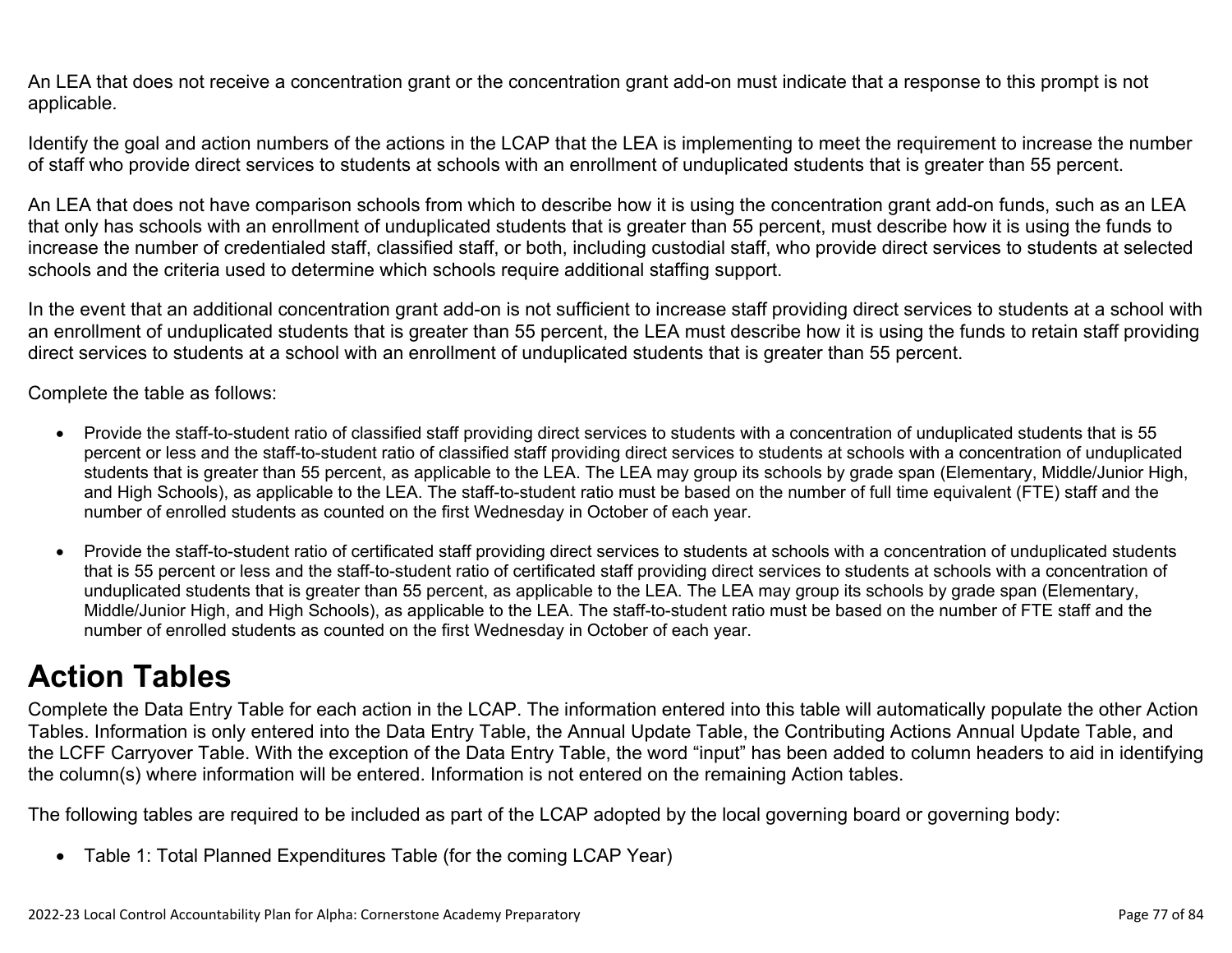- Table 2: Contributing Actions Table (for the coming LCAP Year)
- Table 3: Annual Update Table (for the current LCAP Year)
- Table 4: Contributing Actions Annual Update Table (for the current LCAP Year)
- Table 5: LCFF Carryover Table (for the current LCAP Year)

Note: The coming LCAP Year is the year that is being planned for, while the current LCAP year is the current year of implementation. For example, when developing the 2022–23 LCAP, 2022–23 will be the coming LCAP Year and 2021–22 will be the current LCAP Year.

### **Data Entry Table**

The Data Entry Table may be included in the LCAP as adopted by the local governing board or governing body, but is not required to be included. In the Data Entry Table, input the following information for each action in the LCAP for that applicable LCAP year:

- **LCAP Year**: Identify the applicable LCAP Year.
- **1. Projected LCFF Base Grant**: Provide the total amount of LCFF funding the LEA estimates it will receive for the coming school year, excluding the supplemental and concentration grants and the add-ons for the Targeted Instructional Improvement Grant Program and the Home to School Transportation Program, pursuant to 5 *CCR* Section 15496(a)(8).

See *EC* sections 2574 (for COEs) and 42238.02 (for school districts and charter schools), as applicable, for LCFF apportionment calculations.

- **2. Projected LCFF Supplemental and/or Concentration Grants:** Provide the total amount of LCFF supplemental and concentration grants the LEA estimates it will receive on the basis of the number and concentration of unduplicated students for the coming school year.
- **3. Projected Percentage to Increase or Improve Services for the Coming School Year:** This percentage will not be entered; it is calculated based on the Projected LCFF Base Grant and the Projected LCFF Supplemental and/or Concentration Grants, pursuant to 5 *CCR* Section 15496(a)(8). This is the percentage by which services for unduplicated pupils must be increased or improved as compared to the services provided to all students in the coming LCAP year.
- **LCFF Carryover Percentage:** Specify the LCFF Carryover Percentage identified in the LCFF Carryover Table from the prior LCAP year. If a carryover percentage is not identified in the LCFF Carryover Table, specify a percentage of zero (0.00%).
- **Total Percentage to Increase or Improve Services for the Coming School Year:** This percentage will not be entered; it is calculated based on the Projected Percentage to Increase or Improve Services for the Coming School Year and the LCFF Carryover —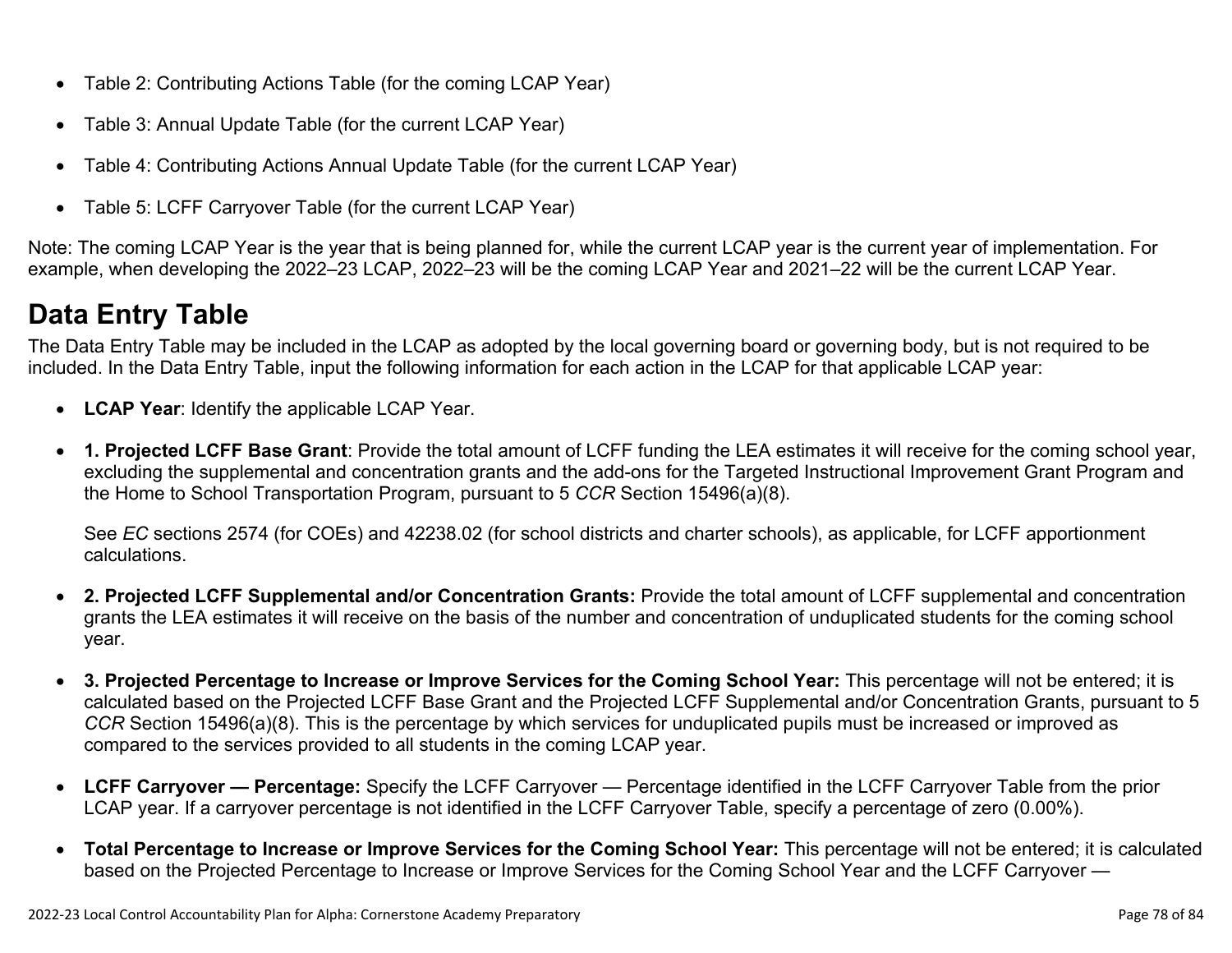Percentage. This is the percentage by which the LEA must increase or improve services for unduplicated pupils as compared to the services provided to all students in the coming LCAP year.

- **Goal #**: Enter the LCAP Goal number for the action.
- **Action #**: Enter the action's number as indicated in the LCAP Goal.
- **Action Title**: Provide a title of the action.
- **Student Group(s)**: Indicate the student group or groups who will be the primary beneficiary of the action by entering "All," or by entering a specific student group or groups.
- **Contributing to Increased or Improved Services?:** Type "Yes" if the action **is** included as contributing to meeting the increased or improved services; OR, type "No" if the action is **not** included as contributing to meeting the increased or improved services.
- If "Yes" is entered into the Contributing column, then complete the following columns:
	- o **Scope**: The scope of an action may be LEA-wide (i.e., districtwide, countywide, or charterwide), schoolwide, or limited. An action that is LEA-wide in scope upgrades the entire educational program of the LEA. An action that is schoolwide in scope upgrades the entire educational program of a single school. An action that is limited in its scope is an action that serves only one or more unduplicated student groups.
	- o **Unduplicated Student Group(s)**: Regardless of scope, contributing actions serve one or more unduplicated student groups. Indicate one or more unduplicated student groups for whom services are being increased or improved as compared to what all students receive.
	- o **Location**: Identify the location where the action will be provided. If the action is provided to all schools within the LEA, the LEA must indicate "All Schools." If the action is provided to specific schools within the LEA or specific grade spans only, the LEA must enter "Specific Schools" or "Specific Grade Spans." Identify the individual school or a subset of schools or grade spans (e.g., all high schools or grades transitional kindergarten through grade five), as appropriate.
- **Time Span**: Enter "ongoing" if the action will be implemented for an indeterminate period of time. Otherwise, indicate the span of time for which the action will be implemented. For example, an LEA might enter "1 Year," or "2 Years," or "6 Months."
- **Total Personnel**: Enter the total amount of personnel expenditures utilized to implement this action.
- **Total Non-Personnel**: This amount will be automatically calculated based on information provided in the Total Personnel column and the Total Funds column.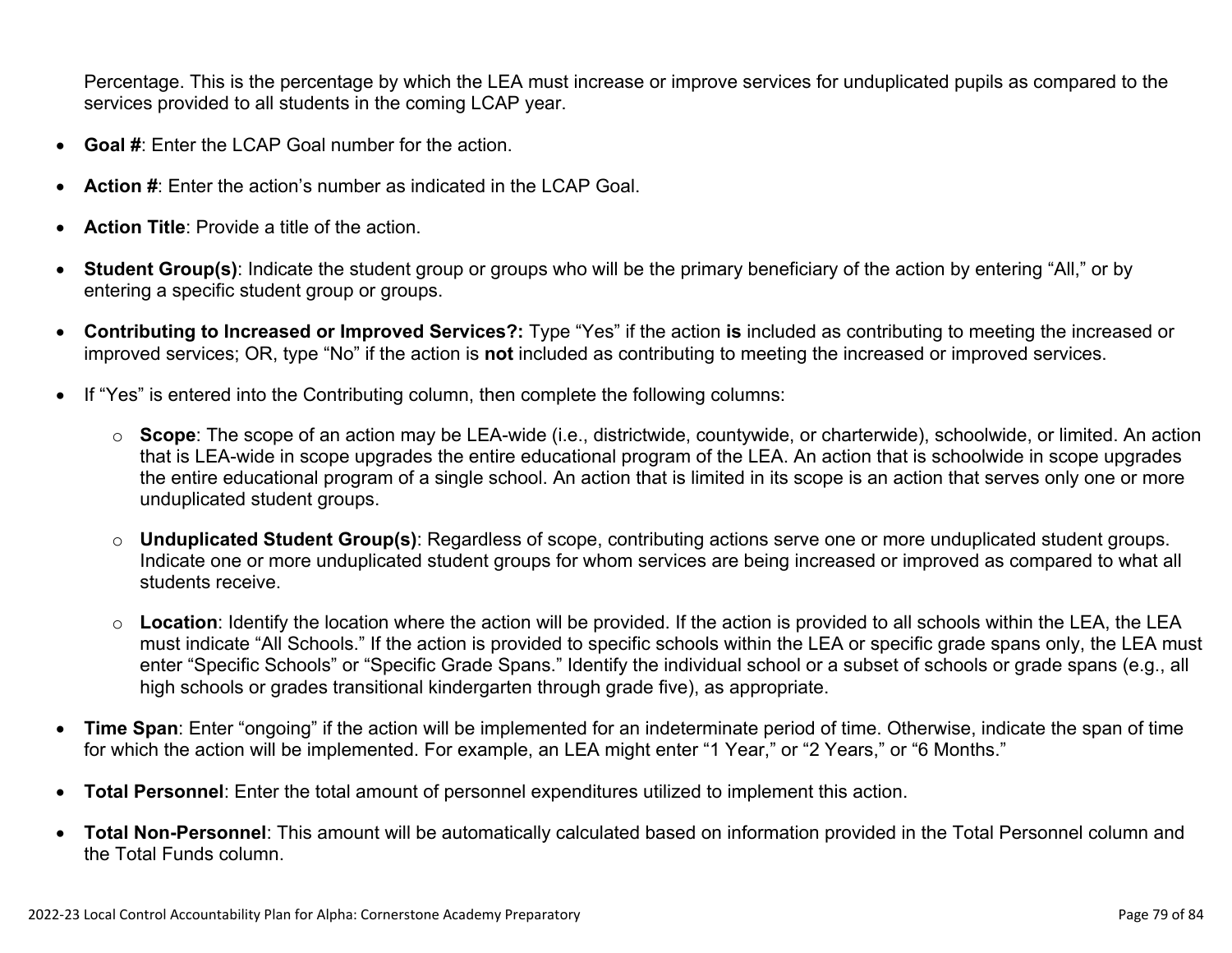- **LCFF Funds**: Enter the total amount of LCFF funds utilized to implement this action, if any. LCFF funds include all funds that make up an LEA's total LCFF target (i.e., base grant, grade span adjustment, supplemental grant, concentration grant, Targeted Instructional Improvement Block Grant, and Home-To-School Transportation).
	- o **Note:** For an action to contribute towards meeting the increased or improved services requirement it must include some measure of LCFF funding. The action may also include funding from other sources, however the extent to which an action contributes to meeting the increased or improved services requirement is based on the LCFF funding being used to implement the action.
- **Other State Funds**: Enter the total amount of Other State Funds utilized to implement this action, if any.
- **Local Funds**: Enter the total amount of Local Funds utilized to implement this action, if any.
- **Federal Funds**: Enter the total amount of Federal Funds utilized to implement this action, if any.
- **Total Funds**: This amount is automatically calculated based on amounts entered in the previous four columns.
- **Planned Percentage of Improved Services**: For any action identified as contributing, being provided on a Limited basis to unduplicated students, and that does not have funding associated with the action, enter the planned quality improvement anticipated for the action as a percentage rounded to the nearest hundredth (0.00%). A limited action is an action that only serves foster youth, English learners, and/or low-income students.
	- o As noted in the instructions for the Increased or Improved Services section, when identifying a Planned Percentage of Improved Services, the LEA must describe the methodology that it used to determine the contribution of the action towards the proportional percentage. The percentage of improved services for an action corresponds to the amount of LCFF funding that the LEA estimates it would expend to implement the action if it were funded.

For example, an LEA determines that there is a need to analyze data to ensure that instructional aides and expanded learning providers know what targeted supports to provide to students who are foster youth. The LEA could implement this action by hiring additional staff to collect and analyze data and to coordinate supports for students, which the LEA estimates would cost \$165,000. Instead, the LEA chooses to utilize a portion of existing staff time to analyze data relating to students who are foster youth. This analysis will then be shared with site principals who will use the data to coordinate services provided by instructional assistants and expanded learning providers to target support to students. In this example, the LEA would divide the estimated cost of \$165,000 by the amount of LCFF Funding identified in the Data Entry Table and then convert the quotient to a percentage. This percentage is the Planned Percentage of Improved Service for the action.

### **Contributing Actions Table**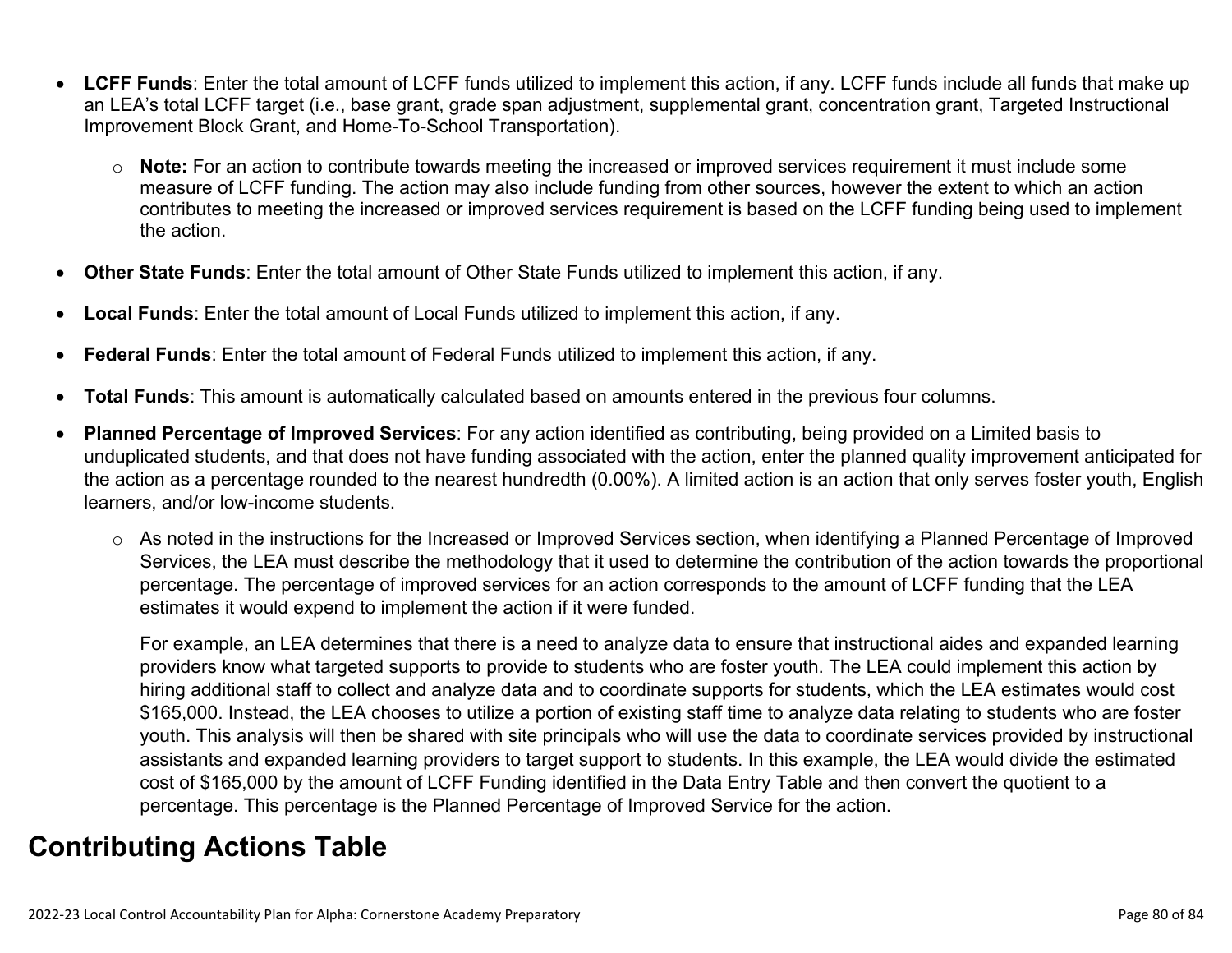As noted above, information will not be entered in the Contributing Actions Table; however, the 'Contributing to Increased or Improved Services?' column will need to be checked to ensure that only actions with a "Yes" are displaying. If actions with a "No" are displayed or if actions that are contributing are not displaying in the column, use the drop-down menu in the column header to filter only the "Yes" responses.

### **Annual Update Table**

In the Annual Update Table, provide the following information for each action in the LCAP for the relevant LCAP year:

• **Estimated Actual Expenditures**: Enter the total estimated actual expenditures to implement this action, if any.

### **Contributing Actions Annual Update Table**

In the Contributing Actions Annual Update Table, check the 'Contributing to Increased or Improved Services?' column to ensure that only actions with a "Yes" are displaying. If actions with a "No" are displayed or if actions that are contributing are not displaying in the column, use the drop-down menu in the column header to filter only the "Yes" responses. Provide the following information for each contributing action in the LCAP for the relevant LCAP year:

- **6. Estimated Actual LCFF Supplemental and/or Concentration Grants:** Provide the total amount of LCFF supplemental and concentration grants the LEA estimates it will actually receive based on of the number and concentration of unduplicated students in the current school year.
- **Estimated Actual Expenditures for Contributing Actions**: Enter the total estimated actual expenditure of LCFF funds used to implement this action, if any.
- **Estimated Actual Percentage of Improved Services:** For any action identified as contributing, being provided on a Limited basis only to unduplicated students, and that does not have funding associated with the action, enter the total estimated actual quality improvement anticipated for the action as a percentage rounded to the nearest hundredth (0.00%).
	- o Building on the example provided above for calculating the Planned Percentage of Improved Services, the LEA in the example implements the action. As part of the annual update process, the LEA reviews implementation and student outcome data and determines that the action was implemented with fidelity and that outcomes for foster youth students improved. The LEA reviews the original estimated cost for the action and determines that had it hired additional staff to collect and analyze data and to coordinate supports for students that estimated actual cost would have been \$169,500 due to a cost of living adjustment. The LEA would divide the estimated actual cost of \$169,500 by the amount of LCFF Funding identified in the Data Entry Table and then convert the quotient to a percentage. This percentage is the Estimated Actual Percentage of Improved Services for the action.

### **LCFF Carryover Table**

• **9. Estimated Actual LCFF Base Grant**: Provide the total amount of LCFF funding the LEA estimates it will receive for the current school year, excluding the supplemental and concentration grants and the add-ons for the Targeted Instructional Improvement Grant Program and the Home to School Transportation Program, pursuant to 5 *CCR* Section 15496(a)(8).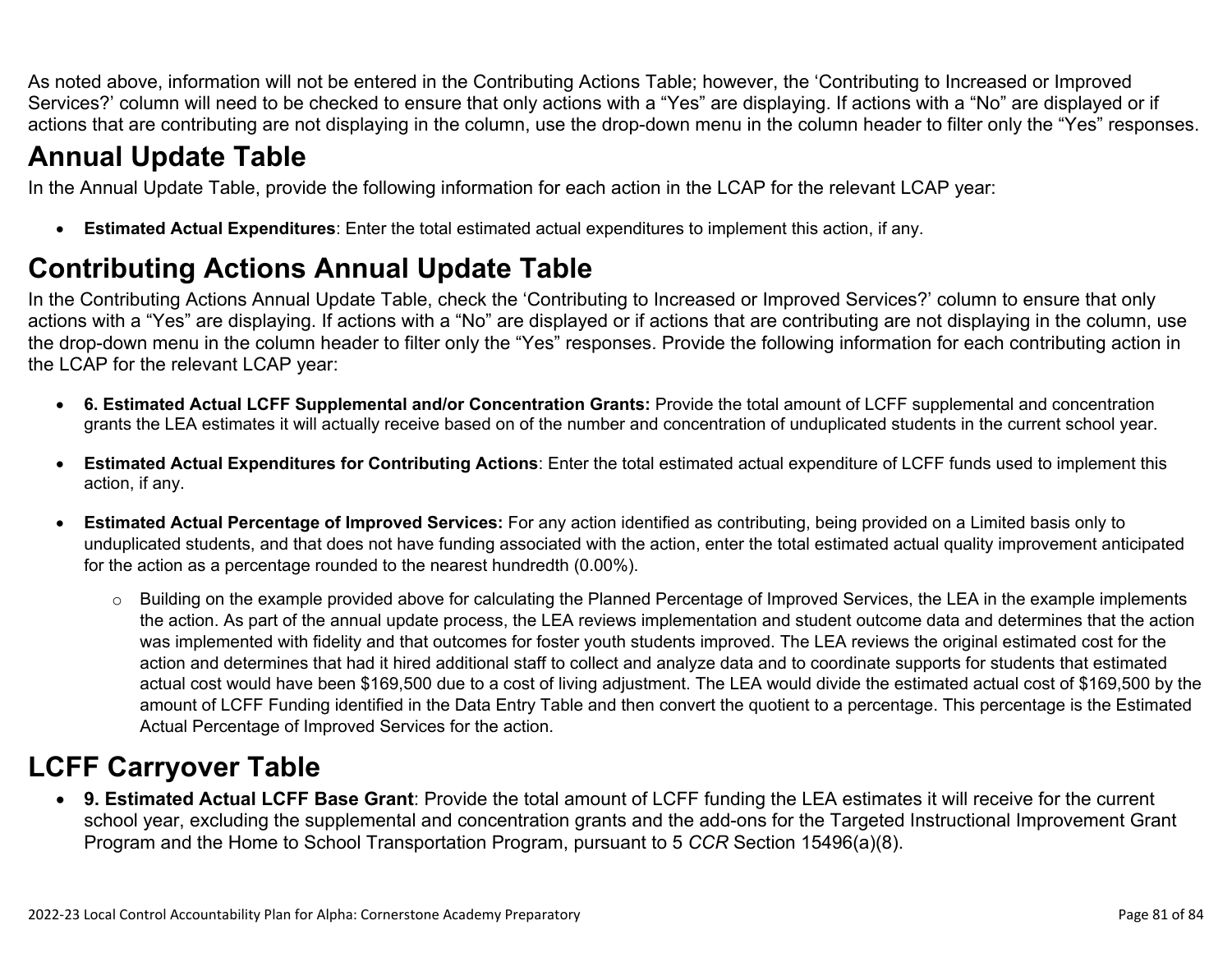• **10. Total Percentage to Increase or Improve Services for the Current School Year:** This percentage will not be entered. The percentage is calculated based on the amounts of the Estimated Actual LCFF Base Grant (9) and the Estimated Actual LCFF Supplemental and/or Concentration Grants (6), pursuant to 5 *CCR* Section 15496(a)(8), plus the LCFF Carryover – Percentage from the prior year. This is the percentage by which services for unduplicated pupils must be increased or improved as compared to the services provided to all students in the current LCAP year.

### **Calculations in the Action Tables**

To reduce the duplication of effort of LEAs, the Action Tables include functionality such as pre-population of fields and cells based on the information provided in the Data Entry Table, the Annual Update Summary Table, and the Contributing Actions Table. For transparency, the functionality and calculations used are provided below.

#### **Contributing Actions Table**

- 4. Total Planned Contributing Expenditures (LCFF Funds)
	- $\circ$  This amount is the total of the Planned Expenditures for Contributing Actions (LCFF Funds) column
- 5. Total Planned Percentage of Improved Services
	- $\circ$  This percentage is the total of the Planned Percentage of Improved Services column
- Planned Percentage to Increase or Improve Services for the coming school year (4 divided by 1, plus 5)
	- o This percentage is calculated by dividing the Total Planned Contributing Expenditures (4) by the Projected LCFF Base Grant (1), converting the quotient to a percentage, and adding it to the Total Planned Percentage of Improved Services (5).

#### **Contributing Actions Annual Update Table**

Pursuant to *EC* Section 42238.07(c)(2), if the Total Planned Contributing Expenditures (4) is less than the Estimated Actual LCFF Supplemental and Concentration Grants (6), the LEA is required to calculate the difference between the Total Planned Percentage of Improved Services (5) and the Total Estimated Actual Percentage of Improved Services (7). If the Total Planned Contributing Expenditures (4) is equal to or greater than the Estimated Actual LCFF Supplemental and Concentration Grants (6), the Difference Between Planned and Estimated Actual Percentage of Improved Services will display "Not Required."

- 6. Estimated Actual LCFF Supplemental and Concentration Grants
	- $\circ$  This is the total amount of LCFF supplemental and concentration grants the LEA estimates it will actually receive based on of the number and concentration of unduplicated students in the current school year.
- 4. Total Planned Contributing Expenditures (LCFF Funds)
	- $\circ$  This amount is the total of the Last Year's Planned Expenditures for Contributing Actions (LCFF Funds)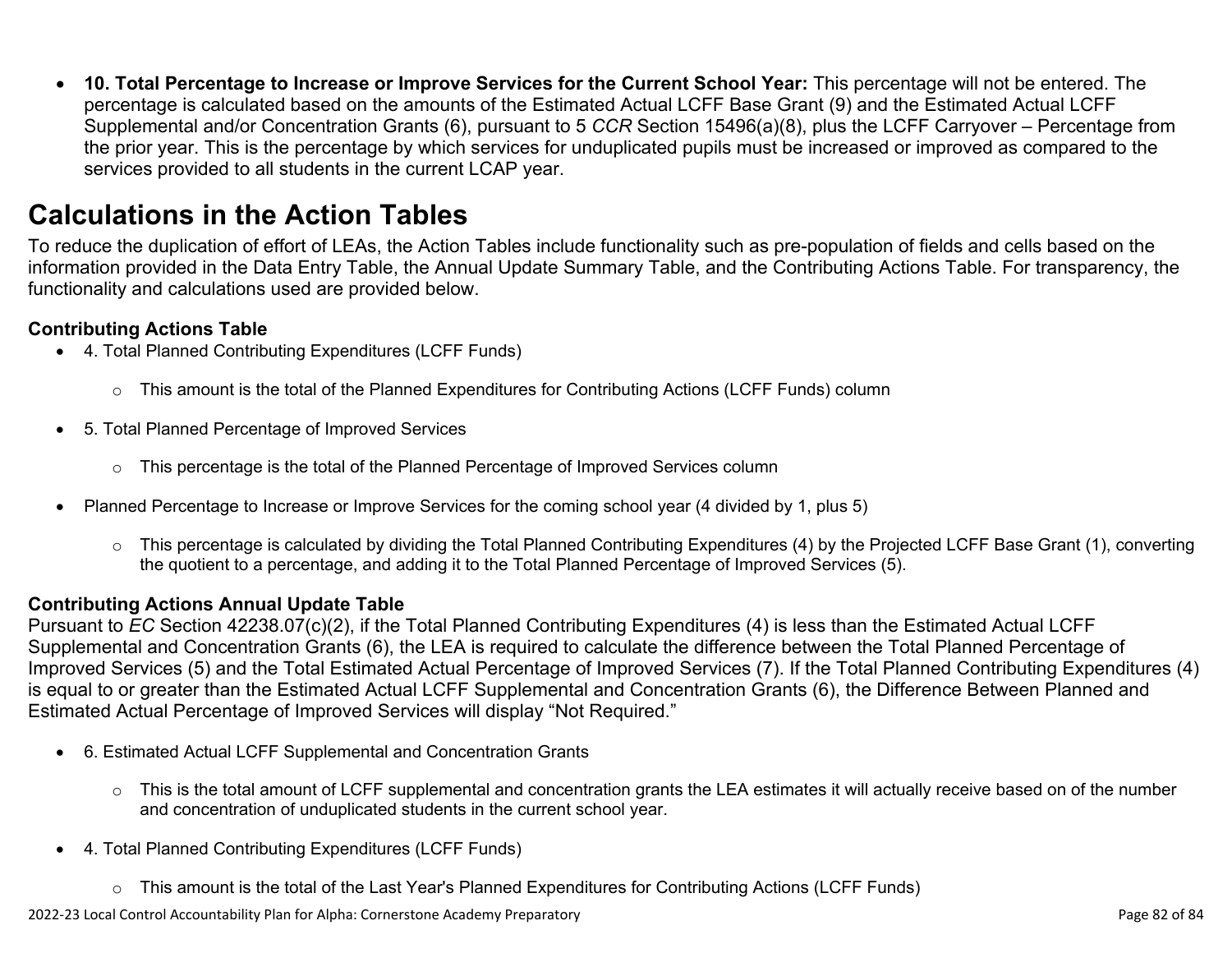- 7. Total Estimated Actual Expenditures for Contributing Actions
	- o This amount is the total of the Estimated Actual Expenditures for Contributing Actions (LCFF Funds)
- Difference Between Planned and Estimated Actual Expenditures for Contributing Actions (Subtract 7 from 4)
	- $\circ$  This amount is the Total Estimated Actual Expenditures for Contributing Actions (7) subtracted from the Total Planned Contributing Expenditures (4)
- 5. Total Planned Percentage of Improved Services (%)
	- $\circ$  This amount is the total of the Planned Percentage of Improved Services column
- 8. Total Estimated Actual Percentage of Improved Services (%)
	- o This amount is the total of the Estimated Actual Percentage of Improved Services column
- Difference Between Planned and Estimated Actual Percentage of Improved Services (Subtract 5 from 8)
	- o This amount is the Total Planned Percentage of Improved Services (5) subtracted from the Total Estimated Actual Percentage of Improved Services (8)

#### **LCFF Carryover Table**

- 10. Total Percentage to Increase or Improve Services for the Current School Year (6 divided by 9 + Carryover %)
	- $\circ$  This percentage is the Estimated Actual LCFF Supplemental and/or Concentration Grants (6) divided by the Estimated Actual LCFF Base Grant (9) plus the LCFF Carryover – Percentage from the prior year.
- 11. Estimated Actual Percentage of Increased or Improved Services (7 divided by 9, plus 8)
	- o This percentage is the Total Estimated Actual Expenditures for Contributing Actions (7) divided by the LCFF Funding (9), then converting the quotient to a percentage and adding the Total Estimated Actual Percentage of Improved Services (8).
- 12. LCFF Carryover Dollar Amount LCFF Carryover (Subtract 11 from 10 and multiply by 9)
	- $\circ$  If the Estimated Actual Percentage of Increased or Improved Services (11) is less than the Estimated Actual Percentage to Increase or Improve Services (10), the LEA is required to carry over LCFF funds.

The amount of LCFF funds is calculated by subtracting the Estimated Actual Percentage to Increase or Improve Services (11) from the Estimated Actual Percentage of Increased or Improved Services (10) and then multiplying by the Estimated Actual LCFF Base Grant (9). This amount is the amount of LCFF funds that is required to be carried over to the coming year.